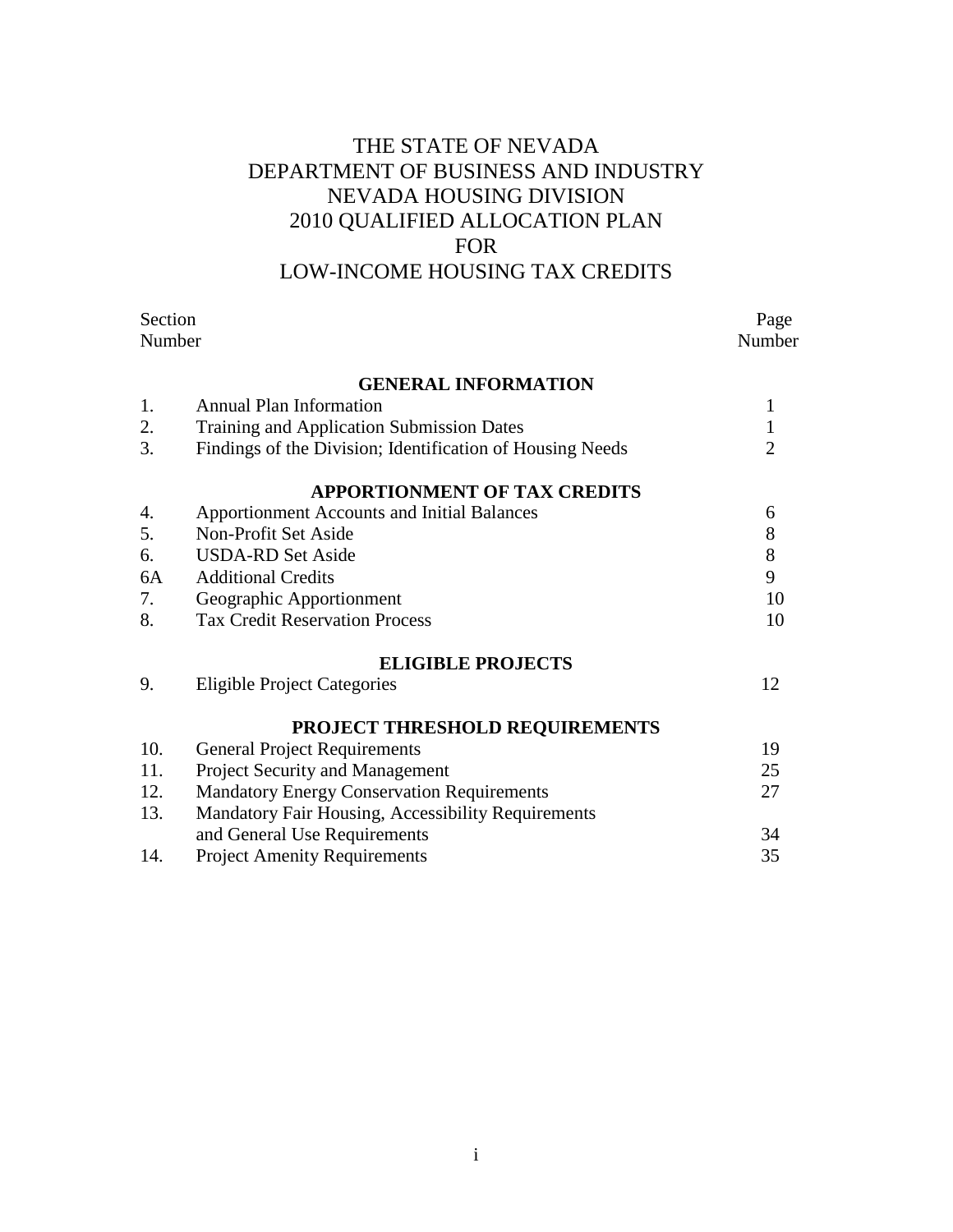| Section<br>Number |                                                        | Page<br>Number |
|-------------------|--------------------------------------------------------|----------------|
|                   | <b>PROJECT SCORING</b>                                 |                |
| 15.               | Preference Point Scoring Categories                    | 38             |
|                   | <b>PREFERENCE POINTS - Standard Scoring Factors</b>    |                |
| 16.               | Project Location                                       | 39             |
| 17.               | <b>Project Readiness</b>                               | 39             |
| 18.               | <b>Additional Project Amenities</b>                    | 41             |
| 19.               | Nevada Based Applicant                                 | 43             |
| 20.               | Nevada Based Projects by Out of State Based Applicants | 43             |
| 21.               | Affordability Period                                   | 44             |
| 22.               | Water Efficiency of Landscape Design                   | 44             |
| 23                | Historic Character                                     | 44             |
| 24.               | Green Building Design                                  | 45             |
| 25.               | <b>Negative Compliance Findings</b>                    | 45             |
|                   | <b>PREFERENCE POINTS - Project Type Priorities</b>     |                |
| 26.               | Projects for Individuals/Families with Children        | 46             |
| 27.               | Projects for Seniors (Age 55 Years and Older)          | 46             |
| 28.               | <b>Special Needs Housing Projects</b>                  | 47             |
| 29.               | <b>Assisted Living Developments</b>                    | 47             |
| 30.               | Mixed-Income/ Mixed Use Projects                       | 48             |
| 31.               | Projects Promoting Eventual Tenant Ownership Projects  | 48             |
| 32.               | <b>Acquisition Rehabilitation Projects</b>             | 49             |
| 33.               | Multiple Projects on Same Parcel                       | 49             |
|                   | <b>PREFERENCE POINTS – Special Scoring Factors</b>     |                |
| 34.               | Low Rent Targeting                                     | 50             |
| 35.               | Low Income Targeting                                   | 51             |
| 36.               | Utility Allowance Paid for Initial 15 years            | 51             |
| 37.               | <b>Supportive Services</b>                             | 51             |
| 38.               | <b>Lowest Developer Fee</b>                            | 52             |
| 39.               | <b>Lowest Contractor Fee</b>                           | 53             |
| 40.               | Affordable Housing Incentive Preference                | 53             |
| 41.               | <b>Tie Breakers</b>                                    | 54             |
|                   |                                                        |                |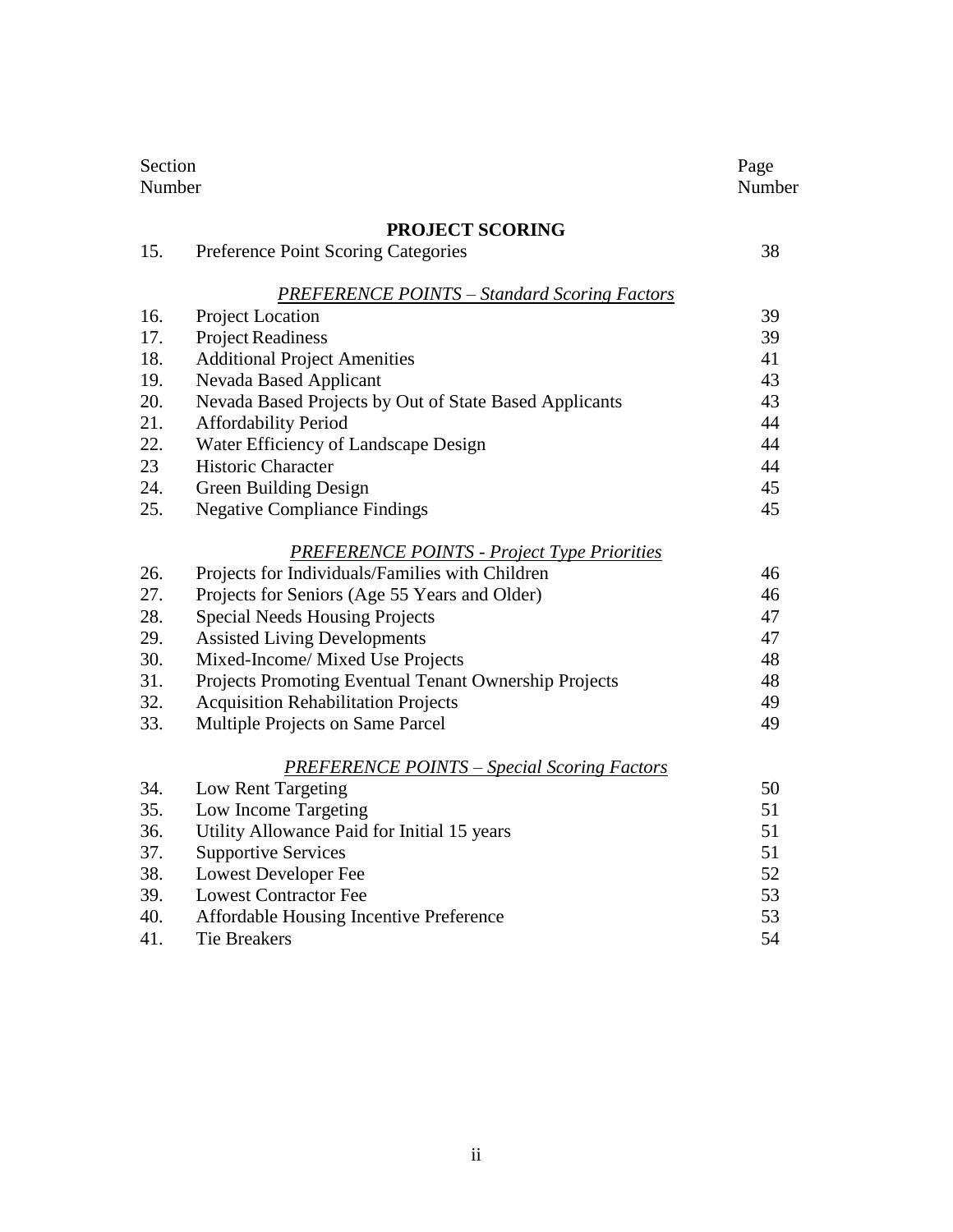| Section<br>Number                                 |                                                                        | Page<br>Number |
|---------------------------------------------------|------------------------------------------------------------------------|----------------|
|                                                   | PROJECT DEVELOPMENT INFORMATION                                        |                |
| 42.                                               | Maximum 2010 Per Unit Development Cost and Cost                        |                |
|                                                   | <b>Reasonableness Standard</b>                                         | 55             |
| 43.                                               | <b>Operating Expenses</b>                                              | 55             |
| 44.                                               | <b>Estimation of Utility Allowances</b>                                | 55             |
| 45.                                               | Adjustments to Eligible Basis for Projects Located in Qualified Census |                |
|                                                   | Tract and Difficult to Develop Areas                                   | 56             |
| 46.                                               | Maximum Amount of Tax Credits Awarded                                  | 58             |
| 47.                                               | Final Allocation of Tax Credits                                        | 59             |
| 48.                                               | <b>Tax Credit Monitoring</b>                                           | 60             |
| 49.                                               | Fees                                                                   | 60             |
| 50.                                               | Disbarred List                                                         | 62             |
| 51.                                               | Lease-up Requirement                                                   | 62             |
| 52.                                               | Annual Income Re-certification                                         | 62             |
| 53.                                               | <b>Tax Exempt Bond Program</b>                                         | 63             |
|                                                   | <b>PUBLIC COMMENT PROCESS</b>                                          |                |
| 54.                                               | Public Comment, Distribution and Approval of QAP                       | 65             |
|                                                   | <b>CONTACT INFORMATION</b>                                             |                |
| 55.                                               | <b>Housing Division Offices</b>                                        | 66             |
|                                                   | <b>APPENDICES</b>                                                      |                |
| ATTACHMENT A - CRITICAL HOUSING NEEDS             |                                                                        |                |
| <b>ATTACHMENT B – NEVADA POPULATION ESTIMATES</b> |                                                                        | 69             |
|                                                   | ATTACHMENT C - PLANNED EXPENSES BY COMPONENT                           |                |
|                                                   | <b>CATEGORY</b> (For Acquisition Rehabilitation Projects)              | 72             |
|                                                   |                                                                        |                |
|                                                   | ATTACHMENT D - REQUIRED ENERGY ANALYSIS FORMS                          | 73             |
|                                                   | ATTACHMENT E - EIGHT SAFE HARBORS FOR COMPLIANCE                       | 79             |
|                                                   | WITH THE FAIR HOUSING ACT'S DESIGN AND                                 |                |
|                                                   | CONSTRUCTION REQUIREMENTS                                              |                |
|                                                   | ATTACHMENT F - 2010 TAX CREDIT SCORING SHEET                           | 83             |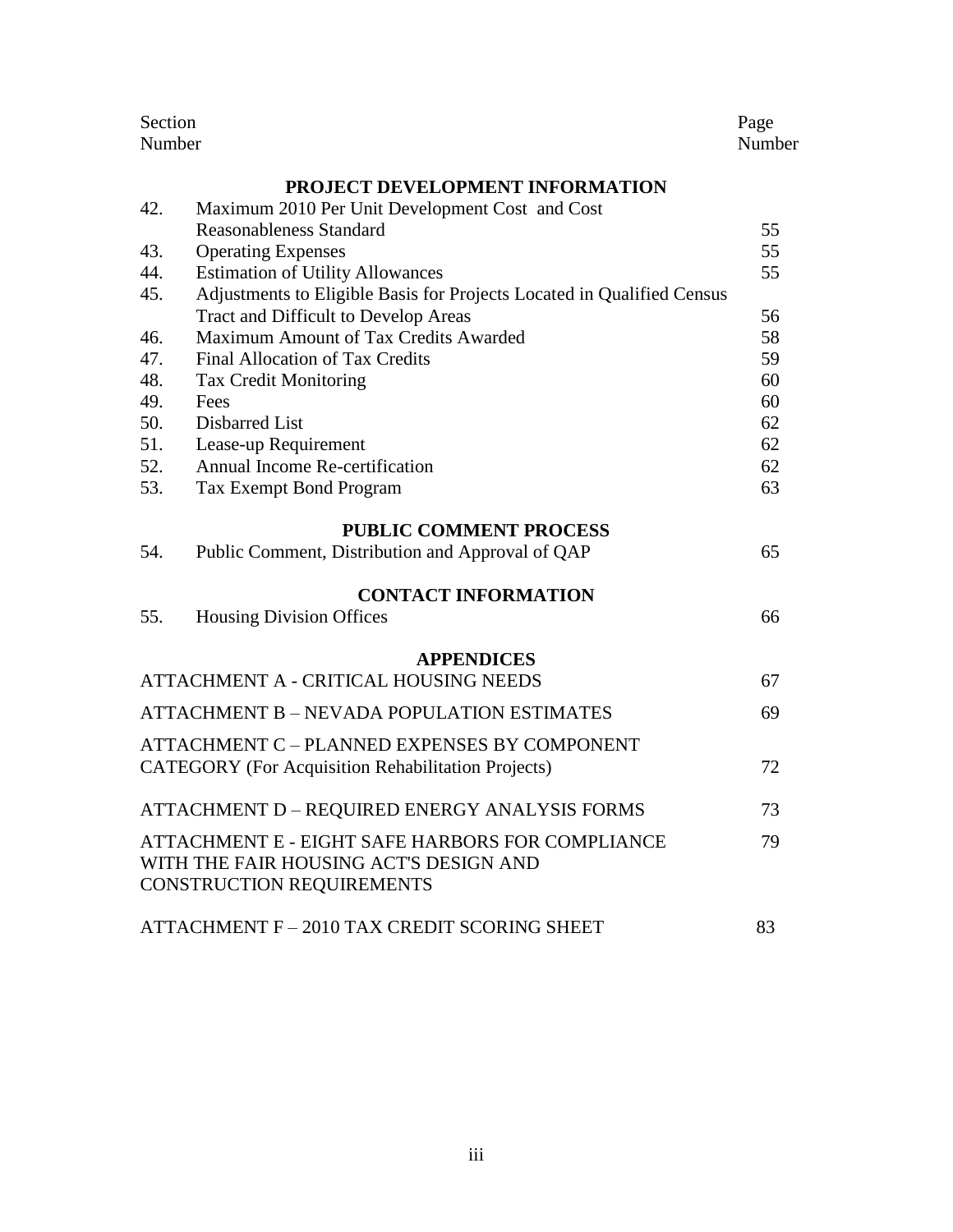# **GENERAL INFORMATION**

#### **Section 1 Annual Plan Information**

Nevada's 2010 Qualified Allocation Plan (QAP) is adopted pursuant the Nevada Housing Division's (Division) regulations implementing the Low-Income Housing Tax Credits (Tax Credits) program. The Regulations, the Application form, the Instructions and the Compliance Policies and Procedures Manual constitute the Division's QAP for the Low Income Housing Tax Credits Program pursuant to Section 42 of the Internal Revenue Code of the United States and implementing regulations.

The 2010 QAP covers the period *January 1, 2010* to *December 31, 2010.* All reservations of Tax Credits made during the plan year are subject to this annual plan.

The Division will continually update our web page with information regarding the 2010 QAP. NHD web address: [http://www.nvhousing.state.nv.us/.](http://www.nvhousing.state.nv.us/)

#### **Section 2 Training and Application Submission Dates**

A. Completeness and Consistency of Tax Credit Application

Final applications must be completed on a Final Application form prescribed by the Division.

Original applications must be complete and must materially match other applications for funding that relate to the project (i.e. other applications for NHD funding, HOME for example). All material information must be comparable as it relates to other funding and to the final cost that the IRS form(s) 8609 are issued from.

**Incomplete applications will be rejected. No additional materials may be submitted once**  the application deadline has passed. Any missing required application information<sup>1</sup> or documentation, incomplete information that prevents project underwriting, and/or nonconformance with the QAP will deem the application void and the project sponsor will forfeit all application and other fees made to date to the Division. Please read the requirements of the QAP carefully to ensure all required items and back-up documentation are included with your application. Applicants are encouraged to take advantage of the pre-review period.

#### B. Tax Credit Application Deadline

 $\overline{a}$ 

Pursuant to Nevada Administrative Code (NAC) 319.974, Applications for Tax Credits and all supporting documentation must be sent to the Las Vegas or Carson City office of the Nevada Housing Division and *received by 5:00 p.m. May 7, 2010,* unless otherwise notified by the Division.

<sup>1</sup> Missing application information includes any budget, back-up, or other application information required for all or specific types of projects by the QAP. It does not include back-up documentation for optional preference points. An application that does not include any or appropriate back-up documentation for optional preference point rating factors will be accepted; however the project will not receive points for those items where information is missing, incomplete or unclear.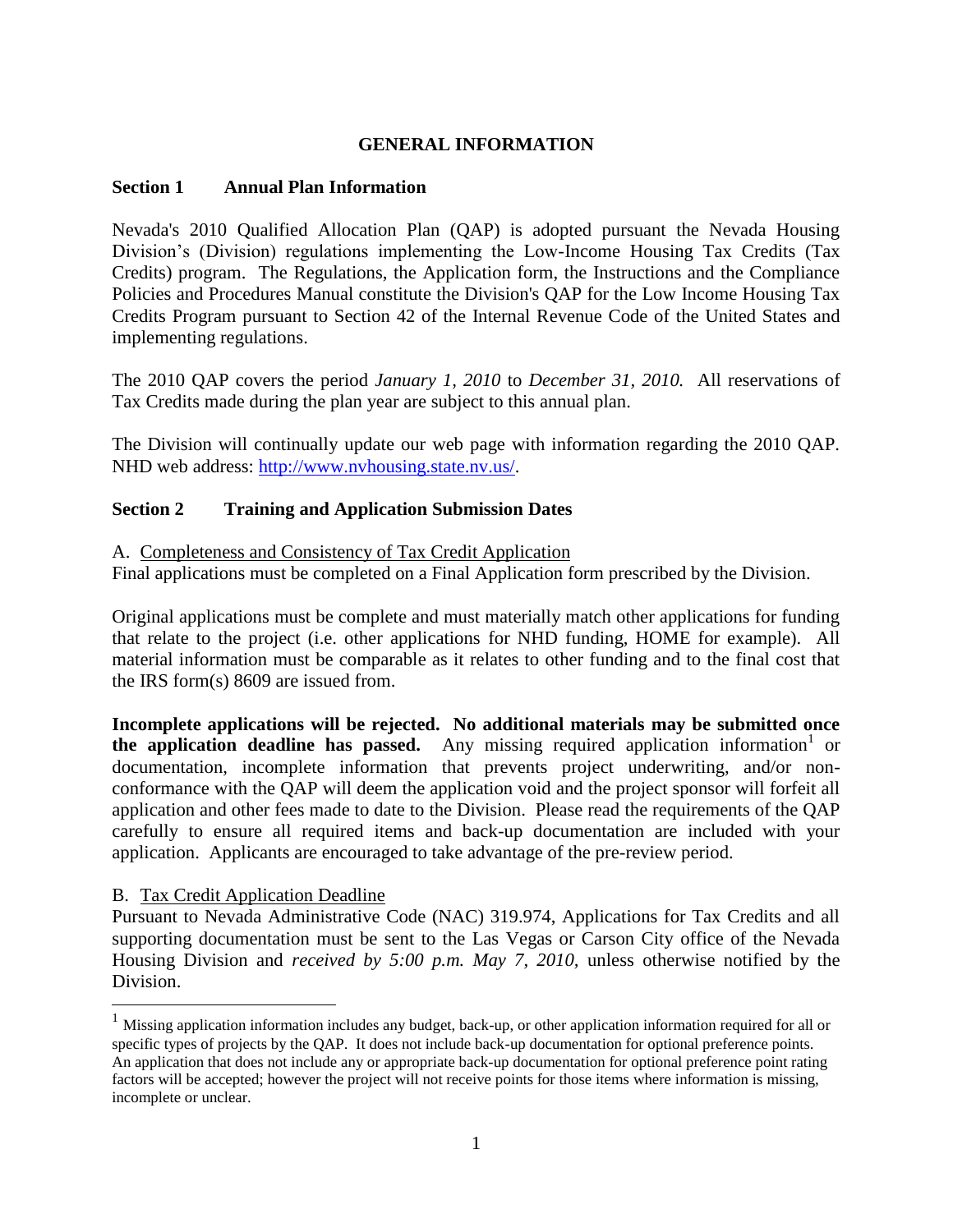# *Formatting:*

One original and one electronic copy of the application must be submitted. The electronic copy can be submitted on CD and must contain all information included in the hard copy submission. Scanned copies of reports are allowable.

The original application must be in a two-volume binder with the application and supporting scoring documents in volume one, marked with appropriate tabs, and the market study and any environmental/engineering studies in the second binder. **Applications that are not in the required format will be rejected.** Applicants are encouraged to send in applications more than 15 days before the deadline to take advantage of a pre-deadline review period. The Division will allow an extension of the 15-day review period if HUD guidelines required for the finalization of the QAP are delayed. The Division will make an announcement regarding the extension if applicable.

#### C. Carryover Deadline

Pursuant to the year-end tax bill of 2000 and the Housing and Economic Recovery Act of 2008 (HERA), the 10% test for carryover will be extended for twelve months from the date of allocation. Carryover information must be sent to the Las Vegas or Carson City office of the Nevada Housing Division and *received by 5:00 p.m., September 24, 2010.* The Division will issue carryover allocations on *November 5, 2010.* The Project Sponsor must supply the Division with a Federal Tax Identification Number to receive a carryover commitment.

The Project Sponsor must meet the 10% test by *November 5, 2011. Project sponsors must submit a six-month project status report on a form prescribed by the Nevada Housing Division due May 5, 2011 to ensure project is moving forward and remains viable.*

#### D. Training Dates/Reservations for Sessions

Persons desiring training on the 2010 QAP and application should notify the Division by January 29, 2010. If a minimum of five (5) persons has notified the Division by the notification date, a formal training in January will be scheduled. Otherwise, requests for technical assistance will be handled on case by case basis. Persons interested in training should contact:

Mark Licea at 702-486-7220 x. 226

#### E. Training Cost

The cost of the above training, if scheduled, is **\$75.00 per person**. The registration fee must be prepaid by check made payable to NHD and delivered to the Division's offices in Carson City or Las Vegas 10 days prior to the training date. *(Cash cannot be accepted.)*

#### **Section 3 Findings of the Division; Identification of Housing Needs**

The Nevada Housing Division has reviewed State and local plans and studies to determine the market needs for all types of affordable housing, including single family units, manufactured housing alternatives, rental units and public assisted housing.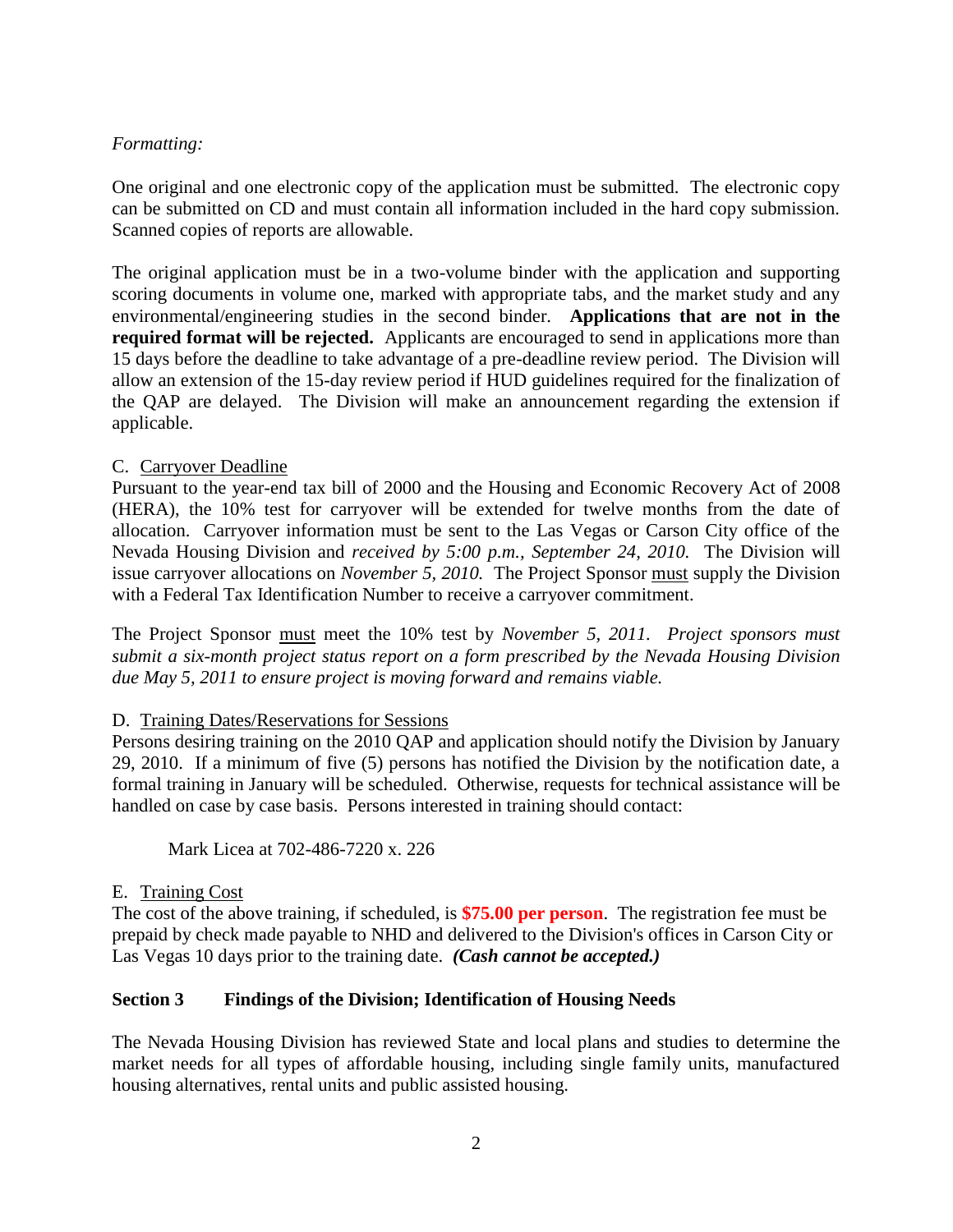The plans and studies consulted by the Division include the State of Nevada's Consolidated Plan, Consolidated Plans for Nevada's metropolitan areas, the Nevada Housing Division's Special Needs Assessment prepared by BBC Research and Consulting, the Division's market studies for the Las Vegas and Reno markets, surveys of federal and public housing agencies located within the state, and surveys of city planners and county assessors, and compilations of demographic statistics. The Division's review specifically considered factors including high concentrations of low-income persons, vacancy rates, and the conditions of existing housing units.

#### A. Findings On Existing Housing Needs (Currently Awaiting Update)

The Division's findings regarding housing needs for the 2010 plan years are listed below. More detailed information on housing needs by geographic area is available in ATTACHMENT A.

- 1. There is an inadequate supply of transitional housing to support the needs of the homeless within Nevada.
- 2. There is an inadequate supply of affordable standard housing units for extremely- and very low-income populations, especially low-income elderly and families with single heads of households.
- 3. A significant number of Nevada's households live below the poverty level especially households with persons 55 and older and families with children and female heads of households.
- 4. There is a lack of affordable handicapped accessible housing units for the physically disabled who generally have low incomes. (Within the QAP the term "handicapped" refers persons with disabilities as defined in the Federal Fair Housing Act and the Department of Housing and Urban Development's regulations.)
- 5. The vacancy rate among three-bedroom units are *higher* in Las Vegas than Reno, and the vacancy rate of two-bedroom units are *higher* in Reno than Las Vegas and the vacancy rate among one-bedroom units are *higher* in Las Vegas than Reno. Rural communities have the lowest vacancy statewide for 1, 2, 3, and 4 bedroom units.
- 6. Certain counties and communities are experiencing economic growth, but have insufficient housing for low-income persons.
- 7. Throughout the state, rental housing needs are exacerbated by overcrowding, lack of essential facilities, and costs disproportionate to household income.
- 8. A significant number of housing units within the state suffer from obsolescence and deteriorated housing conditions.
- 9. Populations with specialized housing requirements have significant unmet needs.

The Division has addressed the housing needs identified by the various Consolidated Plans through the selection requirements and project scoring factors in the 2010 QAP.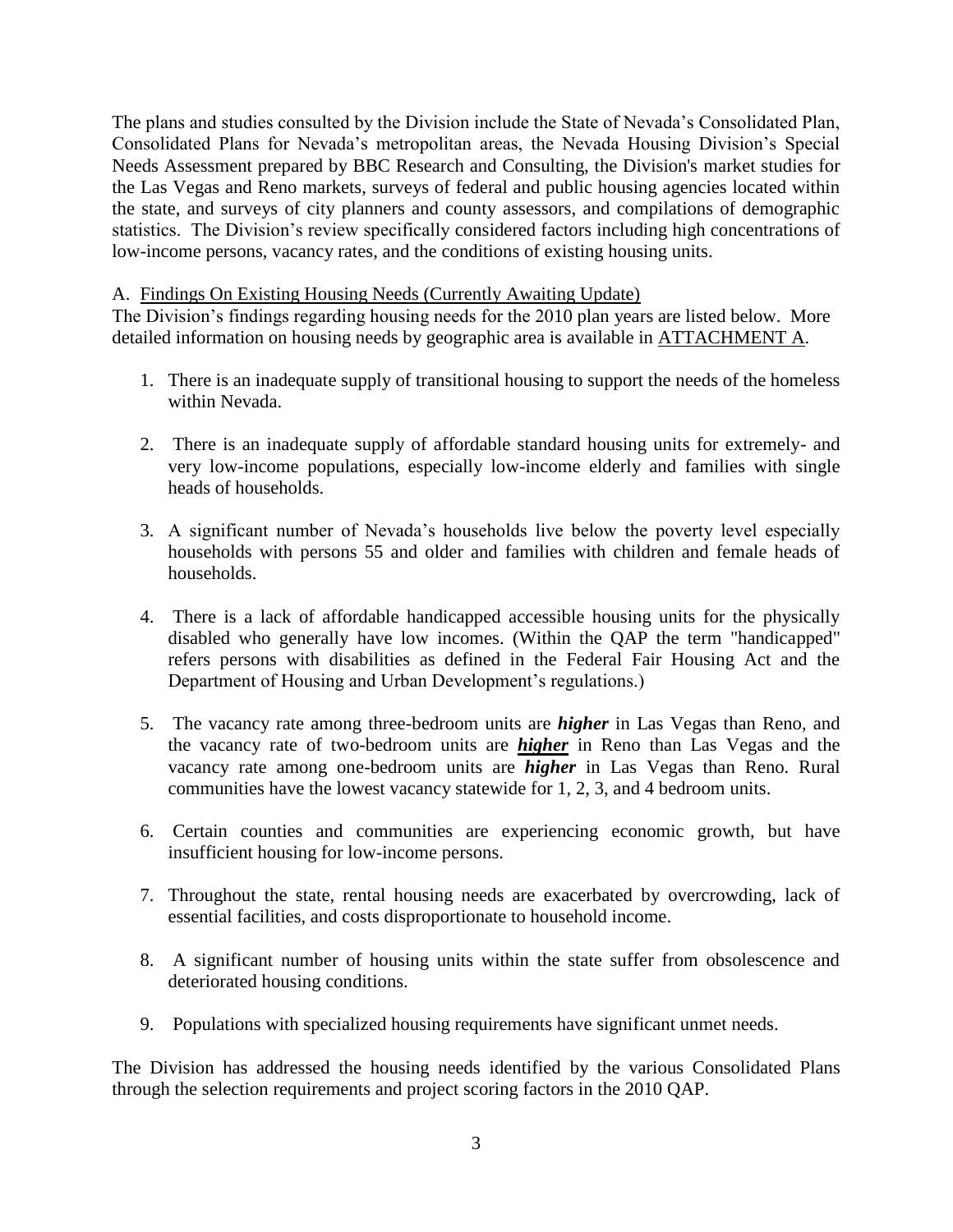# B. Findings On Housing Market Conditions

The Division annually publishes information on housing market conditions for the Las Vegas and Reno/Sparks metropolitan area. This year the Division has extended the survey to include Rural Nevada. A copy of this publication is available on the Division's website [www.nvhousing.state.nv.us.](http://www.nvhousing.state.nv.us/) Selected tables from this publication showing housing units and vacancy rates are provided in ATTACHMENT B. Applicants should consult this information in developing eligible Tax Credit projects.

# Key Findings – Las Vegas Housing Market:

- Two- Bedroom apartments are the most popular and comprise nearly 49% of all multi family units that were surveyed.
- Data reflects an overall vacancy rate of 10.4%,  $a + 2.8\%$  change in vacancy rate from the 2008 point in time survey.
- Vacancy rates are higher in older developed areas of the Valley.
- Six zip codes, located in the central part of the Valley, house nearly 1/3 of all multi-family units.
- Since 1998 data reflects a downward trend in multi family construction.
- Since 2000 data reflects a decrease in 3 bedroom unit construction.
- Affordable unit rental rates for studio, one, two, and three bedroom units are 21.18% lower than market rate units of comparable size.
- The greatest rental rate change since 2008 occurred in the one-bedroom sized units with a 4.40 % decrease in rental rates
- One bedroom units are the most popular 55+ rental size.
- Vacancy rates for 55+ Averaged 8.0% in 2009 compared to a 6.7% vacancy rate in 2008.

Key Findings – Reno/Sparks Housing Market:

- Two bedroom units are the most popular unit type and are 45% of the surveyed units.
- Overall vacancy rate is 12.1%, a 4.2% increase from this time in 2008.
- The greatest rental rate change occurred in the three bedroom apartments units, experiencing a 10.61% rental rate decrease.
- Affordable rents for one, two and three bedroom units average 13.9% lower than market rate rents for comparable sized units.
- $\blacksquare$  One bedroom units are the most popular for the 55+ age group, representing 49% of the units where seniors reside.

Key Findings – Rural Housing Market:

- Two bedroom unit is the most popular 44% of all units.
- Overall vacancy in (reported) Rural areas is 11.97%, an increase of 5.52% over 2008 data.
- Higher vacancy in units constructed prior to 1985.
- Lower vacancy rates in the 4 bedroom units.
- Rental rates for family housing average \$625, compared to \$815 in the Las Vegas Valley and \$779 for the Greater Reno/Sparks area.

Source: Nevada Housing Division. NHD Apartment Facts, 2<sup>nd</sup> Quarter 2009. The report is an annual publication of the Nevada Housing Division available at www.nvhousing.state.nv.us.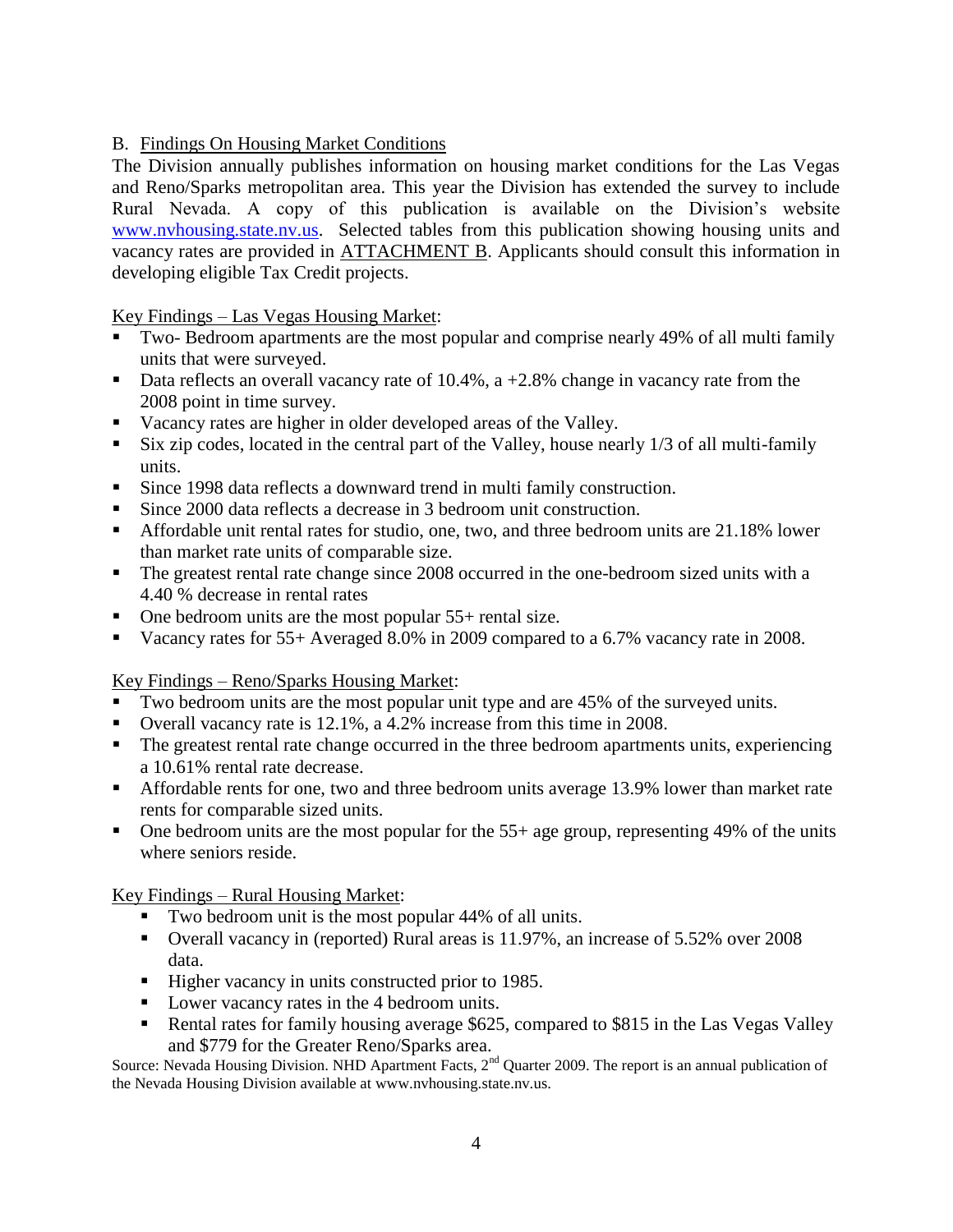#### C. Market Area Saturation Assessment

The Nevada Housing Division will conduct a special assessment of all Tax Credit applications proposing projects, in both urban and rural areas, to determine whether or not the affordable housing market for the community and segment of the population served adequately supports the proposed project.

In making this finding, the Division will consider several factors including:

- Occupancy rates of affordable housing projects in the community that have been completed within the previous 3 years;
- Potential financial effects on existing publicly funded housing projects;
- Rents and occupancy levels of comparable market-rate **or other similar** housing;
- Local housing conditions, services, and amenities available in existing housing projects;
- Special housing needs and housing choices available for low-income households; and
- The number of tax credit projects awarded within close proximity (a 2.5 mile radius).

Tax Credit applications may be deemed ineligible if: (1) the assessment determines that comparable affordable housing projects have occupancy levels less than 90 percent; (2) the proposed housing project would have a significant adverse financial affect on other publicly funded projects without offsetting public benefits; or, (3) the rents for the affordable housing project are equal to or greater than comparable market-rate housing.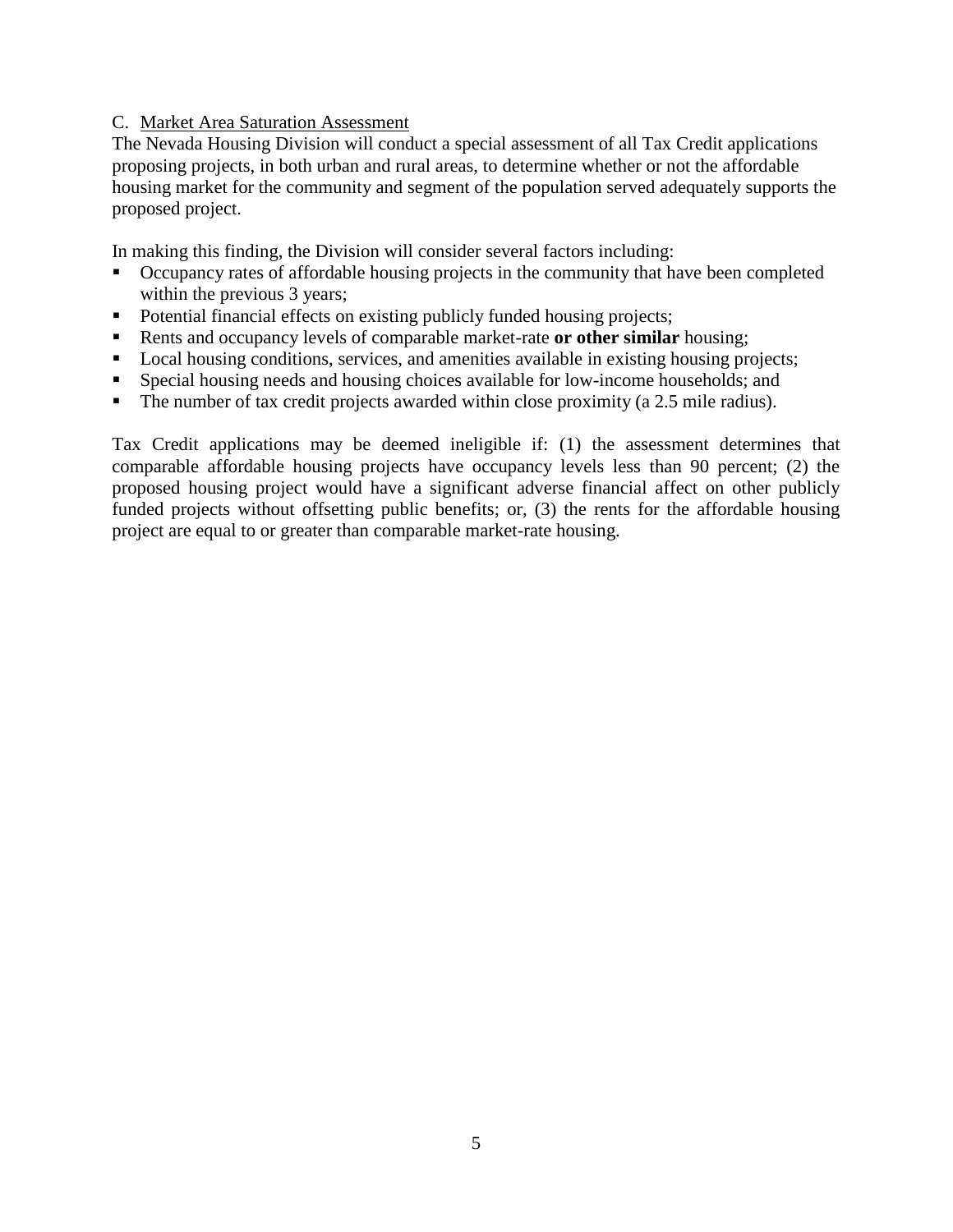# **APPORTIONMENT OF TAX CREDITS**

# **Section 4 Apportionment Accounts and Initial Balances**

The Per Capita Tax Credit (PCTC) for 2010 is estimated to be  $$2.1$ , subject to adjustment by the Consumer Price Index (CPI). The adjusted PCTC will be published in the *Federal Register*. If the adjusted PCTC is not available by April 30, 2010, the application deadline will be extended 10 days from the date that the PCTC is published.

Estimated Tax Credit allocations are shown in the table below.\* Project Sponsors are responsible for obtaining information on the actual amount of apportionment prior to the submission of an application. Information on the actual amount of apportionment for each setaside or other sub-account will be available on the Division's web site: <http://www.nvhousing.state.nv.us/> or may be obtained by contacting the Division. The Division reserves the right to round up or down the actual dollar amount designated to any set-aside or geographical apportionment.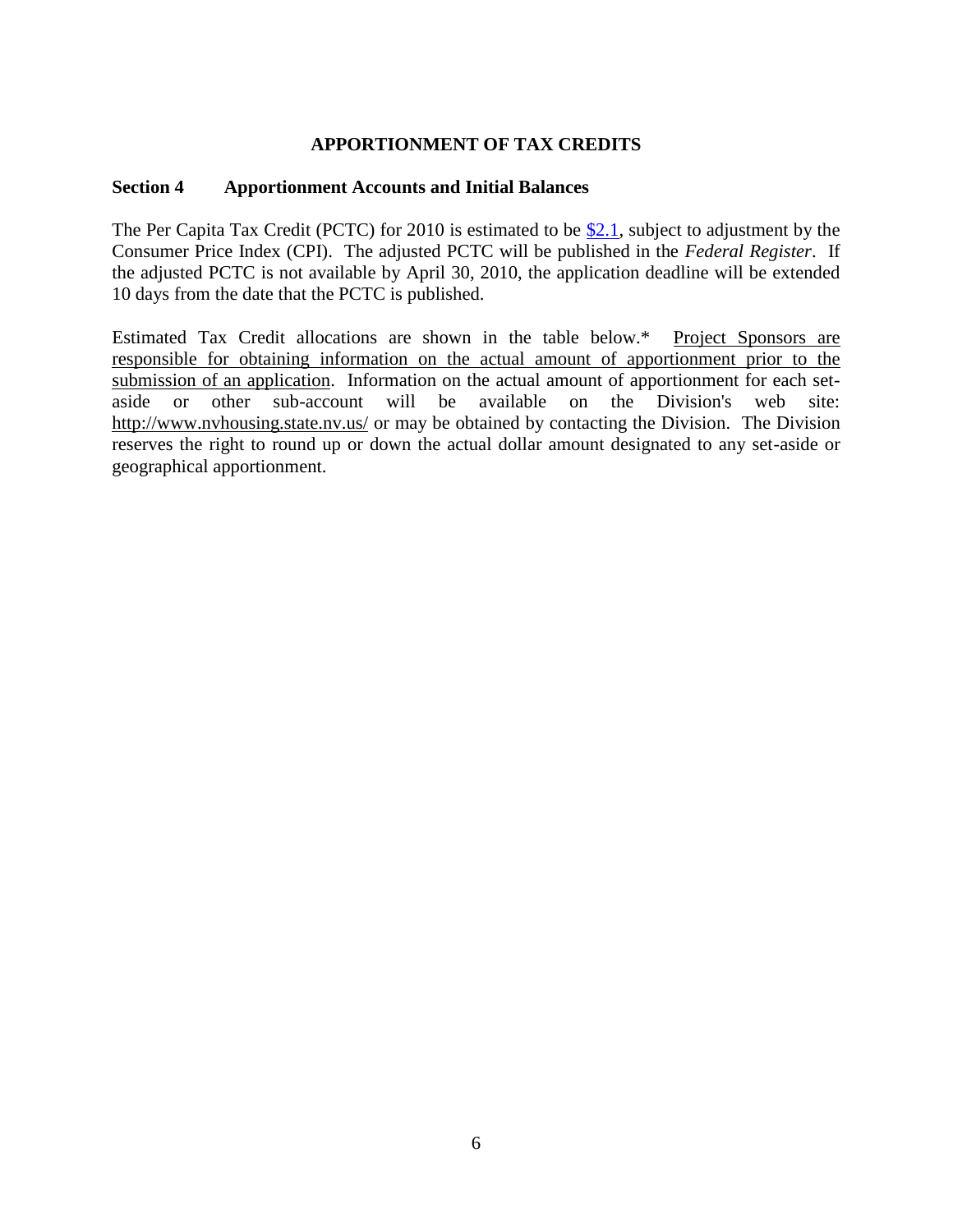| *Estimate based on \$2.10 multiplier used in     | <b>State</b><br>Population |               | <b>Estimated Tax</b> |
|--------------------------------------------------|----------------------------|---------------|----------------------|
| 2009 QAP Notice 2009-21                          | Estimate <sup>2</sup>      |               | <b>Credit Levels</b> |
| <b>STATE TAX CREDIT CEILING:</b>                 | 2,600,167                  |               | \$5,460,351          |
| <b>CARRYFORWARD AND OTHER</b><br><b>CREDITS:</b> |                            |               | \$310,199            |
| (Less 2010 Forward Commit.)                      |                            | $(\$995,400)$ |                      |
| <b>TOTAL AVAILABLE 2010 ALLOCATION:</b>          |                            |               | \$4,775,150          |
| <b>TOTAL SET-ASIDES:</b>                         | Set A-side<br>Percent      |               |                      |
| NON-PROFIT SET-ASIDE -                           | 10%                        | \$477,515     |                      |
| USDA-RD SET-ASIDE -                              | 7%                         | \$334,261     |                      |
| <b>ADDITIONAL</b>                                | 10%                        | \$477,515     |                      |
| (Less 2010 Forward Commit.)                      | $(\$372,031)$              |               |                      |
| <b>BALANCE</b>                                   | ADDIT.                     | \$105,484     |                      |
| <b>TOTAL GEOGRAPHIC</b><br><b>APPORTIONMENT:</b> | Percent of<br>Population   |               | \$3,485,860          |
| <b>Clark County</b>                              | 71%                        |               | \$2,474,960          |
| (Less 2010 Forward Commit.)                      | (\$1,462,866)              |               | \$1,012,094          |
| <b>Washoe County</b>                             | 15.5%                      |               | \$540,308            |
| (Less 2010 Forward Commit.)                      | $(\$540,308)$              |               | \$0                  |
| <b>Other Counties</b>                            | 13.5%                      |               | \$470,591            |
| (Less 2010 Forward Commit.)                      | $(\$470,591)$              |               | \$0                  |
| Total 2010 Available                             |                            |               | \$1,929,354          |

See NAC 319.972 (Authorized IRS and State Demographer Values will be posted on website when available) **(The above is only an estimate there are 3 values to be issued before the final data is released; 1. IRS Population to determine state allocation, 2. Per capita rate, 3. Nevada Demographer Population to determine the Geographic set aside)**

<sup>&</sup>lt;sup>2</sup> 2009 Official Population Estimates. Nevada County Population Estimates July 1, 1986 to July 1, 2006. Nevada State Demographer. http://www.nsbdc.org/demographer/pubs/pop\_increase.html (2006)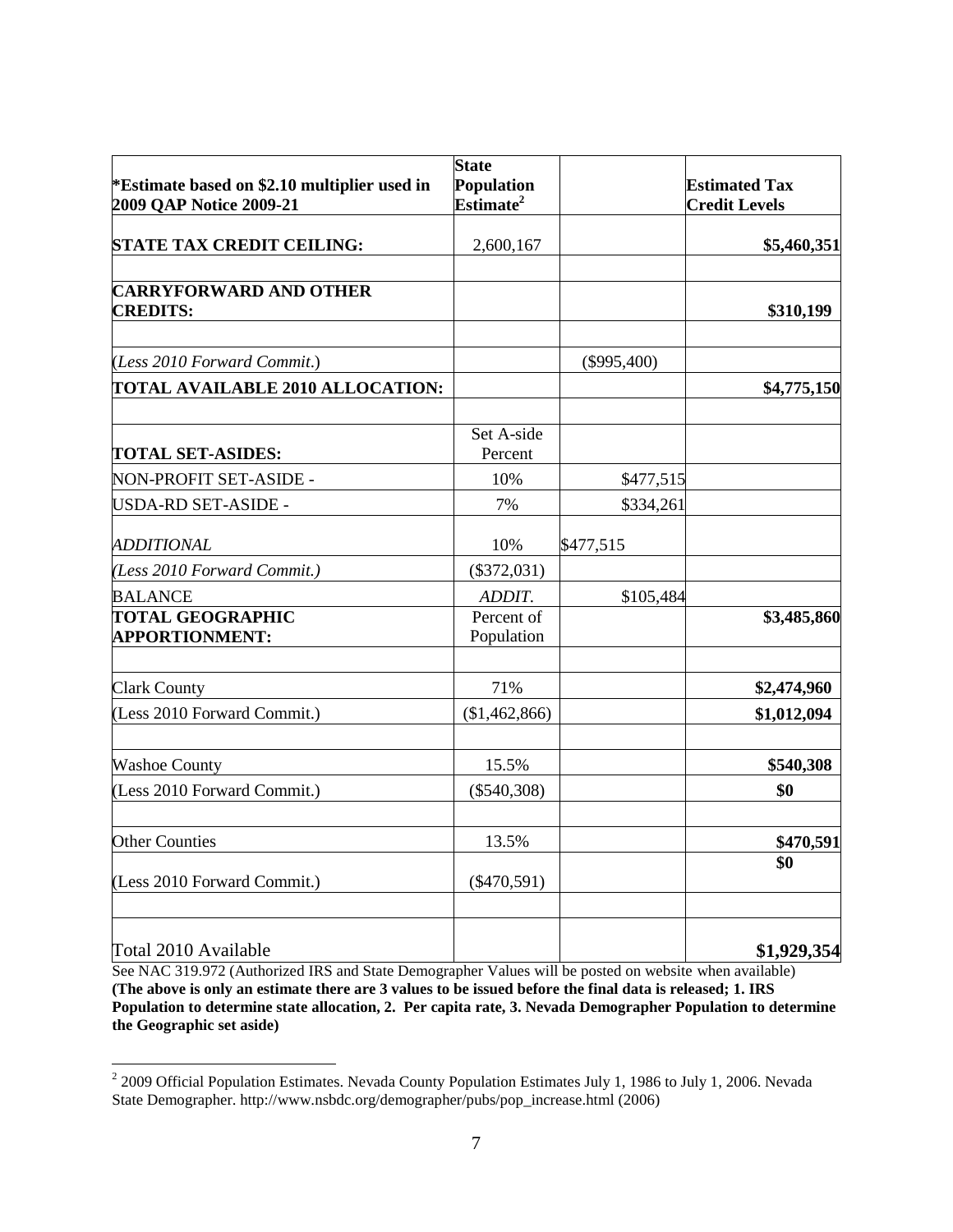#### **Section 5 Non-Profit Set Aside**

There will be a non-profit set-aside in the amount of 10% of the state ceiling or approximately \$477,515.00. A reservation or allocation of Tax Credits from this set-aside will be limited to non-profit organizations acting alone or in partnership with a for-profit developer if the nonprofit partner has received a determination letter from the Internal Revenue Service indicating that the organization is qualified pursuant to IRC  $\S$  501 (c) (3) or 501 (c) (4) and the application package contains an executed Exhibit Seven. The non-profit organization must certify in writing to the Division that it meets the requirements of NAC 319.988. The Project Sponsor must also certify that no change has occurred in the organization since the issuance of the determination letter from the Internal Revenue Service that would affect the validity of the determination letter. If the project is awarded Tax Credits from the non-profit set-aside, any new Project Sponsor during the compliance period must qualify for an allocation of Tax Credits from the non-profit set-aside under the provisions of this QAP. The non-profit's goal and mission must be in developing and providing affordable housing; and they must have a proven track record of affordable housing development as managing general partner, contractor, and/or project sponsor (utilizing HUD/ LITHC/PHA and/or other public funding sources) which offer restricted/subsidized rents to income eligible tenants. The track record of affordable housing units developed must exceed 100 units.

This set aside will be awarded to non- profit sponsors on a basis of high score amongst all applications received in this category, regardless of geographic area served or type of project. If the set aside funds are not enough to fully fund the application, the remaining funds will be appropriated from the geographic sub-account for the area within which the project is located. Applications submitted under this set aside that do not receive funding from this set aside will be eligible to compete for an allocation of tax credit through the geographic set aside process as long as the application was submitted under both categories. The geographic set aside amounts will be based on the statewide geographic formula using the state demographer's estimates as outlined in Section 4.

# **Section 6 USDA-RD Set Aside**

There will be a United States Department of Agriculture Rural Development (USDA-RD) set aside in the amount of 7% of the State's ceiling, or approximately \$334,261.00. At the time of application, the Project Sponsor must supply the local USDA-RD office with a letter authorizing that office to release to the Division a copy of the Project Sponsor's application for USDA-RD funding. A copy of the letter must be submitted with the Tax Credits application.

A reservation or allocation of Tax Credits from the USDA-RD set-aside will be limited to new construction projects or existing housing projects not yet in the Nevada Housing Division's (NHD) tax credit housing portfolio receiving direct funding from USDA. Direct funding includes loan guarantees, loan assumptions or other similar support as long as approved by the USDA.

Acquisition/Rehabilitation projects must be in accordance with USDA-RD regulations and must substantially rehabilitate or change the project to accommodate the housing needs in the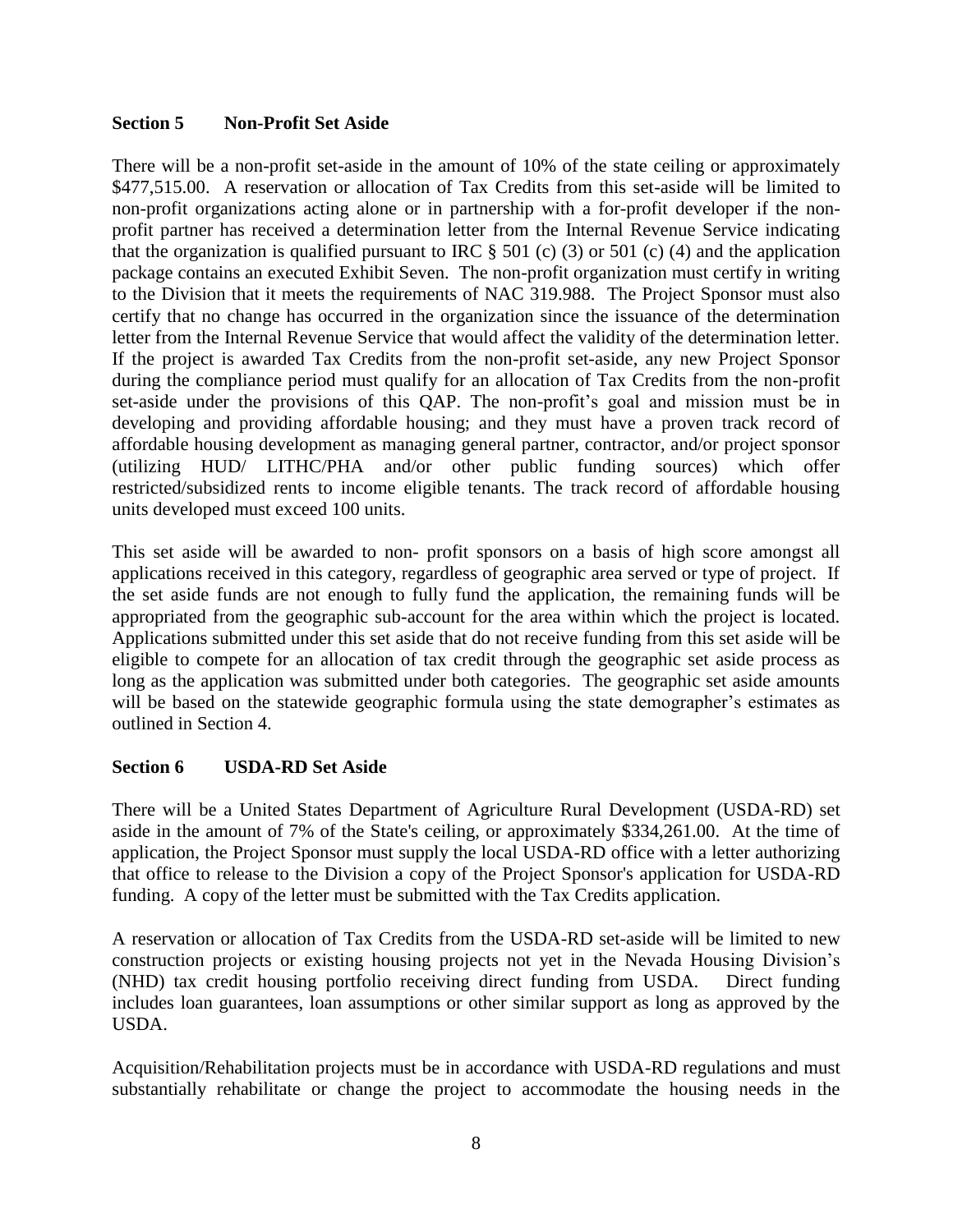jurisdiction within which the project is located. Acquisition/Rehabilitation projects will require a letter from USDA explaining why the rehabilitation is warranted and indicating that the scope of the capital needs assessment is acceptable, and that the rehabilitation meets USDA-RD's definition for substantial rehabilitation. The letter must accompany the application to constitute a complete application; therefore, applicants are encouraged to submit their application and capital needs assessment to USDA-RD for review prior to tax credit application submission. The project must also meet NHD's definition for substantial rehabilitation which, for this particular set-aside, is an investment of at least \$10,000 per unit prior to funds invested to meet NHD's energy requirements.

USDA-RD Tax Credits applications will be processed within the normal Tax Credits reservation cycle.

If no Tax Credit applications are received requesting the USDA-RD set aside, the Division will redistribute all sums in the USDA-RD set aside to the three geographic sub-accounts based on population.

If the USDA-RD is unable to issue a certification stating the availability of federal funding by the date the Division receives notice that National Pool Tax Credits are available, said reservations will be canceled and the USDA-RD set aside will be returned to the general pool for distribution. *See* NAC 319.972

# **Section 6A Additional Credits Set Aside**

A Set Aside of 10% will be reserved for additional credits (reduced to \$139,815.00 for 2010 due to 2010 forward commitments). The pool of additional credits will initially be distributed on a pro-rata basis based upon the proportion of population in each geographic area, i.e. 71% of the set aside will be awarded to Clark County, etc. Projects within each geographic area requesting additional credits will be awarded a pro-rata amount of credits based upon the total amount of additional credits requested within that geographic set aside. A project will not be awarded more than 10% of the 2010 or prior year (if applicable) award. Although applicants may be eligible for up to a 10% award, the actual award will be determined on available credits and the project's need as determined by analysis of an updated budget and supporting documents.

Projects receiving tax credits in previous allocation rounds may request additional tax credits due to increased construction costs, existing eligible basis from initial application that was above the NHD per project tax credit cap, or decreases in credit pricing that resulted in a financing gap, and subject to the conditions of this section.

Requests for additional Tax Credits are subject to the limitations specified below:

- 1) Additional Tax Credits exclude Developer Fees. Contractor fee cannot go above the actual percentage indicated in the initial application.
- 2) The request for Additional Tax Credits **are limited to 10% of the original award.**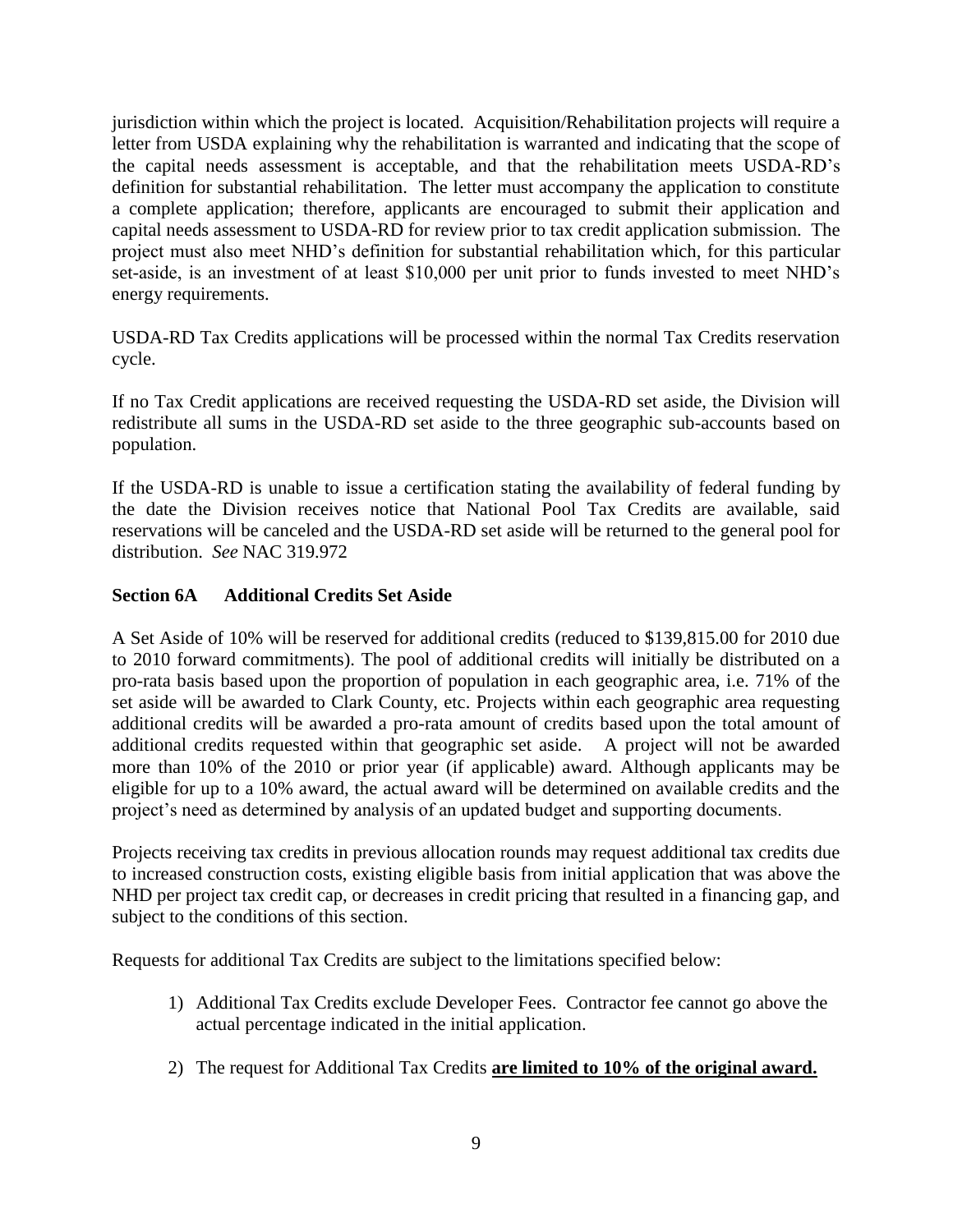3) Requests for additional Tax Credits within the 10% limit and not totally funded through the set aside may be considered at the end of the initial competitive round at the discretion of the Administrator.

Project sponsors submitting applications for additional credits must submit a modified application consisting of a cover letter clearly identifying the additional costs associated with the project, the decreased equity pricing, or the remaining eligible basis from the initial application that warrants the need for additional credits as well as an updated budget (showing original budget and eligible basis and new budget and eligible basis by line item), updated proforma, updated sources and uses showing any new funds and identifying how remaining funding gaps will be filled, updated CPA certification of eligible basis, and updated project information if any items (i.e. number of units, amenities, etc.) has changed since the initial application.

NHD staff will underwrite the amount requested for additional credits at the current 70% PV rate (currently 9%) regardless of the rate used in the initial underwriting.

# **Section 7 Geographic Apportionment**

After each apportionment has been made to set-aside accounts established in the QAP, the Division will allocate the remaining Tax Credits specified in the annual plan into a geographic distribution account. The Division will allocate Tax Credits in this account to geographic subaccounts established for Clark County, Washoe County, and Other Nevada Counties. The allocations will be based on Nevada's most recent official population estimates issued by the Nevada State Demographer's Office. The population estimates for Clark County, Washoe County, and Other Nevada Counties will be used to establish apportionment percentages for the mandated geographic sub-accounts: *See* NAC 319.972.

# **Section 8 Tax Credit Reservation Process**

The reservation of Tax Credits will be made on the basis of high score within the established setaside and geographic sub-accounts. **Conditional reservations, as outlined in Section 45 A, may be awarded. Any conditions placed on a reservation must be satisfied by carryover or the reservation will be terminated – no extensions of time will be granted. The application must specify all of the set-asides and/or geographic apportionments applied for by the Project Sponsors.**

The reservation of Tax Credits will be made in three steps.

# A. **Step One:** Reservations of Set-Aside Allocations

Allocation of Tax Credits to the project(s) with the highest score in the USDA set-aside account will be made first. Tax credits will be allocated until the amount of tax credits in the set-aside is fully allocated or the amount remaining in the set-aside is too small to fund the next highest scoring project.

Unreserved amounts from the USDA-RD set aside will be returned for redistribution to the general pool.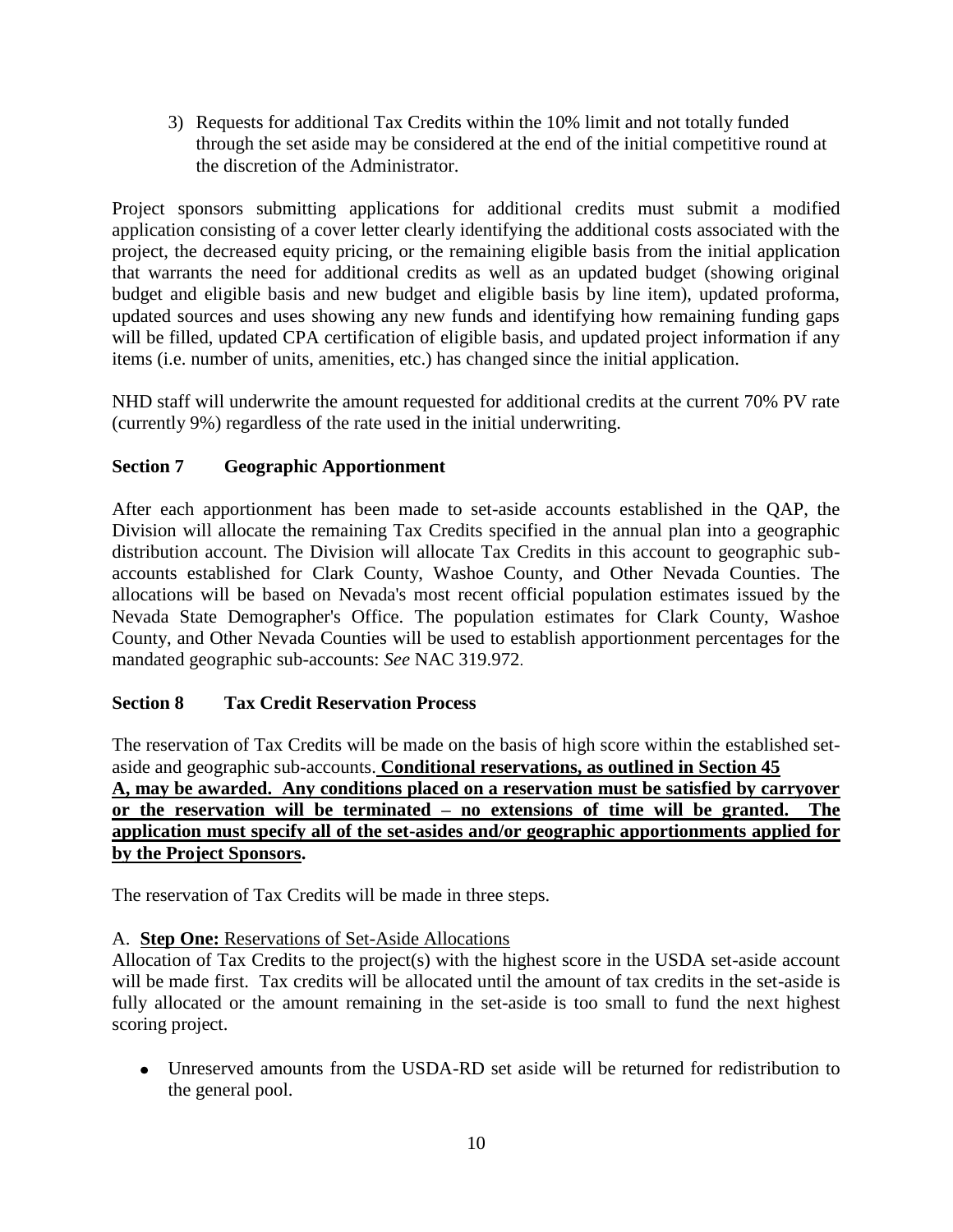Allocation of credits from the Non-Profit set aside will be made to the highest scoring non-profit projects in accordance with the process outlined in Section 5. If additional Tax Credits are needed to fund the proposal, Tax Credits will be distributed from the appropriate geographic apportionment until the amount remaining in the geographic apportionment is too small to fund the next highest scoring project receiving Non Profit set-aside funds. Tax credits from the Non-Profit set aside will be allocated until the amount of tax credits in the set-aside is fully allocated.

- Unreserved amounts from the Non-Profit set-aside, if any, will be carried over into subsequent rounds as a minimum tax credit to be set-aside for non-profit corporations pursuant to regulation.

Requests for additional tax credits will be made in accordance with Section 6A if the QAP.

- Unreserved amounts from the Additional set aside will be returned for redistribution to the general pool.

#### B. **Step Two:** Reservation of Geographic Apportionments

After reservations are made to projects requesting set-aside funding, the Division will allocate Tax Credits to the new projects and projects requesting additional tax credits in each of the three mandated geographic sub-accounts: Clark County, Washoe County, and Other Nevada Counties. Geographic allocations will be made based on high score within each set-aside. The Division will make Tax Credit reservations to geographic sub-accounts in the following order: (1) Clark County (2) Washoe County (3) Other Nevada Counties.

- If the Division does not reserve all of the funds allocated to the Clark County sub-account, the Division will transfer any surplus tax credits remaining in that sub-account to the sub-account for Washoe County.

- If the Division does not reserve all of the funds allocated to the Washoe County sub-account, the Division will transfer any surplus tax credits remaining in that sub-account to the sub-account for Other Nevada Counties.

Tax credits will be allocated until the amount of Tax Credits remaining in each Geographic Apportionment is insufficient to fund the next highest-ranked ranked project for that area.

Any Tax Credits not reserved from the Geographic account will be placed in a General Pool.

# C. **Step Three:** Transfer to General Pool

At the discretion of the Division Administrator, Tax Credits in the General Pool may be allocated to fund: (1) the next highest ranked project in the first funding round submitted in any of the geographic set asides, with the requirement that the project can be implemented with the remaining amount of tax credits as represented in the application; (2) new projects as part of a second funding round; (3) projects requesting additional Tax Credits; or (4) partial commitment to a project with a corresponding forward commitment for the balance of credits.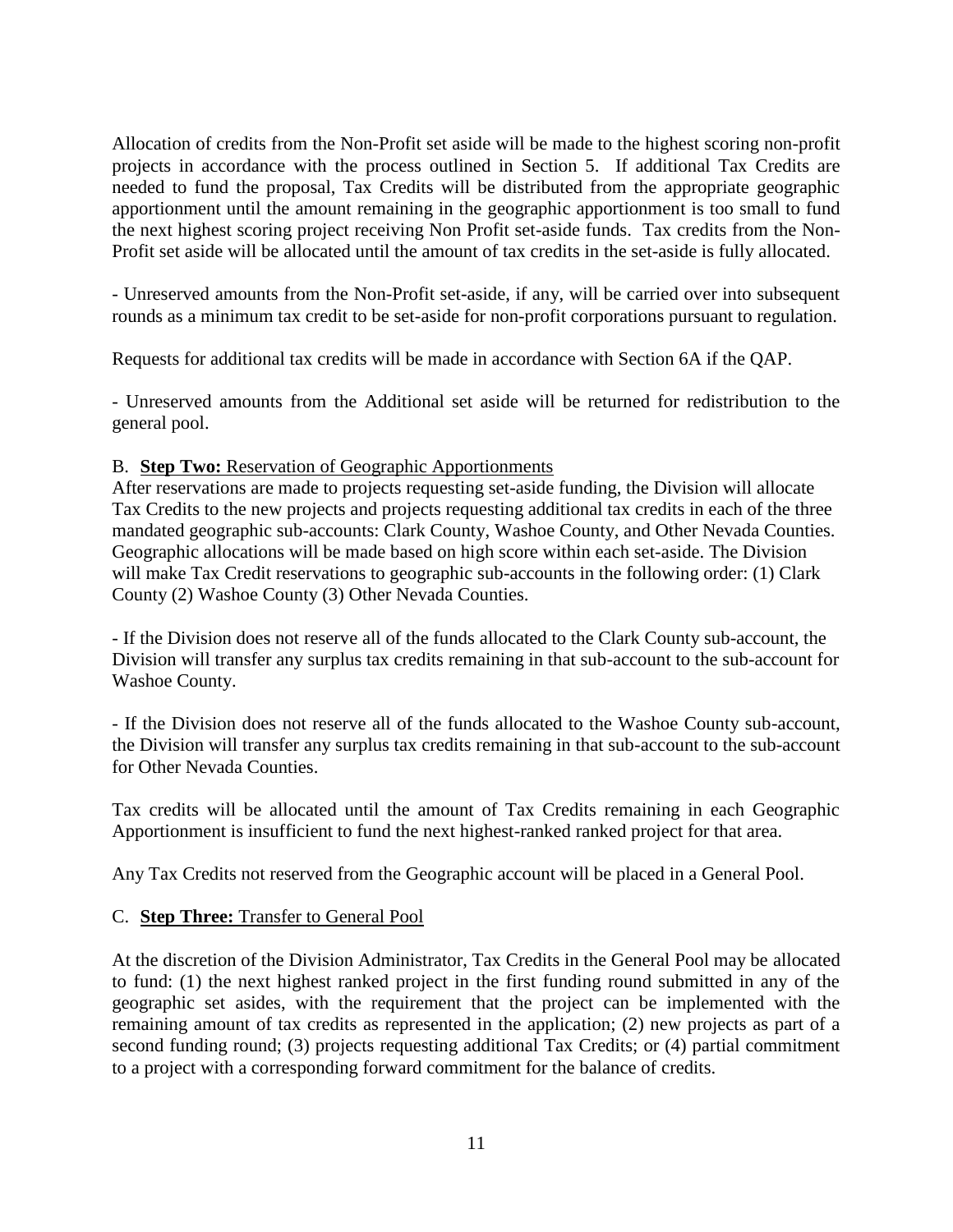# **ELIGIBLE PROJECTS**

#### **Section 9 Eligible Project Categories**

The 2010 QAP contains eight eligible project categories listed below. Only one project category may be selected for each application.

#### A. Projects for Individuals and Families with Children - (New Construction)

To be considered for this category, units must be made available to individuals and families with children. No 100 percent studio apartment projects are allowed.

#### B. Senior Housing Age 55 Years and Older - (New Construction)

To be considered for this category, all of the units in the project must be targeted for seniors. Pursuant to The Federal Fair Housing Act, at least 80% of the units must have one household member who is 55 years of age or older to be considered senior housing and at least 20% of the units must be rented to households in which every member of the household is 55 years or older (62 years and older for USDA/RD projects).

At least 10% of the total units in the project must be two-bedroom units (with the exception of USDA/RD funded projects).

#### C. Special Needs Housing - (New Construction)

To be considered for this category, at least 20% of the units must serve one or more or the special needs population identified below. The Special Needs Populations identified below are not intended to be "all inclusive" and the Division reserves the right to award preference points to other Special Needs populations upon request of the Project Sponsor and approval by the Division. The approval must be received prior to the submission of the application.

- 1) Persons with physical disabilities,
- 2) Persons with developmental disabilities,
- 3) Persons with mental illness as defined by the National Institute of Mental Health,
- 4) Permanent supportive housing for persons and families who are homeless,
- 5) Victims of domestic violence,
- 6) Persons with HIV/AIDS (as diagnosed by a board certified physician in Nevada),
- 7) Transitional housing for persons released from incarceration, including persons paroled or on probation,
- 8) Transitional housing as defined in IRC Section  $42 \text{ (i)}(3)(B)\text{ (iii)}$ ,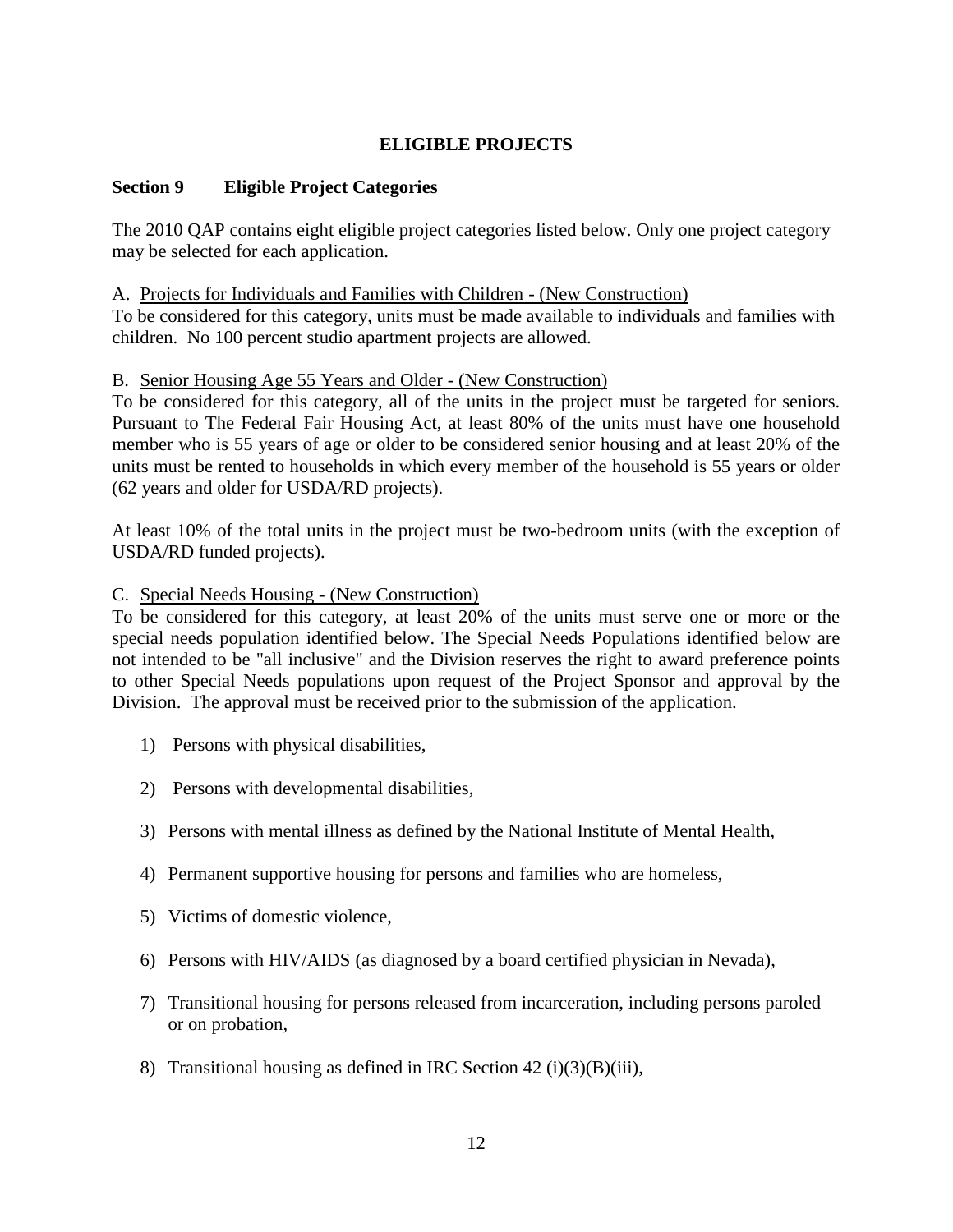- 9) Persons with drug, substance and/or alcohol abuse behavior. The individual must be in a state of recovery or is currently receiving treatment and/or counseling for the abusive behavior,
- 10) Persons with Alzheimer's/Dementia.

Services and care provided to Special Needs populations must be provided for the initial 15-year IRS mandated period of affordability. The provision of care during the extended compliance period will be assessed by the Division to determine if the project can continue as both an affordable housing facility and a provider of care. If the provision of care is not feasible the Division has the authority to amend the extended use agreement.

Care services for Special Needs populations must be optional to tenants residing in restricted units. Any cost associated with care services must be separated from the rent. *Notice: Fees may not be charged for any item that is part of the eligible basis.* 

The Project Sponsor must provide a description of the care services provided and/or available to low-income tenants and the estimated costs of these services. The Project Sponsor must provide a list of the services provided at the facility, the cost of each service, and a description of how the cost for the services will be funded, especially for tenants that may not have the means to pay for the level of care. The subsidization of the services to low-income tenants may be accomplished through a mixed-income project in which residual income derived from the market-rate units subsidize the services received by low-income tenants.

For projects serving Frail Elderly and Alzheimer populations:

- Only 20/50 and 40/60 mixed-income projects are eligible for Tax Credits.
- Care services must be conducted on a 24-hour basis.
- The Division will require an IRS Private Letter Ruling or comparable legal opinion indicating that the project meets General Use requirements.

Frail Elderly and Alzheimer projects are not eligible to receive preference points for extended compliance periods.

# D. Assisted Living Developments

To be considered for this category, assisted living developments must have one or more of the following direct commitments by public and/or private entities

-A donation of land from a governmental unit (federal/state/local)

-A parcel of land transferred at a nominal cost from a government unit (federal/state/local) -Governmental and/or private contributions that subsidize the particular assisted living services provided for by the development

-Governmental and/or private services directly provided by the development.

Assisted Living projects are not eligible to receive preference points for extended compliance periods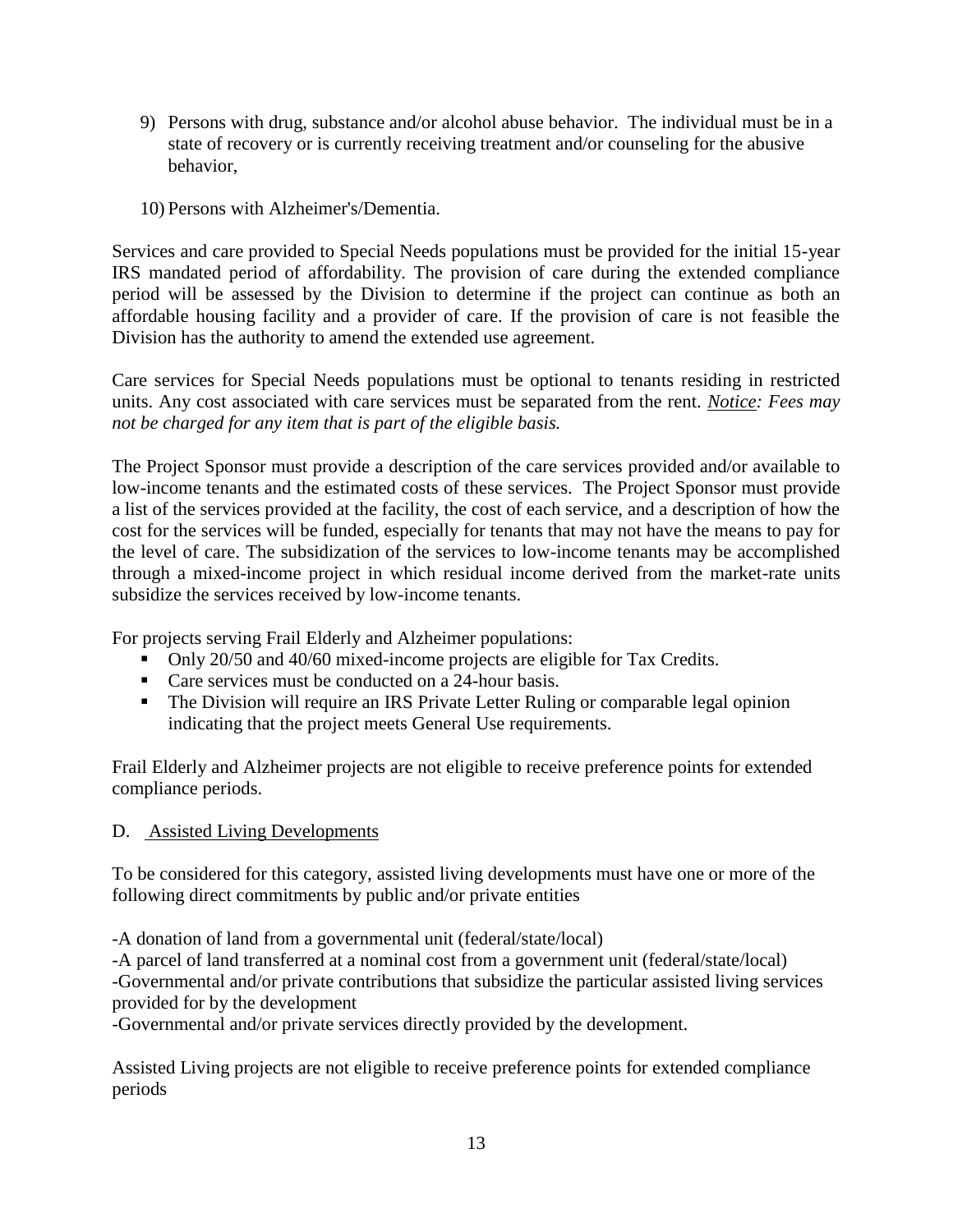# D. Mixed Income/ Mixed Use Residential Projects - (New Construction)

- 1) Mixed Income. Under this category, to be considered a Mixed Income Project a minimum of 10% of the units in the project must be unrestricted, market-rate dwelling units. Once established, the qualified basis (applicable fraction) for the project must be maintained for at least the 30-year compliance period. The applicable fraction will be the lesser of the percentage of Tax Credit units to the total units in the project, or the percentage of restricted square footage in the project to the total square footage in the project, excluding common areas.
- 2) Mixed Use. Under this category, to be considered a Mixed Use Project the following criteria must be met:
	- a. Commercial retail or office space must be a minimum of either 10% of the gross floor space for the project or 3,000 square feet.
	- b. Commercial retail or office space must be leased to a third-party.
	- c. The local government must provide documentation that the site must be properly zoned for commercial retail or office space. The commercial retail or office space components and the housing component must be parceled out. Each component must have a separate legal description prior to the receiving a carry-over allocation of tax credits.
	- d. The eligible basis for the Tax Credit project must not include any costs for the commercial retail or office space. The Project Sponsor must document the source of funding for commercial retail or office space components in the sources and uses section of the application. The commercial retail or office space components must be underwritten separately with a minimum debt service ratio of 1.20.
	- e. The marketing study must include an assessment of the economic viability of the commercial retail or office space site based on comparable leasing costs per square foot, projected income/operating expenses, vacancy, local competition, etc.
	- f. Commercial retail or office space establishments must be conducive to family housing. Commercial retail or office space establishments may not include adult only establishments, nightclubs, massage parlors, liquor stores, or other similar establishments.
	- g. *The issuance of 8609's will be dependent on a valid start of construction to the commercial section of the project.*

# F. Housing for Eventual Tenant Ownership - (New Construction)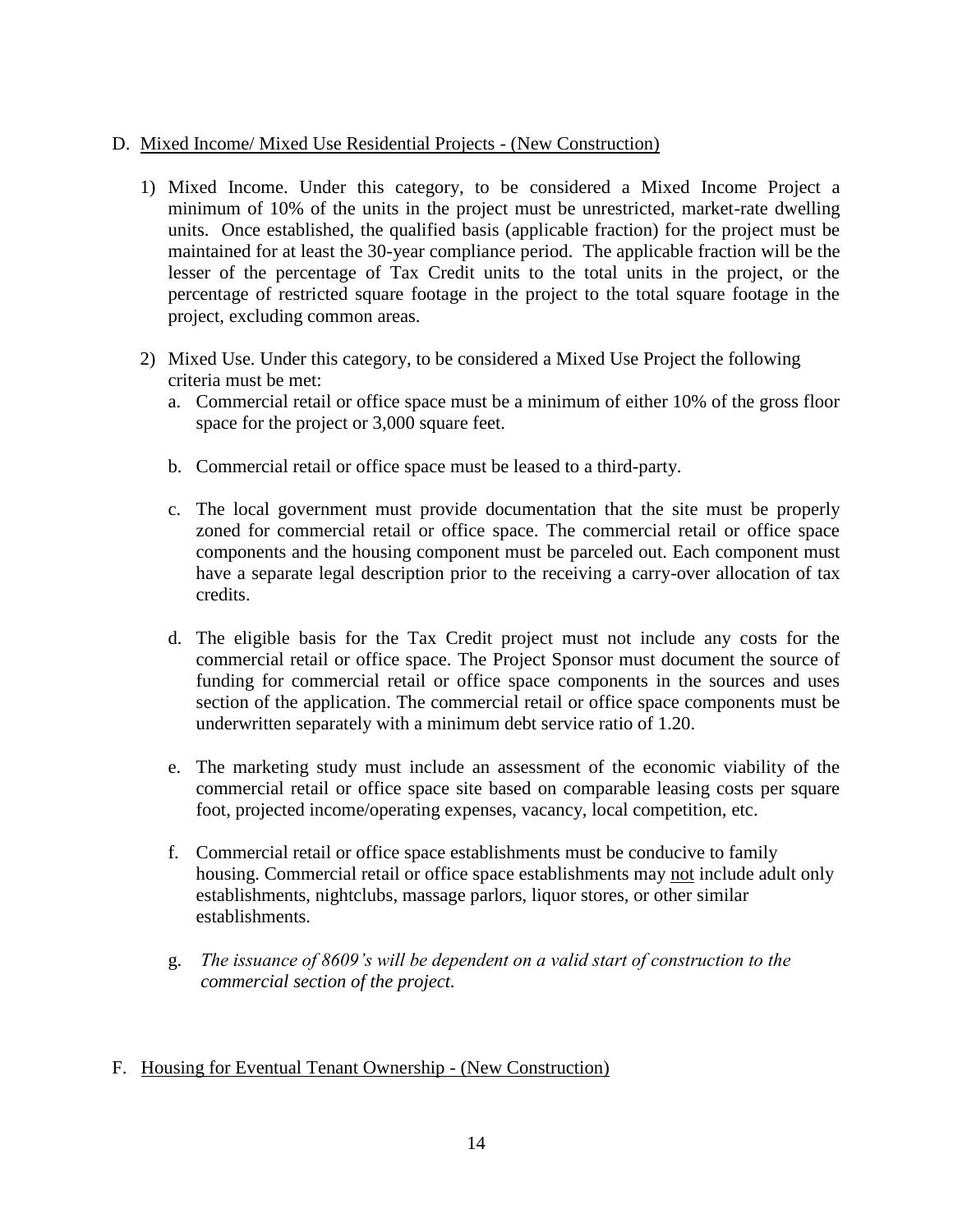To be considered for this category, all of the restricted rental units in the project must be made available for eventual ownership. Residential units must be detached single-family structures and/or townhouses. The lots for each single-family home must be parceled out and must have separate legal descriptions. All single-family homes must be located in the same parcel or parcels if they are contiguous. Scattered site projects will not be allowed.

The Project Sponsor must make the units in the project available for purchase by the existing tenants upon the termination of the 15-year compliance period. Existing tenants have a first right of refusal to purchase the unit. Thereafter, units may be made available for purchase to other qualified low-income families and/or individuals that satisfy the project's requirements.

The purchase price of the units must take into consideration the rent paid by the tenants.

The mortgage must be a 15-year mortgage with rates and terms consistent with those offered and available in the local housing market.

The project must fully comply with the tenant income and rent requirements for the LIHTC program during the initial 15-year period of affordability. The project will be exempt from any additional affordability requirements when all of the single-family structures in the project are sold to eligible families. The 15-year affordability period will be extended on all of the remaining, unsold units until the last single-family home in the project is purchased. The project is not eligible for any extended compliance points. Homes not sold must remain affordable rental units pursuant to the terms and conditions of the original application and the Declaration of Restrictive Covenants.

Key Requirements for Tenant Ownership Projects:

- 1) Tenant Income: The Project Sponsor must set eligible tenant incomes pursuant to LIHTC program requirements during the initial 15-year period of affordability. Tenant incomes must conform to HUD income guidelines and Project Sponsors must complete all of the required income verifications and certifications. Project compliance requirements are contained in the Divisions *Low Income Housing Tax Credit Compliance Policies and Procedures Manual*.
- 2) Rent Restrictions/Lease Agreements: Tenant lease agreements must conform to LIHTC program requirements during the initial 15-year period of affordability. The tenant portion of the rent plus utility allowance and any other mandatory fees must not exceed the maximum gross rent allowed by Section 42 of the Internal Revenue Code. Project compliance requirements are contained in the Divisions *Low Income Housing Tax Credit Compliance Policies and Procedures Manual*.
- 3) Management Plan: The Project Sponsor must submit a plan for the ongoing management and maintenance/repair of the project as a rental property for the initial 15-year credit period. The plan should include information on the location of the leasing office, costs associated with property leasing and administration, and maintenance schedules and costs for general repairs, maintenance, and replacement of mechanical items.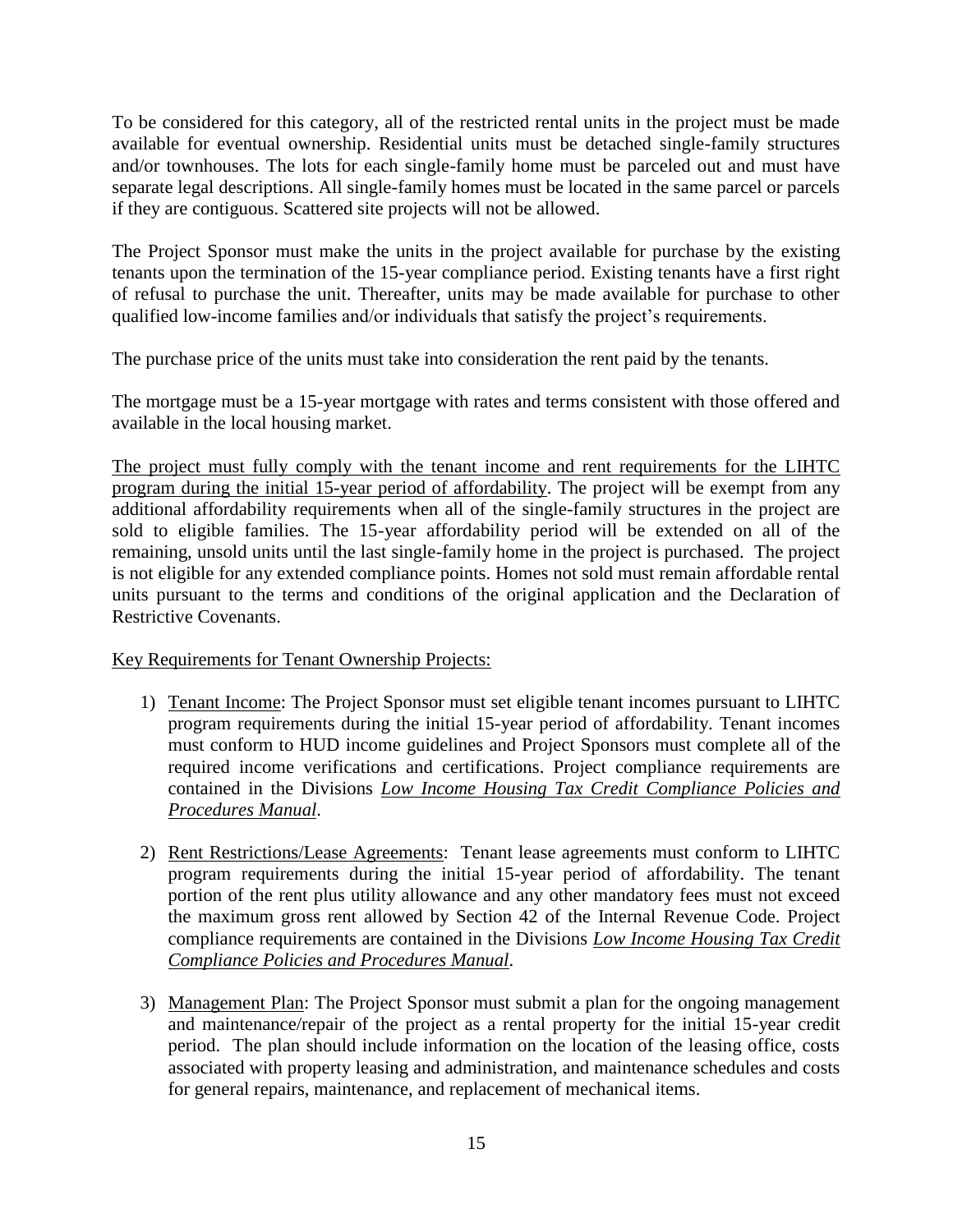- 4) Escrow Account: The Project Sponsor must provide a written description as to how the diminimus tenant escrow accounts will be set up. A portion of each tenants rent must be set aside and accumulated to contribute as a down payment towards the purchase of the unit (diminimis payment). Tenants who terminate residency at the project must have this money returned to them plus nominal interest accrued The Project Sponsor is required to set up individual bank accounts (diminimus accounts) for each tenant family residing in the property.
- 5) Right of First Refusal: The Project Sponsor must provide a copy of the Right of First Refusal Agreement (Agreement) to the Division for approval. The Agreement must:
	- a. Guarantee the tenant the right to purchase the property if the tenant agrees to the terms and conditions of the initial lease;
	- b. Specify a "not to exceed" offering price to the tenant; and
	- c. Provide a clause that the tenant cannot be displaced from the property without just cause.

G 1. *Acquisition/Rehab for Projects with Expiring Sec. 8 /HAP Contracts*. The project must have an expiring Sec. 8/HAP contracts within the next 12 months and a minimum of 75% of the units must be preserved as affordable housing with rents at or below LIHTC rents. Project status must be verified in writing by the local PHA and/or HUD.

The project must expend the minimum \$40,000 per unit in rehab cost prior to costs associated with the mandatory energy requirements; and must conform with the Key Requirements for Acquisition and Rehabilitation Projects contained in 1-6 below in this section.

# 2. *Acquisition/Rehab/Conversion<sup>3</sup> /Change of Use<sup>4</sup>* (Preservation)

Applications for Acquisition/Rehab may be proposed for any tenant base specified in Section 9 *A-E of the 2010 QAP*. However, the project will be categorized and scored solely as an Acquisition/Rehab project.

The allowable acquisition price used in calculating the eligible basis is the "as-is" appraised value as of the date of acquisition. A copy of the appraisal must be submitted with the application.

# 3. *Rehabilitation Only* (Preservation)

 $\overline{a}$ 

 $3$  Conversion Projects – refers to structures converted from an unrelated use to housing (i.e. converting an old schoolhouse into affordable housing).

 $4$  Change of Use Projects – refers to projects that alter existing housing to meet other housing needs (i.e. converting a transitional housing project into affordable housing for the elderly).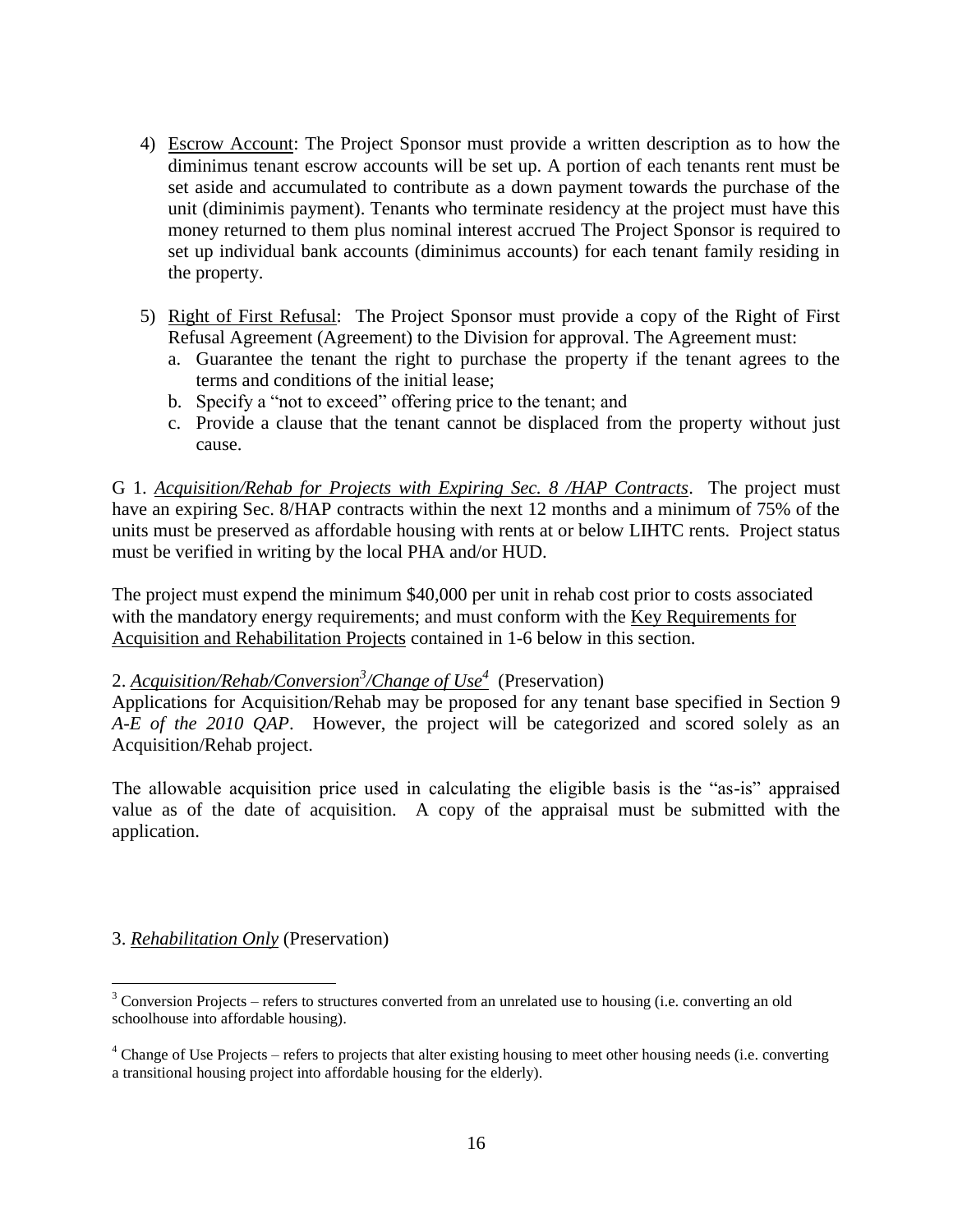Applications must meet 10 year rule (except as specified in HERA) and project must be at least 75% low- income.

The per unit rehabilitation investment will be calculated by taking the actual hard construction cost of the project divided by the number of residential units. Rehabilitation work elements and costs must be specified in the Comprehensive Needs Assessment.

The building(s) must be purchased by the Project Sponsor. The Project Sponsor must provide a certification by a tax attorney that the 10-year rule has been met.

Key Requirements for Acquisition/Rehabilitation Projects

- 1) Capital Needs Assessment: A Capital Needs Assessment (CNA) is required for all acquisition/rehabilitation or conversions projects whether or not the project will maintain its affordability for 30 years or more. The CNA must be prepared by a competent independent third-party. The Capital Needs Assessment must a list of planned expenses by component category. The format for itemizing planned expenses by component category is available in **ATTACHMENT C**.
- 2) Scope of Rehabilitation: Rehabilitation developments must demonstrate that the rehabilitation is substantial and involves at least a minimum \$40,000 per unit for expiring Section 8/HAP contract projects or \$10,000.00 per unit for other rehab projects in direct hard costs (actual construction costs) prior to incorporating the mandatory energy requirements stated in this QAP. If the CNA reflects a per-unit investment of less than the required per unit cost; the project will not be considered for Tax Credits. A separate scope of work, along with estimated cost, must be submitted for energy efficiency improvements based upon the energy efficiency audit conducted by NHD or its designee.
- 3) Service Date: All buildings must be placed in service within two years from the date of allocation of the Tax Credits, or the Tax Credits will be returned to the Division.
- 4) Tenant Displacement and Relocation: To minimize displacement of existing tenants, the Project Sponsor may choose to income-qualify all tenants immediately upon acquisition of the buildings in the project.
- 5) Prior Ownership: Project Sponsors must provide a detailed ownership history of buyer and seller. The Project Sponsor's prior ownership interest in the property cannot exceed 10 percent (except as identified in HERA). No sale will be allowed from one partnership to another partnership if the entity selling the property is also one of the limited/general partners purchasing the property, and the entity selling the property has more than a 10 percent interest in the purchased property except as allowed in HERA.

Related party transactions, regardless of the percent interest in the selling or buying entity, are ineligible to receive a developer fee on the acquisition portion of the transaction.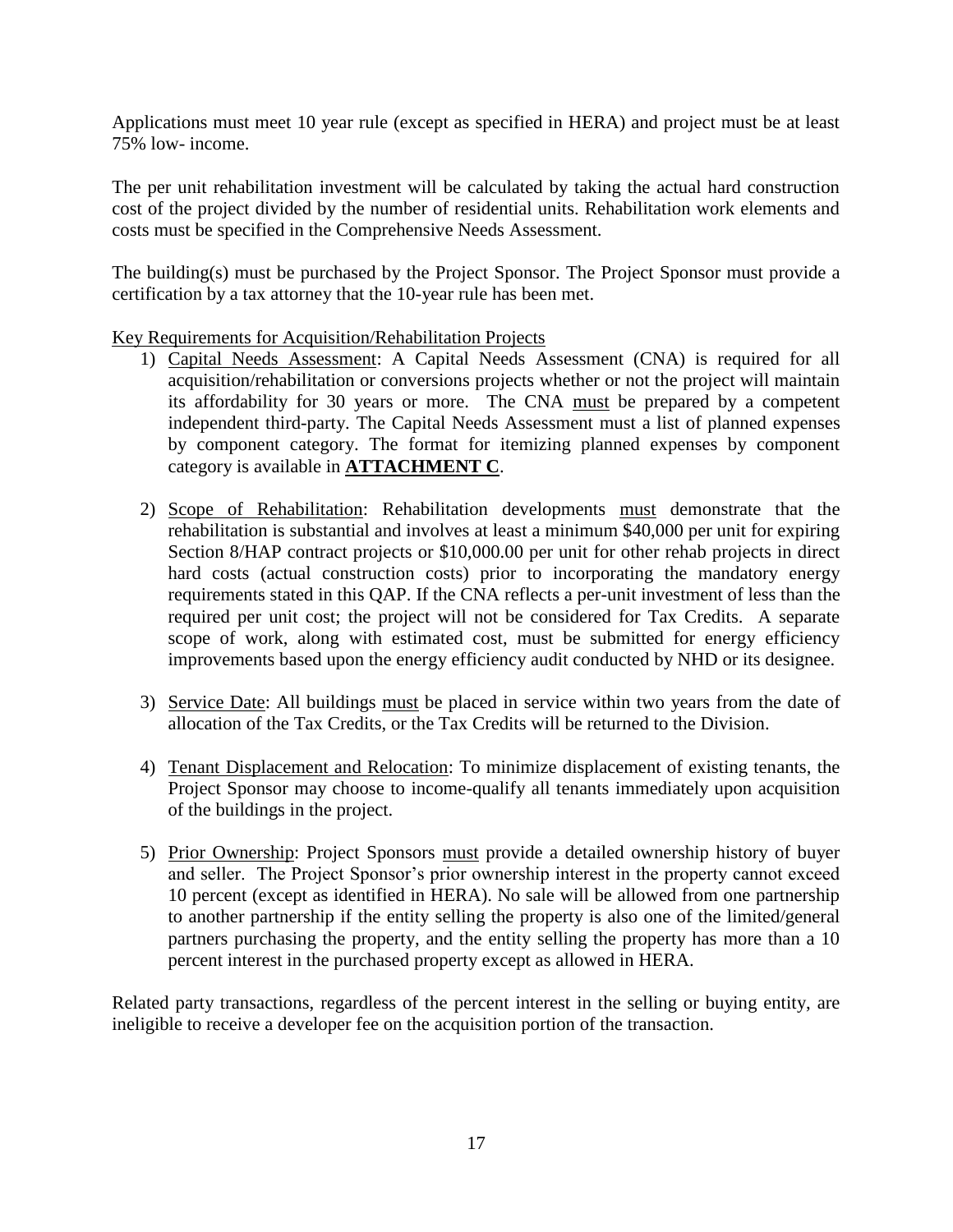6) Lead Based Paint: Under the Uniform Physical Conditions Standards housing projects must comply with Lead Safe Housing Rules.<sup>5</sup> These requirements apply to building and units built before 1978. Paint with at least one (1) milligram of lead per square centimeter of paint, or with a half percent of lead by weight is considered lead-based paint and subject to the federal regulations*.* Typical lead based paint hazards include deteriorated paint, and dust or bare soil with lead above specified levels.

H. Multiple Projects on Same Parcel. Applicants with this project type must request Division approval in the form of a legal opinion by Division Counsel at a minimum of 30 business days before the submittal of the tax credit application.

The application must include a zoning letter from the local jurisdiction that states without exception the parcel is zoned for the proposed project, can accommodate both projects without splitting the parcel and requires no further actions.

If the project includes any acquisition and/or rehabilitation, then all requirements under Section 9. G. will apply.

 $\overline{a}$ <sup>5</sup> 24 C.F.R. part 35.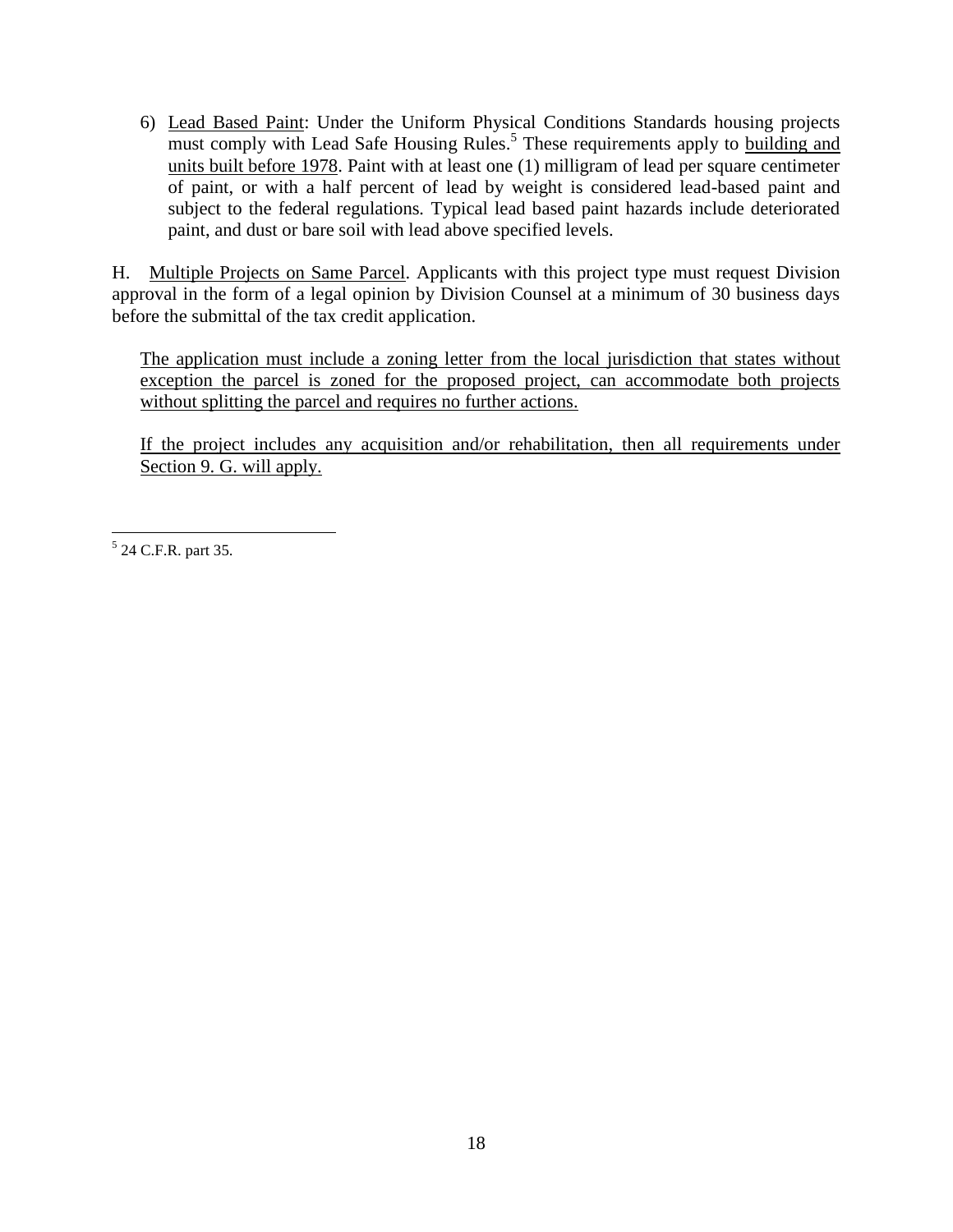# **PROJECT THRESHOLD REQUIRMENTS**

# **Section 10 General Project Requirements**

The following reflect minimum threshold requirements:

#### A. Project Compliance Period

Except as provided for below the minimum compliance period for Tax Credit projects is 30-year. The Project Sponsor has the option of extending this period in increments of 5 years up to a maximum of 50 years.

- 1) Special Needs Housing: The minimum compliance period for special needs housing projects for the frail elderly and seniors with Alzheimer's disease is 15 years.
- 2) Assisted Living: The minimum compliance period for assisted living projects is 15 years.
- 3) Tenant Ownership: The minimum compliance period for tenant ownership projects is 15 years.

The Division will not agree to stipulations or subordinations agreements to reduce the affordability period of a Low Income Housing Tax Credit Project.

#### B. Project Rent Restrictions

Rent must be restricted to one of the following elections:

- 1) A minimum of 40% of the units will be occupied by households with incomes at or below 60% AMI. In 100% Tax Credits projects, all units must be rent and income restricted to 60% of AMI or lower.
- 2) A minimum of 20% of the units will be occupied by households with incomes at or below 50% AMI. In 100% Tax Credits projects, all units must be rent and income restricted to 50% of AMI or lower.
- C. The Gross Floor Rent effective date will automatically default to the date of allocation of tax credits to a project (i.e. the carryover date) unless the project sponsor opts to change the Gross Floor Rent effective date to the building placed in service date. Project sponsors must make the election to change the Gross Floor Rent effective date to the building placed in service date by carryover and submit a signed statement indicating the above. Once the election is made, it is irreversible.

#### D. Project Reserves for Replacement Requirements

The project must maintain minimum annual replacement reserves as follows:

- 1) For new construction senior projects: \$225.00 per unit.
- 2) For all other new construction projects: \$275.00 per unit.
- 3) For all Acquisition/rehabilitation Projects: \$325.00 per unit.

Annual replacement reserves that exceed the above referenced minimums by more than 20% may be considered excessive and the Division may require additional documentation that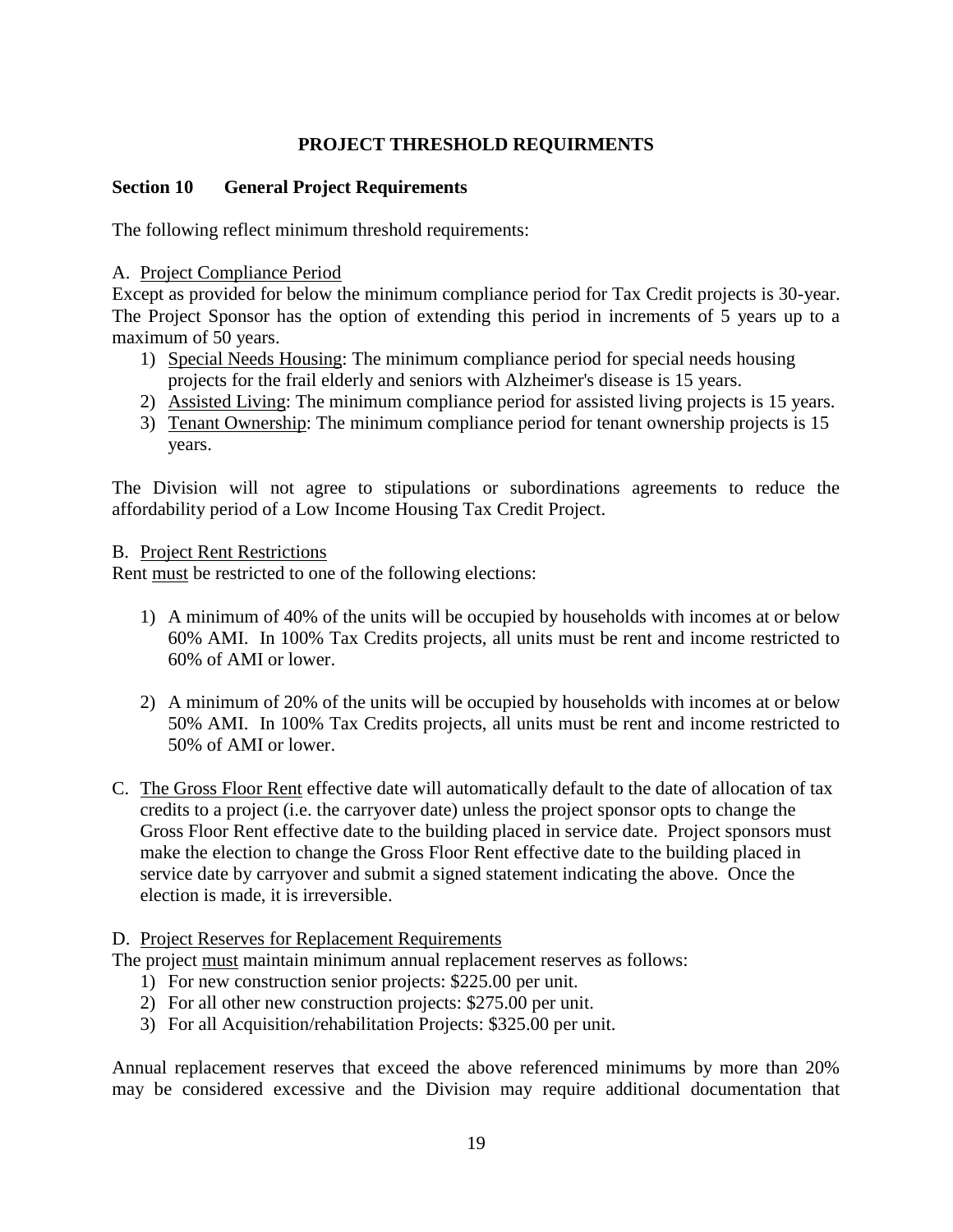supports the higher annual replacement reserve. The Division reserves the right to limit excessive minimum reserves.

# E. Financial Feasibility Requirements

IRS rules require the Division to limit Tax Credits allocations to the amount necessary for the project to be financially feasible and induce long-term viability. To make this determination, the Division completes financial feasibility evaluations three times before Tax Credits are issued.

#### **Factors For Assessing Financial Feasibility** The Division considers the following factors in performing the financial feasibility evaluations: ■ *The cost of the project* ■ *The sources and uses of money for the project The reasonableness of construction costs The plan for financing the project* ■ The cost per unit of the project ■ The projected proceeds from the sale of *Tax Credits The projected income, expenses and cash flow, for the compliance and extended compliance period The percentage of the housing credits used for the cost of the project The reasonableness of the projections of income and expenses and the assumptions upon which those projections are based The demonstrated stability of the Project Sponsor, including an analysis of the financial statements of the Project Sponsor*

*The fees for developers and contractors*

The Division has also adopted the financial standards to analyze the financial pro forma included in each application. They include:

- *Recommended minimum debt service coverage ratio of 1.15 on all combined debt excluding notes not requiring repayment until the sale of the property (except for USDA financed projects and subject to Division approval);*
- <sup>3</sup> 3 percent limitation on increases to projected project income and expenses;
- 7 percent limitation on unit vacancy assumption;
- *Operating ratio shall be reasonable and subject to Division approval;*
- Replacement Reserves of \$225 per unit for senior new construction, \$275 per unit for other new construction projects, and \$325 per unit for acquisition/rehabilitation projects;
- 15 percent limitation on developer fees;
- 14 percent limitation on builder's profit, overhead and general requirements;
- **Projects underwritten using the 70% PV rate in effect for the month within which the** application is due, i.e. May 2009; and
- **Projects underwritten using an NHD prescribed tax credit equity rate. NHD staff will** post the prescribed equity rate 60 days prior to the application deadline at [www.nvhousing.state.nv.us](http://www.nvhousing.state.nv.us/) under the Programs, Low Income Housing Tax Credit tab. The amount of tax credits provided to a project may be adjusted based upon final lockedin tax credit equity pricing. A letter from the investor indicating final pricing must be provided to NHD staff by the 270-day test deadline.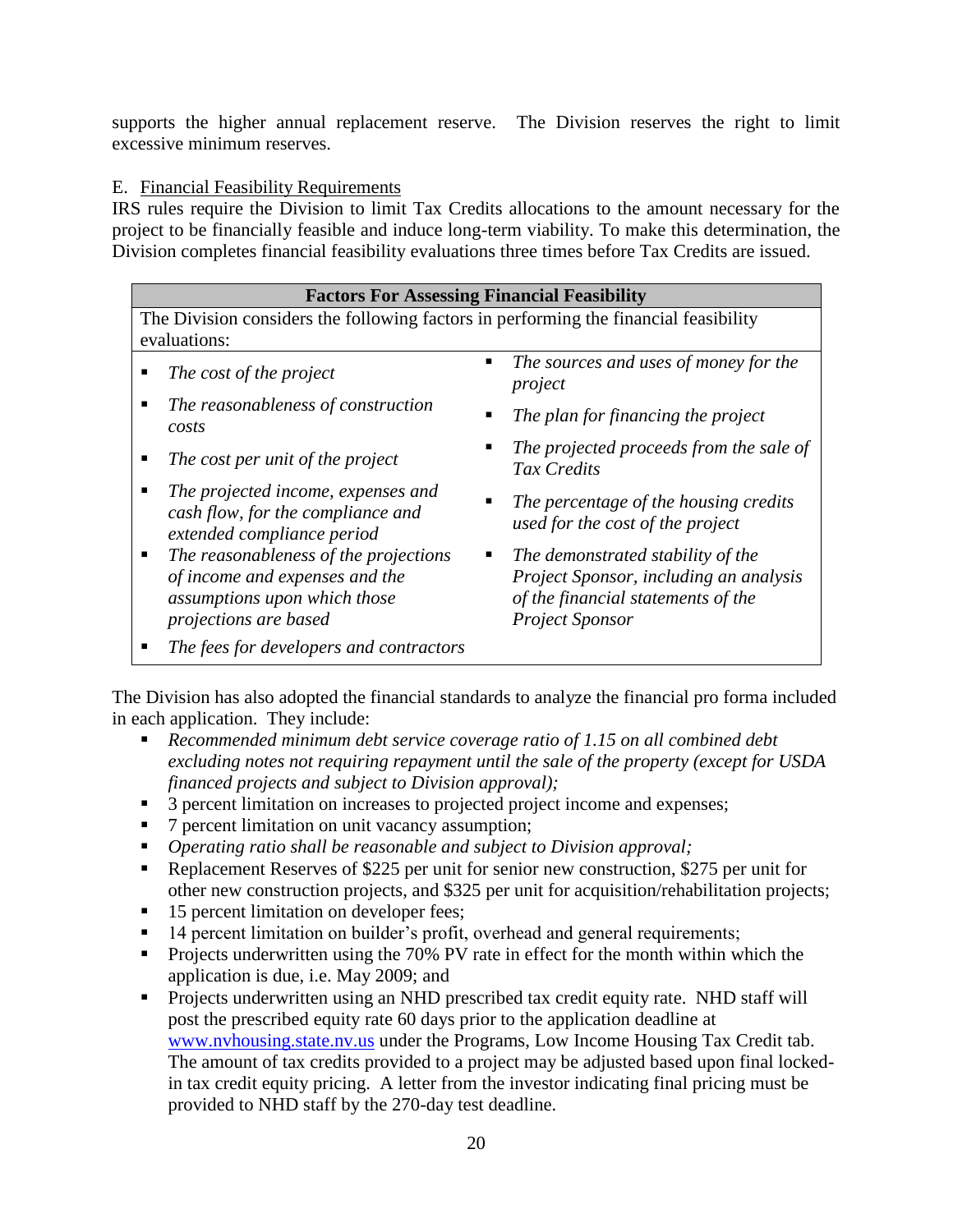*The first financial feasibility evaluation is performed at the time of application. The applicant must demonstrate to the satisfaction of the Division that the project is financially feasible based on the amount of rent charged for units as submitted in the application.<sup>6</sup>*

The Division performs the last of the three required financial feasibility evaluations prior to the final award of Tax Credits. The Division uses the Eligible Basis Method and the Gap Calculation Method to determine the appropriate amount of Tax Credits required for a project.

# F. Market Condition Assessment Requirements

Project Sponsors must provide a market study conducted by an independent third-party that provides evidence of the need of the project at the proposed location.

- 1) Minimum Qualifications. The party completing the market study must have the following qualifications:
	- a. Minimum of five years of experience, with a strong background assessing affordable housing markets;
	- b. Multi-state experience;
	- c. Bachelor's degree in real estate development/ finance, planning, marketing, accounting, statistics or a related field; and
	- d. Certification from a nationally recognized housing or real estate market research association or authorized by the Division.
- 2) Required Format and Elements of Market Study: **The market study must be organized using the format below and minimally include the elements listed below**.
	- a. Statement of Qualifications/Conflict of Interest Disclaimer
		- i. Statement of the qualifications of the market analyst; and
		- ii. Certification that the market analyst will not benefit financially if the project receives a reservation or award of Tax Credits.
	- b. Description of Market Area
		- i. Description of the proposed project site and market study area. (The market study area must include an area within a **2.5-mile radius** of the project site in urban areas and 5-mile radius of the project in rural areas unless otherwise supported by the market study);**\***
		- ii. General description of housing stock/types in market area;
	- iii. General description of major employers and public facilities in the market area; and
	- iv. Maps of project site and market study area including a map of all affordable or similar housing projects located within 2.5 miles of the proposed project.
	- c. Analysis of Housing Demand

 6 NAC 319.987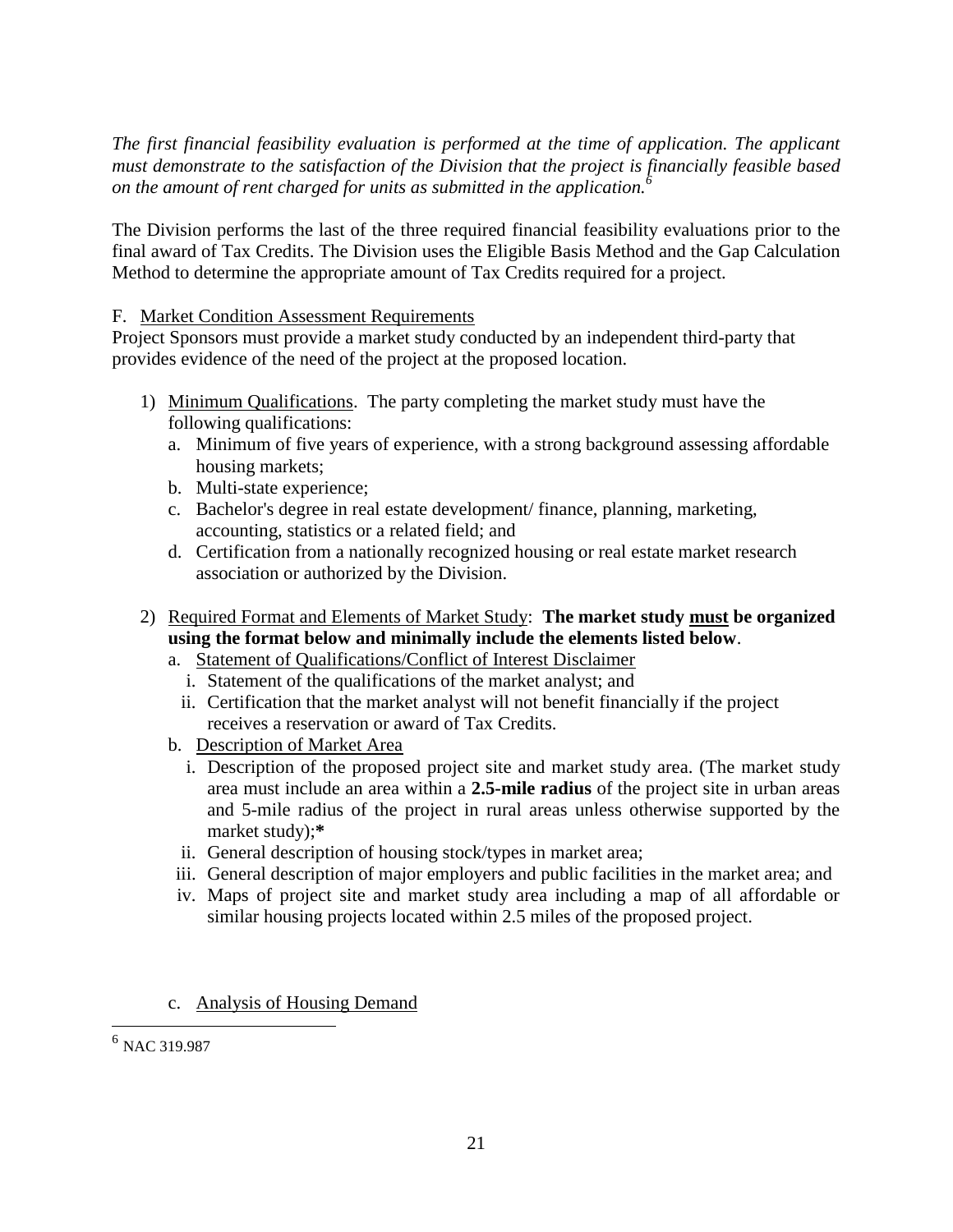- i. Analysis of income eligible households in the market area that can afford to pay the proposed rents (the study must contain **current** information within 1 year of application);
- ii. Analysis of household sizes and rental housing types in the market area; and
- iii. Analysis of economic and employment landscape.
- d. Competitive Assessment of Comparable Projects in Market Area
	- i. Description of comparable market-rate and affordable properties in the market area with details on unit size, amenities, and proximity to services;
	- ii. Description of rent levels and vacancy rates of comparable market-rate and affordable properties; and
- iii. Analysis of available operating expenses and turnover rates of comparable properties in the market area.<sup>7</sup>
- e. Assessment of Project Impacts on Housing Market
	- i. **Analysis of expected market absorption of the proposed project**;\*
	- ii. Analysis of the impact of the proposed project on the rent levels and vacancy rates of other assisted and/or subsidized housing projects;
- iii. An assessment of the potential financial impacts on other assisted and/or subsidized housing projects; and
- iv. Analysis of the potential affects that business closures of a major area employers would have on the proposed project.

*\* The market study will not be considered if the market study does not comply with this mandatory element.*

#### G. Project Ownership Documentation

 $\overline{a}$ 

Project Sponsors must provide (1) proof of site ownership, supported by a copy of the grant deed or title insurance policy; or (2) a valid and binding purchase contract or option to purchase that identifies the seller and buyer, the amount to be paid, the expiration date of the contract or option, and a statement from the seller and buyer describing any prior interest in the land or business dealings between seller and buyer; or (3) the resolution passed by the governmental body that owns the land *or will have assignable rights to the land*, agreeing to transfer or provide a long-term lease of the property to the Project Sponsor under provisions of NRS 244.287. The resolution must further allow the recording of the Division's Declaration of Restricted Covenants on the property. Resolutions of this nature must transfer land or provide a long-term lease by the carryover award. Please see Section 2 C for the carryover date.

The duration of acceptable long-term leases must be at least 50 years and fully cover the period of affordability. Governmental entities entering into long-term lease agreements with the Project Sponsors/Project Sponsor must also agree to the Division Declaration of Restricted Covenants and must allow the recording of the Division's Declaration of Restricted Covenants on the property.

 $7$  The Division acknowledges that obtaining operating expenses and turnover rates on comparable properties may be difficult to obtain and therefore the absence of this information from the market study will not cause the market study to be rejected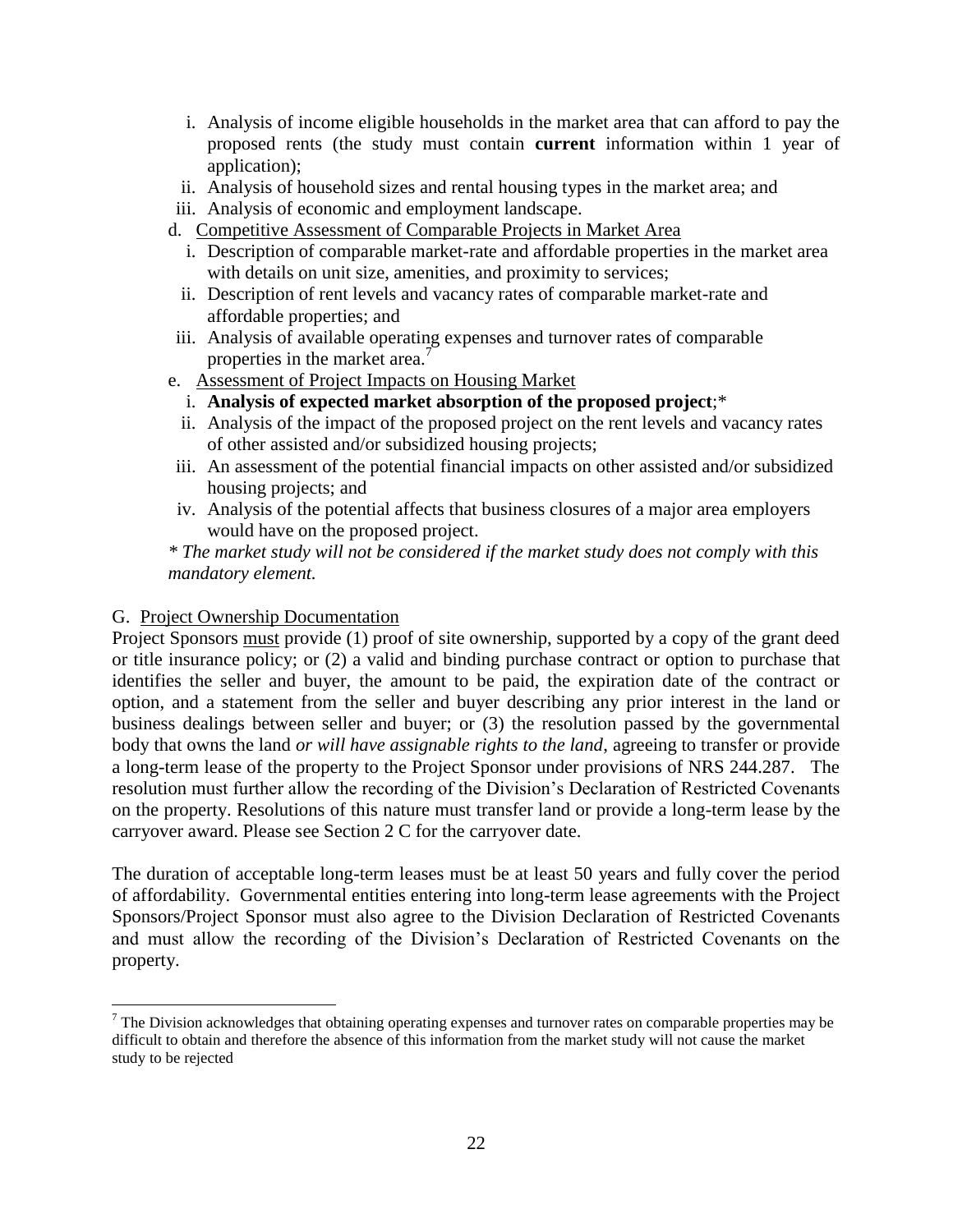# H. Housing Development and Management Capacity

Project Sponsors must demonstrate sufficient organizational capacity to develop and manage low-income housing projects.<sup>8</sup> To make this demonstration, the Division requires applicants to provide the following additional information with the Tax Credit application.

1) Housing Experience. The Project Sponsor must submit an addendum to the application providing a description of at least five projects developed/managed, including the name and location, date construction began, the date lease-up began, current occupancy levels, and permanent financing sources. Organizations with less than five projects will be considered if they have received an allocation of Tax Credits within the last three years and if the project(s) is in good standing. A copy of the recorded Declaration of Restricted Covenants must be provided for these projects. If the Project Sponsor is a Nevada based developer and the declaration of restrictive covenants are filed and on record with the Division, simply state the name of the completed project. *In addition the sponsor must list the project team (Sponsor/Applicant, General Partners, Managing Partner(s) Attorney, Accountant, Property Manager, General Contractor, Architect, Seller of Land (Building), Syndicator, Investors) and state if there is an affiliation and or interest with any other members the "team".* 

(*See* NAC 319.989(16))

Project Sponsors must identify the management firm and individual or employee for which experience is being claimed and their involvement in the project. The Project Sponsor must demonstrate that housing management personnel have undergone management training from the Division or a nationally recognized Tax Credit compliance trainer.

2) Compliance History. The Project Sponsor must demonstrate a satisfactory record of compliance with regulatory and program requirements. Applicants must provide an addendum to the application describing outstanding compliance violations cited during project monitoring reviews by Federal, State, or local funding agencies. If there are no outstanding compliance violations, the applicant may simply indicate that there are no outstanding negative compliance findings.

**The Division may reject applications and/or make reductions to application point totals** in cases where Project Sponsors have significant outstanding uncorrected IRS form 8823<sup>9</sup> or have outstanding compliance violations issued by other federal, state, or local funding agencies.

#### I. Special Needs Housing Experience

 $\overline{a}$ 

Project Sponsors of special needs projects must demonstrate a minimum of three years of experience providing a service or assistance to persons with special needs. Organizational

<sup>&</sup>lt;sup>8</sup> A low-income housing project is defined as a project with restricted rents serving households whose gross income does not exceed 80% AMI subject to a minimum period of affordability.

<sup>&</sup>lt;sup>9</sup> Negative Findings refer to cases in which the project is in material non-compliance and the responsible public entity has filed a 8823 form or other similar notification of non-compliance.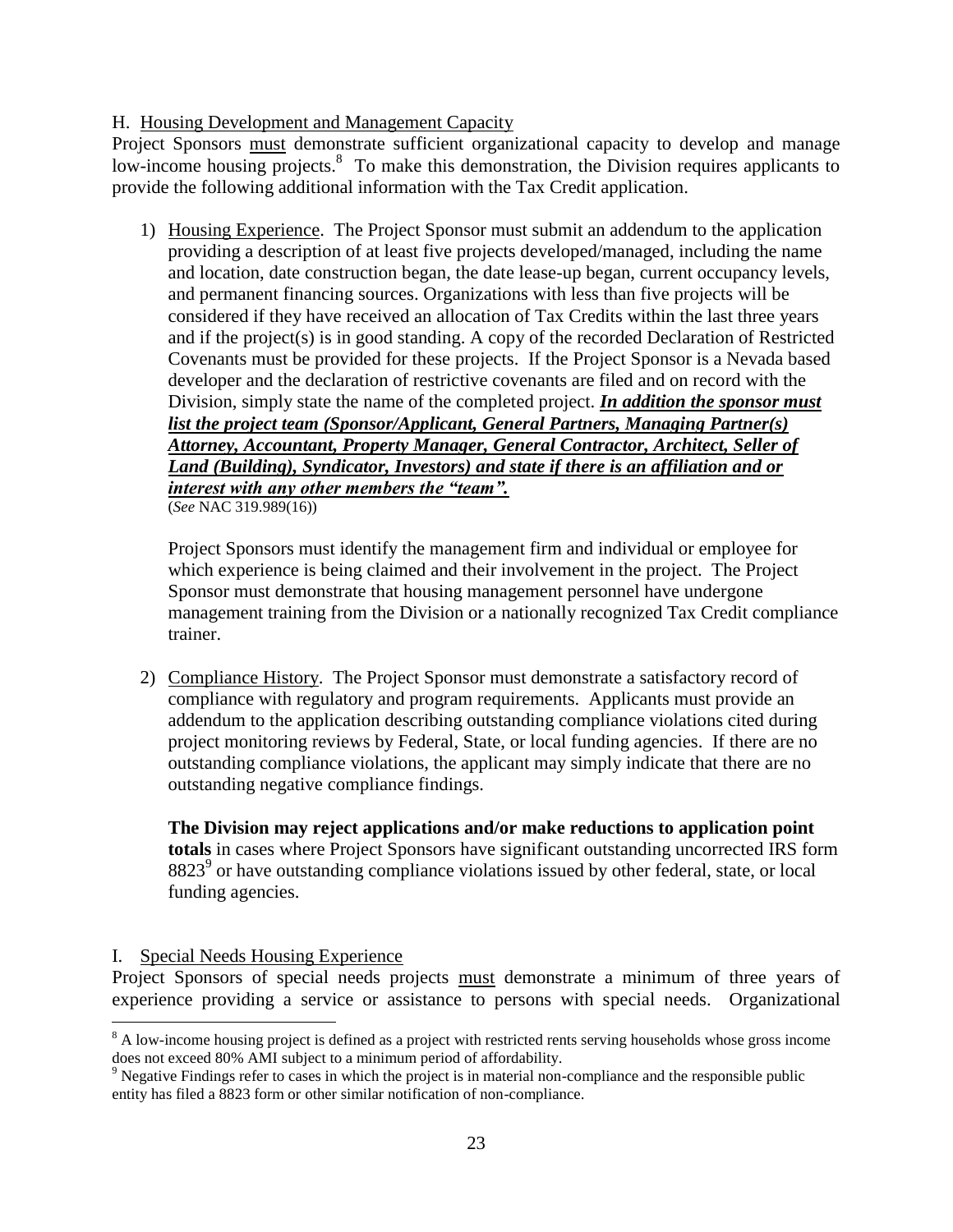information included in the application package must demonstrate the minimum of three years of experience and provide a summary of the supportive services provided to residents.

#### J. Project Physical Conditions Standards

The project must provide decent, safe and sanitary housing for low-income persons as set forth in applicable federal and state statutes and regulations during the compliance period.

Effective July 1, 2004, the Division uses the Uniform Physical Condition Standards, published by the Department of Housing and Urban Development, to determine whether the LIHTC projects remains suitable for occupancy. *HUD's Uniform Physical Condition Standards (24 CFR 5.703) can be accessed at [www.hudclips.org](http://www.hudclips.org/)*. These standards require properties to be in "decent, safe and sanitary condition and in good repair" and require agencies to inspect the following five major areas if applicable:

- 1) **Site**  The site includes components such as fencing and retaining walls, grounds, lighting, mailboxes, signs, parking lots/driveways, play areas and equipment, refuse disposal, roads, storm drainage and walkways. The site must be free of health and safety hazards and be in good repair.
- 2) **Building exterior**  Each building on the site must be structurally sound, secure, habitable, and in good repair. The building's exterior components such as doors, fire escapes, foundations, lighting, roofs, walls and windows, where applicable, must be free of health and safety hazards, operable, and in good repair.
- 3) **Building systems** The building's systems include components such as domestic water, electrical system, elevators, emergency power, fire protection, HVAC, and sanitary system. Each building's systems must be free of health and safety hazards, functionally adequate, operable, and in good repair.
- 4) **Dwelling units**  Each dwelling unit within a building must be structurally sound, habitable, and in good repair. All areas and aspects of the dwelling unit (for example the unit's bathroom, call-for-aid, ceiling, doors, electrical systems, floors, hot water heater, HVAC (where individual units are provided), kitchen, lighting, outlets/switches, patio/porch/balcony, smoke detectors, stairs, walls and windows) must be free of health and safety hazards, functionally adequate, operable, and in good repair.
- 5) **Common areas**  The common areas must be structurally sound, secure and functionally adequate for the purposes intended. The common areas include components such as basement/garage/carport, restrooms, and closets, utility, mechanical, community rooms, day care, halls/corridors, stairs, kitchens, laundry rooms, office, porch, patio, balcony, and trash collection areas, if applicable. The common areas must be free of health and safety hazards, operable, and in good repair.

All areas and components of the housing must be free of health and safety hazards including but are not limited to: air quality, electrical hazards, elevators, emergency/fire exits, flammable materials, garbage and debris, handrail hazards, infestation, and lead based paint. For example, the buildings must have fire exits that are not blocked and have handrails that are undamaged and have no other observable deficiencies. The housing must have no evidence of infestation by rats, mice, or other vermin, or of garbage and debris. The housing must have no evidence of electrical hazards, natural hazards, or fire hazards. The dwelling units and common areas must have proper ventilation and be free of mold, odor or other observable deficiencies.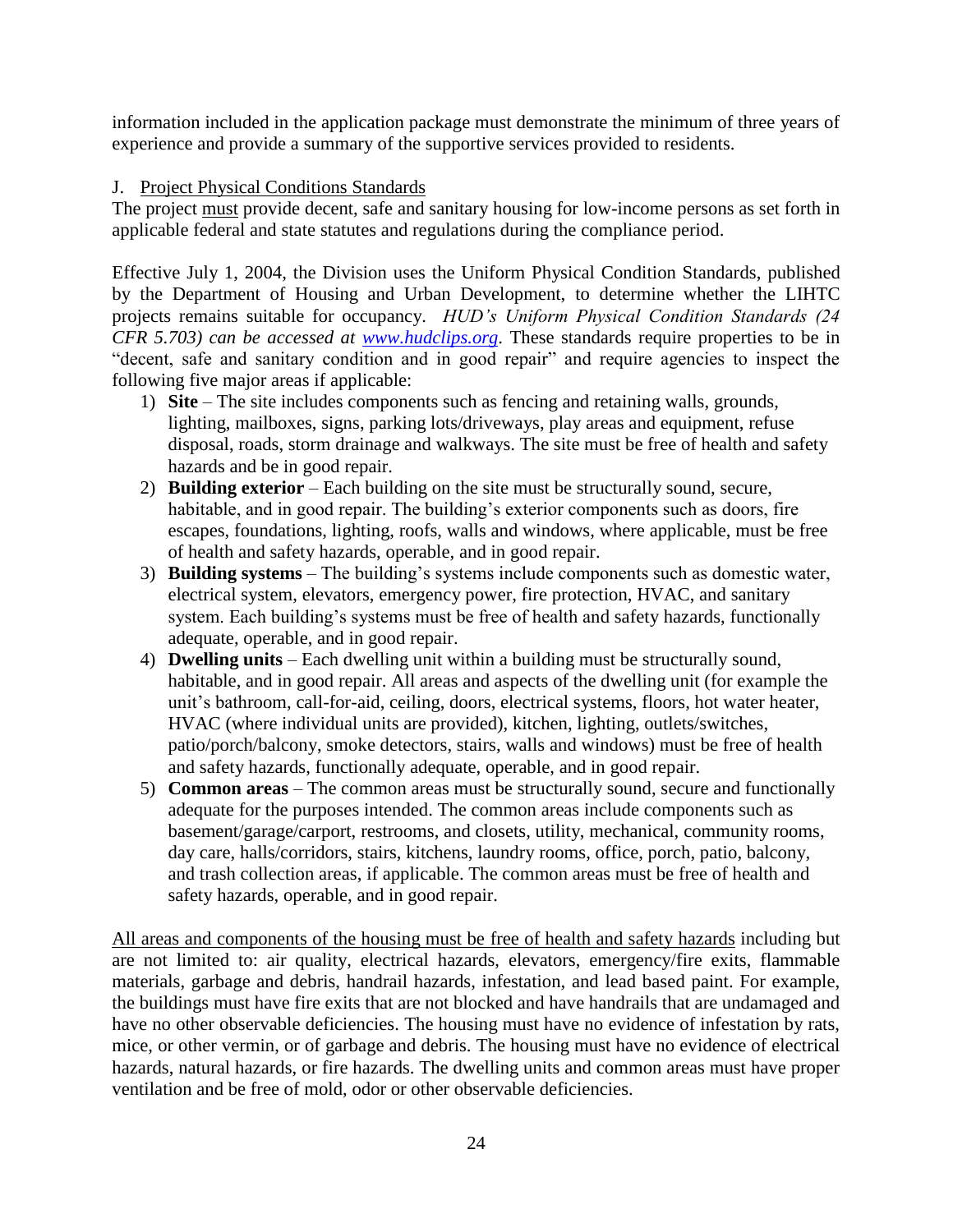# K. Project Implementation

Project Sponsors must sign the Division's Agreement to Commence Construction within 270 days in order to receive a reservation of Tax Credits. Failure to complete the Agreement within the specified period will result in the forfeiture of the awarded Tax Credits.

Projects must begin construction and submit the required documentation outlined on the Division's Agreement within 270 days from the date of the reservation letter. Projects not meeting this deadline may submit a written request to the Division to request a 45-day extension. The 45-day extension will be granted in instances when acts of God occur (flood, fire, earthquake, storm, etc.) resulting in the delay. (*See* NAC 319.981).

Projects that have not closed within the 270 days, or have been granted a 45-day extension and have not closed within the 45-day extension period, will have their reservation of Tax Credits terminated.

For an approved Tax Credit project at Lake Tahoe (Nevada state areas within the Tahoe Basin), Project Sponsors may request up to a 60-day extension.

#### L. Site Plan

 $\overline{a}$ 

All applications must include a site plan that clearly delineates the parcel(s) boundaries and shows the location of the proposed project, and any existing projects on the site, on the parcel.

#### M. Execution of Agreement

Project Sponsors must execute an agreement to promote the Division's participation in the project during the construction phase. (See Exhibit 4 of the application).

# **Section 11 Project Security and Management**

#### A. Project Security and Safety

Tax credit project must provide appropriate security systems and improvements to reasonably safeguard the safety of residents<sup>10</sup>. For the purposes of this section, security systems include: project fencing, defensive landscaping, security doors, screens and gates, gated project access control systems using keypads or magnetic cards, self door locking door mechanisms, project/unit camera surveillance with on-site closed circuit monitor, panic attack systems, emergency lighting, burglar alarms, and other similar protective measures.

The type of security systems appropriate for a project will depend on various factors including housing type, project design and location. Other than particular security measures mandated in this section, Project Sponsors may determine what security systems and improvements are appropriate for a project.

#### Mandatory Security and Safety Measures:

1) For elderly housing projects, Project Sponsors must provide closed circuit monitoring systems. Alternative security systems and measures may be installed in lieu of closed

 $10$  Security requirements DO NOT apply to tenant ownership projects.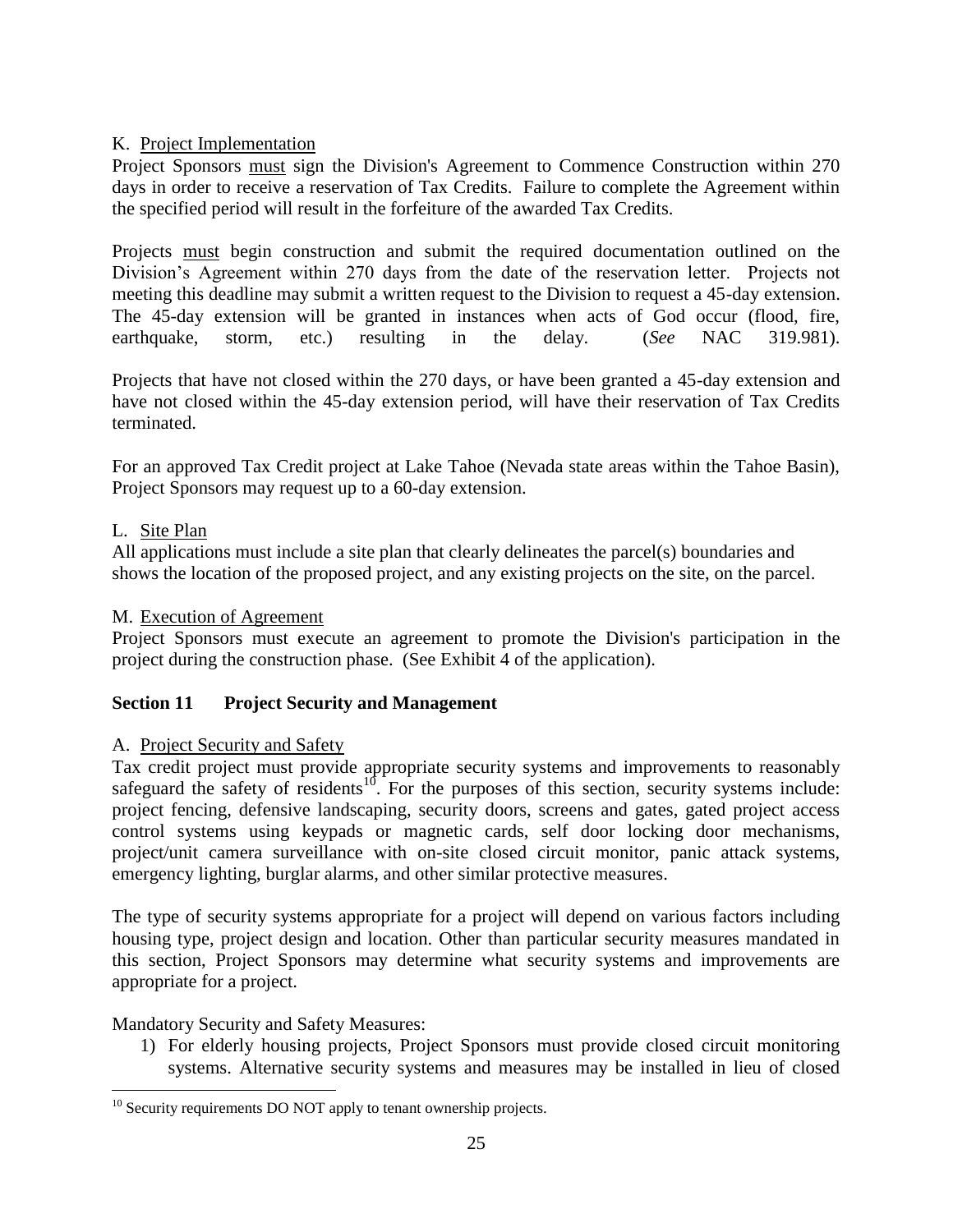circuit monitoring systems for acquisition/rehabilitation projects and/or single story projects under 40 units that serve seniors.

2) For elderly housing projects over 40 units, fire detection and suppression sprinkler system in each unit. Suppression sprinkler equipment not required for elderly acquisition/rehabilitation projects or single story projects under 40 units unless required by local code.

The Division requires Project Sponsors to provide information on security related issues. The requested information including building evacuation procedures, documentation of building break-ins, vandalism and public safety concerns, police reports, and project plans for addressing security issues.

#### B. Project Management

At a minimum, all tax credit projects that have 50 or more units must have on-site management. For the purpose of this section, on-site management includes managers, maintenance, or security personnel.

The Project Sponsor is responsible to the Division for insuring that the LIHTC Program is properly administered. **Project Sponsors are responsible for being aware of all applicable Federal and State rules and regulations that govern their projects.** The Project Sponsor must make certain that property managers comply with all appropriate statutes, rules, regulations, and policies that govern the property.

It is the responsibility of the Project Sponsor to inform the Division of any major changes that are made to the property throughout all phases of construction, rent-up, and operation as well as the placed in service date.

The Division's *Low Income Housing Tax Credit Compliance Policies and Procedures Manual* provides guidance for complying with Internal Revenue Service regulations published under Section 42 of the Internal Revenue Code (IRC) and the Nevada Administrative Code<sup>11</sup> (NAC).

The Division requires that one management company representative and one on-site Manager directly involved in the management of the project attend at least one of the Annual Compliance training sessions provided by the Division. The purpose of the compliance training session is to provide instructions for the following compliance issues:

- Federal laws determining eligibility for low-income tenants,
- Division rules and regulations determining eligibility for low-income tenants,
- Specific information necessary for continued LIHTC Program compliance,
- **Income Limits,**
- Rent Limits,

 $\overline{a}$ 

■ Income Verifications.

<sup>&</sup>lt;sup>11</sup> The specific provisions of the NAC pertaining to Tax Credits for low-income housing are found at Chapter  $319 -$ Assistance To Finance Housing, Sections 319.951 to 319.998 inclusive.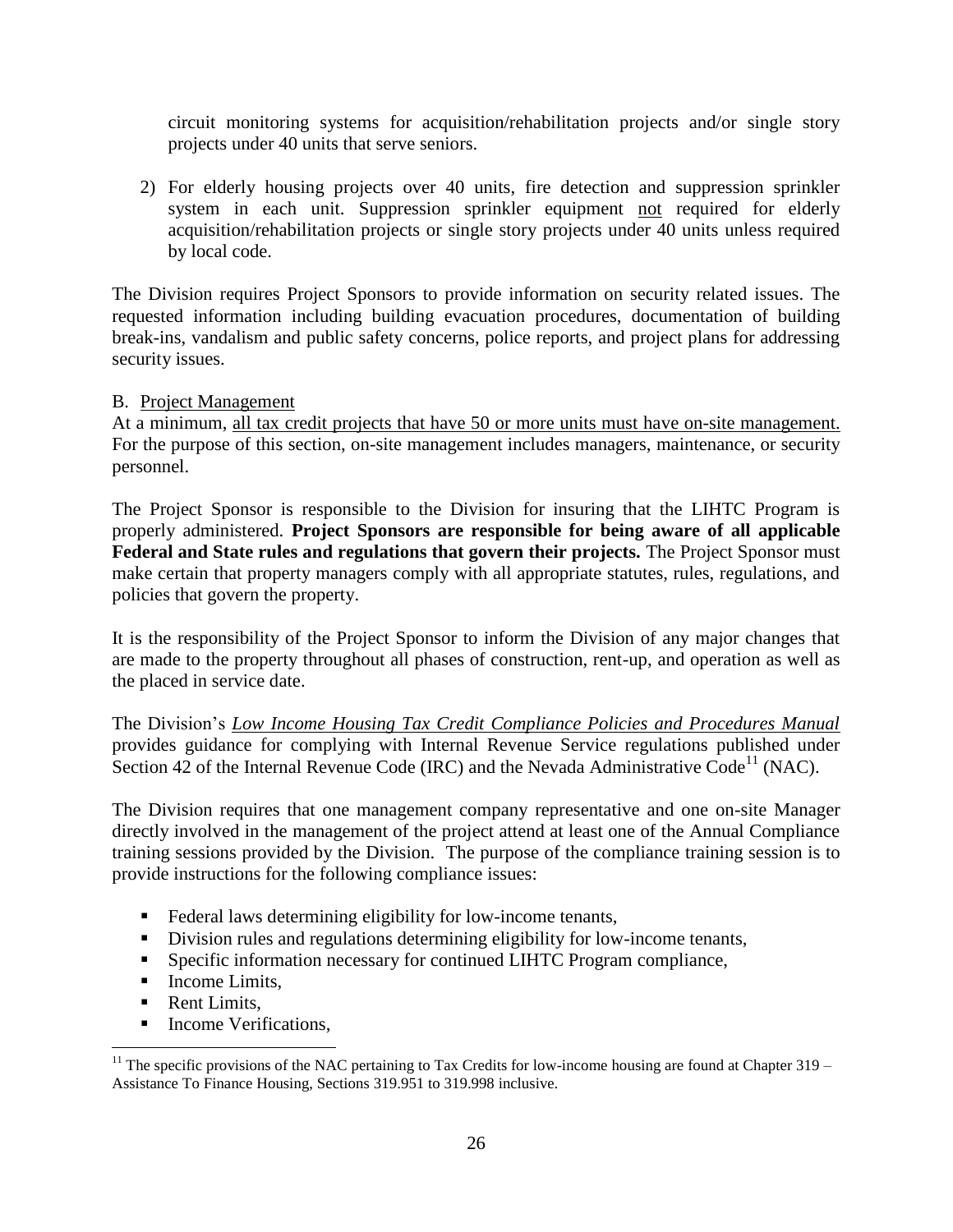- Annual Income and Assets,
- Annual Income Certifications,
- Annual/Quarterly Status Reports,

# *The Division reserves the right to deny participation and or request a change in a management company to a project if that company is currently under review for compliance related issues and or is debarred by the administrator*.

# **Section 12 Mandatory Energy Conservation Requirements**

Project Sponsors must comply with Minimum Energy Efficiency Requirements specified in this section as a condition of receiving Tax Credits.

- A. General Building Performance
	- Energy performance equal to or greater than the EPA Energy Star Home Program. Verified by an analysis of the building plans pre-construction using REM/Rate or equivalent software and verified by inspection and testing post construction using sampling protocol.
	- **Using all applicable prescriptive measures listed for mechanical system and building envelope efficiencies will result in the structure meeting the energy efficiency requirements. When the detailed analysis of the building and individual units demonstrates that the energy performance meets the Energy Star level, trade-offs with components may be made and all prescriptive measures may not be required.**

#### **Mechanical Systems**

Heating and cooling equipment must be sized using ACCA's Manual J or equivalent protocol. This information is given for heating systems and hot water heaters fueled by natural gas. For areas not served by natural gas consult NHD.

Heating A furnace inside conditioned space will be a sealed-combustion unit.

Cooling Thermal expansion valves encouraged.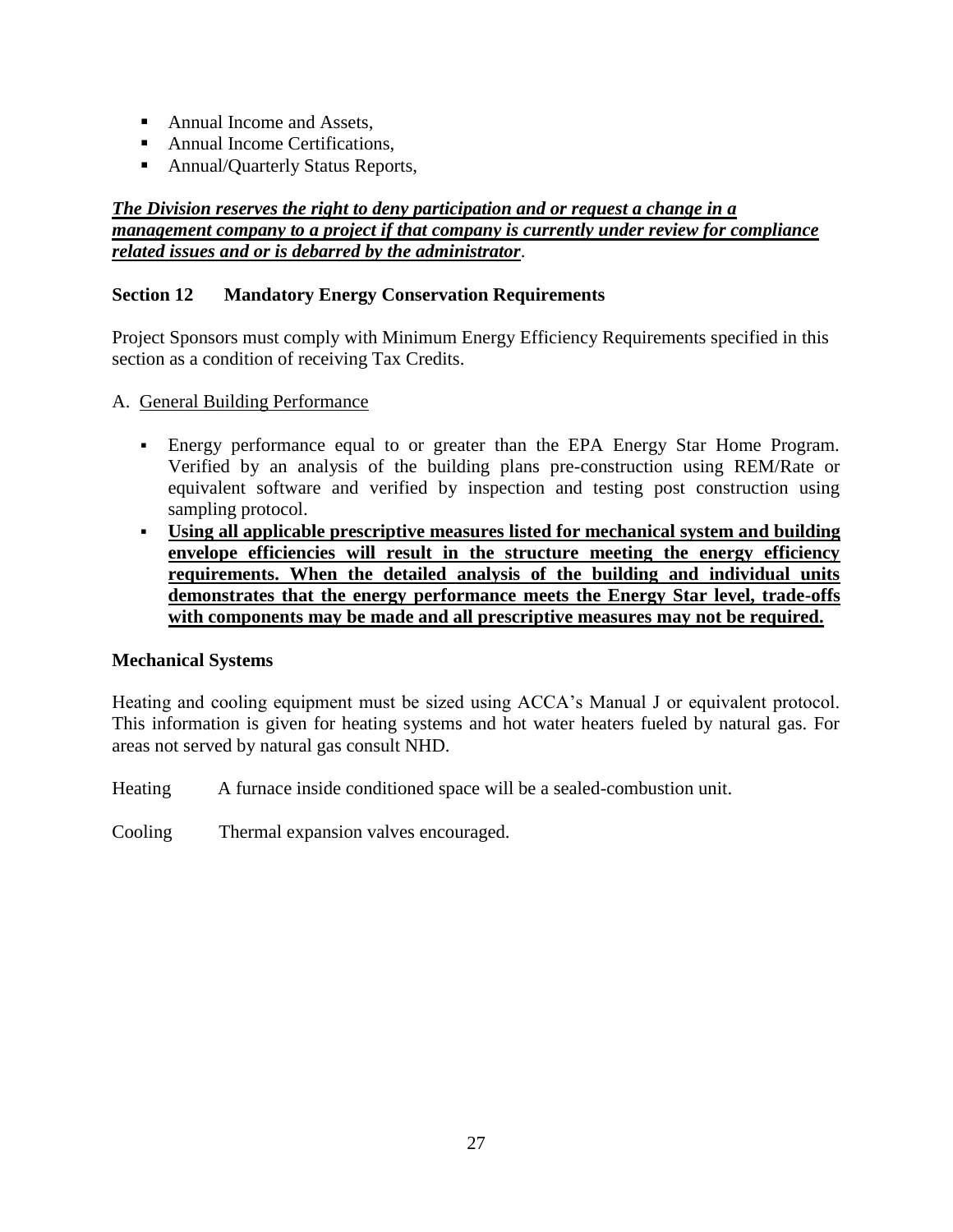| <b>EQUIPMENT</b>                  | NORTHERN NEVADA | <b>SOUTHERN</b> |
|-----------------------------------|-----------------|-----------------|
| <b>Conventional Forced</b><br>Air | 90 AFUE         | 90 AFUE         |
| Furnace                           |                 |                 |
| Split System Central A/C and      | 13 SEER         | 13 SEER or      |
| Air source heat pumps up to       |                 | 8.0 HSPF or     |
| 135,000 Btuh                      |                 | <b>11 EER</b>   |
| <b>Combination Space</b>          | 79 CAafue       | 79 CAafue       |
| Heating/Water Heater              |                 |                 |

|                     | AFUE - Annual Fuel Utilization Efficiency                                                                                                                                                                                                                                                                                 |
|---------------------|---------------------------------------------------------------------------------------------------------------------------------------------------------------------------------------------------------------------------------------------------------------------------------------------------------------------------|
|                     | SEER - Seasonal Energy Efficiency Rating                                                                                                                                                                                                                                                                                  |
| $EER -$<br>$HSPF -$ | Energy Efficiency Ratio                                                                                                                                                                                                                                                                                                   |
| $CAafue -$          | Heating Seasonal Performance Factor                                                                                                                                                                                                                                                                                       |
|                     | Combined appliance AFUE, for integrated systems that use the water heater to also provide heat<br>this is the recovery efficiency of the water heater.                                                                                                                                                                    |
| Duct Leakage        | Leakage to outside conditioned space of complete HVAC system and                                                                                                                                                                                                                                                          |
|                     | ducts 6cfm or less/100 square feet. of living space.                                                                                                                                                                                                                                                                      |
| Thermostats         | Seven day programmable with setback capabilities for wake, day, evening, and<br>night settings. Not required for senior apartments. For senior apartments,<br>thermostats with large display readouts are preferred.                                                                                                      |
| Ventilation         | At least 15 CFM of fresh air per hour of mechanical ventilation must be provided<br>continuously per occupant. The number of occupants will be calculated as the<br>number of bedrooms plus one (# bedrooms $+ 1$ ).                                                                                                      |
| Return Air          | Transfer grills or jump ducts at bedrooms in units with 2 or more bedrooms unless<br>served by return balancing air duct or if pressure difference with door closed and<br>air handler running is 3 pascals or less.                                                                                                      |
| <b>Hot Water</b>    | Energy Factor 0.61, water heaters inside conditioned space of the dwelling unit<br>will be power vented or direct-power vented unit. The Energy Factor (EF) for gas<br>water heaters may be found at www. gamanet.org. A water heater with an EF of<br>0.58 with an insulating blanket of R12 also meets the requirement. |
| <b>Ceiling Fans</b> | Energy Star Rated reversible ceiling fans in all dwelling units.                                                                                                                                                                                                                                                          |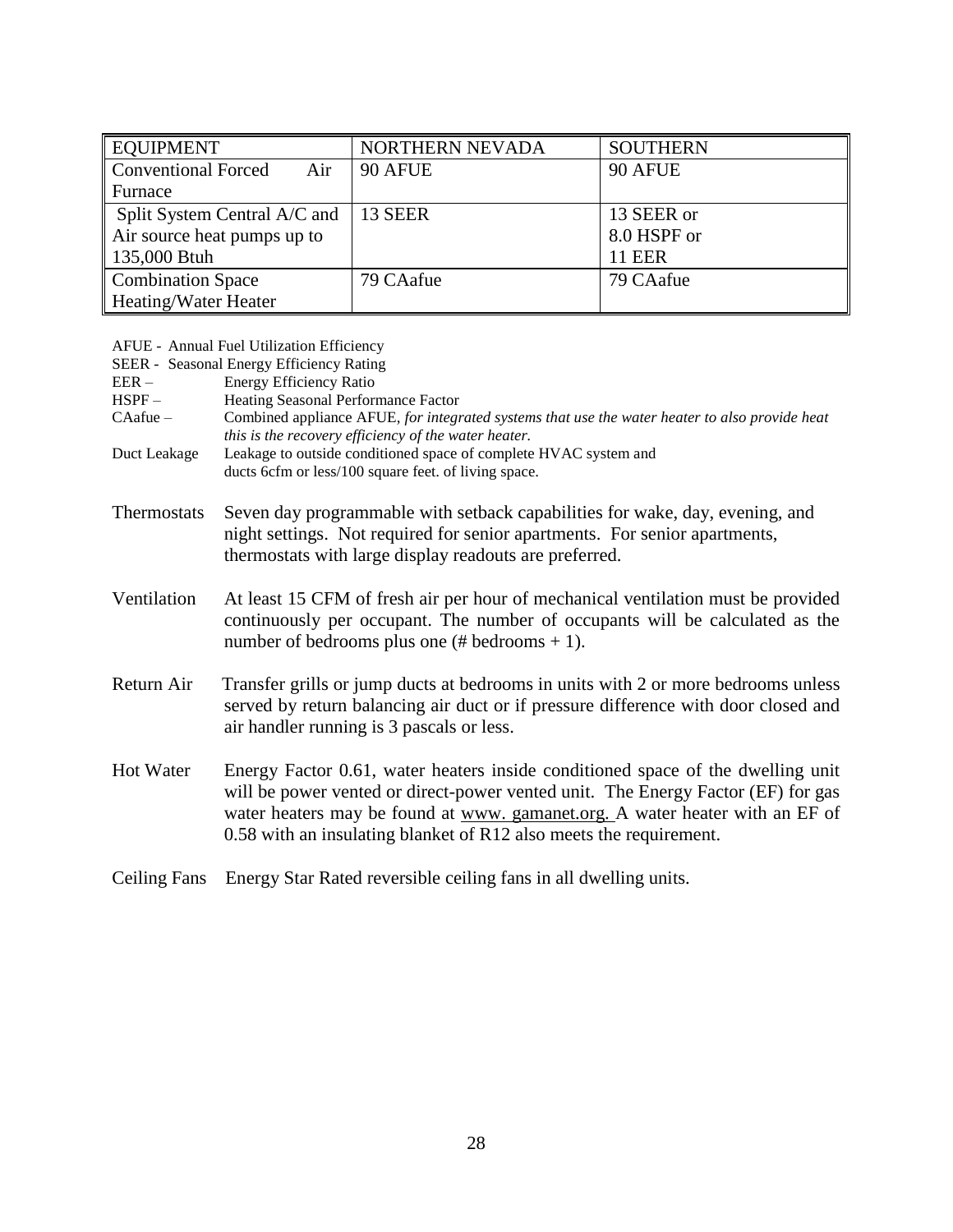# **Building Envelope**

Minimums Efficiency must be equal to or greater than required minimums.

| <b>COMPONENT</b>        | <b>NORTHERN</b>                          | <b>SOUTHERN</b>       |
|-------------------------|------------------------------------------|-----------------------|
|                         | NEVADA, LAKE                             | <b>NEVADA</b>         |
|                         | TAHOE, RURAL                             |                       |
|                         | <b>NEVADA</b>                            |                       |
| <b>ATTIC/CEILING</b>    | <b>R38</b>                               | <b>R30</b>            |
| <b>WALLS</b>            | R <sub>19</sub> /R <sub>21</sub> in Lake | R15                   |
|                         | Tahoe                                    |                       |
| <b>BAND JOISTS</b>      | R <sub>19</sub> /R <sub>21</sub> in Lake | <b>R15</b>            |
|                         | Tahoe                                    |                       |
| <b>FLOORS OVER</b>      | <b>R30</b>                               | R15                   |
| <b>CRAWL SPACES</b>     |                                          |                       |
| <b>SLAB</b>             | R <sub>10</sub> Perimeter                | N/A                   |
| <b>FOUNDATIONS</b>      | Insulation                               |                       |
| <b>WINDOWS</b>          | U-Factor 0.36                            | U Factor 0.36         |
|                         | <b>SHGC 0.35</b>                         | <b>SHGC 0.35</b>      |
| <b>AIR INFILTRATION</b> | 0.35 average natural                     | 0.35 average natural  |
|                         | air changes/hour.                        | air changes/hour.     |
|                         | Complete the                             | Complete the          |
|                         | <b>ENERGY STAR</b>                       | <b>ENERGY STAR</b>    |
|                         | <b>Thermal Bypass</b>                    | <b>Thermal Bypass</b> |
|                         | <b>Inspection List.</b>                  | Inspection List.      |

# **Lights**

| Light Fixtures                | Energy Star Qualified (light fixtures placed in unconditioned spaces must<br>be airtight; <i>i.e.</i> ICAT fixtures). |
|-------------------------------|-----------------------------------------------------------------------------------------------------------------------|
| <b>Appliances</b>             |                                                                                                                       |
| Refrigerators                 | <b>Energy Star labeled</b>                                                                                            |
| Dishwashers                   | <b>Energy Star labeled</b>                                                                                            |
| <b>Clothes Washers</b>        | <b>Energy Star labeled</b>                                                                                            |
| <b>Hot Water Conservation</b> |                                                                                                                       |
| Showerheads                   | Use 2.5 gallons per minute or less                                                                                    |
|                               |                                                                                                                       |

Faucets Use 2.0 gallons per minute or less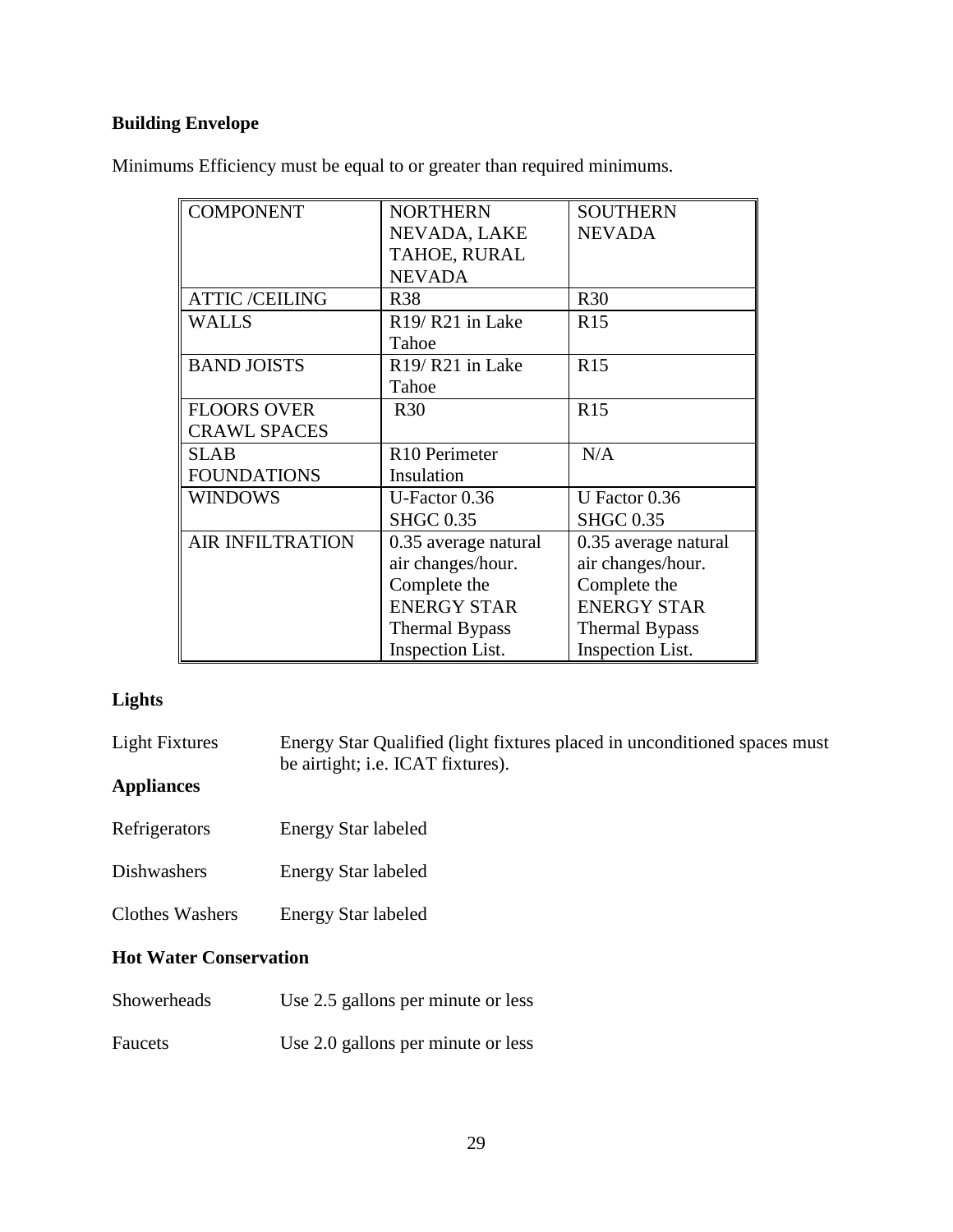#### **Quality Assurance**

During project construction, each unit type (i.e., floor plan and location in building) will be inspected and tested as a quality assurance measure until two consecutive units of this model type meet testing requirements. At this point, testing on this unit type can be reduced to a sampling rate of 1 in 7 or 15%.

#### **Mechanical Systems**

| ٠                       | Test all systems for proper installation and operation |
|-------------------------|--------------------------------------------------------|
| Heating                 | Proper installation will be verified                   |
| Cooling                 | Thermostatic Expansion Valve verified (if installed)   |
| Duct Leakage            | Verified by pressure testing                           |
| Thermostats             | Verified by inspection                                 |
| Ventilation             | Verified by testing and inspection                     |
| Return Air<br>Balancing | Verified by inspection                                 |
| <b>Hot Water</b>        | Verified by inspection                                 |

# **Building Envelope**

- Complete the ENERGY STAR Thermal Bypass Inspection Checklist
- Ensure insulation is at required levels, is installed properly and consistently
- *Document NFRC rating on windows for required U-value and SHGC.*
- **Ensure that Low E coatings on windows are installed on the correct surface**
- Test air leakage of building envelope

| <b>Attics</b>                     | Verified by inspection during construction |
|-----------------------------------|--------------------------------------------|
| Walls                             | Verified by inspection during construction |
| <b>Band</b> joists                | Verified by inspection during construction |
| Crawl Space<br><b>Foundations</b> | Verified by inspection during construction |
| <b>Slab Foundations</b>           | Verified by inspection during construction |
| Windows                           | Verified by inspection during construction |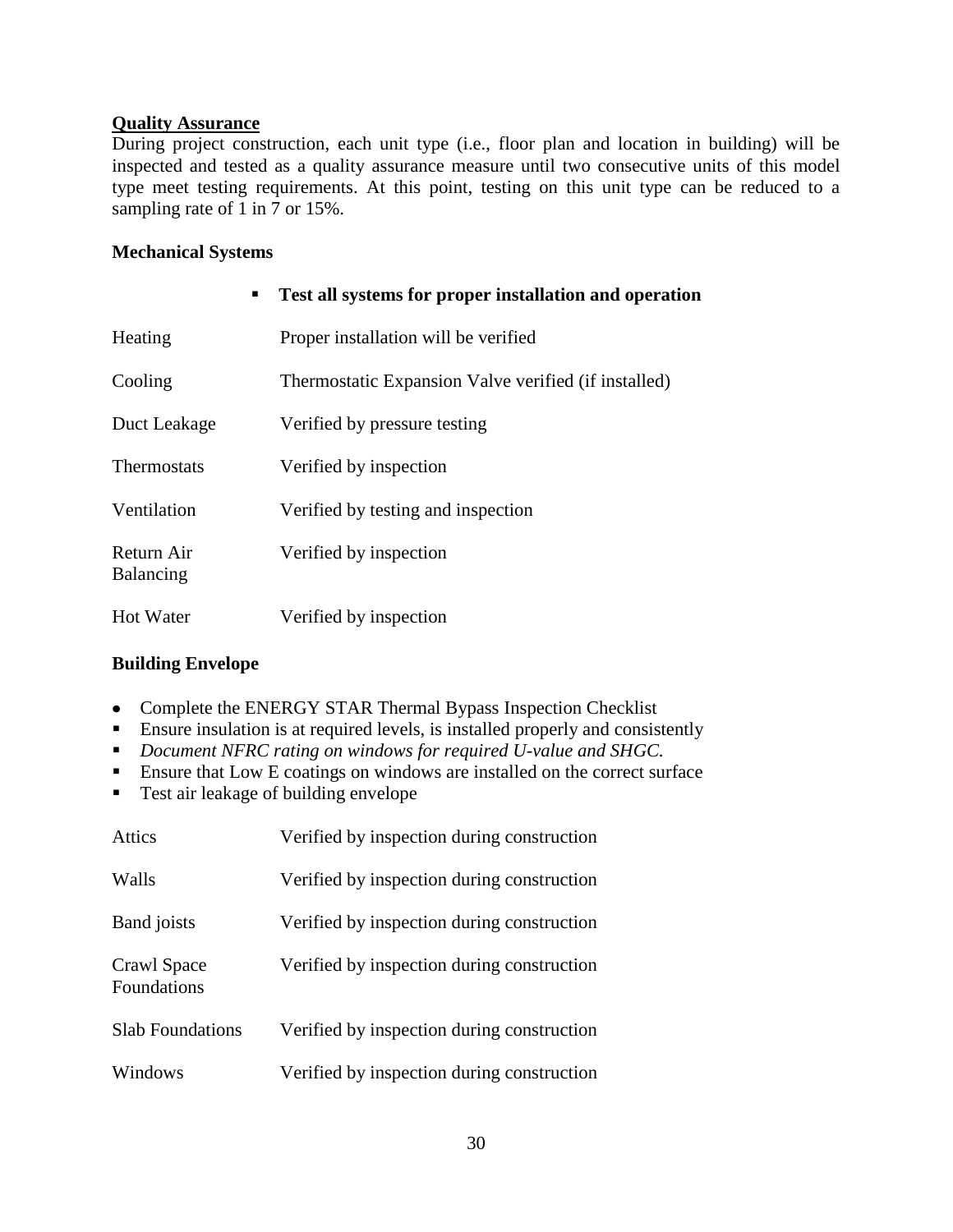| Infiltration      | Verified post construction by pressure test |
|-------------------|---------------------------------------------|
| <b>Appliances</b> |                                             |
| Refrigerators     | Verified by inspection post construction    |
| Dishwashers       | Verified by inspection post construction    |
| Clothes Washers   | Verified by inspection post construction    |
|                   |                                             |

#### **Hot Water Conservation**

| <b>Showerheads</b> | Verified by inspection post construction |
|--------------------|------------------------------------------|
| <b>Faucets</b>     | Verified by inspection post construction |

Information relating to the safe, healthy, comfortable operation and maintenance of the building and systems that provide control over space conditioning, hot water energy use be provided to occupants.

#### **The Division encourages architects, engineers, and contractors to contact Barbara Collins, ERHA West, Division Consultant, if you have any questions at 1 888 818 3746.**

B. Energy Efficiency Requirements - New Construction Projects

- 1) Energy Efficiency Standard. The project must have an overall energy efficiency rating equivalent to EPA's "Energy Star" level of efficiency.
- 2) Pre-Construction Energy Analysis. All projects must undergo Pre-Construction Energy Analysis. The Pre-Construction Energy Analysis will be completed using building plans and specifications. The information required to complete the Pre-Construction Energy Analysis is referenced in **ATTACHMENT D**.

The Pre-Construction Energy Analysis must be completed within 90 days of reservation unless a written extension is provided by NHD staff. Otherwise the reservation will be terminated.

3) To complete the Pre-Construction Energy analysis the Project Sponsor must contact the Division to request/schedule the required energy analysis. The Division will contract with a qualified residential energy analysis company to perform a Pre-Construction Energy analysis of the proposed project. The cost of the pre-construction energy audit will be \$1000.00 payable with the submission of the energy analysis work sheet. The costs of the interim and final Energy analysis will be \$ 250.00 per unit with a minimum of 15% of the project being subject to the Energy analysis and includes per diem charges of the testing contractor. Travel expenses are in addition to these fees. The costs for the Pre-Construction and Post Energy analysis fees will be paid separately with the application fees listed in Section 45 of the 2010 QAP.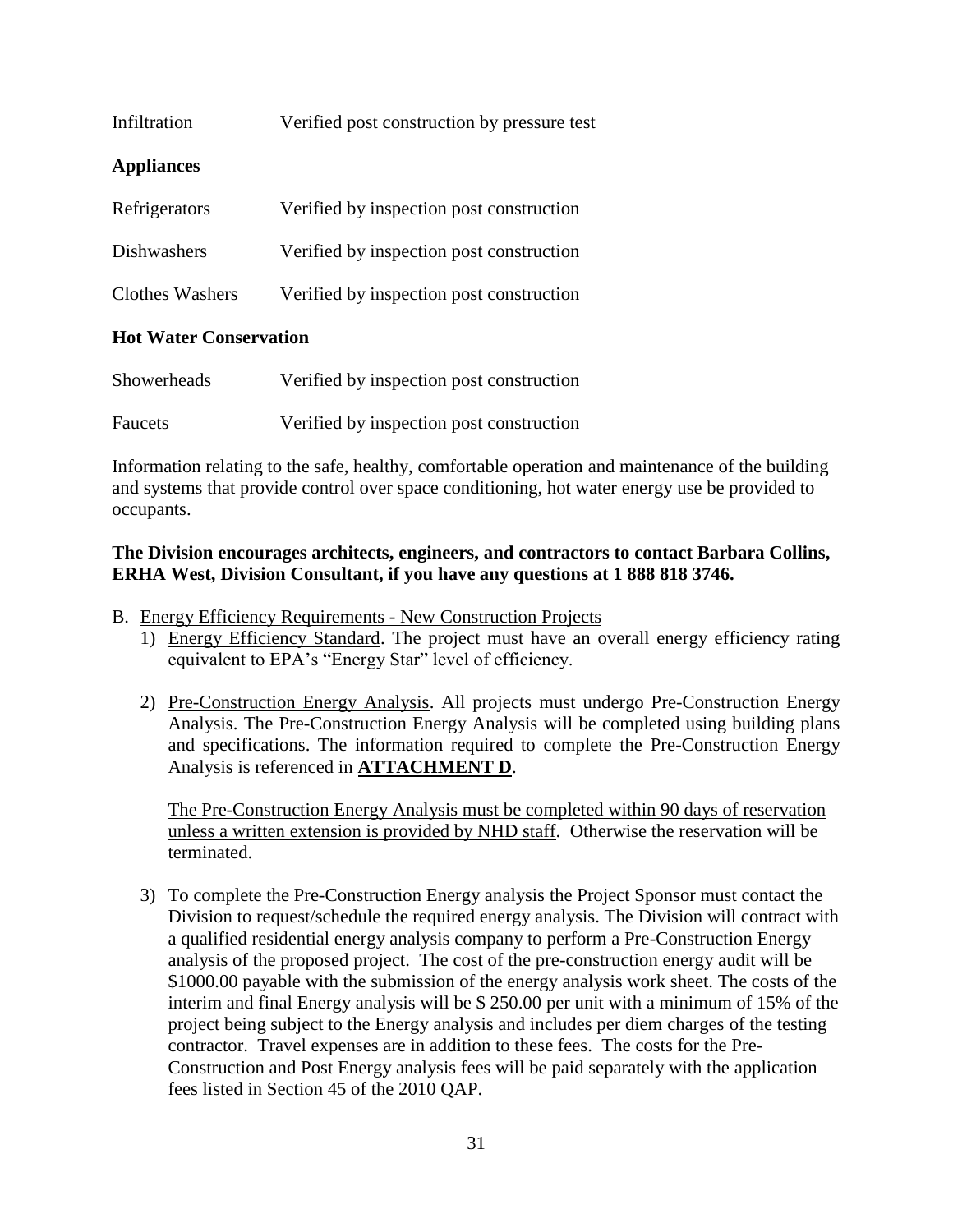The output from the Pre-Construction Energy analysis must include the Division's Summary of Energy Saving Recommendations form that lists the most cost-effective energy saving measures for achieving the prescribed energy efficiency standard. A copy of the list of recommended energy saving measures must be provided to the Division. Installation of the recommended energy saving measures is the responsibility of the Project Sponsor and will be monitored by the Division.

4) Interim Energy analysis and Inspections During Project Construction. The Division will perform interim energy analysis and inspections of a selected sample of residential units during project construction. Sample testing may vary based on testing analysis.

Project Sponsor/Project Sponsor is required to provide the Division with reasonable access to perform interim energy analysis and inspections. The Interim energy analysis and inspections will be performed (i) after ceiling and wall insulation is installed and prior to installing dry wall and (ii) after building duct systems are installed and prior to enclosing duct work. **The Division will conduct energy analysis and inspections within ten days of receiving notice from the Project Sponsor of the project readiness.** 

The interim energy analysis and inspections performed by the Division or designate and may include: (Individual testing requirement may vary by project)

- a. Physical inspection of ceiling, wall and floor insulations
- b. Duct-Blaster tests to measure air leakage of duct systems
- 5) Final Energy analysis and Inspections. The Division will perform a final energy analysis and inspection of the project at the completion of project construction to determine whether or not the project achieves the energy efficiency standard and requirements specified in this section. A final energy analysis will be performed in proximity to project completion.

The Final energy analysis and inspections performed by the Division will include:

- a. Energy analysis to determine the overall energy efficiency of the project and inspection of ceiling, wall and floor insulations;
- b. Blower-Door test to determine unit air leakage within residential units; and
- c. Physical inspection of buildings and units to determine whether the energy efficiency measures identified in the Pre-construction energy analysis have been installed.
- 6) Remediation. In cases where the Division's post-construction energy analysis determine that the energy efficiency is less than the required energy efficiency standard prescribed in this section, the Project Sponsor will be provided an opportunity to make improvements and enhancements to achieve the energy efficiency standard. The project sponsor will be required to pay any additional costs associated with additional consultant time, travel, and/or testing that is necessary.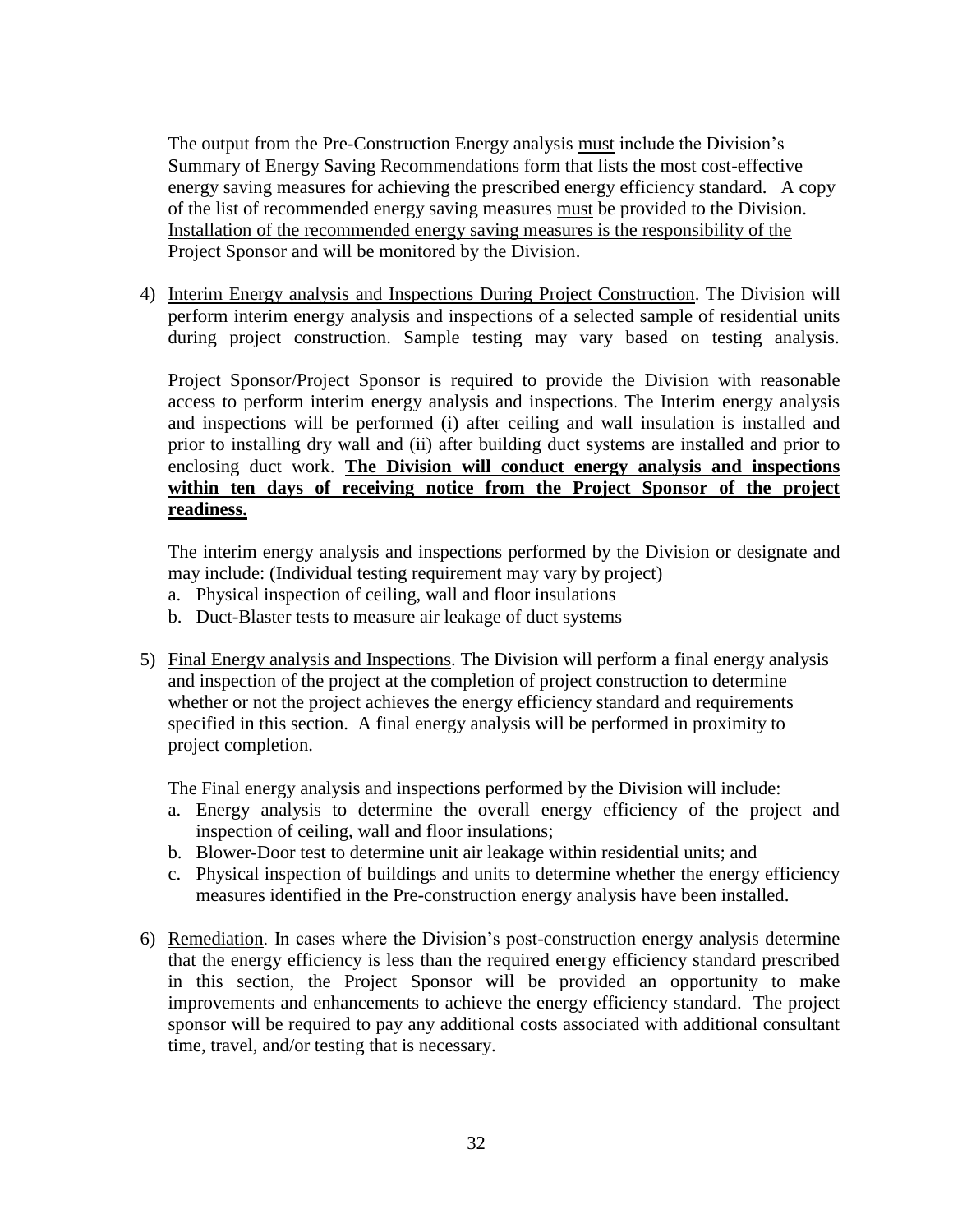#### C. Energy Requirements - Acquisition/Rehabilitation Projects

- 1) Energy Efficiency Standard. The project must have an overall energy efficiency level that is equivalent to 10% above the 2004 International Energy Conservation Code as determined by a REM-Rate analysis or an equivalent energy use analysis.
- 2) Pre-Rehabilitation Energy analysis. All projects must undergo a Pre-Construction Energy analysis. The Pre-Construction Energy analysis will be completed on the existing building. The information required to complete the Pre-Construction Energy analysis is referenced in **ATTACHMENT D**. In addition, Project Sponsors undertaking acquisition/rehabilitation projects must provide a list of planned energy conservation related expenses by component category as part of the Capital Needs Assessment. The format for itemizing planned expenses by component category is available in **ATTACHMENT C**.

The Pre-Construction Energy analysis must be completed at the time of application. In the analysis of the Pre Construction Energy analysis consideration will be given to recent (less than 5 years) appliance and mechanical systems installations.

To complete the Pre-Construction Energy analysis the Project Sponsor must contact the Division to request/schedule the required energy analysis. The Division will contract with a qualified residential energy analysis company to perform a Pre-Construction Energy analysis of the proposed project. The costs of the Pre-Construction, interim and final Energy analysis will be \$ 250.00 per unit with a minimum of 15% of the project being subject to the Energy analysis plus a \$1000.00 energy analysis fee. Travel expenses are in addition to these fees. The costs for the Pre-Construction Energy analysis will be paid separately with the application fees listed in Section 45 of the 2010 QAP.

The output from the Pre-Construction Energy analysis must include the Division's Summary of Energy Saving recommendations form listing the most cost-effective energy saving measures for achieving a REM-rate index score of 86. Installation of the energy saving measures listed on the form is mandatory for rehabilitation projects. A copy of the Division's Summary of Energy Saving recommendations form with the recommended energy saving measures must be provided to the Division.

Installation of the energy saving measures is the responsibility of the Project Sponsor and will be monitored by the Division.

3) Interim Energy analysis and Inspections During Project Rehabilitation. The Division will perform interim energy analysis and inspections of a selected sample of residential units during project construction. Sample testing will not be less than 15% of proposed units and will include samples of unit types (i.e. number of bedrooms) and individual buildings in the proposed project.

Project Sponsor/Project Sponsor is required to provide the Division with reasonable access to perform interim energy analysis and inspections. The Interim energy analysis and inspections will be performed (i) after ceiling and wall insulation is installed and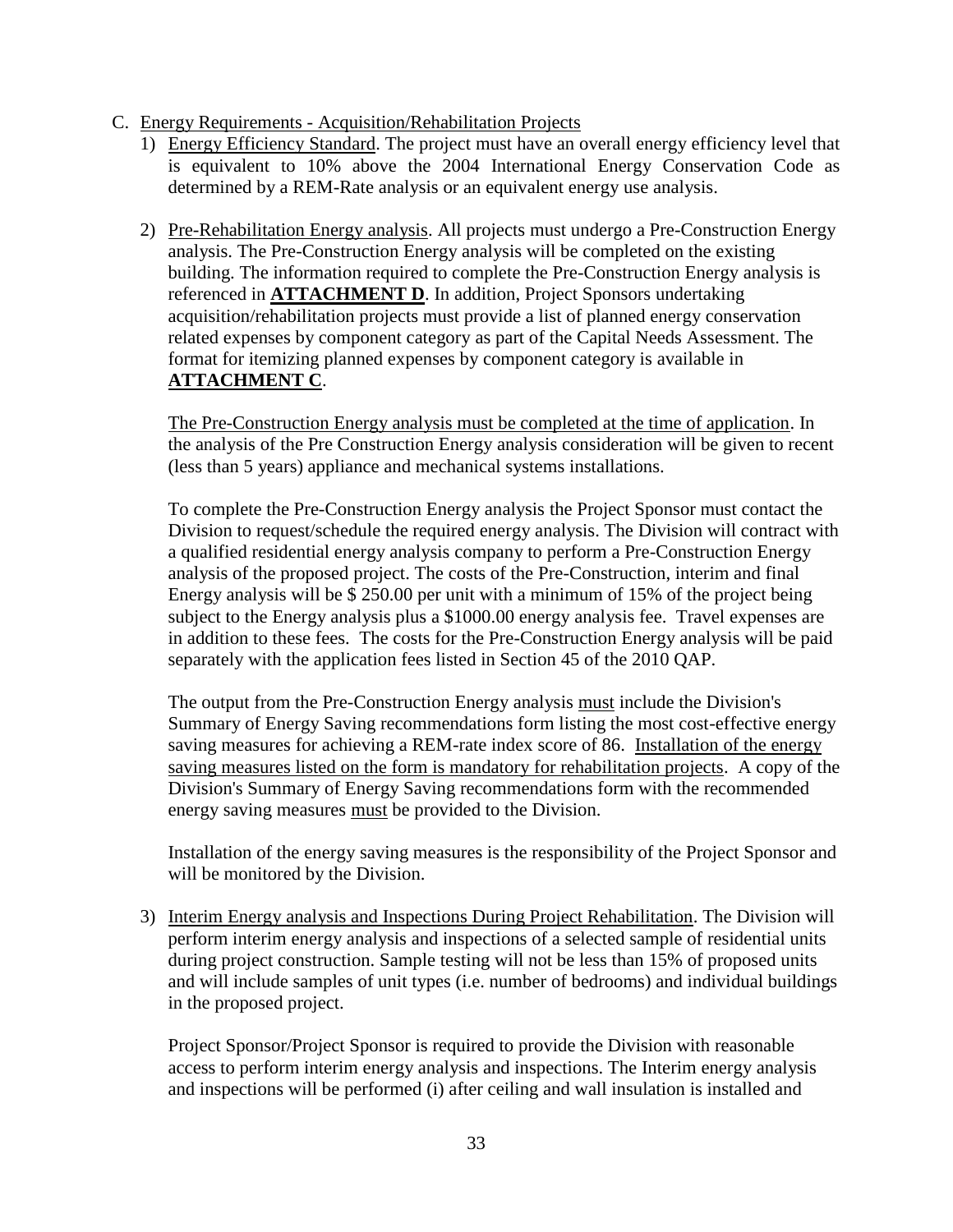prior to installing dry wall and (ii) after building duct systems are installed and prior to enclosing duct work. **The Division will conduct energy analysis and inspections within ten days of receiving notice from the Project Sponsor of the project readiness.** 

The interim energy analysis and inspections performed by the Division will include:

- a. Physical inspection of ceiling, wall and floor insulations.
- b. Duct-Blaster tests to measure air leakage of duct systems.
- 4) Final Energy analysis and Inspections. The Division will perform a final energy analysis and inspection of the project at the completion of project construction to determine whether or not the project achieves the energy efficiency standard and requirements specified in this section. A final energy analysis will be performed 60 days prior to project completion.

The Final energy analysis and inspections performed by the Division will include:

- a. Energy analysis to determine the overall energy efficiency of the project and inspection of ceiling, wall and floor insulations;
- b. Blower-Door test to determine unit air leakage within residential units; and
- c. Physical inspection of buildings and units to determine whether the energy efficiency measures identified in the Pre-construction energy analysis have been installed.
- 5) Remediation. In cases where the Division's post-construction energy analysis determine that the energy efficiency is less than the required energy efficiency standard prescribed in this section, the Project Sponsor will be provided an opportunity to make improvements and enhancements to achieve the energy efficiency standard. The project sponsor will be required to pay any additional costs associated with additional consultant time, travel, and/or testing that is necessary.

# **Section 13 Mandatory Fair Housing, Accessibility and General Use Requirements**

The project must comply with federal fair housing laws, regulations and design requirements for handicapped accessibility including standards specified by the Americans with Disabilities Act (ADA) and Section 504 where applicable. The Project Sponsor is responsible for ensuring that the completed project meet all federal fair housing laws, regulations and design requirements. Additionally the General Use Requirement 1.42.9 must be met to be eligible for section 42 credits. An IRS Private Letter Ruling may be required by the Division for projects that target a specific segment of the population to ensure compliance with the General Use requirement.

A. Safe Harbors

The United States Department of Justice and HUD currently recognize seven safe harbors for compliance with the Fair Housing Act's design and construction requirements, 42 U.S.C. § 3604 (f) (3) (C). The project must meet one of the seven Safe Harbors (listed below). The Project Sponsor must provide a written declaration to the Division stating which Safe Harbor the project will fall under. The safe harbors are: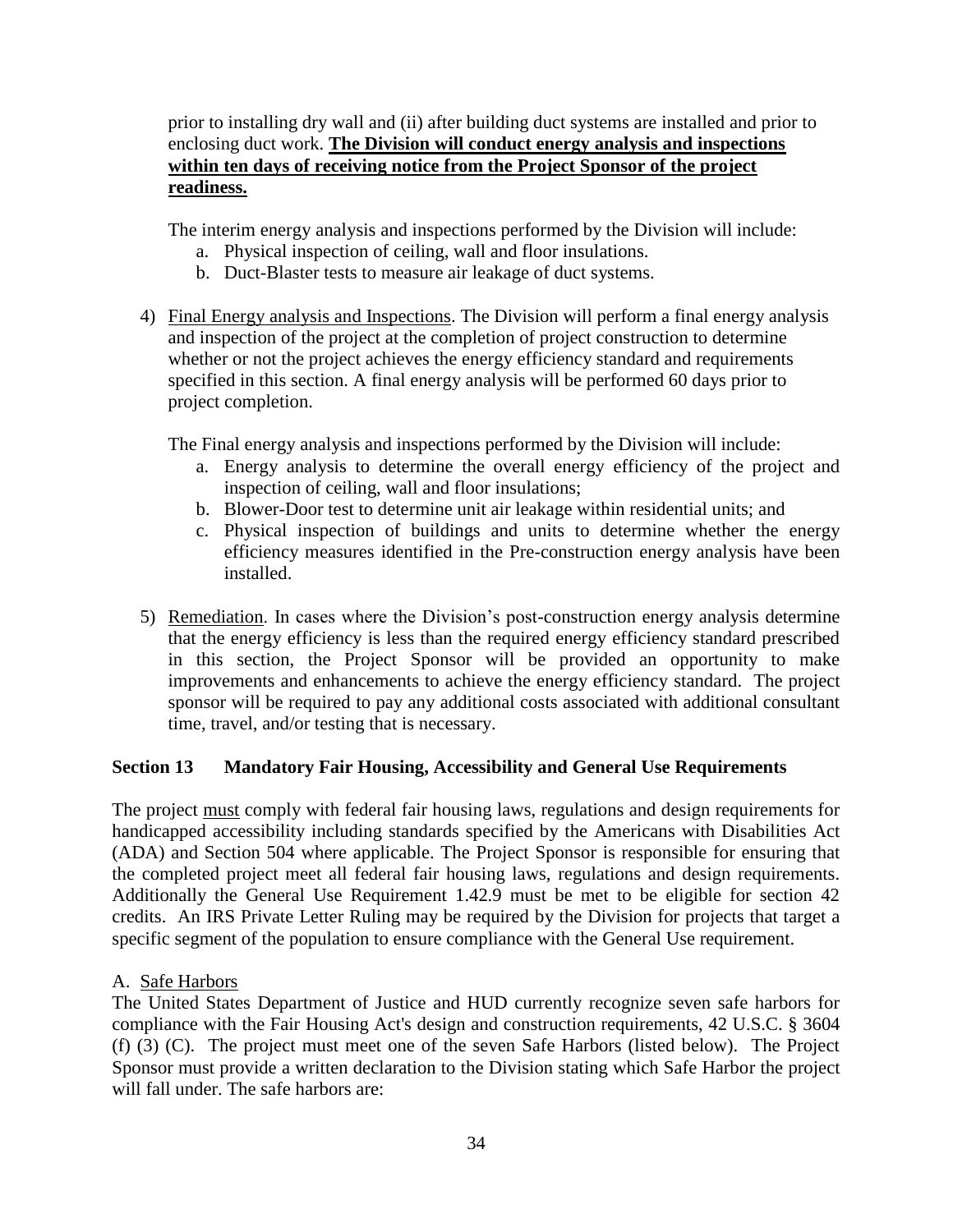- 1) HUD's March 6, 1991 Fair Housing Accessibility Guidelines (Guidelines) and the June 28, 1994 Supplemental Notice to Fair Housing Accessibility Guidelines;
- 2) HUD's Fair Housing Act Accessibility Design Manual;
- 3) ANSI A117.1-1986 \*;
- 4) CABO/ANSI A117.1-1992 \*;
- 5) ICC/ANSI A117.1-2003 \*;
- 6) Code Requirements for Housing Accessibility 2000 (CRHA), approved and published by the International Code Council (ICC), October 2000;
- 7) International Building Code 2000 (IBC) as amended by the IBC 2001 Supplement to the International Codes; and

*8) International Building Code 2003 (IBC.)*

*\*Building Code must be used in conjunction with the Fair Housing Act and HUD's Regulations/ Guidelines* 

Additional information on the Safe Harbors is available in **ATTACHMENT E**.

Failure to comply with all of the accessible and adaptive design and construction requirements of the Fair Housing Act may result in loss of tax credits pursuant to 26 C.F.R. § 1.42-9. Therefore, Project Sponsors should consult with appropriate professional to ensure that the construction of the multi-family development complies with the accessible and adaptive design and construction requirements of the Fair Housing Act.

B. Recommended Fair Housing Accessibility Training

The Division will recommend Fair Housing Accessibility training for Project Sponsors in Nevada on compliance with federal accessibility requirements. The Division requires that appropriate representatives of the project development team attend the training provided on accessible design standards. Appropriate representatives include persons integrally involved in the design and construction of the project (e.g. architects, engineers, and contractors). A statement that a professional seminar was attended or CPE credit was attained should be part of the application.

#### **Section 14 Project Amenity Requirements**

# A. Amenities for Projects Serving Individuals and Families With Children

# **New Construction Projects With 40 or More Units**

- 1) Community areas with a minimum of 500 sq. ft. to combine 32-inch color TV, entertainment system (stereo, DVD, VHS and PlayStation or similar type product), set of sofas or sofa/loveseat, two lounge chairs, end or coffee tables, carpeting and/or ceramic tile, and facilities to prepare and serve food that includes a counter area, EnergyStar refrigerator, microwave oven, sink, garbage disposal, with resilient and/or ceramic tile floor.
- 2) Washer and dryer hookup in each unit or on-site laundry facilities with a minimum of one washer and dryer for every 10 units of housing. Washing machines must be EnergyStar rated.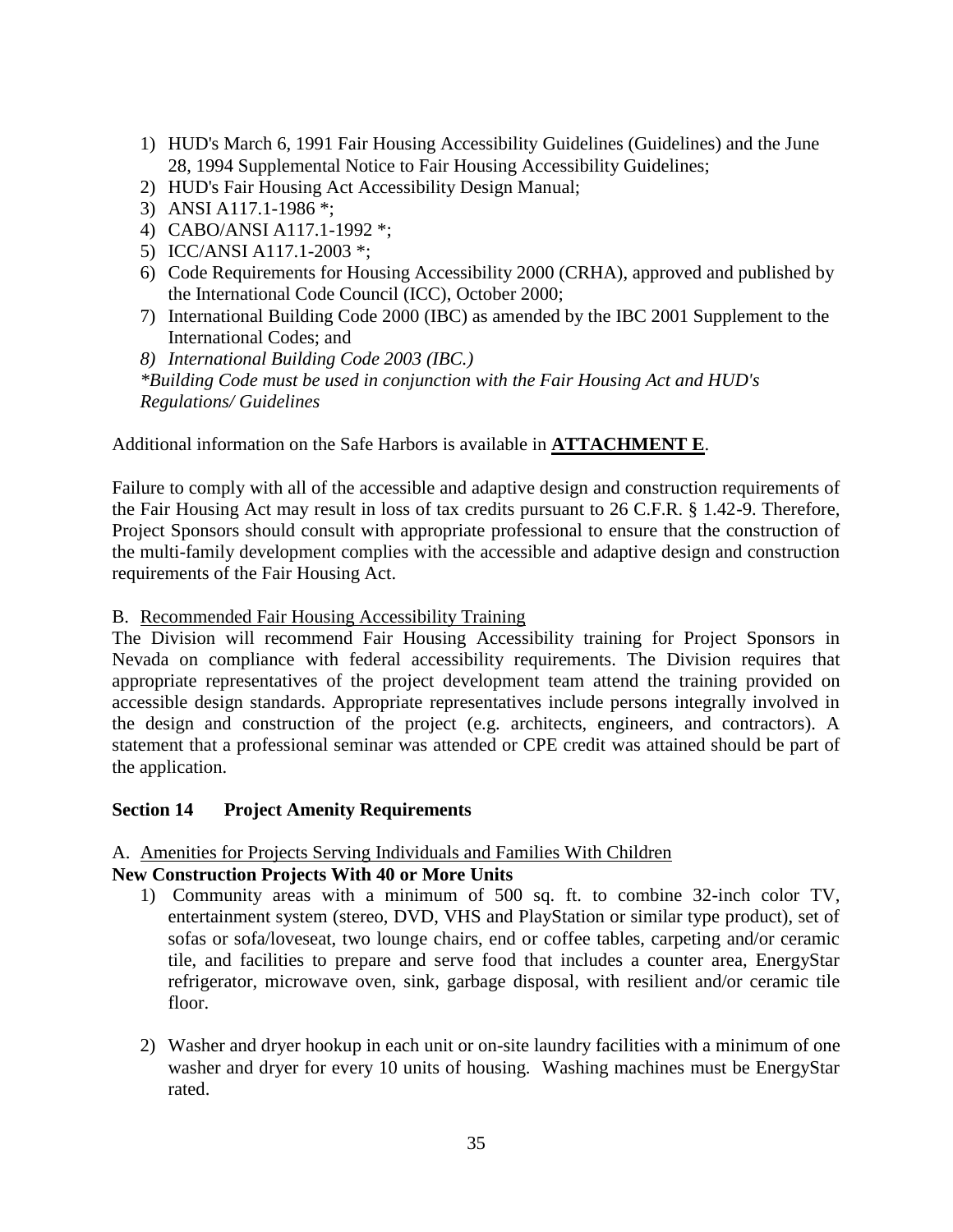3) Equipped playground that includes a Powerscape, GameTime, or equivalent play set, a tot lot in a softball aggregate, or equivalent site of at least 1000 sq. ft.

### 4) **New Construction Projects With Less Than 40 Units**

1) Equipped playground that includes a Powerscape, GameTime, or equivalent play set, a tot lot in a softball aggregate, or equivalent site of at least 500 sq. ft.

### B. Project Amenities for Elderly Housing

- 1) Community areas with a minimum of 500 sq. ft. to combine 32-inch color TV, entertainment system (a stereo system, DVD or VHS system), set of sofas or sofa/loveseat, two lounge chairs, end or coffee tables, carpeting and/or ceramic tile, and facilities to prepare and serve food that includes a counter area, EnergyStar refrigerator, microwave oven, sink, garbage disposal, with resilient and/or ceramic tile floor.
- 2) Washer and dryer hookup in each unit or laundry facility with one washer and one dryer for every 10 units. Washing machines must be EnergyStar rated.
- 3) Handrails and related hardware (hand rails, grab bars, and lever handled hardware for doors) compliant with the Fair Housing Act and ADA.
- 4) Elevator (if more than one floor).
- C. Project Amenities for Tenant Ownership Housing
	- 1) Minimum of two-bedroom units with an average of 1,200 sq. ft. of residential area per unit excluding garages, outdoor patios, etc, but not less than 1,000 sq. ft. of residential area or minimum allowed per local zoning.
	- 2) Minimum of 5,000 sq. ft. lot or the minimum allowed per local zoning.
	- 3) Washer and dryer hookup in each unit.
	- 4) Minimum of one car attached garage.

#### D. Project Amenities for Acquisition/Rehab/Conversion/Change of Use

#### **Acquisition/Rehabilitation Projects With 40 or More Units**

1) Community area(s) with a minimum of 500 sq. ft. The design and amenities in the community area should be suited to the project type. For rehabilitation projects serving special needs housing populations, the community area should be appropriate to the delivery of supportive service provided to residents. For rehabilitation projects serving individuals, families with children, and elderly populations the community area and amenities should be similar to those provided to family and elderly housing.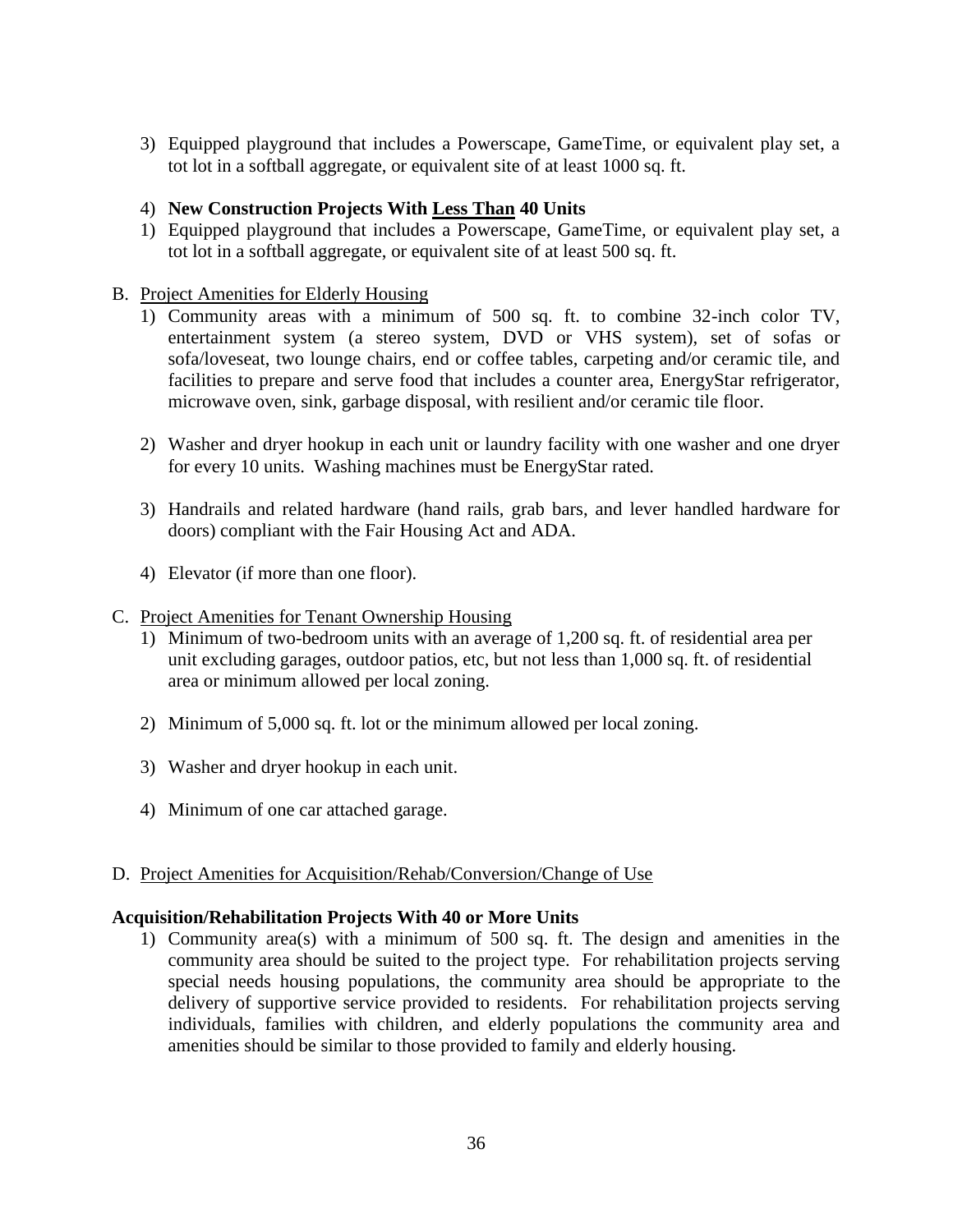- 2) Laundry facility on site in a common area one washer and one dryer for every 10 units of housing. Washing machines must be EnergyStar rated.
- E. Project Amenities for All Other Housing
	- 1) Community area(s) with a minimum of 500 sq. ft. The design and amenities in the community area should be suited to the project type. For assisted living and special needs housing projects the community area should be appropriate to the delivery of supportive service provided to residents. For mixed income projects, the community area and amenities should be similar to those provided to family and elderly housing.
	- 2) Laundry facility on site one washer and one dryer for every 10 units of housing. Washing machines must be EnergyStar rated.

### F. Shared Amenities at half the point value

1) Shared amenities are allowed, however, all shared amenities will receive ½ the value of amenity points listed in Sec. 18 of the 2010 QAP. Shared amenities will only be allowed in phased projects, for example phase II of an existing project will receive 1 1/2 pts. for a shared swimming pool, which received the full 3 pts. in the original project. Sponsor must clearly differentiate original and shared amenities when claiming amenity points.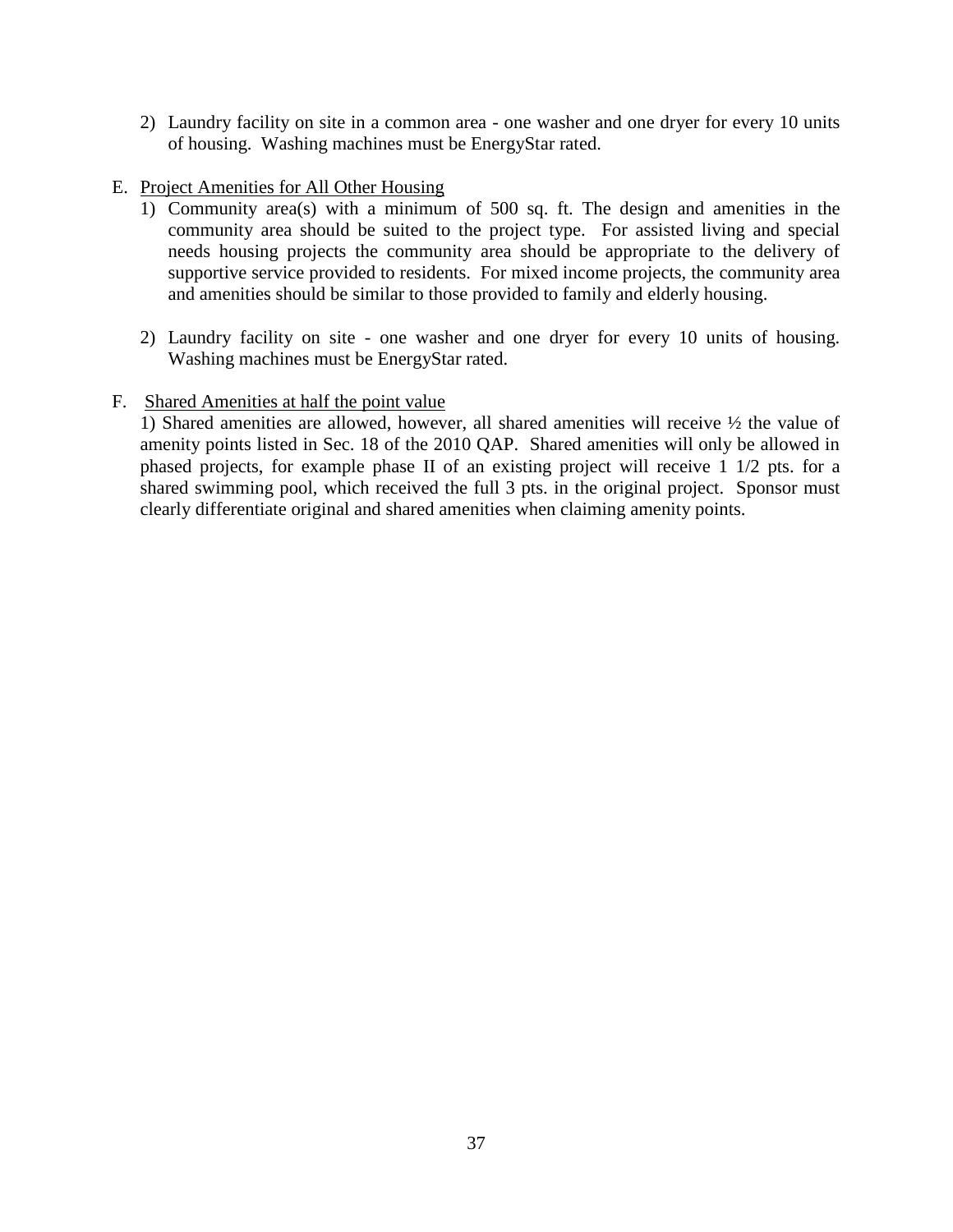# **PROJECT SCORING**

# **Section 15 Preference Point Scoring Categories**

Each application will be scored based on the three scoring categories: Standard Scoring Factors; Project Type Priorities; and Special Scoring Factors. *The scoring point values will be based on the representations of the back-up documentation provided. Back-up documentation for preference points must be contained in the appropriate preference point section, except as otherwise identified in the QAP for the preference points for the lowest developer and contractor fees, and justify the level of points requested. If there is not sufficient documentation for each preference point request the preference point request will be denied. Back-up documentation for preference points CANNOT be submitted after the application deadline. Staff may request clarification of documentation prior to awarding preference points.* 

*If representations made on the application cannot be tested, or cost certified at the time of completion or issuance of the 8609; the Administrator may reduce or withdraw the tax credit award/allocation and place the sponsor on the debarred list.* 

### A. Standard Scoring Factors

Standard Scoring Factors in sections 16 – 25 reflect the Division's housing development priorities for 2010. All applications will be independently scored for each of the 10 Standard Scoring Factors. **Maximum Points: 82.**

#### B. Project Type Priorities

Project Type Priorities in sections 26 – 33 reflect the Division's housing type priorities for 2010. Applications will be grouped according to project type within each set-aside and geographic subaccount and compete for the points available for the project type. The two highest-scoring projects will be awarded points. The application with the highest score will receive the maximum points available to the project type (15 or 10 pts.). The application with the second highest score will receive 10 pts. in the 15 pt. category and 5 pts. in the 10 pt. category. **Maximum Points: 10-15 depending on project type.**

#### C. Special Scoring Factors

Special Scoring Factors in sections 34-40 reflect additional policy objectives set by the Division for the 2010 QAP. All applications will be independently scored for each of the seven (7) Special Scoring Factors. **Maximum Points: 47.**

The 2010 QAP enables applicants to self-score applications in two of the three scoring categories. The points in the self-scoring categories represent 87%-93.9% of the total points available for Family, Elderly, Special Needs\*, Mixed Income projects, Assisted Living and Rehab depending upon the project type; 92.4% of the total points available for Special Needs Housing Alzheimer and Frail Elderly projects; and Tennant Ownership projects. Accordingly,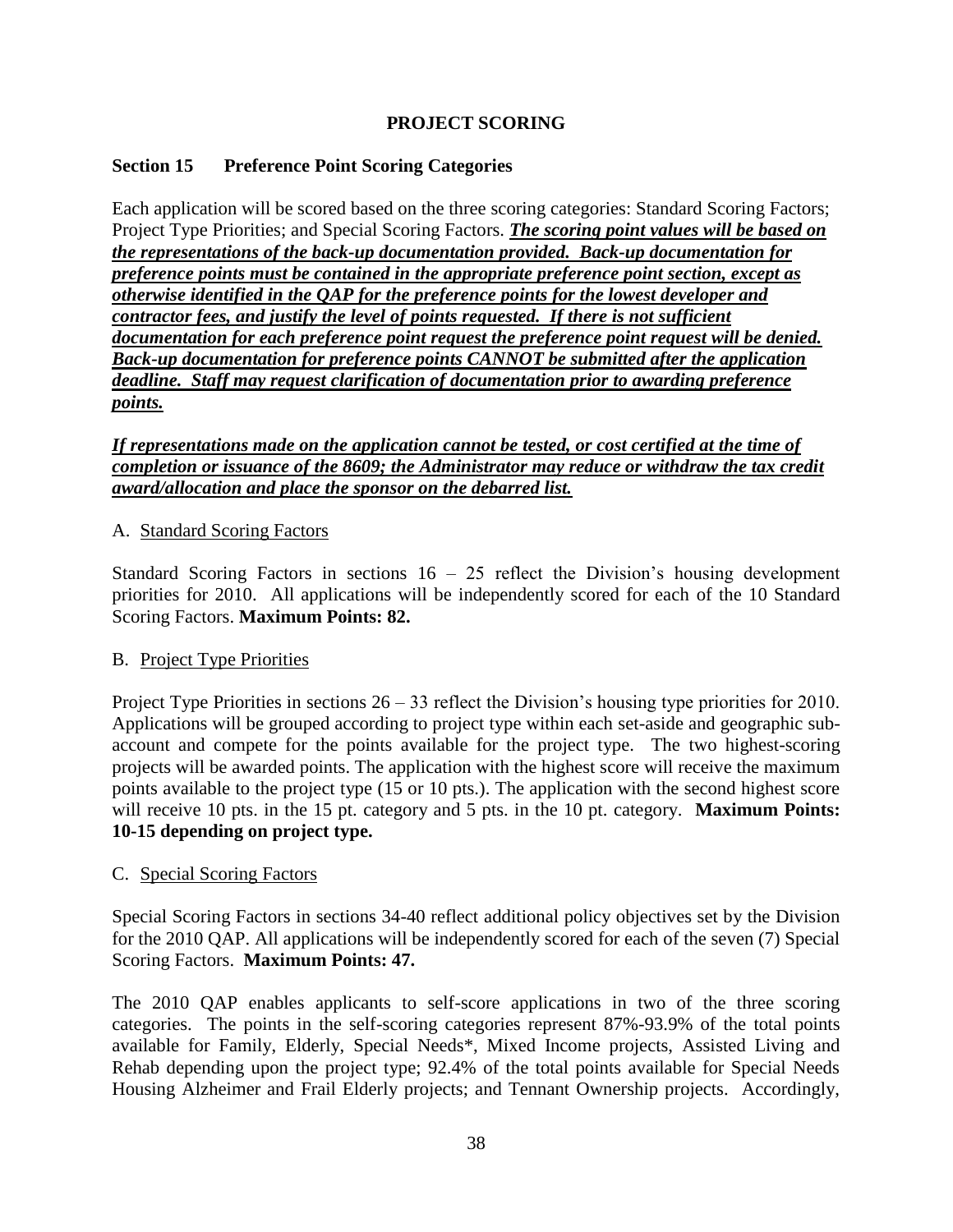most applicants will have a near-complete picture of their score at the time they submit their application. **A project scoring sheet is available in ATTACHMENT F.**

After the Division calculates the point totals of each application, projects will be ranked within each set-aside and geographic sub-account. Applicants applying for Tax Credits under more than one account will be ranked under each account.

# **Tax Credit reservations will be based on high score. A conditional reservation may be awarded to a high scoring project at the Administrator's discretion.**

### *Standard Scoring Factors*

### **Section 16 Project Location**

Three (3) preference points will be awarded if the project meets any of the following project location criteria:

|    | <b>RATING FACTORS (Select One)</b>                                                                                                                                                               | <b>PTS</b> |
|----|--------------------------------------------------------------------------------------------------------------------------------------------------------------------------------------------------|------------|
| a) | Project is located in a Qualified Census Tract and contributes to a                                                                                                                              |            |
|    | comprehensive community revitalization plan                                                                                                                                                      |            |
| b) | Project is located in a non-CDBG eligible census tract                                                                                                                                           |            |
| C) | Project is part of a Redevelopment Project Area as defined in NRS<br>279.412                                                                                                                     |            |
| d) | Project is located in a locally-designated or tribal designated priority<br>development area                                                                                                     |            |
| e) | Project involves the acquisition and rehabilitation of housing and is in an<br>area covered by a state or local revitalization plan/strategy targeting the<br>rehabilitation of existing housing |            |
| f) | Property involves the acquisition and rehabilitation of an at-risk property<br>listed in the National Housing Trust Publication                                                                  |            |
|    | <b>MAXIMUM LOCATION PREFERENCE POINTS</b>                                                                                                                                                        |            |

Projects claiming preference points under a-f above require letter/certification from the local jurisdiction/government agency stating that the project is located in an area that qualifies for preference points. *The letter must include the specific wording above (a-f) See* NAC 319.989

#### **Section 17 Project Readiness**

A maximum of twenty-one (21) preference points will be awarded for achieving the following project development milestones. Documentation must be submitted to verify their completion of each milestone to the satisfaction of the Division: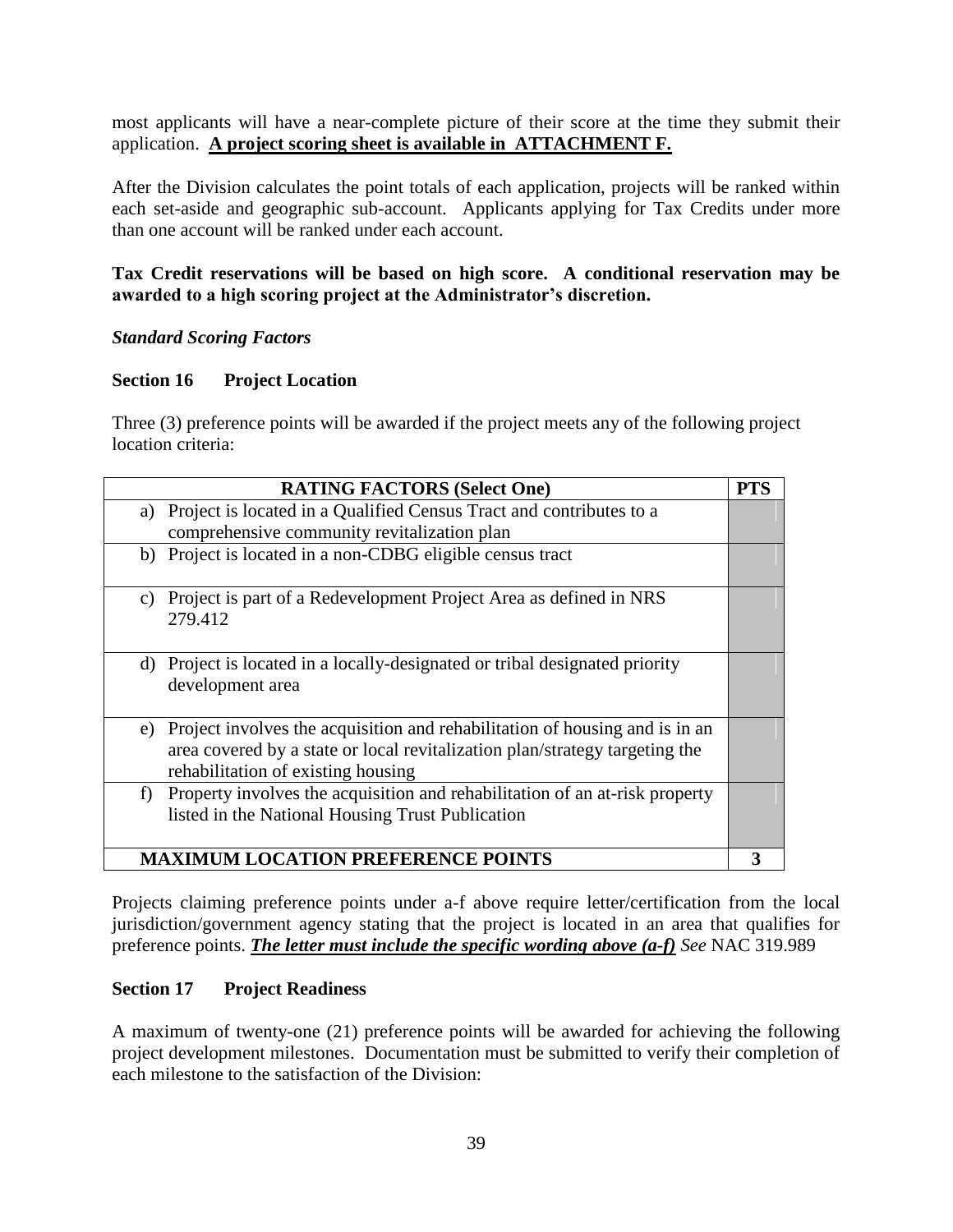|              | <b>RATING FACTORS</b>                                                                                                                                                                                                                                                                                                       | <b>PTS</b>     |
|--------------|-----------------------------------------------------------------------------------------------------------------------------------------------------------------------------------------------------------------------------------------------------------------------------------------------------------------------------|----------------|
| a)           | Ownership of the land secured (clear title no option)                                                                                                                                                                                                                                                                       | 3              |
| b)           | Option to purchase land                                                                                                                                                                                                                                                                                                     |                |
| c)           | Signed long-term lease at time of application                                                                                                                                                                                                                                                                               | $\overline{2}$ |
| d)           | Proper underlying zoning of the site obtained (letter from authorized<br>individual from zoning authority*)                                                                                                                                                                                                                 | $\mathfrak{D}$ |
|              | e) Either 1) Any required public process or entitlement process completed -<br>i.e. special use or conditional use permit obtained or 2) Property/Project<br>does not require any public or entitlement process (letter from authorized<br>individual from zoning authority required supporting either 1 or 2<br>$above*$ ) | $\mathcal{D}$  |
| f)           | Soil testing completed                                                                                                                                                                                                                                                                                                      |                |
| g)           | Phase I environmental study completed                                                                                                                                                                                                                                                                                       | 2              |
| h)           | Partnership documents filed with the State of Nevada's Secretary of State                                                                                                                                                                                                                                                   | $\mathbf{1}$   |
| $\mathbf{i}$ | Plan/ Permits "Permit Ready" requires letter from local building<br>department stating plans are approved pending fee.                                                                                                                                                                                                      | 5              |
| $\ddot{1}$   | Minimum two year commitment for Medicaid and/or Service Vouchers<br>for assisted living secured                                                                                                                                                                                                                             | 5              |
|              | <b>MAXIMUM PROJECT READINESS PREFERENCE POINTS</b>                                                                                                                                                                                                                                                                          | 21             |

\*See Attachment G for a list of authorized individuals in jurisdictions located within Clark and Washoe Counties. The Division recognizes the Director of Planning (or comparable title) as the authorized individual in other jurisdictions.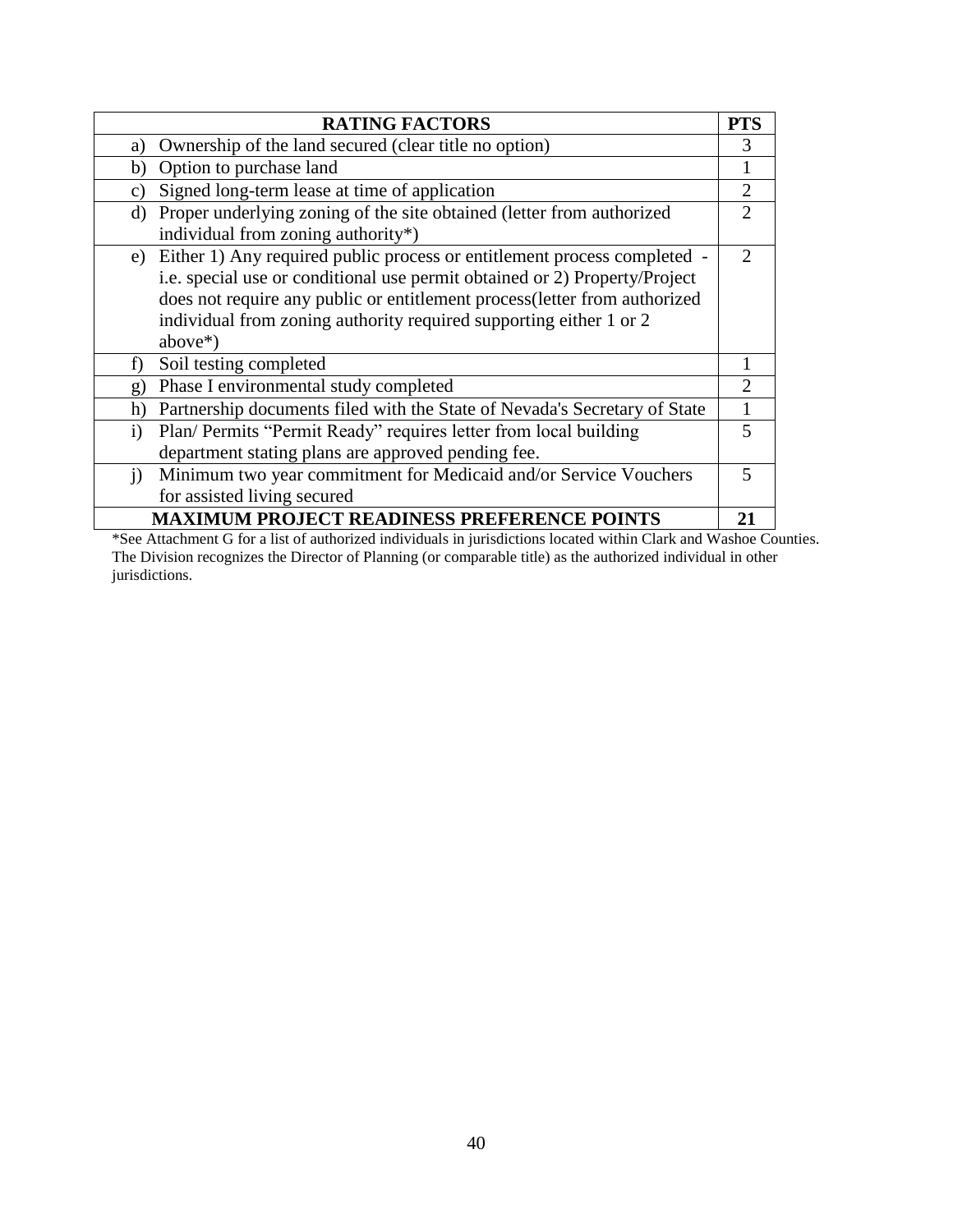# **Section 18 Additional Project Amenities**

**A maximum of twenty-five (25) preference points will be awarded for the following project and tenant amenities: All shared amenities are equal to ½ the point value listed**

|                  | <b>RATING FACTORS</b>                                                                                                                                                                                                                                                                                                                                                                                        | <b>PTS</b>     |
|------------------|--------------------------------------------------------------------------------------------------------------------------------------------------------------------------------------------------------------------------------------------------------------------------------------------------------------------------------------------------------------------------------------------------------------|----------------|
|                  | <b>Project Amenities - Development has:</b>                                                                                                                                                                                                                                                                                                                                                                  |                |
|                  | a) Elevators (Does Not Apply To Elderly Projects With 2 or More Floors, Special<br>Needs projects, and Tenant Ownerships Projects)                                                                                                                                                                                                                                                                           | 3              |
| b)               | Picnic area equipped with a minimum of three charcoal or gas barbecue units and<br>three 6' picnic tables with benches on separate concrete slabs no less than 200 sq. ft.<br>evenly distributed throughout the project (Does Not Apply to Tenant Ownership<br>projects) no additional points for covers or canopies.                                                                                        | 3              |
| $\mathbf{c})$    | Swimming or lap pool (Does Not Apply to Tenant Ownership projects)                                                                                                                                                                                                                                                                                                                                           | 3              |
| d)               | Solar hot water heating for swimming pools (applicants cannot claim points for<br>solar products if they are claiming points for installing photovoltaics in Green Build<br>Section)                                                                                                                                                                                                                         | $\mathbf{1}$   |
| e)               | Kiddy pool that purifies and recycles water at a minimum four spray positions.<br>Each position must have individual timer for water spray, a 20 x 20 concrete area<br>with drain, minimum five-foot rod iron high fence with gate that locks. The 20 x 20<br>concrete area shall have a Cool Deck type of surface. The water must recycle.<br>(Applies To Family Rental and Tenant Ownership Projects Only) | 3              |
| f)               | 500 ft. community building in project with under 50 units                                                                                                                                                                                                                                                                                                                                                    | 3              |
| g)               | In-ground spa that is a minimum of eight foot in diameter with seven jets, booster<br>pump, blower, 20-minute timer, and 300,000 btu heater                                                                                                                                                                                                                                                                  | 3              |
| h)               | Equipped weight/exercise room that is a minimum 200 sq. ft. and has at least three<br>exercise machines (Does Not Apply To Tenant Ownership Projects)                                                                                                                                                                                                                                                        | $\overline{2}$ |
| $\mathbf{i}$     | Computer/study room with full Internet access that is a minimum of 100 sq. ft. and<br>is equipped with at least one computer for every 20 units (Computers specification<br>must meet or exceed 1.8 GHzv Intel Pentium 4 Processor, 128 MB. DDR SDRAM,<br>20 GB Hard Drive, 15-in. Monitor, 32 MB Graphics card, 48X Max CD ROM,<br>Microsoft Windows).                                                      | $\overline{2}$ |
| j)               | Exterior lighting with fluorescent dusk-to-dawn fixtures or High Pressure Sodium<br>illuminating walking paths to entrances to residential unit                                                                                                                                                                                                                                                              | $\overline{2}$ |
| $\bf k)$         | Library and/or reading room supplied with books                                                                                                                                                                                                                                                                                                                                                              | $\mathbf{1}$   |
| $\left( \right)$ | On-site salon equipped with washer sinks, hair dryers, beauty chair, mirrors,<br>manicure station, supply cabinets, and additional seating                                                                                                                                                                                                                                                                   | $\overline{2}$ |
|                  | m) Recreation area with at least one of the items listed: Shuffle Board, Horseshoe Pits,<br>Sand Volley Ball Court, Pool Table, or Grand Piano                                                                                                                                                                                                                                                               | $\overline{2}$ |
| n)               | Business center equipped with a fax and copier machine in projects with under 50<br>units                                                                                                                                                                                                                                                                                                                    | $\overline{2}$ |
| $\Omega$         | Wellness room equipped with a medical grade exam table and secure medical<br>cabinets to insure no equipment or medications would be subject to inventory<br>reduction                                                                                                                                                                                                                                       | $\overline{2}$ |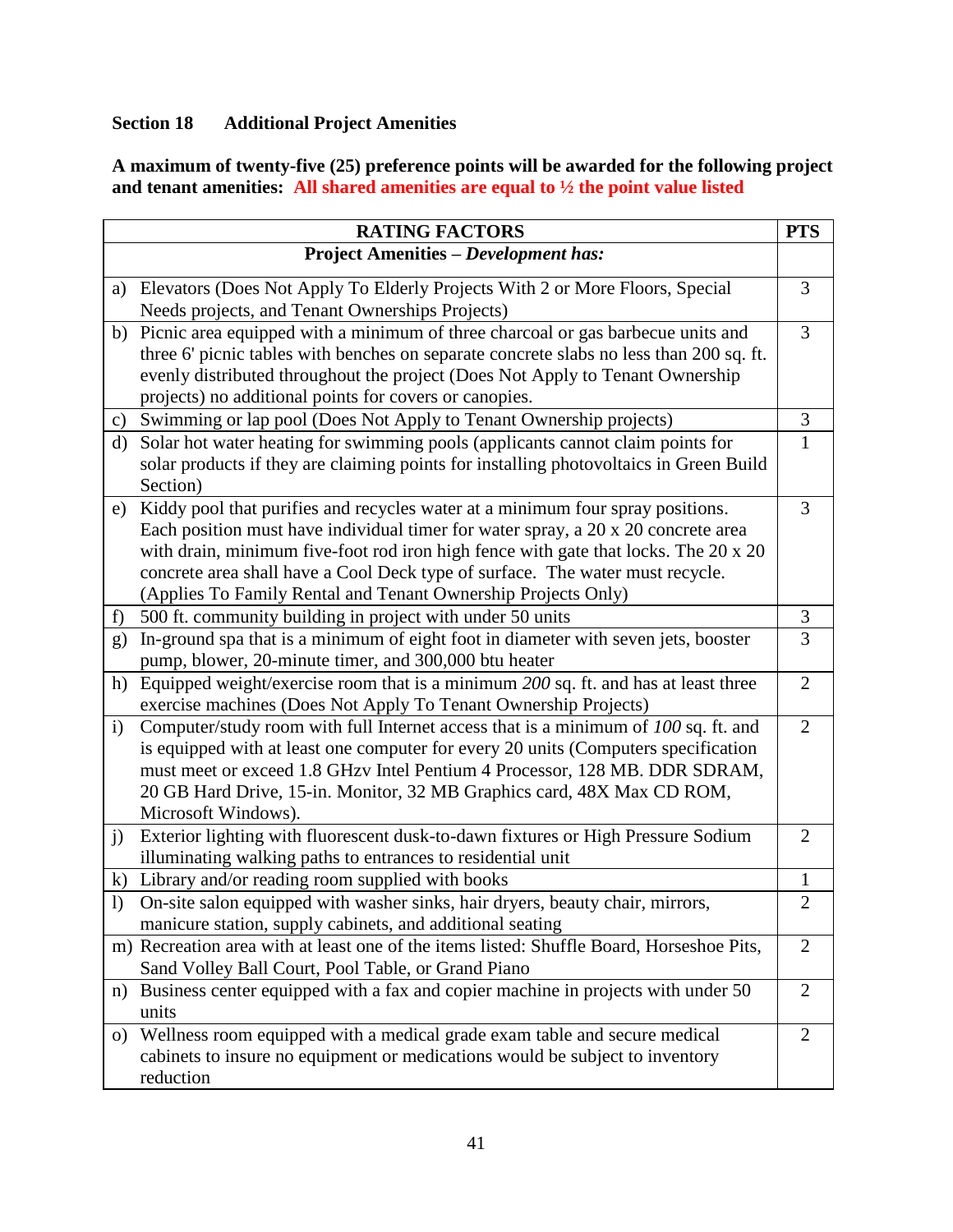|               | Tenant Unit Amenities - Each Unit has:                                                                                                                                                                                         |                |
|---------------|--------------------------------------------------------------------------------------------------------------------------------------------------------------------------------------------------------------------------------|----------------|
|               | p) Picnic area equipped with one charcoal or gas unit and 6' picnic table with benches<br>on 64 sq. ft. concrete slab or in patio area (Applies To Tenant Ownership Projects<br>Only)                                          | 3              |
| q)            | Air conditioning (applicable only outside of Clark County)                                                                                                                                                                     | 3              |
| r)            | Hard surface throughout unit (i.e. ceramic tile or bamboo flooring) Vinyl flooring<br>subject to NHD staff approval.                                                                                                           | $\overline{2}$ |
| s)            | Covered patio area on concrete slab w/roof that is a minimum of 64 sq. ft. (Applies<br>To Tenant Ownership Projects Only) or<br>Patio or balcony area that is a minimum of 48 sq. ft. (Applies To All Other Projects<br>Types) | $\overline{2}$ |
| t)            | Attached two-car garage (Applies To Tenant Ownership Projects Only) or<br>Covered parking space (Applies To All Other Projects Types)                                                                                          | 3              |
|               | u) Enclosed exterior wood-framed storage structure that is a minimum of 24 sq. ft.<br>floor                                                                                                                                    | $\overline{2}$ |
| V)            | Infrastructure and hook-up for Broad-band internet connection in all units                                                                                                                                                     | $\overline{2}$ |
|               | w) Washer/dryer hook ups in projects with under 50 units (Washing machines must be<br>EnergyStar rated)                                                                                                                        | $\mathbf{1}$   |
| $\mathbf{x})$ | Free individual internet in each unit                                                                                                                                                                                          | $\overline{2}$ |
| y)            | Ceiling fans, including a minimum of one fan in the living area and one fan in the<br>master bedroom                                                                                                                           | 1              |
| z)            | Security doors on front and back entrances (Applies to Tenant Ownership Projects<br>Only)                                                                                                                                      | 1              |
|               | aa) Covered front porch (Applies to Tenant Ownership Projects Only)                                                                                                                                                            | $\mathbf{1}$   |
|               | <b>MAXIMUM AMENITIES PREFERENCE POINTS</b>                                                                                                                                                                                     | 25             |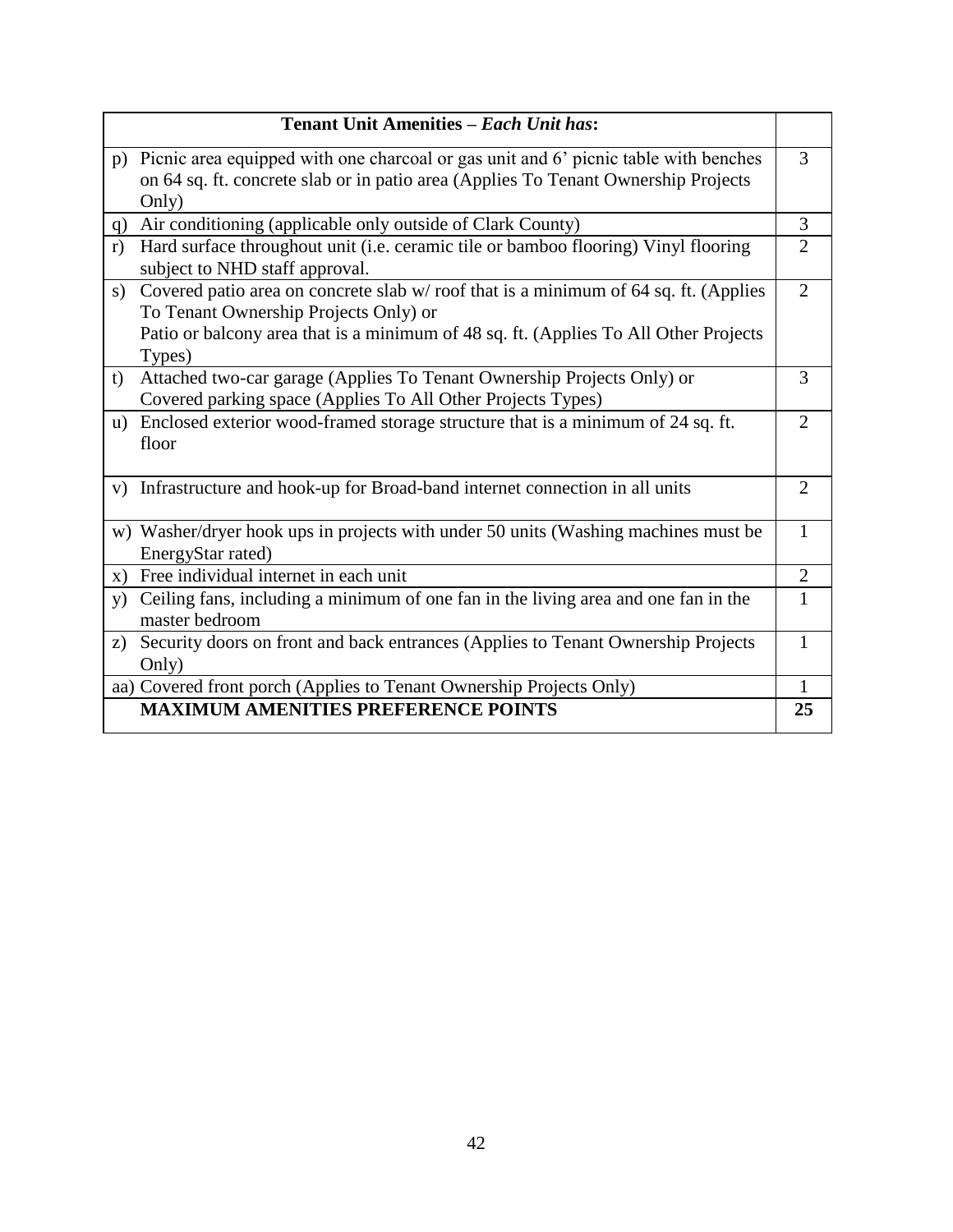# **Section 19 Nevada Based Applicant**

Ten (10) preference points will be awarded to projects if the Project Sponsor based in Nevada. To be deemed as based in Nevada, a Project Sponsor that is a natural person must be a resident of Nevada. If the Project Sponsor is a limited partnership, at least one of the general partners must meet the criteria below:

|                                            | <b>RATING FACTORS</b>                                                       | <b>PTS</b> |
|--------------------------------------------|-----------------------------------------------------------------------------|------------|
| a)                                         | Applicant is organized as a corporation, partnership, limited-liability     |            |
|                                            | company or other principal of the entity for the last 12 months pursuant    |            |
|                                            | to the laws of Nevada;                                                      |            |
|                                            | b) Applicant maintains an office in Nevada from which a general partner,    |            |
|                                            | managing partner, principal officer of the applicant, including a           |            |
|                                            | president, or chief financial officer or chief operating officer, conducts  |            |
|                                            | regular business;                                                           |            |
|                                            | c) Applicant maintains sufficient staff at in-State office to ensure that a |            |
|                                            | member of the general public may visit the office to substantively discuss  |            |
|                                            | matters relating to the project with one of the persons identified in (2)   |            |
|                                            | above.                                                                      |            |
| M NEVADA BASED APPLICANT PREFERENCE POINTS |                                                                             |            |

If a project is awarded preference points in this category, all correspondence, letters, facsimiles and telephone communications from the Division will be directed to the Project Sponsor's Nevada office.

# **Section 20 Nevada Based Projects by Out of State Based Applicants**

A maximum of five (5) preference points will be awarded to out of state applicants if the following criteria are met:

| <b>RATING FACTORS</b>                                                                                                    | PTS |
|--------------------------------------------------------------------------------------------------------------------------|-----|
| a) Threshold Requirements:                                                                                               |     |
| The Project Sponsor has successful developed projects in Nevada within the<br>$\overline{\phantom{a}}$<br>past 10 years. |     |
| The Project Sponsor is in good standing with all Division projects under the<br>$\sim$                                   |     |
| Tax Exempt Bond, HOME, Low Income Housing Trust Fund, and/or Low                                                         |     |
| Income Housing Tax Credit programs.                                                                                      |     |
| The applicant does not have any unresolved compliance findings on multi-<br>$\overline{\phantom{a}}$                     |     |
| family projects in Nevada.                                                                                               |     |
| b) One point will be given for each successful project in Nevada up to the                                               |     |
| maximum of 5 points.                                                                                                     |     |
| <b>MAXIMUM OUT OF STATE PREFERENCE POINTS</b>                                                                            |     |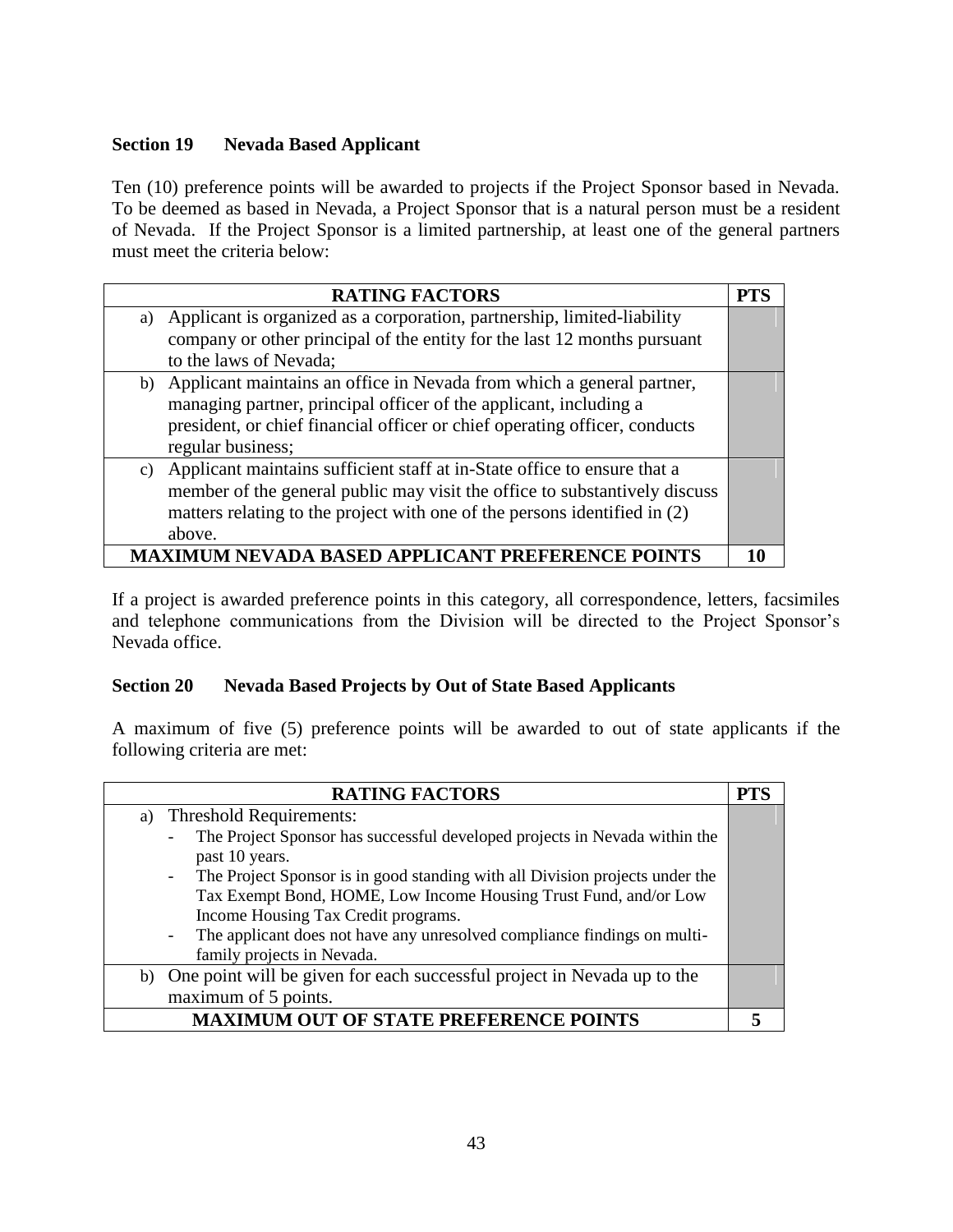# **Section 21 Affordability Period**

A maximum of four (4) preference points will be awarded to applications that extend the period of affordability beyond the required 30 years. Applications will receive one preference point for each additional 5-year period of affordability, not to exceed 50 years.

| <b>RATING FACTOR</b>                                     | <b>PT</b> |
|----------------------------------------------------------|-----------|
| a) One point for each 5 years of extended affordability. |           |
| <b>MAXIMUM AFFORDABILITY PERIOD PREFERENCE POINTS</b>    |           |

Projects developed for eventual tenant ownership and for frail elderly, assisted housing and seniors with Alzheimer's disease will not be eligible for points in this category.

### **Section 22 Water Efficiency of Landscape Design**

Five (5) preference points will be awarded to projects that have at least 75% desert and/or xeriscaped landscaping. The Project Sponsor must submit verification from a architect/landscape architect that the project satisfies the rating factor.

| <b>RATING FACTOR</b>                               |  |
|----------------------------------------------------|--|
| a) 75 percent desert and/or xeriscaped landscaping |  |
| <b>MAXIMUM LANDSCAPE DESIGN PREFERENCE POINTS</b>  |  |

#### **Section 23 Historic Character**

| <b>RATING FACTOR</b>                                                               |  |
|------------------------------------------------------------------------------------|--|
| Project contributes to the historic preservation, documentation, and/or use of     |  |
| cultural resources as determined by the Nevada State Historic Preservation         |  |
| Office including, but not limited to, adapting and/or renovating properties listed |  |
| on the National or State Historic Registry. Must submit a letter from the Nevada   |  |
| State Historic Preservation Office indicating the above.                           |  |
| <b>MAXIMUM HISTORIC CHARACTER PREFERENCE POINTS</b>                                |  |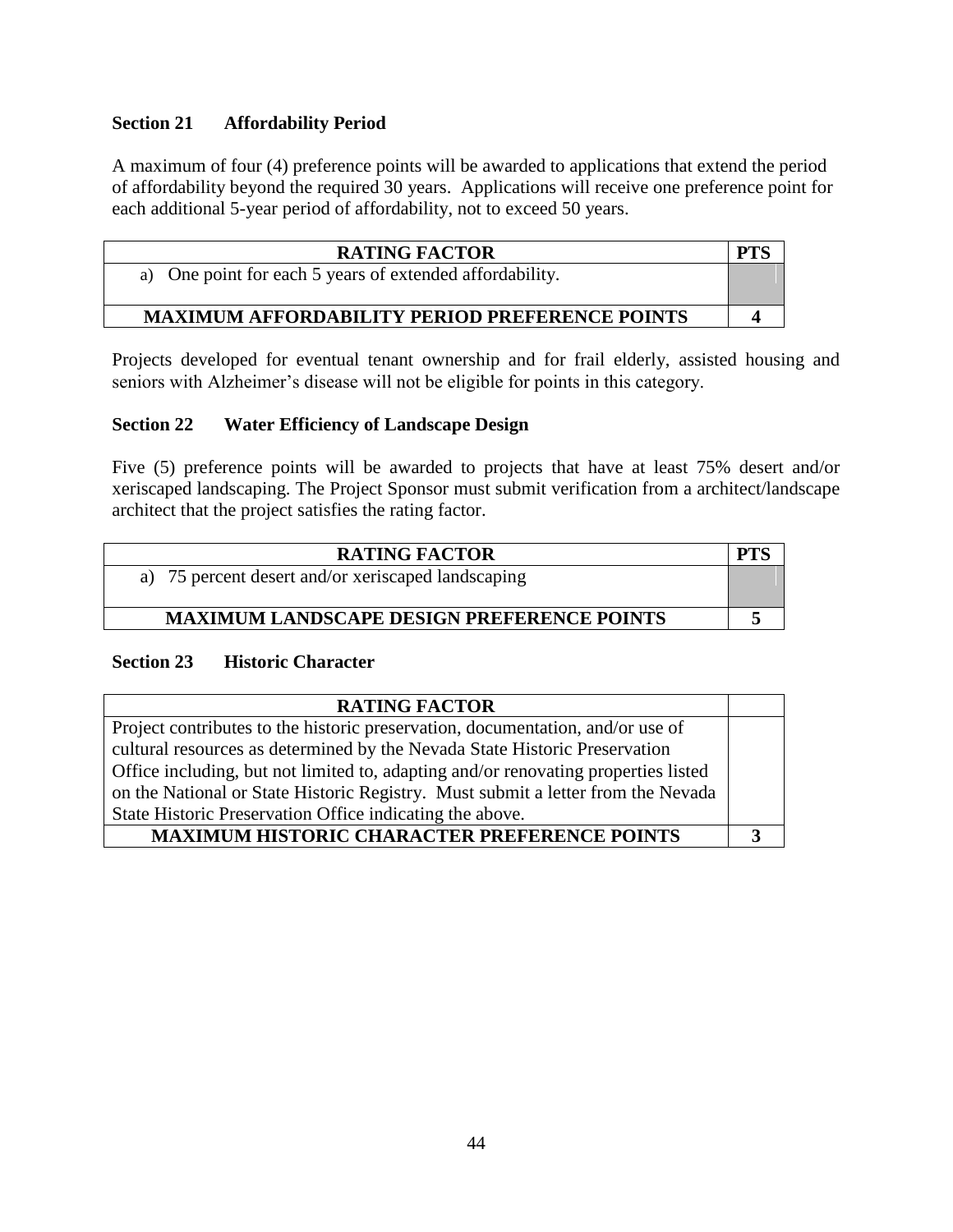# **Section 24 Green Building Design**

Three (3) preference points for site factors, Seven (7) preference points for in door air quality building materials, (5) preference points for alternative energy and one (1) preference points for additional energy components tank less hot water heaters. A maximum of eleven (11) preference points for Green Design.

| <b>RATING FACTORS</b>                                                                                   | PTS |  |
|---------------------------------------------------------------------------------------------------------|-----|--|
| a) 1 point for site within in $\frac{1}{4}$ mile of local transit route 1 point for each three services |     |  |
| within 1/4 mile of site; total 2 points (Grocery, Pharmacy, Bank, Park, School, Day Care,               |     |  |
| Medical Service, Library)                                                                               |     |  |
| b) Up to 5 points for installation of photovoltaics that offset the project's total                     | 5   |  |
| estimated electricity demand by 5% (2 pts.), greater than 5% to 10% (4 pts.),                           |     |  |
| greater than 10% to 15% (5 pts.) Application must contain a report by an                                |     |  |
| electrical engineer detailing the project's projected energy demand and a plan for                      |     |  |
| installing enough photovoltaics to produce the energy offset requested.                                 |     |  |
| b) 1 point for each item used; interior paints with no volatile organic                                 | 4   |  |
| compounds VOC, low VOC carpeting, padding; low VOC adhesives,                                           |     |  |
| formaldehyde-free particle board.                                                                       |     |  |
| 1 point for blow-in/spray fiberglass, cellulose or foam wall insulation<br>C)                           |     |  |
| d) 2 points for structural insulated panels (SIPs) or insulated concrete forms                          |     |  |
| f) 1 point for tank less hot water heaters.* must conform to Division energy                            |     |  |
| standards and must be approved by the Division no later than 30-days prior to                           |     |  |
| application submittal.                                                                                  |     |  |
| <b>MAXIMUM GREEN DESIGN PREFERENCE POINTS</b>                                                           |     |  |

# **Section 25 Negative Compliance Findings**

The Division will subtract up to twenty (20) preference points if at the time of application the Project Sponsor has unresolved negative compliance findings for active Tax Credit projects in Nevada. Negative Compliance Findings refer to specific conclusions made by the Division's Compliance Officers during compliance monitoring reviews that the housing project is in material non-compliance with specific programmatic and regulatory requirements. For the purpose of this section, only Negative Compliance Findings that are: (i) outstanding at the end of the correction period and (ii) reported to the IRS on IRS Form 8823 will be considered.

| <b>RATING FACTORS</b>                                                      |         |
|----------------------------------------------------------------------------|---------|
| a. One point subtracted for each unresolved compliance finding reported on |         |
| IRS Form 8823. Project Sponsors with more than 20 unresolved compliance    |         |
| findings will not be considered for funding.                               |         |
| MAXIMUM POINT REDUCTIONS FOR NEGATIVE COMPLIANCE                           | $(-20)$ |
| <b>FINDINGS</b>                                                            |         |

*Project Type Priorities*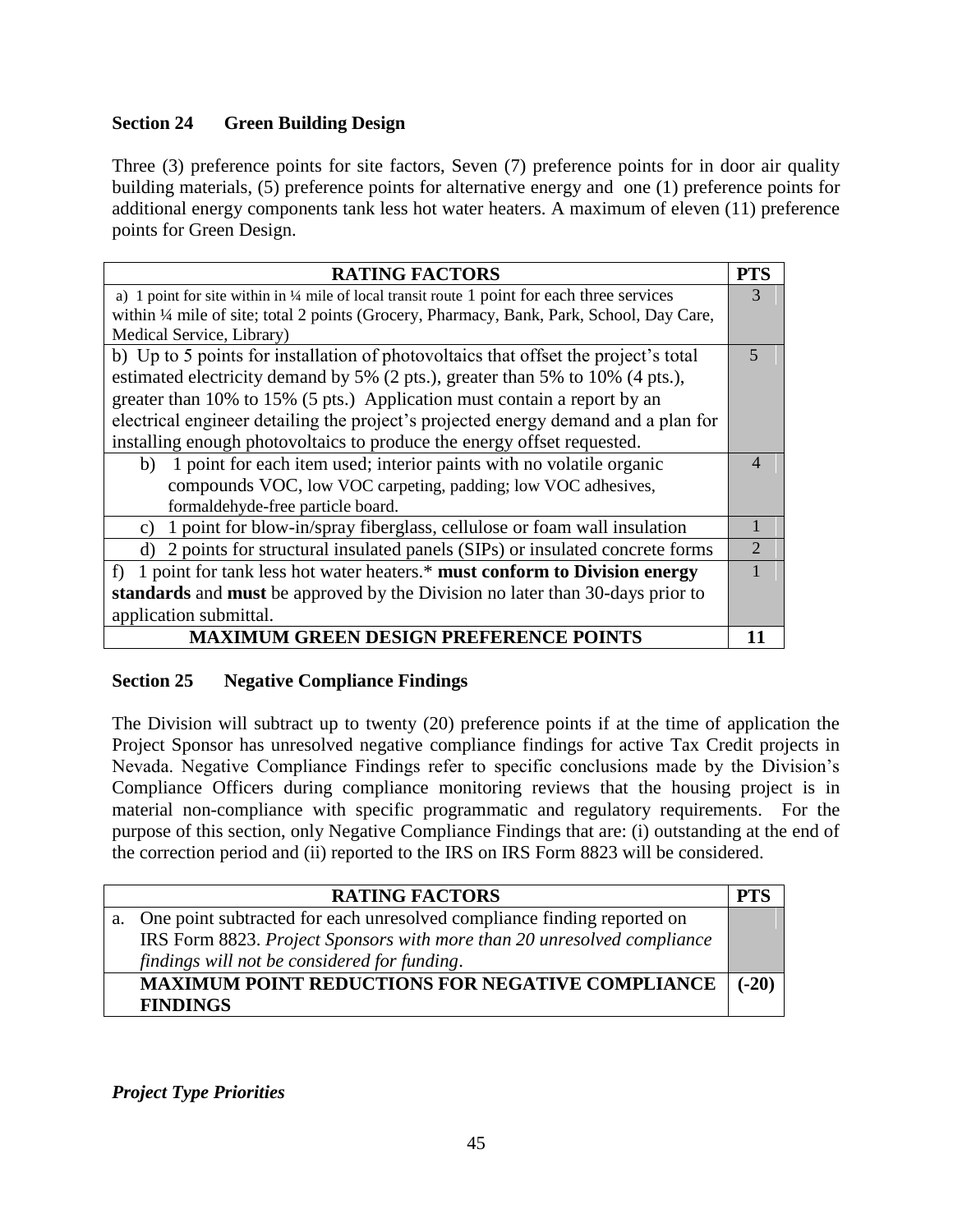The Division will award preference points for each of the project categories specified in Section 9 at the time of application review. Preference points may be claimed for only **one project category.**

Sections 26-31 below describe the ranking factors applicable to each project type. The application will be scored within each project-type category and within each set-aside and geographic sub-account. The highest scoring application will receive the maximum amount of preference points shown (15 or 10 pts.). The second highest scoring application will receive 10 pts. (15 pt. category) or 5 pts. (10 pt. category). No more than two applications will be given points for each project category for each set-aside and geographic sub-account. Projects with no competing applications in the same geographic or specific set-aside in Sections 26-31 will receive the maximum point allowance by project type.

# **Section 26 Preference Points for Projects for Individuals/Families with Children**  *Maximum Points: 15.*

*Projects for Individuals/Families with Children* will be ranked based on the average residential per unit square footage included in the project (see example in Section 27 below). In the event that two or more projects within this project type category have the same square footage, the Division will break the tie by determining which proposal leverages the greatest level of non Tax Credit funding. This will be determined by dividing the total amount of Tax Credits requested by the total project costs. The project with the lowest percentage of Tax Credits to total project cost will be the successful project.

The application with the highest per unit square footage in the project will receive 15 points; the second highest scoring project will receive 10 points.

# **Section 27 Projects for Seniors (Age 55 Years and Older)** *Maximum Points: 10.*

*Senior Projects for persons Age 55 Years and Older* will be ranked based on the average residential per unit square footage in the project subject to the following requirements. No unit, regardless of the number of bedrooms, can exceed 850 square feet and no greater than 40 percent of the total units in the project may be two-bedroom units. For example, a senior project of 50 units with 30 studio apartments, averaging 450 sq. ft., (13,500 sq. ft.) 10 one-bedroom apartments averaging 600 sq. ft. (6,000 sq. ft.), and 10 two-bedroom apartments averaging 750 sq. ft., (7,500 sq. ft.) has an average unit size of 540 sq. ft. (27,000 sq. ft. divided by 50 units) in the project.

The project with the highest average per unit square footage will receive 10 points, the second highest scoring project will receive 5 points. If a tie occurs, the tie breaker criteria listed in Section 41 will be used to identify the highest and second highest scoring projects.

#### **Section 28 Special Needs Housing Projects** *Maximum Points: 10.*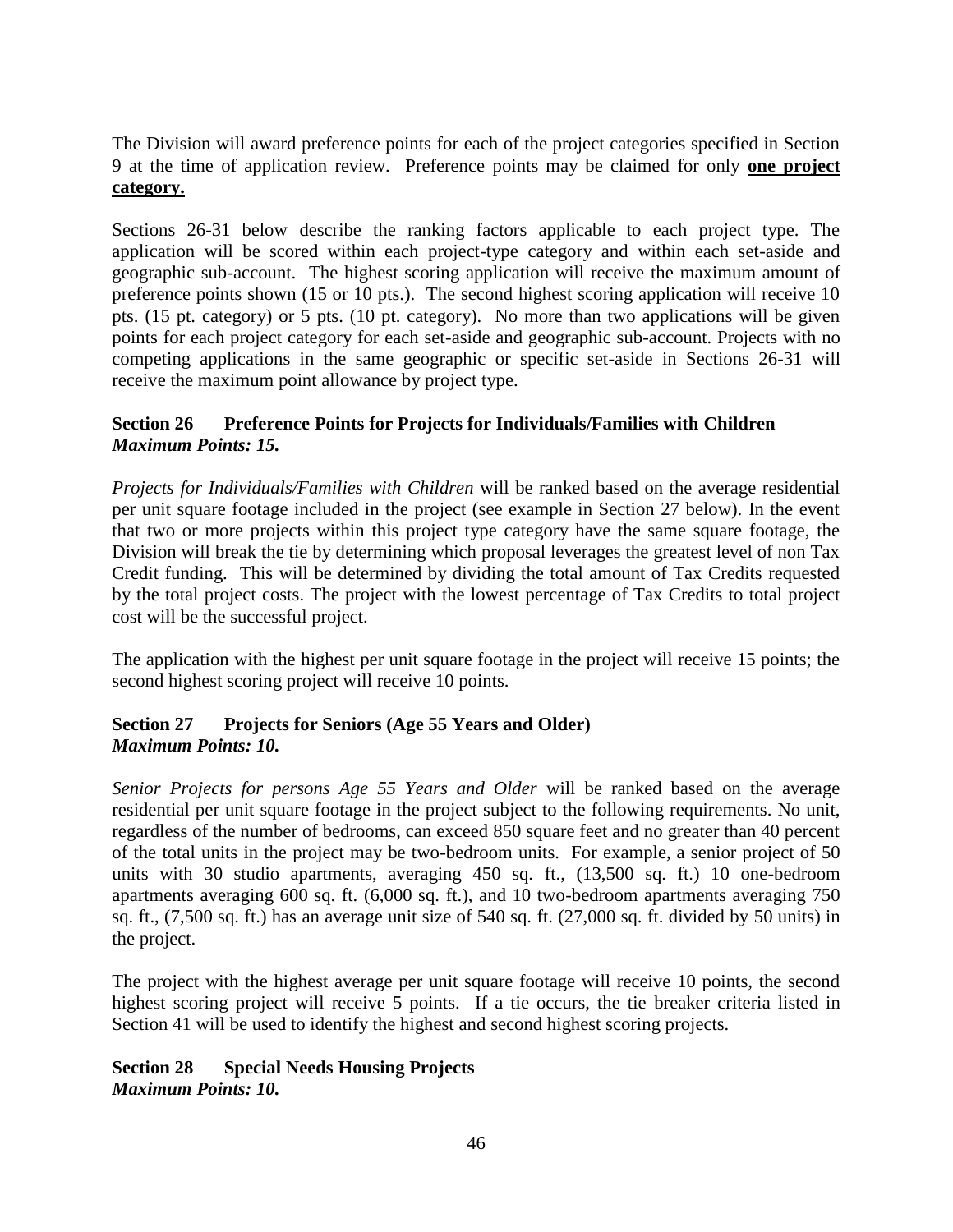*Projects for persons with Special Housing Needs* will be ranked based on the experience of the Project Sponsor/general partner in developing special needs housing and/or delivering the services relating to the special need. The Project Sponsor must submit a list of all of the housing units developed in chronological order commencing with the year the first project was placed in to service. The Project Sponsor must have a minimum of three years experience verified by a dated document, such as the articles of incorporation, showing the number of years the organization has provided the service.

Applications will be ranked based on the following factors

- (1) The number of months of experience will be weighted by 70%
- (2) The number of housing units developed will be weighted by 30%.

In the example below, Applicant One possesses 12 years of experience providing services to homeless individuals and has produced 250 units of transitional housing. Applicant Two possesses seven years of experience providing services to developmentally disabled people and has produced 300 units of housing for the developmentally disabled. The scoring is as follows:

Application One Application Two 144 months x  $.70 = 100.8$  84 months x  $.70 = 58.8$ 250 units x  $.30 = 75$  300 units x  $.30 = 90$  $Total = 175.8$  Total = 148.8

The highest score as calculated above will receive 10 points; the second highest score will receive 5 points.

# **Section 29 Assisted Living Developments** *Maximum Points: 15*

Assisted Living developments must have one or more of the following direct commitments by public and/or private entities to be eligible to apply for tax credits

- 1. A donation of land from a governmental unit (federal/state/local)
- 2. A parcel of land transferred at a nominal cost from a governmental unit (federal/state/local)
- 3. Governmental and/or private contributions that subsidize the particular assisted living service provided for by the development, : or
- 4. Governmental and/or private services directly provided by the development

Assisted Living Projects will be ranked based on the public/private commitments provided to the project. The project with the greatest public/private commitments will receive 15 points, the second highest score will receive 10 points.

**Section 30 Mixed-Income/ Mixed Use Projects**  *Maximum Points: 10.*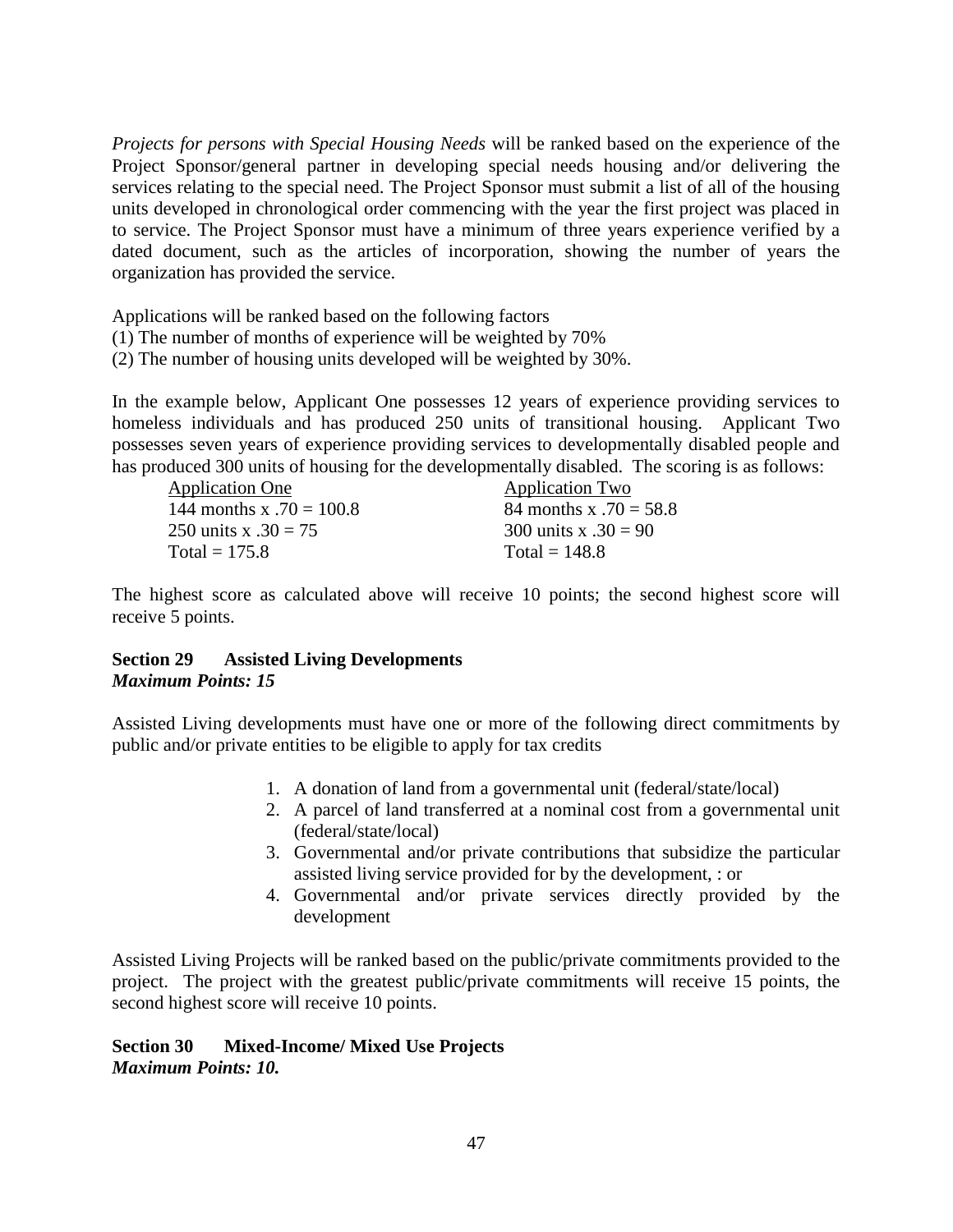*Mixed-Income Projects* will be ranked based on the percentage of market-rate units in the project that exceed the minimum requirement of 10%.

The square footage and bedroom size of both market-rate and restricted units must be proportional. Targeting smaller units with fewer bedrooms as the Tax Credits units will not be allowed. For example, if a 60-unit project with 30 market rate units (50%) is 30,000 sq. ft. and has 90 bedrooms, the amount of square footage and number of bedrooms should be equal to the square footage and number of bedrooms in the market-rate units.

Restricted units may be confined to specific building(s) in the project as long as the square footage and unit mix is proportional to the market-rate units. However, the buildings must be equally placed within the project and have full access to project amenities.

The project with the highest percentage of market-rate units will receive 10 points, the project with the second highest percentage will receive 5 points.

*Mixed Use Projects* will be ranked based on the highest percentage of residential sq. footage in the project. . In the event that two or more projects within this project type category have the same percentage, the Division will break the tie by determining which proposal leverages the greatest level of non Tax Credit funding.

This will be determined by dividing the total amount of Tax Credits requested by the total project costs. The project with the lowest percentage of Tax Credits to total project cost will be the successful project.

The application with the highest overall percentage of residential square footage in the project will receive 10 points, the second highest scoring project will receive 5 points.

# **Section 31 Projects Promoting Eventual Tenant Ownership**  *Maximum Points: 10.*

*Projects for Promoting Eventual Tenant Ownership* will be ranked based on the total overall residential square footage made available for eventual ownership. For example, a project of 20 single-family homes, each with an area of 1,200 sq. ft. would have a total of 24,000 sq. ft. of residential space.

The project with the highest amount of overall residential square footage in the project will receive 10 points, the second highest scoring project will receive 5 points.

#### **Section 32 Acquisition Rehabilitation Projects**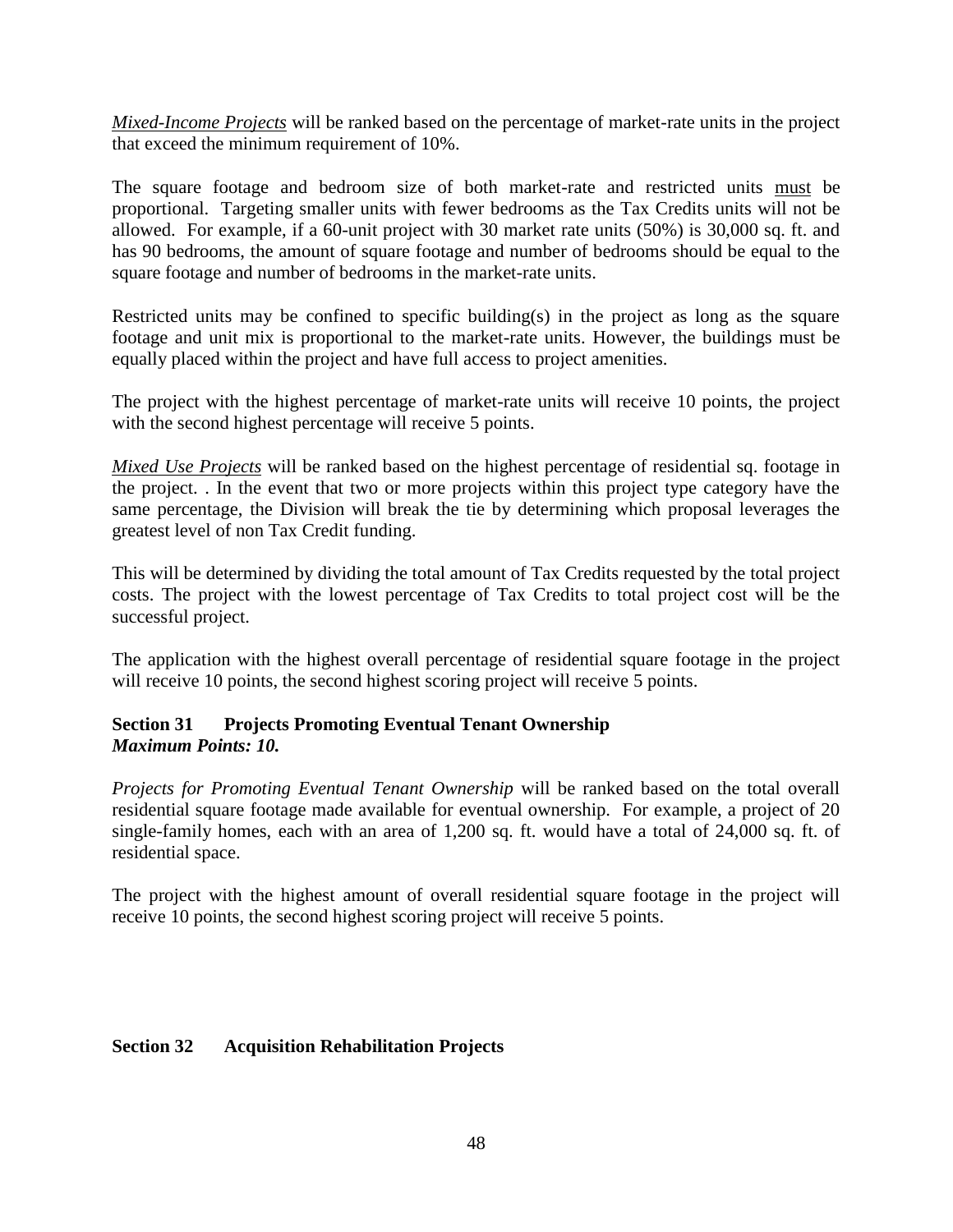#### **A. Acquisition/Rehabilitation Projects with Expiring Sec. 8/HAP contracts for a minimum of 75% of the total units.**  *Maximum points: 15*

Acquisition/Rehab Projects with Extended Sec 8/HAP contracts will be scored based on the highest percentage of units receiving rental assistance times the number of years of the contract. Projects with Sec. 8/Rental Assistance contracts must clearly show that those rental assistance payments will be extended for a minimum of 2 years through the local PHA and/or HUD and that the project can continue to function for 15-years as a LIHTC development should the rental assistance payments stop after that time.

For example, a project with 100% of the units under a HAP contract for 2 years will be scored simply as followed: 1.00 x  $2 = 2$ . Per Secs. 9 (G) and 32 (B) of the 2010 QAP all acquisition/rehab projects in this category must conform to the minimum of \$40,000 per unit in rehab expenses which must be reflected in the Capital Needs Assessment.

The tie breaker in this category will be the highest cost of rehab per unit in the project.

The highest scoring project will receive 15 points, the next highest will receive 10 pts.

# **OR**

#### **B. Acquisition/Rehabilitation, Rehabilitation only, Conversion or Change of Use Projects, Rehabilitation and other. No rental assistance** *Maximum Points: 10*

Acquisition/Rehabilitation, Rehabilitation Only, Conversion or Change of Use Projects, Rehabilitation and other will be ranked based on the per-unit rehabilitation investment (hard construction costs/number of units in the project).

The minimum investment per unit is \$10,000.00 and the amount for which the project is claiming preference points must be reflected in the Capital Needs Assessment. (Section 9 F).

The project with the highest per-unit rehabilitation investment will receive 10 points, the second highest scoring project will receive 5 points.

# **Section 33 Multiple Projects on Same Parcel (must include new construction with rehabilitation).**

See Sec. 9 (G). New construction costs and rehab cost must be clearly delineated. The projects with the highest percentage of rehabilitation cost to the total development cost of the project will receive 10 points, the second highest scoring project will receive 5 points.

#### *Special Scoring Factors*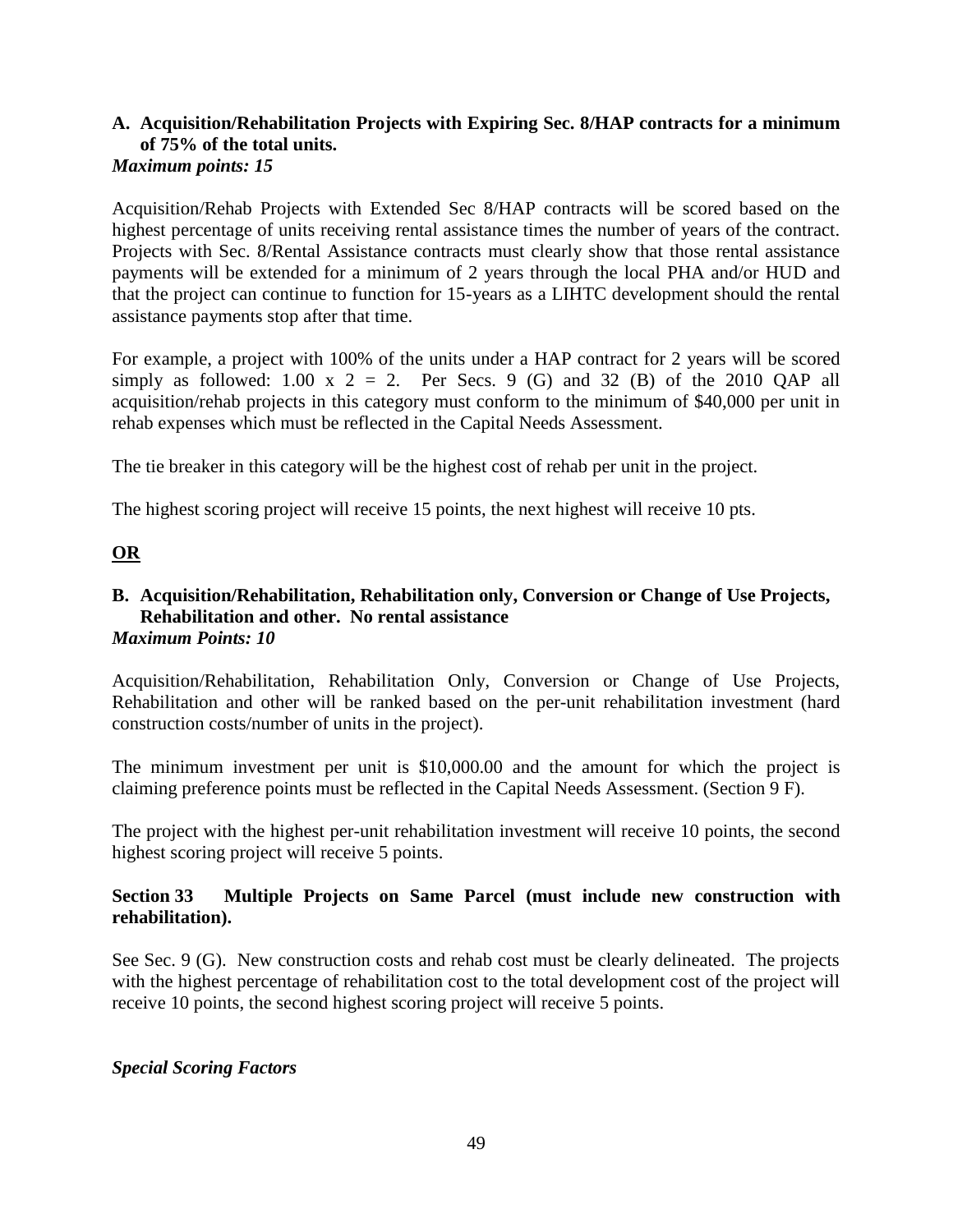The Division identified a limited number of factors considered essential to targeting the development of housing for low income persons, expanding the level of services available to atrisk households, and providing incentives for keeping project costs down.

Sections 34 – 40 describe how preference points will be awarded to achieve these goals.

# **Section 34 Low Rent Targeting**

A maximum of twelve (12) preference points will be awarded based on the overall rent targeting in the project. A project's overall rent level is determined by multiplying the percentage of the total units within each rent level(s) by the rent level in percentages. For example:

|                       | <b>Project One (40)</b> | <b>Project Two</b>        | <b>Project Three</b> |
|-----------------------|-------------------------|---------------------------|----------------------|
|                       | units                   |                           |                      |
| Number of Units       | 40 Units                | 40 units                  | 52 units             |
| Distribution of Units | All units with 40%      | 15 units $w/45\%$ rents   | All units with 35%   |
|                       | rents                   | 25 units w/35% rents      | rents                |
| Scoring               | 100% X.40               | $37.5\%$ X $.45 = .16875$ | 100% X .35           |
|                       |                         | plus                      |                      |
|                       | Score = $.4$ score      | $62.5\%$ X $.35 = .21875$ | $= .3500$ score      |
|                       |                         | $=.3875$ score            |                      |

Preference points will be awarded in the amounts specified in the following table.

| <b>Rating Criteria</b>                                                              | <b>PTS</b> |
|-------------------------------------------------------------------------------------|------------|
| (Low Rent Score)                                                                    |            |
| .30<br>$(100\% \text{ of units} \ @ \ 30\% \text{ rents/ income}) \text{ or below}$ | 12         |
| Project must submit evidence of project based Section 8 or                          |            |
| committed tenant based rental assistance to be eligible for                         |            |
| the preference points.                                                              |            |
| $> 0.30$ and $< 0.35$                                                               | 8          |
| .35 and $< 40$                                                                      |            |
| .40 and $< .45$                                                                     |            |
| .45 and $< .50$                                                                     |            |
| <b>Maximum Points</b>                                                               |            |

Preference points will not be awarded for low income targeting. Projects should aim to lease units to households with incomes that match the rent targets. However, units may be leased to qualified households with incomes up to 60% AMI or 50% AMI, depending upon the set-aside selected. Under no circumstances can restricted units be leased to households with incomes above the maximum 60% AMI or 50% AMI, depending upon the set-aside selected.

# **Section 35 Low Income Targeting – 2 points**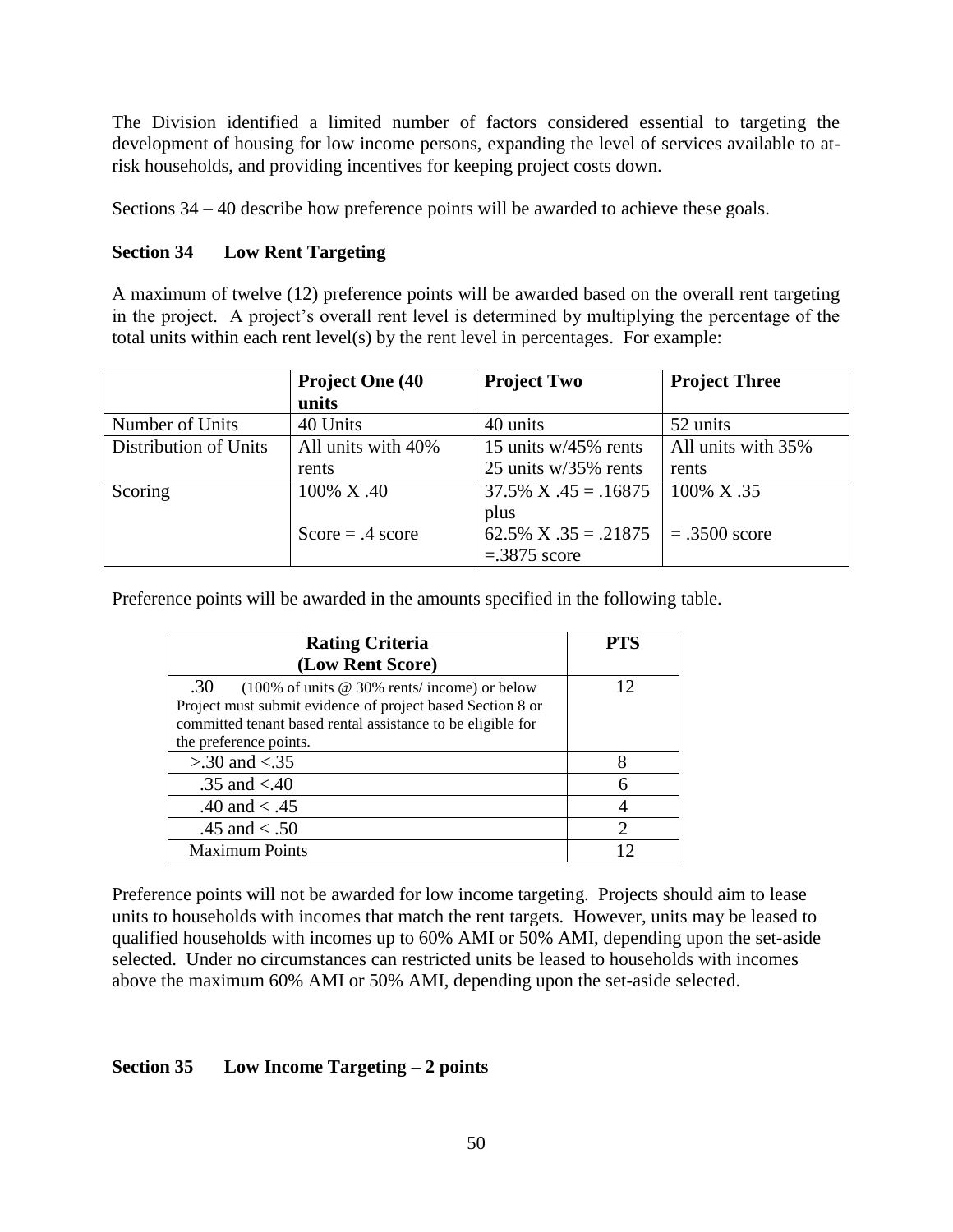Provides two points to projects that select the threshold option to rent-restrict and occupy at least 20% of units to households with incomes at or below 50% of area median income for the jurisdiction within which the project is located versus projects that select the threshold option to rent-restrict and occupy at least 40% of units to households with incomes at or below 60% of area median income for the jurisdiction within which the project is located.

**Applicants must submit a signed letter indicating this as back-up documentation for the preference points. Points will not be awarded for merely selecting this option on the application.**

### **Section 36 Utility Allowance Preference Points – 5 points**

5 preference points will be awarded to projects which opt to pay all tenant utilities (i.e. water/sewer/gas/electric); thus allowing the project to charge the maximum tax credit rents. **Once selected, this option is irrevocable; and must continue for the full 15 year IRS compliance period**. When the subsequent compliance period administered by the Division is attained, the project owner may continue to pay all of the tenant utilities; or may opt to adopt the utility allowances established by the Division at that time.

# **Section 37 Preference Points for Supportive Services**

A maximum of eight (8) preference points will be awarded based on the number of supportive services provided to tenants. All supportive services must comply with all local, City, county, state and federal laws and regulations that include, but are not limited to, licensing, permits, certification and bonding and insurance requirements.

**The Project Sponsor must document how the service will be provided and paid for in order to receive preference points for a requested supportive service.** The service must be available to all tenant families for the minimum times stated below. There will be no mandatory fees for the basic service. Any fee required will be at the discretion of the Division.

The Project Sponsor must provide the service for the initial IRS 15 year compliance period, and must not allow more than a 30-day gap in service provided. The Project Sponsor must notify the Division within seven (7) days of the termination of service agreements/contracts. The project will be considered out of compliance if there is no new service contract executed by the time the development is audited.

The 2010 QAP will award preference points for the following supportive services: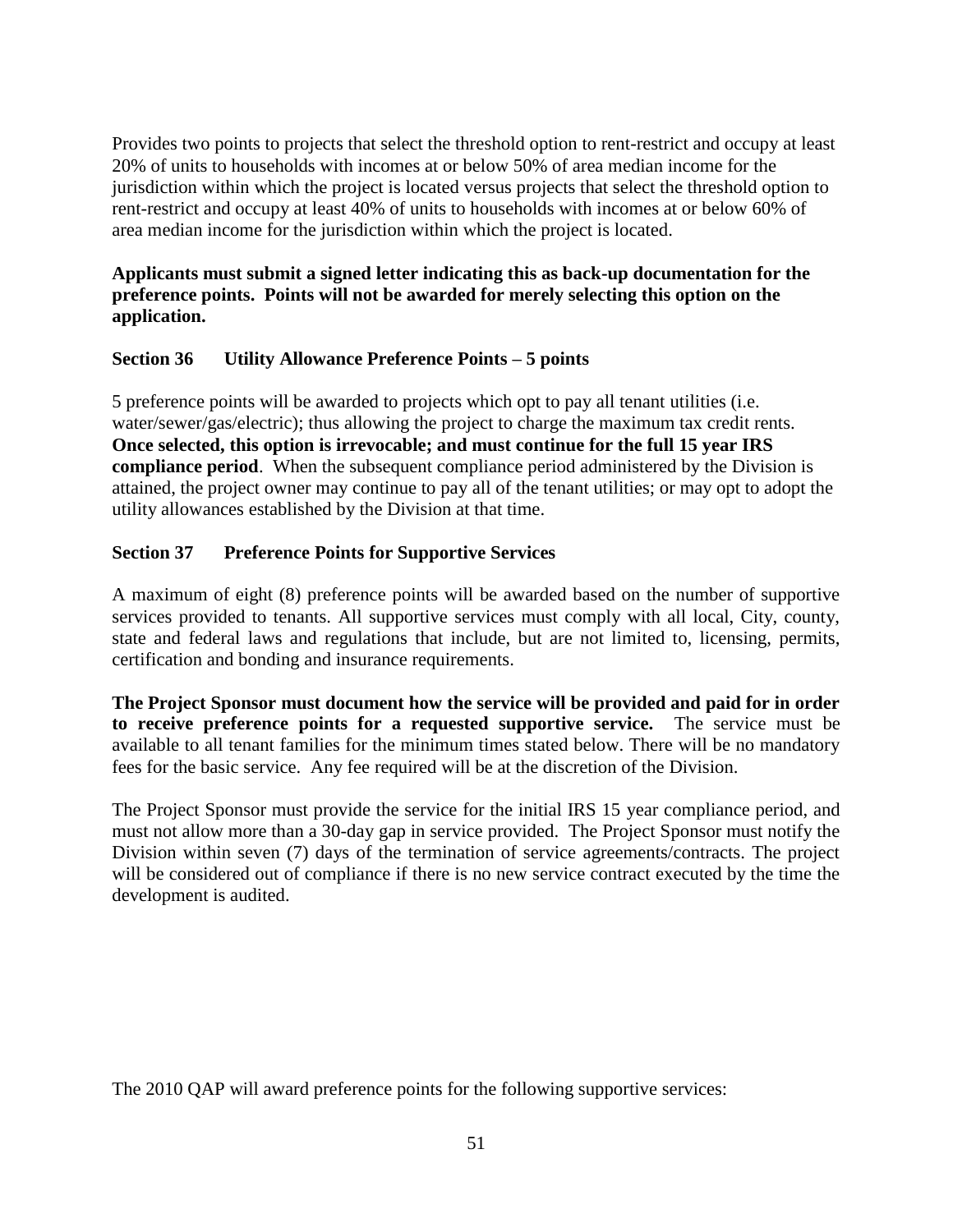| <b>Rating Criteria</b>                               |                             |
|------------------------------------------------------|-----------------------------|
| <b>Supportive Services Provided</b>                  |                             |
| A. Providing one prepared meal on a daily basis      | $\mathcal{D}_{\mathcal{A}}$ |
| available to all tenants.                            |                             |
| B. Transportation services – on-site van service     | $\mathcal{D}_{1}^{(1)}$     |
| with minimum three-day per week operating            |                             |
| schedule                                             |                             |
| C. On-site service coordinator for minimum 20        | っ                           |
| hours per week (on-site office must be               |                             |
| provided)                                            |                             |
| D. On-site service coordinator for minimum 40        | 4                           |
| hours per week (on-site office must be               |                             |
| provided)                                            |                             |
| <b>Maximum Supportive Services Preference points</b> | 8                           |
| available                                            |                             |

# **Section 38 Lowest Developer Fee**

A maximum of five (5) preference points will be awarded to applications with developer fees below 15% of the ELIGIBLE BASIS. Preference points will be awarded on a basis of 1 point for each 1% reduction in developer fee up to a maximum of 5 points. The developer fee will be calculated based on the figures provided in the budget contained in the main application. Applicants do not have to submit additional back-up. It is the applicant's responsibility to ensure the correct figures are contained within the project budget. Staff will not change scoring due to transposed numbers or incorrect figures in the budget.

The developer fee must not exceed 15% of the ELIGIBLE BASIS of the project excluding the developer's fee. The fee includes profit and overhead of the developer, in addition to fees for consultants/processing agents. The developer fee for projects in QCTs/DDAs may include the adjusted Eligible Basis amount. The cost certification must reflect the developer fee and percentage disclosed within the original application and may not be changed for any reason.

Staff will take the calculated developer fee percentage to two decimal places and will not round up or down.

| <b>Rating Criteria</b><br><b>Developer Fee</b> | <b>PTS</b> |
|------------------------------------------------|------------|
| A. Less Than 11%                               |            |
| B. 11.0% to 11.99%                             |            |
| C. 12.0% to 12.99%                             |            |
| D. 13.0% to 13.99%                             |            |
| E. 14.0% 10 14.99%                             |            |
| $F = 15%$                                      |            |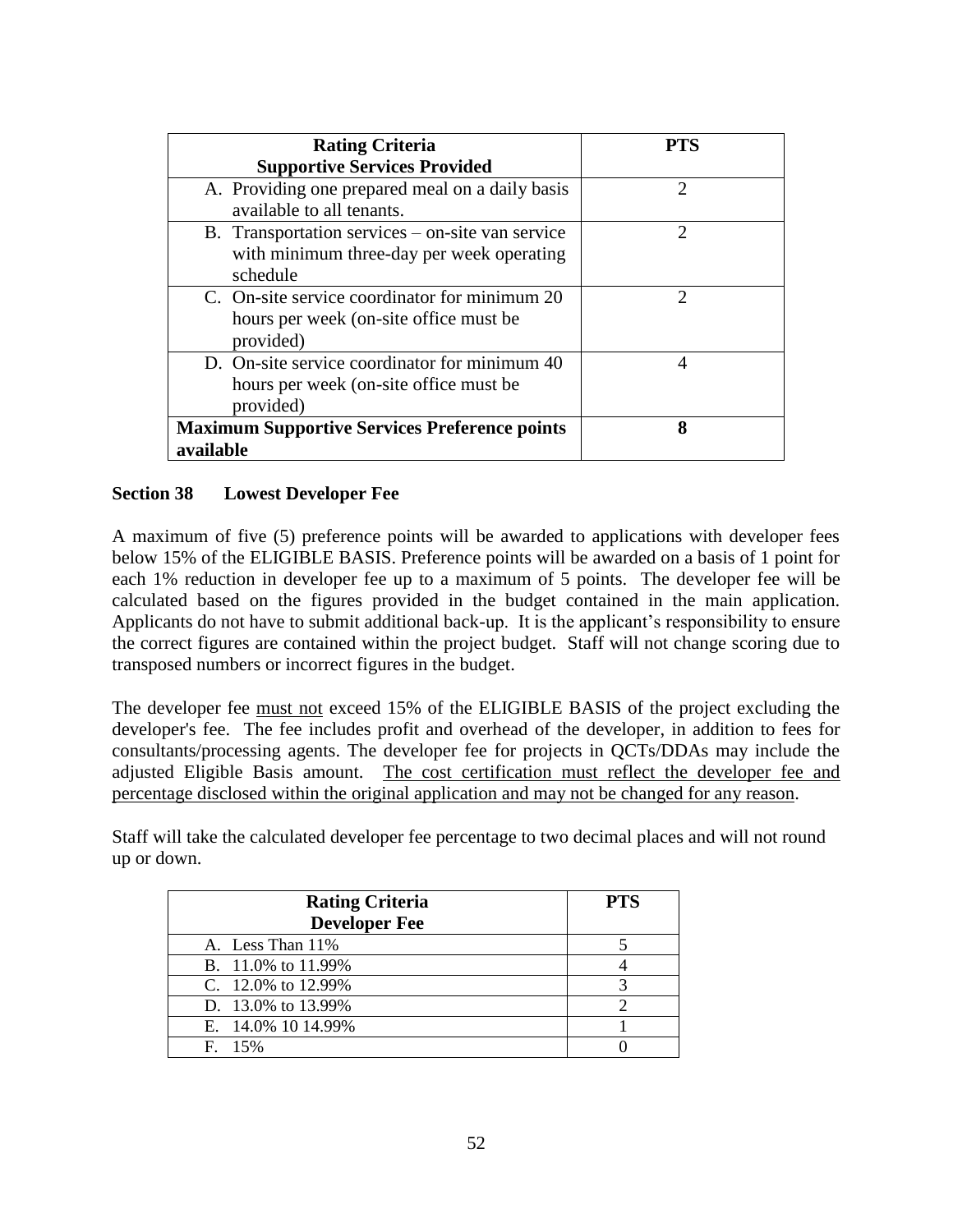### **Section 39 Lowest Contractor Fee**

A maximum of five (5) preference points will be awarded to applications with contractor fees below 14% of the total cost of construction. Preference points will be awarded on a basis of 1 point for each 1% reduction in contractor fee up to a maximum of 5 points. The contractor fee will be calculated based on the figures provided in the budget contained in the main application. Applicants do not have to submit additional back-up. It is the applicant's responsibility to ensure the correct figures are contained within the project budget. Staff will not change scoring due to transposed numbers or incorrect figures in the budget. Staff will take the calculated contractor fee percentage to two decimal places and will not round up or down.

The original contractor fee (in percentage terms) must be reflected at the time of application and that percentage may be forwarded only if the project is awarded additional tax credits. Contractor fees including the contractor's profit, overhead and general requirements must not exceed 14% of the total cost of construction of the project. Total construction costs are limited to on-site work, off-site improvements, the construction of new structures/accessory buildings, and the rehabilitation of existing structures. The Division considers contractor fees greater than 14% excessive. Any contractor fee in excess of 14 percent will be taken out of the Gap Calculation for determination of the final Tax Credit allocation and issuance of IRS Form 8609. Construction costs will be limited to on-site work, off-site improvements, and the construction of new structures/accessory buildings and/or the rehabilitation of existing structures and mandated off site improvements. *See* NAC 319.987

| <b>Rating Criteria</b>   | <b>PTS</b> |
|--------------------------|------------|
| <b>Contractor Fee</b>    |            |
| G. Less Than 10%         |            |
| H. $10.0\%$ to $10.99\%$ |            |
| I. $11.0\%$ to 11.99%    |            |
| J. 12.0% to 12.99%       |            |
| K. 13.0% to 13.99%       |            |
| 14%                      |            |

**The Division will allow increases to basis for additional credits; if the increases are a result of mandatory local government requirements in the completion of the project.** 

#### **Section 40 Affordable Housing Incentive Preference**

A maximum of ten (10) preference points will be awarded based the level of additional resources, funding leveraged by Tax Credits or effective use of conventional financing. The four factors below can be met individually or collectively to receive the preference points. Additional contributions may include land donations and funding commitments made by local governments, non-profit organizations, and private businesses.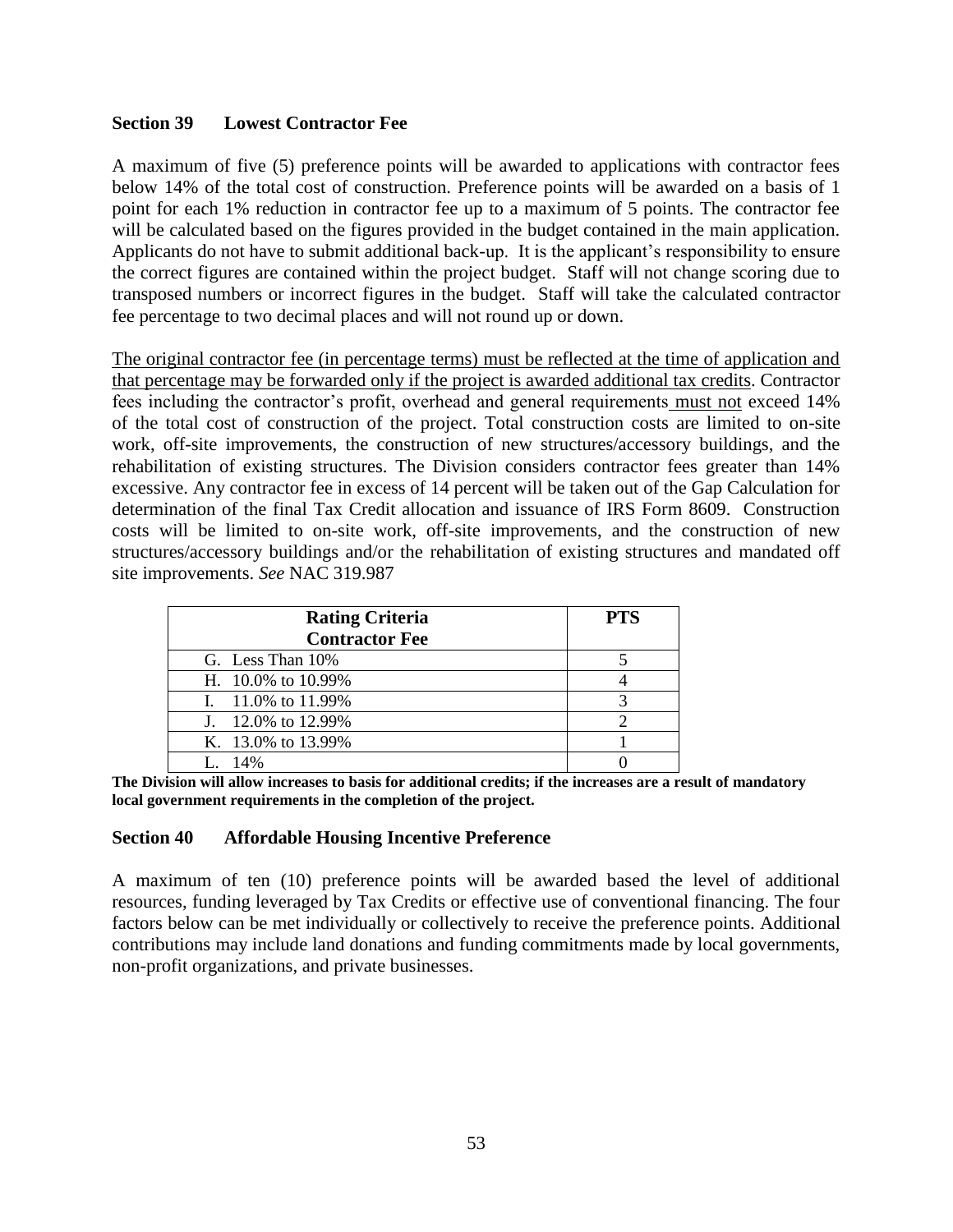| <b>Rating Criteria</b>                                                                                                                            | <b>PTS</b> |
|---------------------------------------------------------------------------------------------------------------------------------------------------|------------|
| A donation of land from any governmental or private source or<br>1)                                                                               | 5/3/1      |
| a parcel of land transferred at a nominal cost from a                                                                                             |            |
| governmental unit or private source or a long-term lease of at                                                                                    |            |
| least 50 years provided to the developer at a nominal or                                                                                          |            |
| discounted cost from a governmental unit (federal, state or                                                                                       |            |
| local).                                                                                                                                           |            |
| Discounts on land sales 100% to 75% claim 5 points, 74% to 50% 3 points, 49% to 25% 1 point                                                       |            |
| Combined contributions from governmental, non-profit, and or<br>2)                                                                                | 5/3/1      |
| private sources. Sources are limited to HOME Funds, LIHTF,                                                                                        |            |
| Bureau of Indian Affairs, or $3rd$ party non related/ non mortgage                                                                                |            |
| funds or grants.                                                                                                                                  |            |
| $>$ 20.01% of total project cost = 5 points, 5.01% to 20.00% of total project cost = 3 points, 5.00% or<br>less of total project $cost = 1$ point |            |
| <b>Maximum Preference points available</b>                                                                                                        | 10         |

Staff will take percentages to two decimal places and will not round up or down.

### **Section 41 Tie Breakers**

In the event that one or more projects competing for Tax Credits in the same set-aside or geographical account receives an identical number of preference points, the Division will break the tie by determining which proposal leverages the greatest level of non Tax Credit funding.

This will be determined by dividing the total amount of Tax Credits requested by the total project costs. The project with the lowest percentage of Tax Credits to total project cost will be the successful project.

If the above fails to break the tie, the Division will conduct a lottery pursuant to NAC 319.990.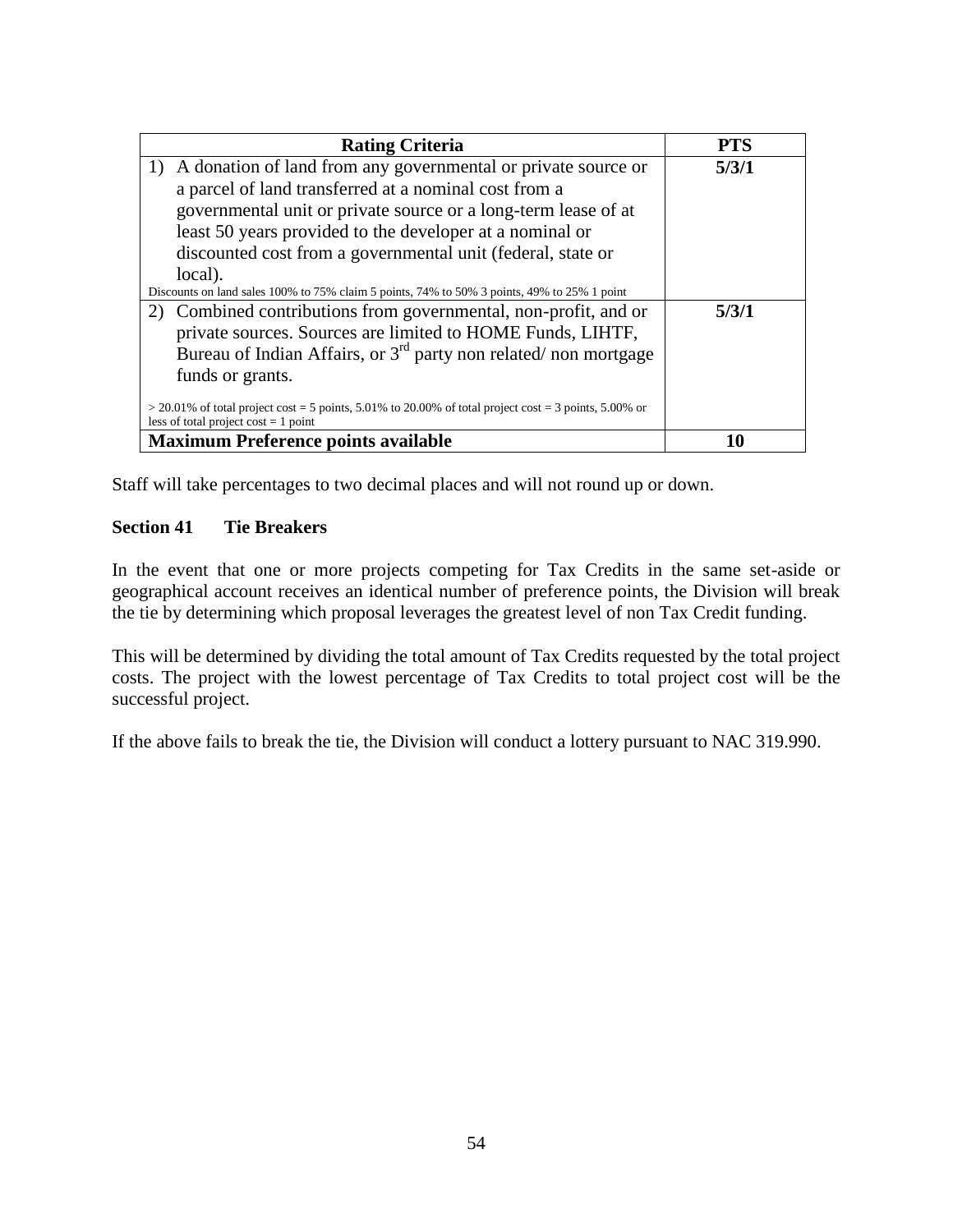# **PROJECT DEVELOPMENT INFORMATION**

### **Section 42 Maximum 2010 Per Unit Development Cost and Cost Reasonableness Standard \*\***

The maximum per unit development cost for projects submitted under the 2010 QAP will be based on the average cost per unit in a project, calculated by dividing the TOTAL DEVELOPMENT COST of the project (including developer fee) by the total number of units in the project (regardless if the units are restricted/unrestricted). The average cost per unit for the project will be compared to the NHD maximum cost per unit below:

Maximum Cost Per Unit: \$229,031.00

(Maximum Cost Per Unit figure based on cost analysis of all new construction projects submitted under the 2009 QAP.) Maximum cost per unit is applicable to all project types and all set asides.

**\*\*-Projects with more than 50 units (restricted/unrestricted)- There will be a 1 pt. deduction in the total project score for every \$5,000 increment exceeding the per unit limit shown above.**

**\*\*-Projects with 50 or less units (restricted/unrestricted)- There will be a 1 pt. deduction in the total project score for every \$7,500 increment exceeding the per unit limit shown above.**

# **Section 43 Operating Expenses**

Project operating expenses between \$225.00 to \$325.00 per unit/per month are typical for projects in Nevada and considered acceptable by the Division. Applications for projects with operating expenses outside this range must include an explanation of why the expenses are higher or lower. The Division reserves the right to adjust Tax Credits on projects with operating expenses greater than the \$225.00 to \$325.00 range. *See* NAC 319.987.

#### **Section 44 Estimation of Utility Allowance**

At the time of application, the Project Sponsor must estimate the amount of utility allowance applicable to each unit, considering the square footage of the unit and the proposed source of energy in accordance with Treasury Regulation § 1.42-10. The Project Sponsor assumes the risk that these estimates are reasonable and supportable. At the time the project is placed in service, the Project Sponsor must provide evidence that the utility allowance used conforms to the requirements of the Code and Treasury Regulation. Failure to do so will result in forfeiture of the Tax Credits.

The Project Sponsor may provide a survey of actual utilities being paid in the area or use the PHA utility allowance for the area, or, with NHD staff approval, use the HUD Utility Model or an alternate method allowable per the Utility Allowance Regulations contained in the Federal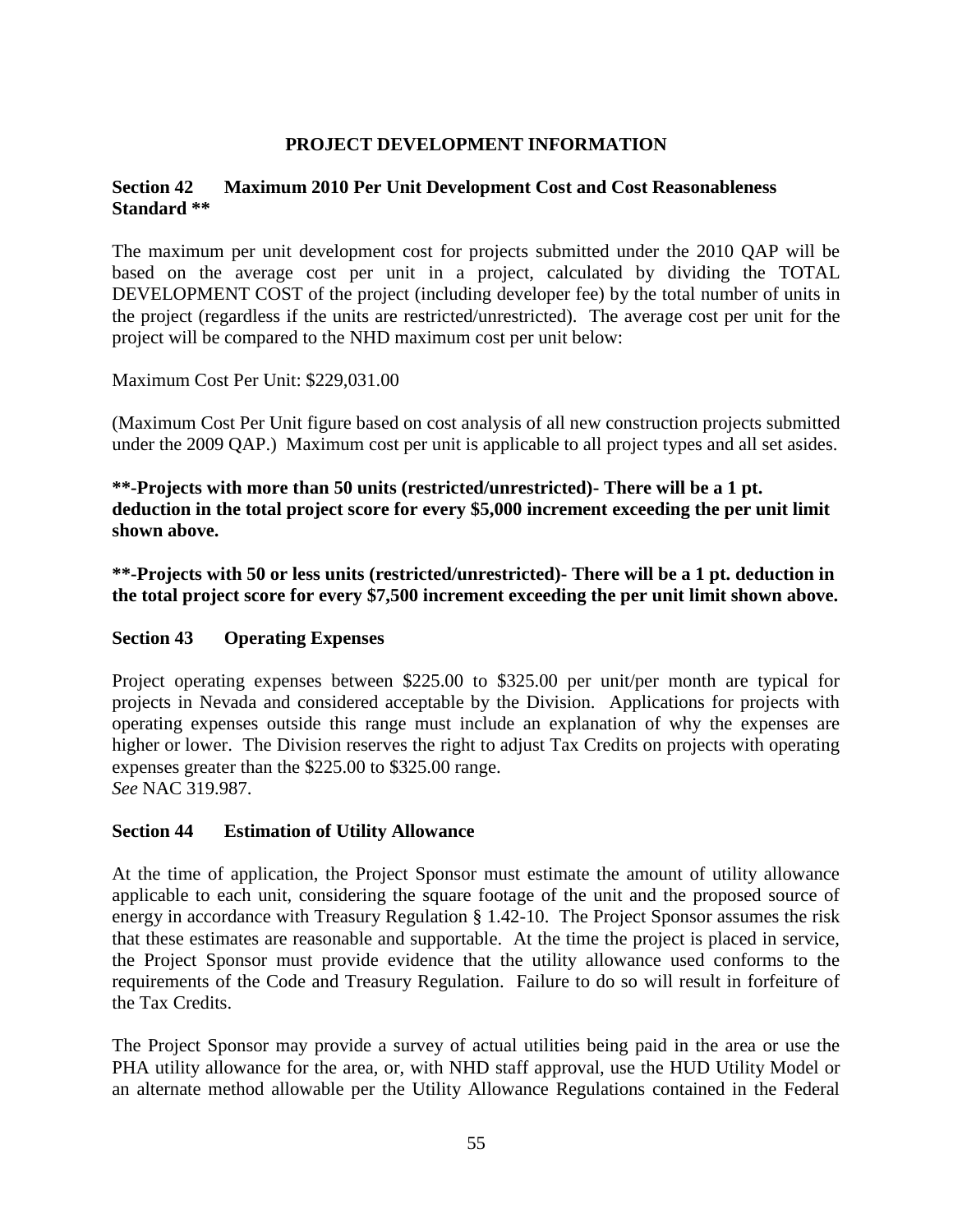Register, Vol. 73, No. 146, July 29, 2008. Surveys must: (1) have been conducted within 12 months of the application; (2) sampled units must be located within a radius of 50 miles from the proposed project location; (3) sampled units must be similar in size, within 10%, based on unit square footage, to those in the project; (4) include a sample size of at least 10 units; (5) the energy source must be the same as proposed for the project; and (6) include the address and square footage of each unit surveyed.

The project sponsor of energy star rated projects that have met the 86> REMS measure may request a HERS rated sample of the project. The sample must conform to the Divisions Energy Requirement guidelines i.e. 15% of the units must be tested. The Division will require an update to the testing every  $3<sup>rd</sup>$  year.

The utility allowance will not apply to any Section 8 and or local HOME funded units if not allowed by the local funding jurisdiction.

# **Section 45 Adjustments to Eligible Basis for Projects Located in Qualified Census Tract and Difficult to Develop Areas**

Project Sponsors with projects located in a Qualified Census Tract (QCT) or in a Difficult to Develop Area (DDA) are authorized to utilize 130% of eligible basis as a factor in determining the adjusted eligible basis.

The determination of whether a project is in a QCT or DDA is made at the time of application. Subsequent changes in federal designations of QCTs or DDAs after the application is approved will not affect the project.

- A. 2010 IRC Section 42(d)(5)(B) Metropolitan Qualified Census Tracts
	- 1) Las Vegas Metropolitan Area: 3.01; 3.02; 4.00; 5.03; 5.04; 5.11; 5.14; 6.00; 7.00; 8.00; 9.00; 11.00; 15.00; 22.01; 22.04; 24.04; 24.05; 24.06; 26.01; 26.03; 27.06; 34.25; 38.00; 43.00; 44.00; 46.00; 47.03; 47.07; 47.08; 47.09; 47.10; and 47.13.
	- 2) Reno/Sparks Metropolitan Area: 1.00; 9.00; 18.00; 19.01; and 22.03.
- B. 2010 IRC Section 42(d)(5)(B) Non-Metropolitan Qualified Census Tracts
	- 1) Elko County 9403.00
	- 2) Mineral County 9402.00

C. 2010 IRC Section 42(d)(5)(B) Metropolitan Difficult To Develop Areas Qualifying Counties: Las Vegas / Paradise NV

D. 2010 IRC Section 42(d)(5)(B) Non-Metropolitan Difficult To Develop Areas Qualifying Nevada Counties: Douglas, Churchill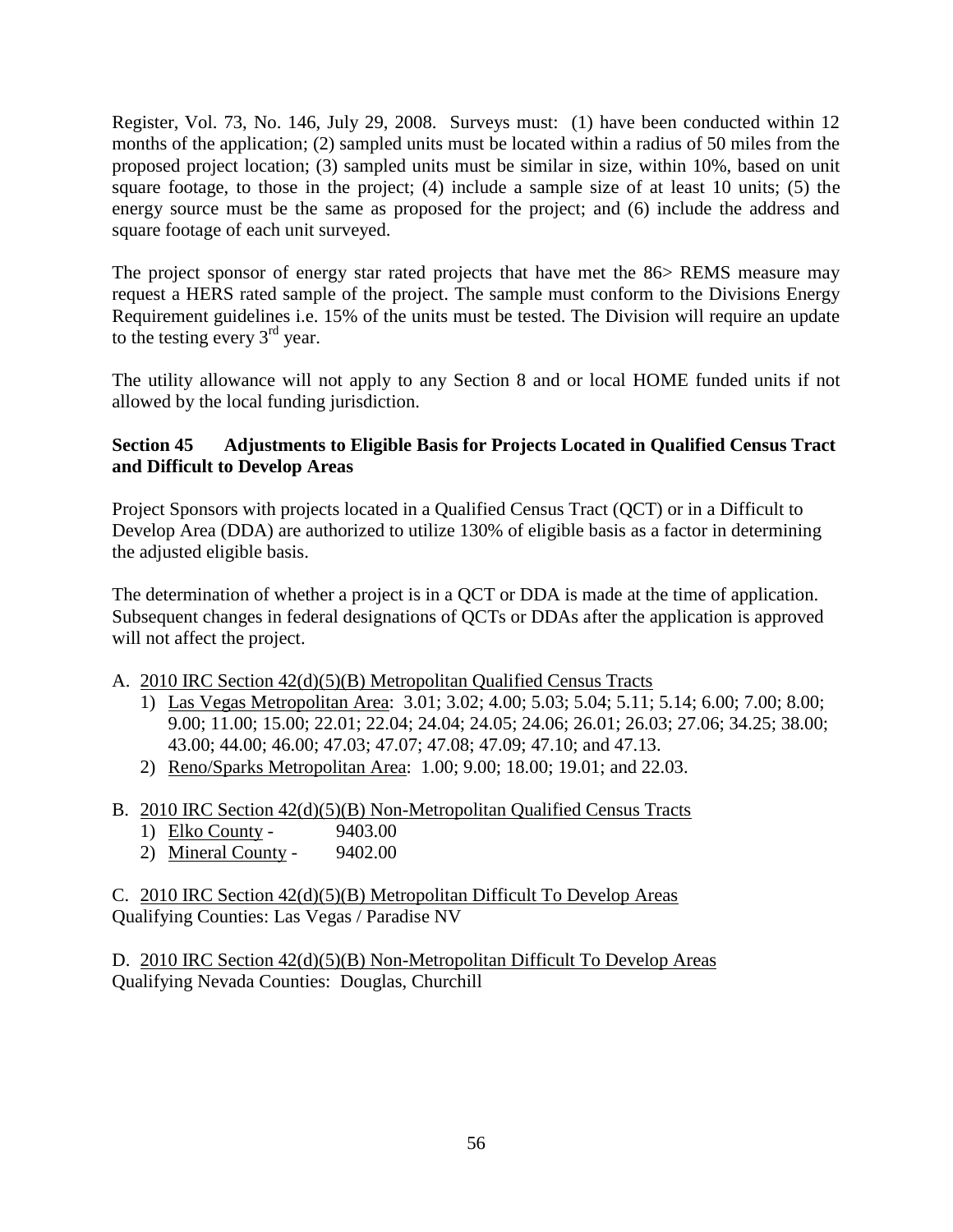Any changes to QCT and DDA designations subsequently made by HUD that are applicable to the 2010 Tax Credit application period will be incorporated in the 2010 QAP following publication in the *Federal Register or other appropriate notice*. *See* NAC 319.991

E. As allowed under HERA, the Division will designate additional difficult to develop areas and/or projects and buildings eligible to utilize 130% of eligible basis as a factor in determining the adjusted eligible basis. Applicants whose projects meet the criteria set forth below **must submit a request to implement the "boost" in their application at least 45 days prior to application deadline**. NHD staff will approve "boost" requests at least 30 days prior to application deadline. NHD approval does not signify that "boost" credits will be awarded and only signifies that a project meets the one or more of the eligibility criteria to claim the "boost" included below.

Staff can authorize up to a  $30\%$  "boost"<sup>12</sup> for projects that:

Project Criteria:

 $\overline{a}$ 

- 1) Demonstrate financial hardship due to changes in Davis Bacon wage determinations;
- 2) Provide deep income targeting defined as projects where at least 50% of the total units will be rent restricted and occupied by households with incomes at or below 50% of the area median income for the jurisdiction within which the project is located and at least 20% of the total units are rent restricted and occupied by households with incomes at or below 40% of the area median income for the jurisdiction within which the project is located for the entire extended compliance period. Projects requesting a determination under this option must rent restrict and occupy all units as identified in their QAP proforma and application and cannot open the units to households above the limits stated in their application;
- 3) Geographic areas including, but not limited to, BLM transferred land sites, NHD targeted high foreclosure housing areas (as identified in adopted and approved State and local jurisdiction Neighborhood Stabilization Plan Amendments);
- 4) Projects marketed to homeless populations and/or for transitional housing with supportive services; and
- 5) Rural projects not currently in NHD's tax credit/bond housing portfolio where the project sponsor has invested a minimum \$8,000 per unit in new construction or rehabilitation prior to any funds invested for NHD's energy requirements.

 $12$  Staff will review all requests for the basis boost and may award a boost of up to 30% based upon the housing priorities of NHD, the amount of boost funds requested for the project and from all projects, the amount of tax credits available, and project need.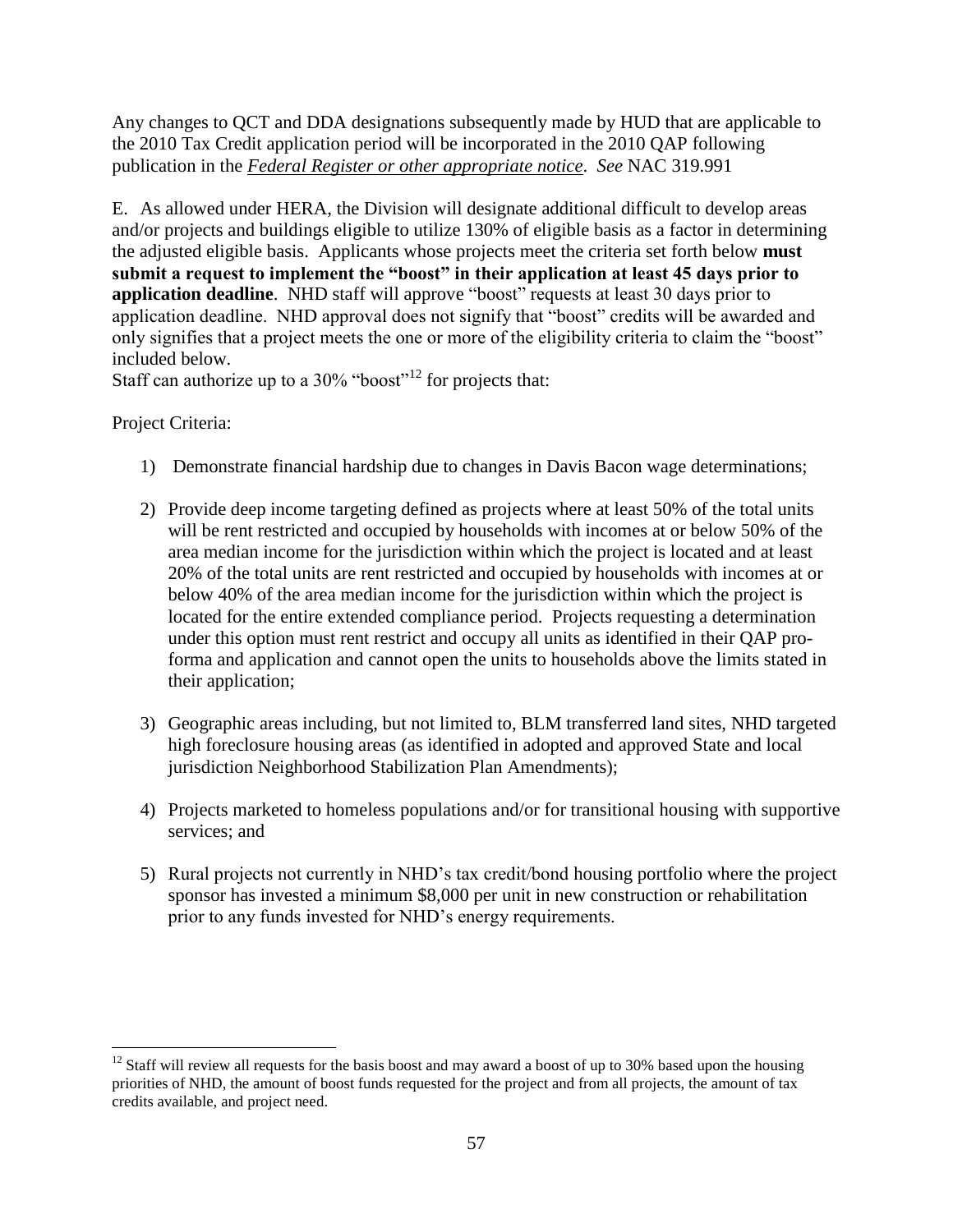#### **Section 46 Maximum Amount of Tax Credits Awarded**

### A. Project Cap

The Division has elected to limit the amount of tax credits a project may receive under the 2010 plan to *\$1,500,000.00*. Application for Tax Credits in excess of *\$1,500,000.00* will be rejected. The Division will accept applications that request Tax Credits for more than one sub-account, as long as the total amount of Tax Credits requested does not exceed the maximum limit. The Division will cap the total amount of tax credits to any one "sponsor" at \$3,000,000.00.

The Division will define "Sponsor" as a participating entity by reviewing and following the "burdens and benefits" of ownership. This review will encompass a determining how the developer fee is split, who is being paid consulting fees, and who is authorized to make decisions as, or on behalf of, the owner. All entities including, but not limited to, the sponsor, applicant, consultant, developer and general partner, and managing member must disclose the portion of the Consulting and Development fees they are being paid as part of this application.

There is no limit to the number of projects a sponsor can submit *(other than tax credit requirements and financial considerations)*. The Division reserves the right to award more than *\$1,500,000.00* of Tax Credits to projects financed by the Tax Exempt Bond Program, if the project complies with all of the Division's policies, procedures and all State and federal regulations and laws. This section applies to current year projects and does not include additional credit requests.

*See* NAC 319.992.

The Administrator of the Nevada Housing Division may temporarily increase or lift the stated project and project sponsor caps for all new project submissions and requests for additional tax credits to address market downturns and/or other financial situations when such action would assist in keeping the State's tax credit program viable and supporting housing projects that create affordable housing. Any changes to the project, additional credit, and project sponsor caps will be noticed simultaneously or separately on the Nevada Housing Division's website at least 45 days prior to the application submission deadline.

The Administrator of the Nevada Housing Division may increase and/or transfer funds between set asides and geographic apportionments to ensure the ability to fund projects to a high enough level for viability.

The Administrator may forward commitment all or part of the tax credits needed to a project to ensure its viability and to assist in furthering the development of affordable housing throughout the state.

#### B. Multiple Project Phases \*

Projects that are phased in from one Tax Credits plan year to another will not be considered as one project for the purposes of this maximum. For example, if a Project Sponsor receives Tax Credits on a project this year and next year qualifies and is appropriately ranked for an expansion or new phase of the existing project, the Project Sponsor may receive the maximum Tax Credits for the new phase. The Division reserves the right to reject multiple applications if they are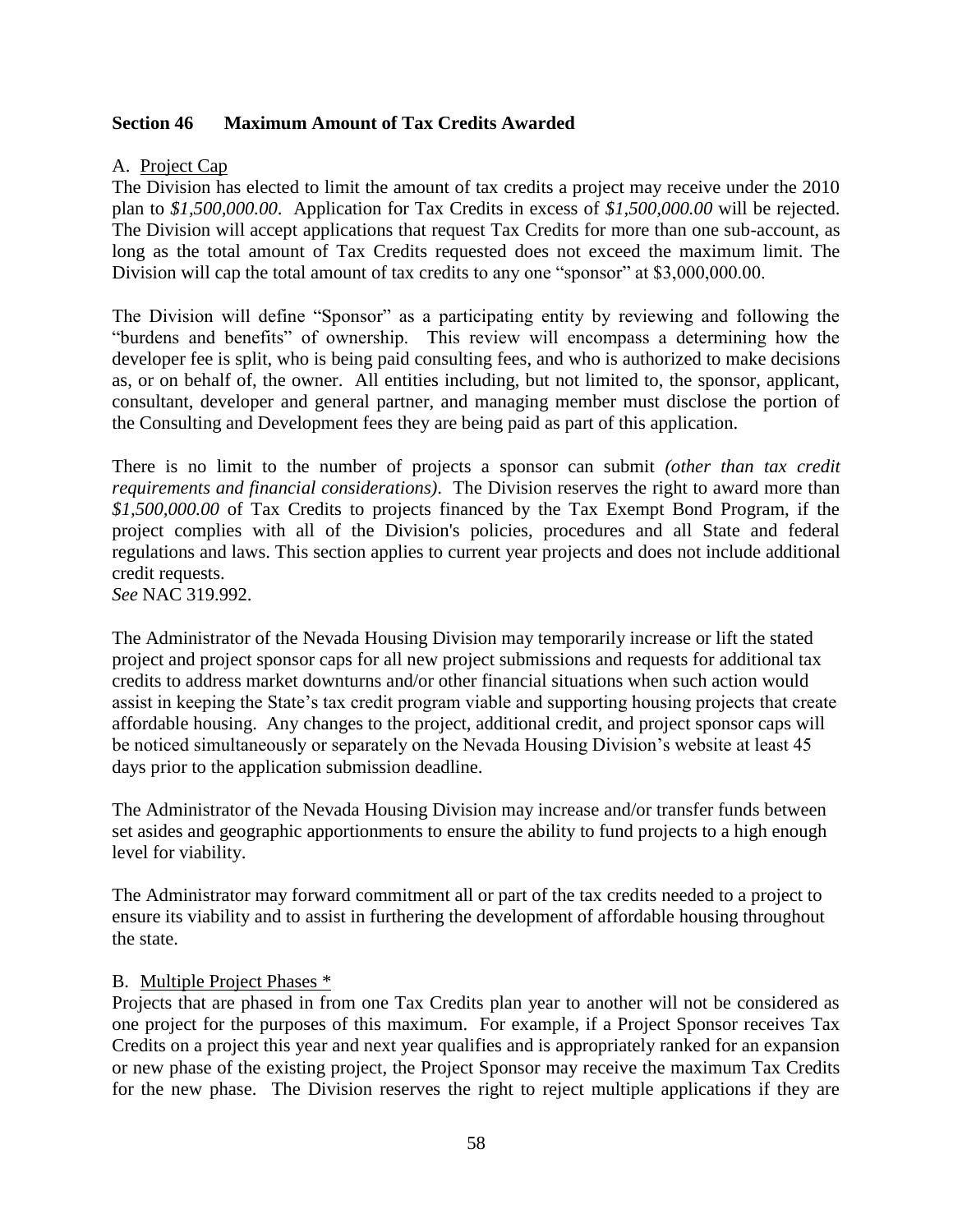determined to be for one project that has been split in order to circumvent this maximum. Please see Sec 14 / Sec 18 of the 2010 QAP regarding shared amenities

The project must submit the documentation noted in Section 9G.

### C. Tax Credit Return

The Project Sponsor may voluntarily return Tax Credit awards before the notification of the carryover allocation. For the purposes of this section, **the carryover allocation notice for Nevada 2010 Tax Credit projects will be November 5, 2010.** 

If the Project Sponsor decides to return the Tax Credits on or before the date specified in this section, the return will be considered voluntary.

If a project receives a carryover allocation and the Project Sponsor returns the Tax Credit after the date specified in this section, the return will be considered involuntary. *See* NAC 319.972. In such cases, the Project Sponsor will be barred from participating in future Tax Credit funding rounds in Nevada for the remainder of the 2010 Tax Credit Year and the subsequent Tax Credit year.

### D. Conditional Reservation

The Division reserves the right to award conditional reservations to projects that have outstanding issues, as identified by staff, at the time of reservation. This includes, but is not limited to, outstanding legal issues currently under review, related vacancy issues at nearby properties that may negatively impact the viability of the tax credit project, or other matters. Reservations are also subject to final underwriting in the Division's AOD system and may be amended as a result of that underwriting.

Any project receiving a conditional reservation must cure all conditions by the carryover deadline or the reservation will be cancelled. The Administrator may extend this deadline for extenuating circumstances.

# **Section 47 Final Allocation of Tax Credits**

Once all of the buildings in the project are placed in service, the Project Sponsor may request the final allocation and IRS form(s) 8609.

The following information needs to be completed to receive the IRS form(s) 8609:

- 1) Final allocation application with all sources/uses/budget information updated.
- 2) CPA certification of costs. The Division will consider the initial CPA Certification of Costs as the true and correct document for the issuance of IRS Form 8609.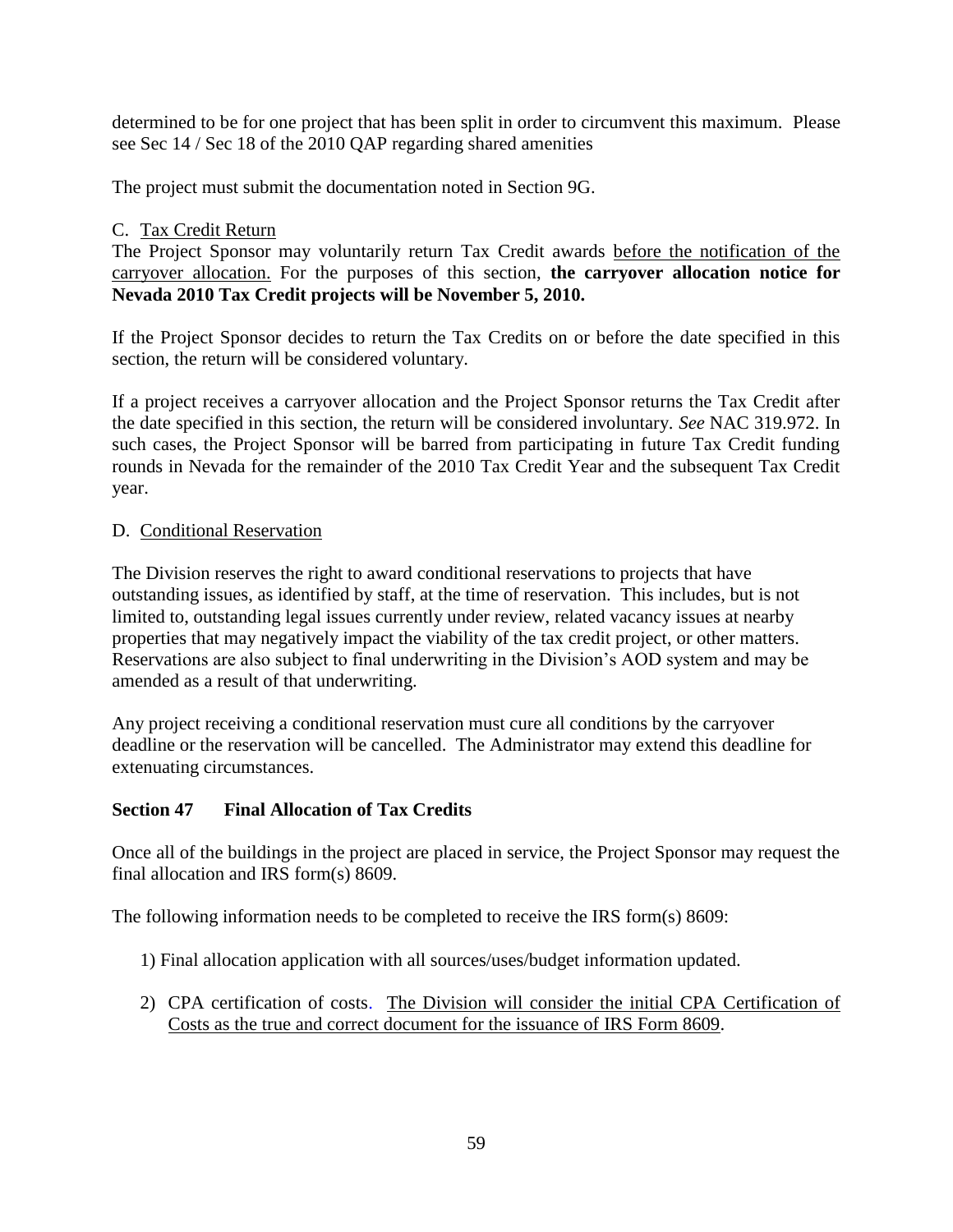- 3) Final Energy analysis and Inspection and Payment. The final energy analysis/inspection must show that all of the energy saving measures identified in the Pre-energy analysis have been installed.
- 4) Pre 8609 inspection by Division. The inspection will include a review of proposed unit mix and amenities in the application and completeness of construction.

5) Comply with Section 42 (Lease up Requirements) and timely curing of identified noncompliance.

- 6) Letter certifying permanent financing is in place.
- 7) Letter acknowledging project has met ADA and Fair Housing accessibility design standards.

8) The CPA cost breakdown must be submitted in a manner that is consistent with data input to the Division's Tax Credit software (Application Orientation Design/AOD System). Forms will be attached to the Final Allocation Application.

9) Tax Credit Reduction due to un- met representations as stated in Section 16. The reduction in credit will be based the percentage (%) of scoring that is not met when final testing or certification of the project is completed. (I.E. scoring stated 2 points for tank less hot water heater and triple pane low e windows) (2) points on a total point scoring of 130 points; 2 points equals 1.5% of 130 points. Tax Credit Allocation \$750,000.00. 1.5% of \$750,000.00 is \$11,250 of tax credits or a reduction of \$11,250 in tax credits.

# **Section 48 Tax Credit Monitoring**

As of July 1, 2001, all compliance monitoring will require habitability inspection as per Treasury (IRS) Regulation 1.42.5. The Division has adopted the (UPCS) Uniform Physical Condition Standards established by HUD as the applicable standard for conducting physical inspections and determining compliance with IRS habitability requirements.

#### **Section 49 Fees**

All fees paid to the Division are non-refundable.

#### A. Application Fee

The application fee is \$2,500.00. Also applies to Bond projects requesting 4% credits. Bond projects are required to pay fee with submission of application for 4% credits.

#### B. Reservation Fee

A reservation fee equal to 9.5% of the Tax Credits reservation amount is payable at the time the Division reserves the Tax Credits for the project. Non-profits that are not joint-venturing or in partnership with a for-profit Project Sponsor have the option of paying 4.75% of the credit amount at the time of reservation and the balance of 4.75% no later than six months after the date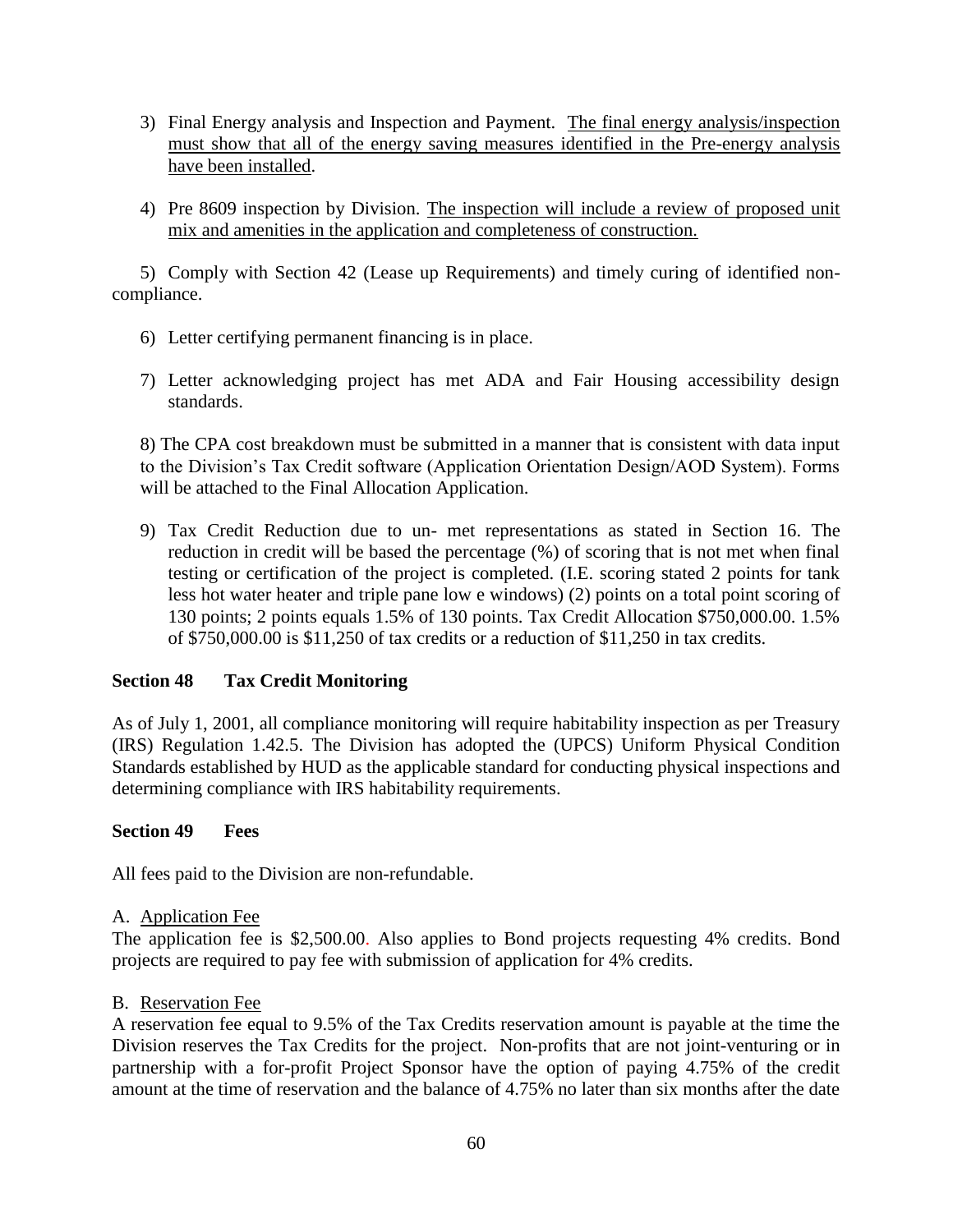of reservation. Also applies to Bond projects requesting 4% credits. Bond projects are required to pay the equivalent fee at the time of application for the 4% credits.

The reservation fee is due upon receipt of the reservation letter **and must be paid within 14 days of the date of the reservation letter**. *See* NAC 319.978(2).

### C. Carryover Fee

An administrative fee of \$2,000.00 will be charged for each carryover letter issued by the Division. The Project Sponsor's federal tax identification number must be supplied at the time the carryover commitment is requested.

#### D. Compliance Monitoring Fee

An annual fee of \$35.00 for each low-income unit will be charged during the compliance period. The first annual Compliance Monitoring Fee is due and payable when the project is placed in service. Thereafter, annual Compliance Monitoring Fees must be paid on or before January 31 of each year for the remaining compliance period including any extended use period.

The Division reserves the right to adjust monitoring fees as necessary on a project-by-project basis to cover the cost and expense of monitoring compliance.

### E. Compliance Training Fee

A fee of \$75.00 per person will now be required to attend the Division's annual Tax Credit Compliance Training. The one-day training session, usually conducted in March, April or May of each year, is held in Las Vegas and Carson City/Reno. Attendance is mandatory for all onsite property managers. Notice of the annual training sessions will be announced once a date and site are determined. Additional training cost will vary by training subject and will be posted on the website.

#### F. Compliance Monitoring Fee for Second Audit

If a property receives an audit in which the property is substantially out of compliance and Division staff must re-monitor files after corrections are submitted or re-inspect units there will be an additional audit fee equal to the per unit monitoring fee for each unit/file that requires a second audit.

#### G. Legal Fees

If the Project Sponsor requests a change in scoring or decision that requires the Division to obtain legal advice the Project Sponsor will be billed for the legal service at a rate of \$475.00 per hour. Legal fees must be paid for any time legal spends reviewing an item. A cost estimate will be provided for the project sponsor's approval and a 50 percent deposit will be required to initiate the legal review. Legal review will not be undertaken without receipt of the deposit and, if the project sponsor chooses not to have the legal review, the points will not be re-scored.

#### H. Energy Analysis Fees

The 2010 QAP requires Project Sponsors to comply with the Division Energy Efficiency Requirements. Sponsors are required to meet Pre and Post Construction Energy analysis for new construction or rehabilitation projects. The Energy analysis are contracted by the Division with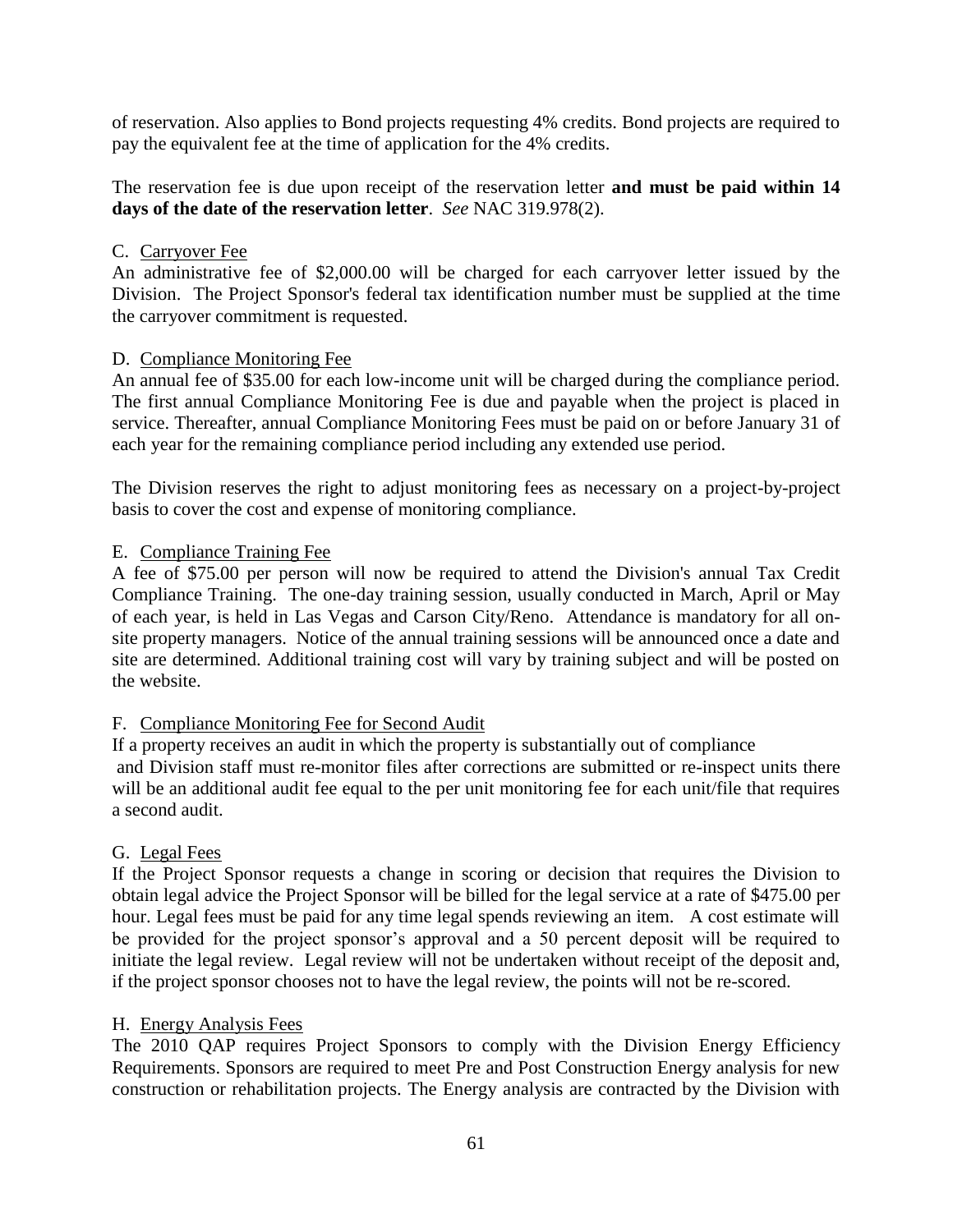an independent certified energy-auditing contractor. The Project Sponsor will reimburse the Division the costs of the Energy analysis at a rate of \$1000.00 for pre-construction analysis and \$250.00 a unit with a minimum of 15% of the project being subject to the Energy analysis for construction and post construction audits. The Energy analysis fee will be assessed mileage and per diem charges at the state rate. If additional testing is required fees will be due at the time of the re testing. The \$1000.00 fee is due at time of energy analysis submission. The \$250.00 per unit 15% test fee is due when testing completed and must be paid before issuance of the 8609 form.

# **Section 50 Debarred List**

The Administrator will have the option to reject applications for Tax Credits for the following reasons: If the Project Sponsor/equity partner/management company (1) is included on the HUD Debarred List; (2) defaulted or failed to Complete Funding or Construction on a Tax-Exempt Bond Issue; (3) defaulted and/or failed to comply with a HOME and/or LIHTF; (4) defaulted or failed to comply with terms and conditions including mandatory 15 year and extended compliance on Bond or Tax Credit Project that receives a Tax Credit reservation or allocation by the Division and/or; (5) any party that fails to pay any mandated charges will be added to the Debarred List.

# **Section 51 Lease-up Requirement**

Effective January 1, 2002, all Project Sponsors will be required to contact the Division once the first building in the project is issued a Certificate of Occupancy and prior to any lease-up. The Division will provide an orientation to Project Sponsors and on-site property managers regarding the long-term compliance of the property with Section 42 of the IRS Code. The Division will review the State's Tax Credit Compliance Manual with project management and discuss the Division's compliance requirements and project management responsibilities. This orientation is mandatory. Failure to contact the Division as specified above will result in a delay of the Division's issuance of IRS form(s) 8609.

# **Section 52 Annual Income Re-certification**

Under HERA, the Project Sponsor of a 100% low income project is exempt from the recertification requirements under IRS regulations  $\S$  1.42–5(b)(1)(vi) and (vii) and  $\S$  1.42–  $5(c)(1)(iii)$  and is not required under those sections to:

- a) Keep records that show an annual income re-certification of all the low-income tenants in the building who have previously had their annual income verified, documented, and certified;
- b) Maintain third-party documentation to support that re-certification; or
- c) Certify to the Division that it has received this information.

In lieu of re-certification after year two of tenancy, Project Sponsors must ensure that all tenants **annually** complete the NHD Form – **[Alternate Certification \[EXHIBIT Q\]](http://www.nvhousing.state.nv.us/tax_credit/2001lihtcmanual.htm) or other designated form prescribed by the NHD**. The Alternate Certification must be dated and signed by the tenant(s) and the Project Sponsor's on-site representative, and the Project Sponsor must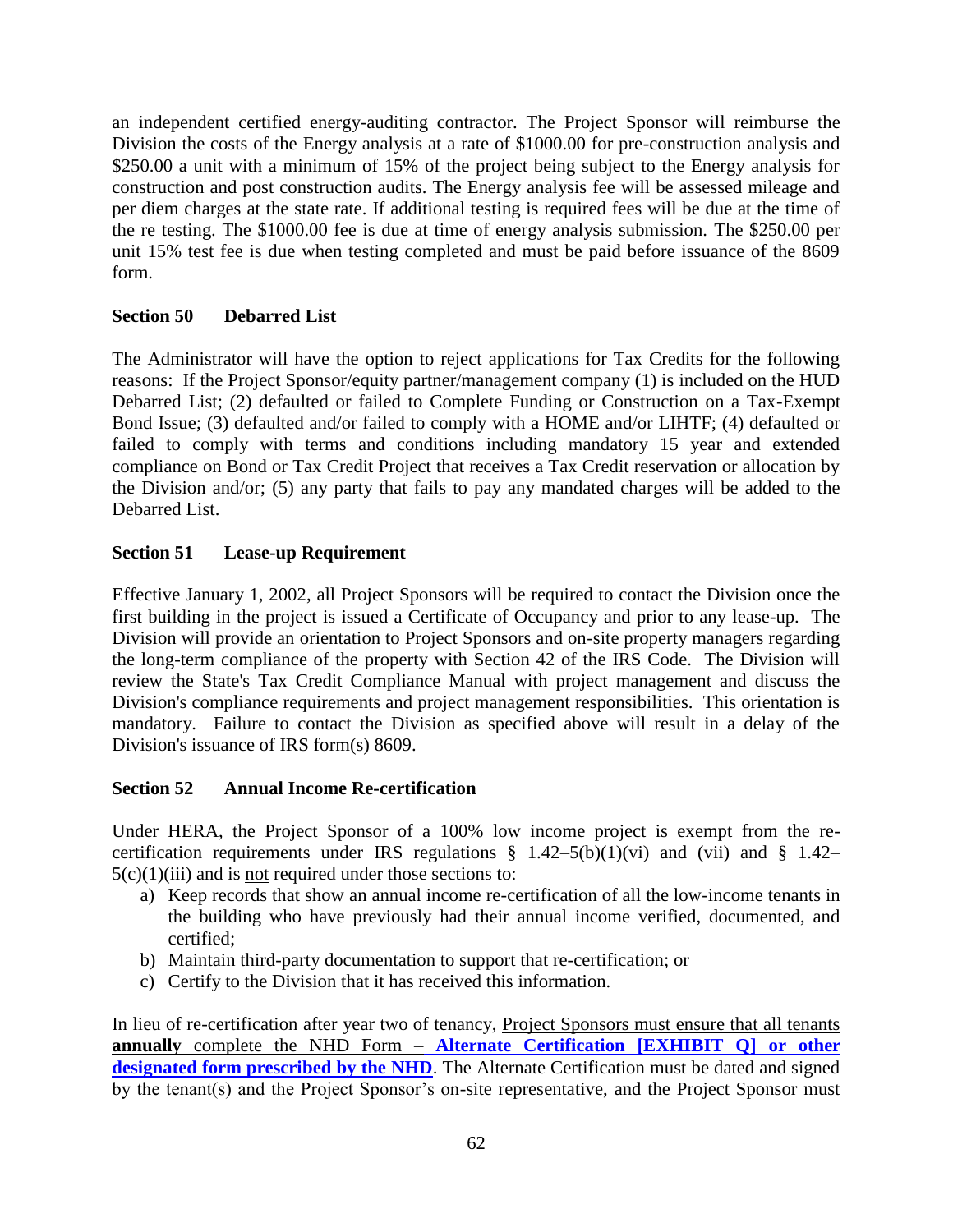maintain a current Alternate Certification in each tenant file. The Division will review this documentation during the annual compliance reviews. Project sponsors of 100% low income properties are still required by NHD to perform a COMPLETE INCOME RECERTIFICATION UPON FIRST ANNIVERSARY OF TENANCY.

Projects that have less than 100% low income units MUST still perform a complete annual income recertification.

NHD regulations concerning tenant annual income recertification may be updated from time to time with at least 15 days notice from NHD to comply with regulations or facilitate the reporting of data. Additionally, NHD reserves the right to require annual tenant income recertification at properties where gross negligence or non-compliance has been found.

Relaxation of tax credit annual tenant income recertification does not supersede requirements for income recertification under other federal programs such as HOME.

### **Section 53 Tax Exempt Bond Program**

To receive 4% Tax Credits on a Tax Exempt Bond Project, Project Sponsors must comply with the following:

- 1) Final allocation application *(at a cost of \$2,500.00 and payment of 9.5% of the tax credit award)* with updated sources/uses/budget information.
- 2) CPA certification of costs. The Division will consider the Initial CPA Certification of Costs as the true and correct document for the issuance of IRS Form 8609.
- 3) Final Energy analysis and Inspection. The final energy analysis/inspection for new construction must have a REM Index Rating of 86 or higher. The final energy analysis/inspection for rehabilitation projects must show that all of the energy saving measures identified in the Pre-energy analysis have been properly installed.
- 4) Pre 8609 inspection by Division. The inspection will include a review of proposed unit mix and amenities in the application and completeness of constriction.
- 5) Comply with Section 42 (Lease up Requirements) and timely curing of indentified noncompliance.
- 6) Letter certifying permanent financing is in place.
- 7) Letter acknowledging project has met ADA design standards.
- 8) The project must be in compliance with the Bond Regulatory Agreement.
- 9) Comply with the IRS Section 42. 50% test.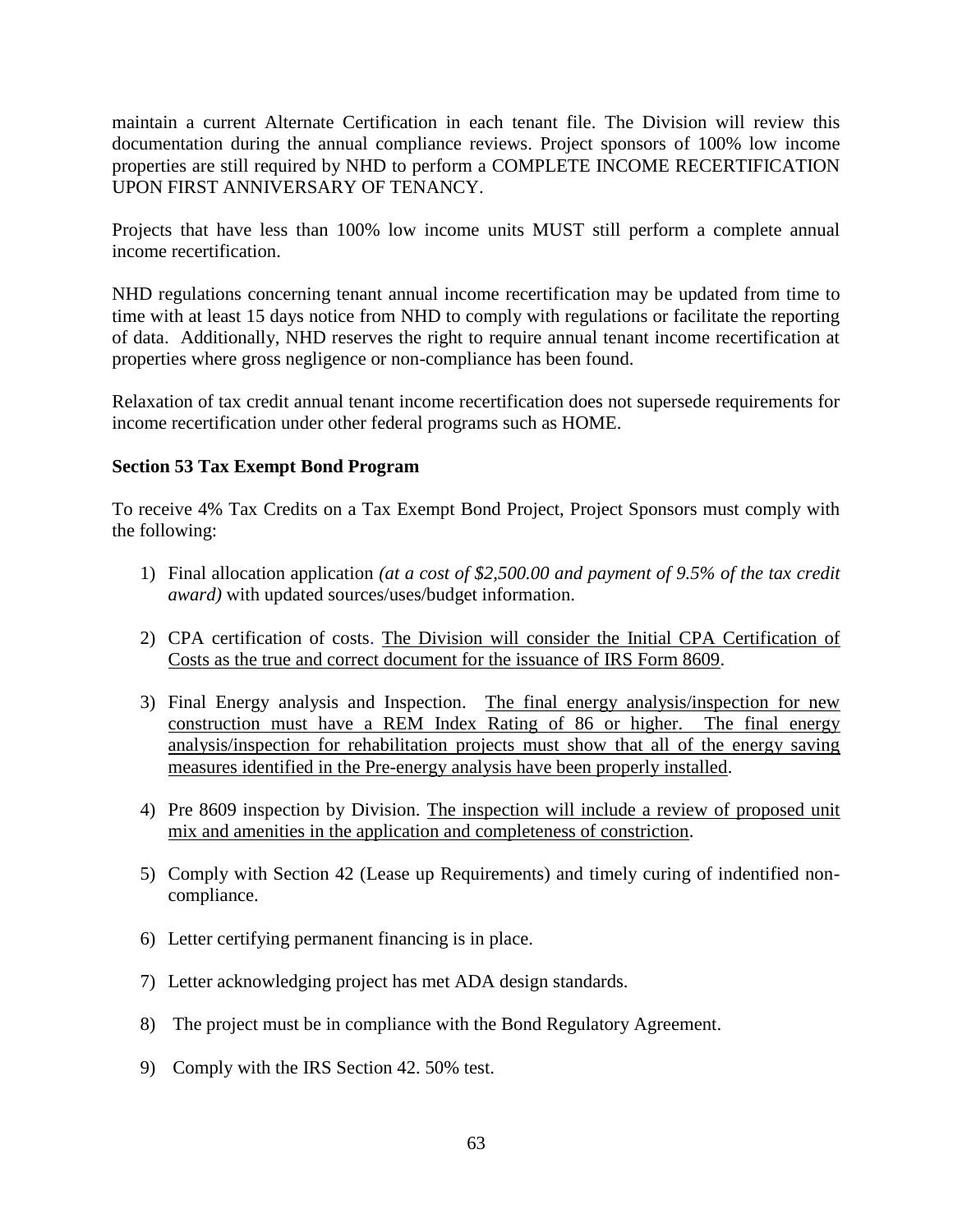- 10) The project must meet Eligible Project Category (Sec.9) requirements as outlined in the QAP.
- 11) The CPA cost breakdown must be submitted in a manner that is consistent with data input to the Division's Tax Credit software (Application Orientation Design/AOD System). Forms will be attached to the Final Allocation Application.
- 12) The allowable Developer Fee for a Tax Exempt Bond Financed Project may not exceed 15% of the Total Project Cost including the land.
- 13) 4% tax credits are applicable only to Nevada Housing Division Multi-family Revenue Bond Projects that have received a Section 42m letter from the Chief Financial Officer of the Division.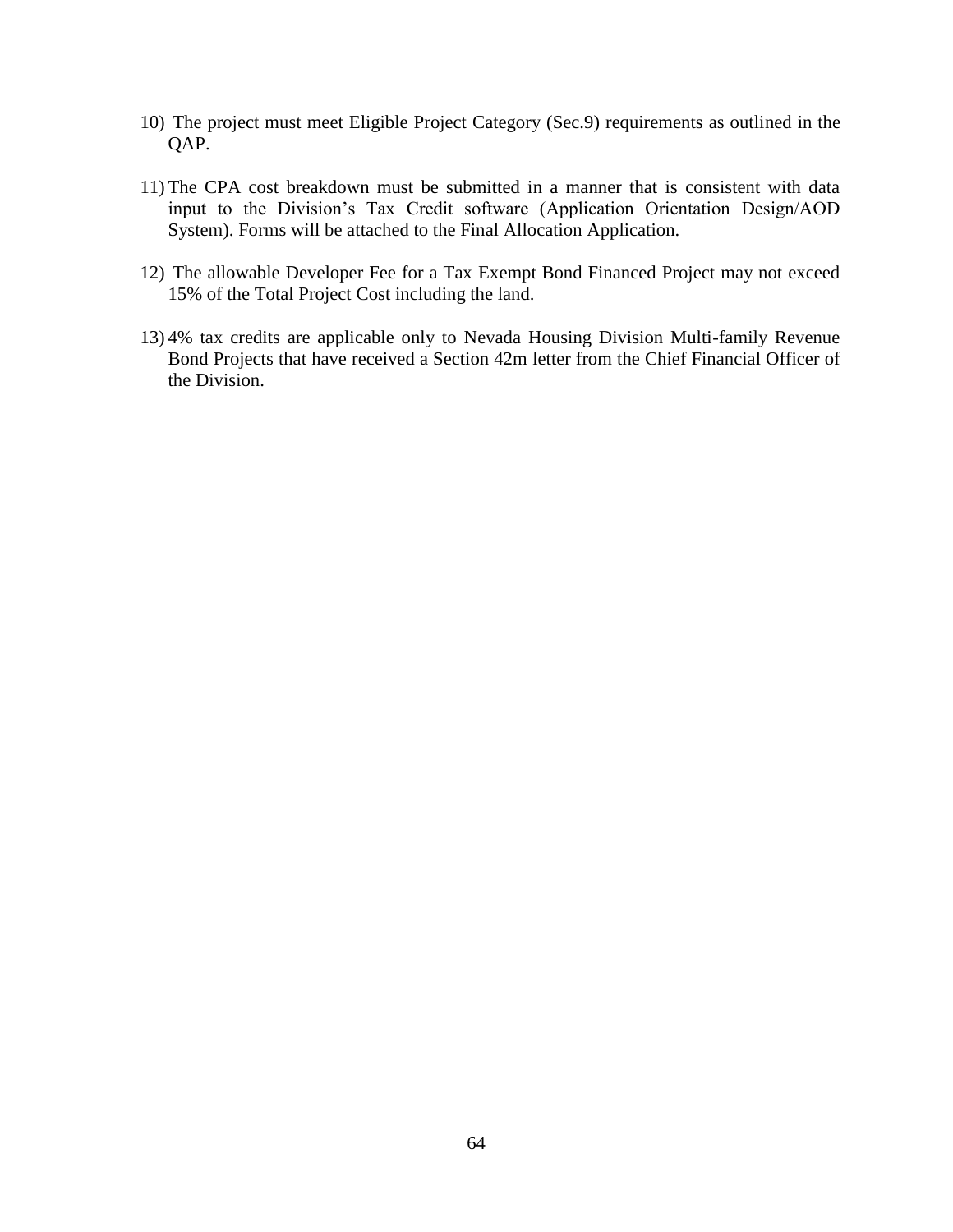#### **PUBLIC COMMENT PROCESS NOTE: THIS PAGE HAS BEEN UPDATED TO REFLECT THE 2010 PUBLIC HEARING SCHEDULE AND COMMENT PERIOD**

#### **Section 54 Public Comments, Distribution and Approval of QAP**

In accordance with the Regulations, the Division scheduled and conducted public hearings on the draft 2010 QAP as follows:

#### December 1, 2009 9:00 a.m. at the following locations: **All public meeting locations were held concurrently via video conference.**

Nevada Housing Division (1535 Old Hot Springs Rd, Suite 50, Carson City, NV 89706)

Nevada Housing Division (7220 Bermuda Road, Suite B Las Vegas, NV 89119)

Univ. of Nevada, School of Medicine, Pennington Building, Room 250 (1664 N. Virginia St. Reno, NV 89557) Washoe County

Univ. of Nevada, School of Medicine, AHEC, Griswold Hall Room 31 (701 Walnut St. Elko, NV 89101)

The commenting period on the initial draft of the 2010 QAP ended on December 1, 2009. Following the public hearing and end of the initial commenting period, the Division did not consider public comments on the initial draft of the 2010 QAP.

A final draft of the 2010 QAP incorporating changes proposed by the Division based upon staff recommendations and public comment was completed on or about December 7, 2009. The Division has made notification of this final draft prior to the final public hearing on the 2010 QAP in accordance with the requirements of NAC 319.971.

The Division's final public hearing on the 2010 QAP was held in Carson City, Nevada and Las Vegas, Nevada on December 10, 2009 as part of the regularly scheduled quarterly Nevada Housing Division Advisory Committee on Housing meeting. The meeting location and time was provided in the Division's Advisory Committee meeting notice available at the Division's website: www.nyhousing.state.ny.us. Oral comments on the final draft of the 2010 OAP were taken at the final public hearing. Written comments were also submitted to the Housing Advisory Committee via Hilary Lopez and received no later than 48 hours prior to the meeting. The Administrator of the Nevada Housing Division approved and finalized the 2010 QAP as part of or after the final public hearing. The final 2010 QAP was posted on the Division's website once available.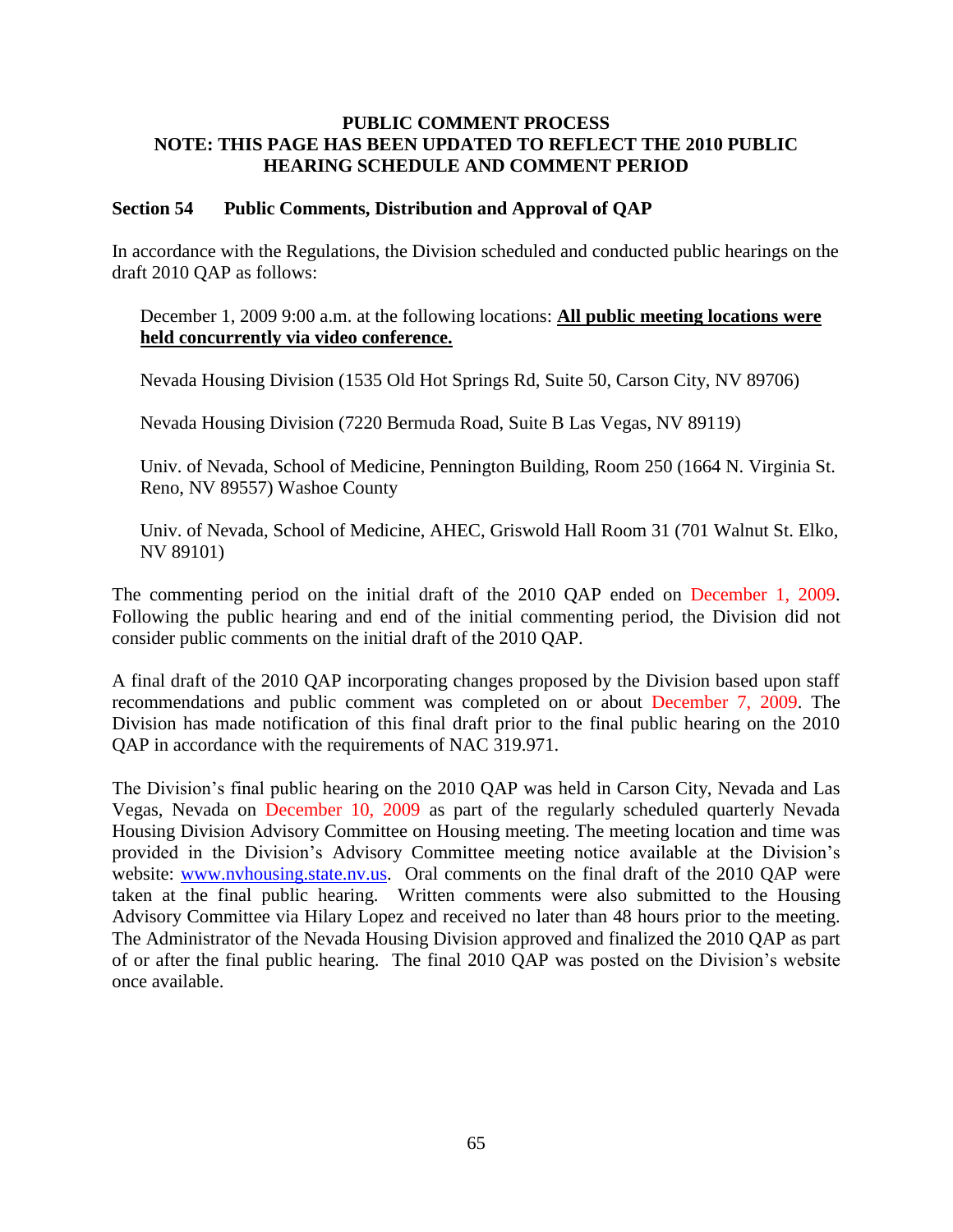#### **CONTACT INFORMATION**

### **Section 55 Housing Division Offices**

Nevada Housing Division Nevada Housing Division Las Vegas, Nevada 89119 Carson City, Nevada 89706

Telephone (702) 486-7220 x. 226 Telephone (775) 687-2033 Facsimile (702) 486-7226 Facsimile (775) 687-4040

Contact Person: Contact Person: Mark Licea Hilary Lopez Federal Program Supervisor Las Vegas Chief of Federal Programs<br>
mlicea@nvhousing.state.nv.us<br>
hlopez@nvhousing.state.nv.us **[mlicea@nvhousing.state.nv.us](mailto:mlicea@nvhousing.state.nv.us)** 

7220 Bermuda Road, Suite B 1535 Old Hot Springs Road, Suite 50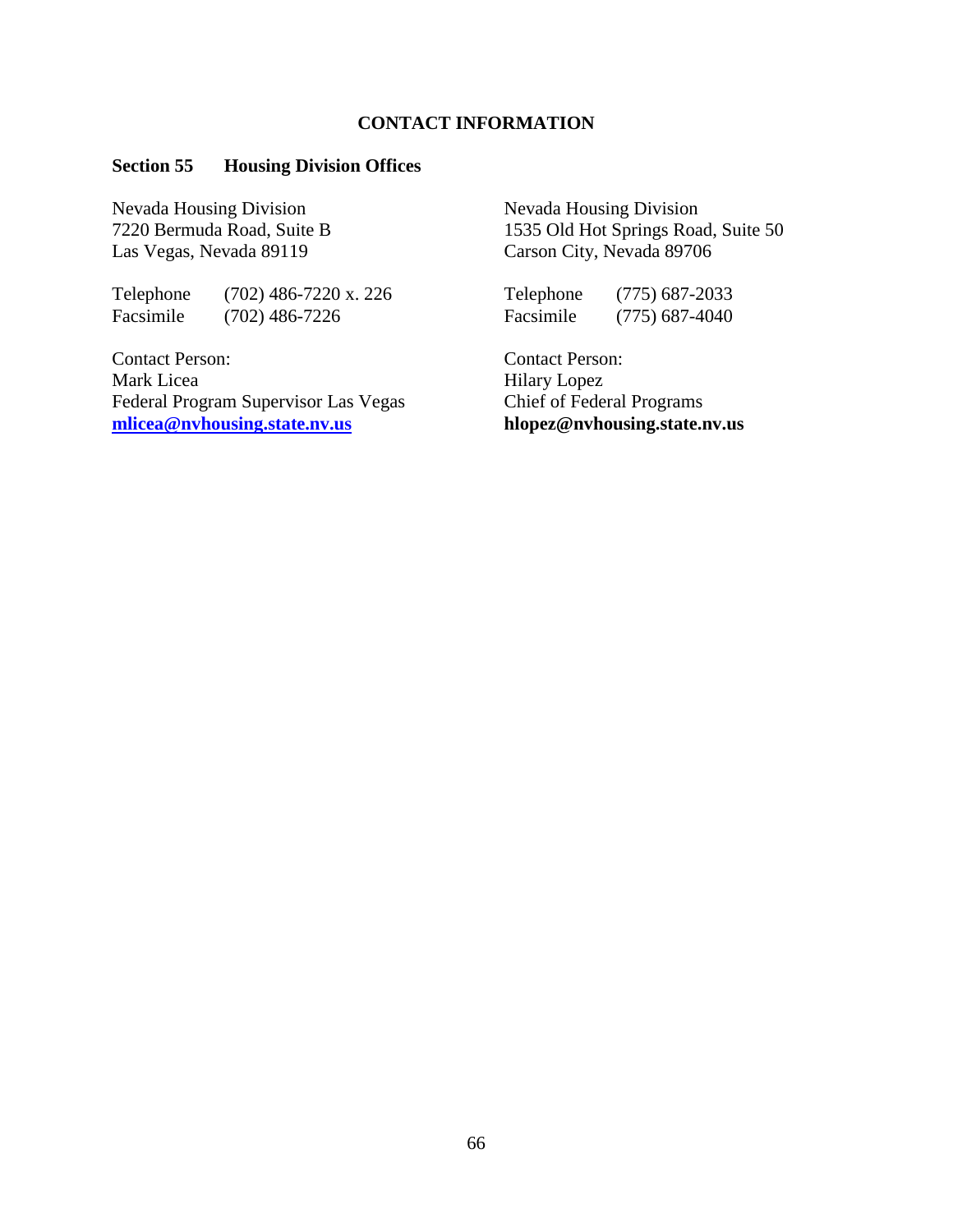#### **ATTACHMENT A - CRITICAL HOUSING NEEDS** Currently Awaiting Update

This attachment, is to be read in conjunction with Section 3 of the 2010 QAP, provides an overview of the critical housing needs identified within the Consolidated Plans produced by the State as well as various local governments.

Housing Plan Section primary target uses of Low Income Housing Tax Credits (LIHTC)

**Clark County** (includes the county, Las Vegas, North Las Vegas, Henderson, Bolder City, and Mesquite)

- 1. Support construction of Affordable Housing for renters with income levels at 60% or less of AMI.
- 2. Promote construction and rehabilitation of SRO by non-profits.
- 3. Promote construction and rehabilitation of Permanent Housing for people at 40% or less of AMI especially seniors and disabled LIHTC.
- 4. Encourage housing for persons with physical disabilities and Elderly.
- 5. Encourage housing for persons with developmental disabilities and HIV/ AIDS.

# **Las Vegas**

1. Construct Affordable Rental Housing.

# **North Las Vegas**

- 1. Support construction of Senior Affordable Housing for renters at 60% of AMI or less. Special Needs Elderly & physical disabilities LIHTC.
- 2. Encourage housing for persons with physical disabilities and frail elderly.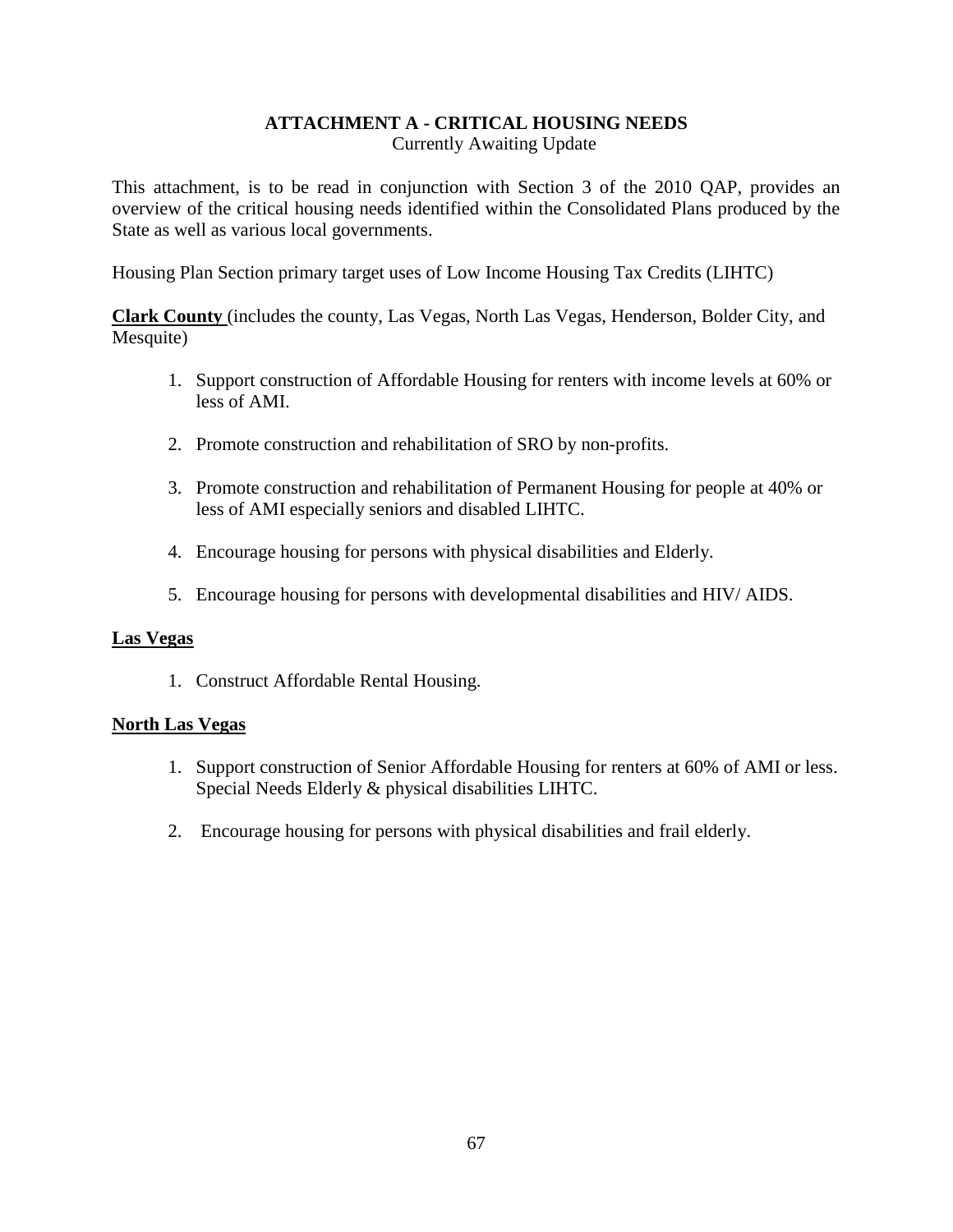### **Washoe County (**includes the county, Reno, and Sparks) Summary of Washoe County Housing and Community Needs:

- 1. Use 70 % of available housing assistance to affordable rental housing.
- 2. Encourage the State to change LIHTC allocation policies to facilitate development of mixed income projects.
- 3. Encourage regional efforts to prioritize projects for LIHTC allocation.
- 4. Work with developers for affordable and market rate projects.
- 5. Encourage affordable housing for under represented groups in last five years.
- 6. Encourage services for affordable housing residents.

#### **State Plan** (overview of state plan)

The State Plan considers LIHTC as a funding source for the following housing needs:

- 1. Develop housing for Low Income Families and Elderly with incomes at 60% or less of the AMI with a Goal of 100 units per year. New Construction (Western Nevada has greatest need).
- 2. Special Needs (HIV/AIDS, SMI, Drug and Alcohol Abuse).
- 3. Housing for Elderly, New Construction. Elderly with incomes at 60% or less of the AMI.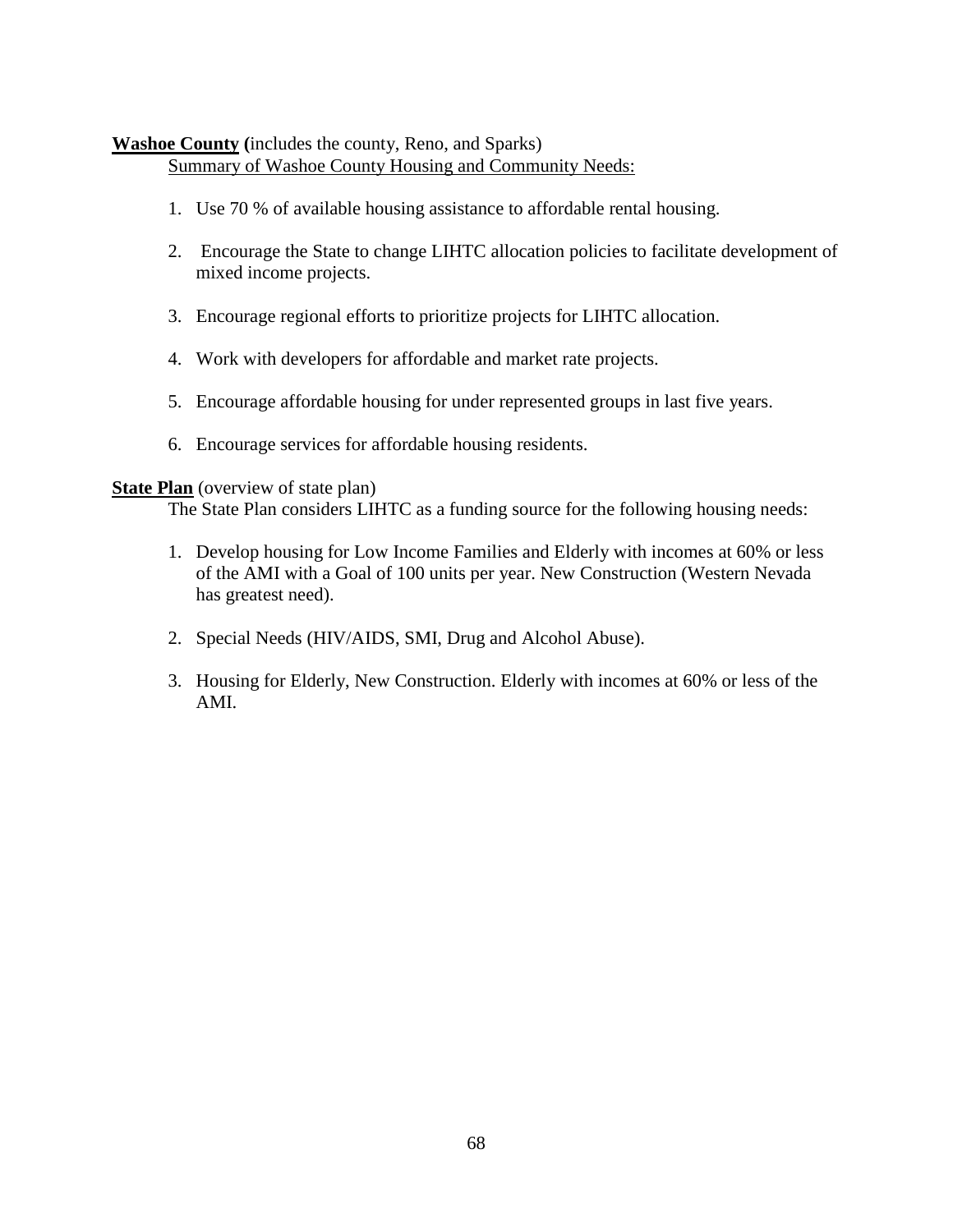#### **ATTACHMENT B – NEVADA POPULATION ESTIMATES NEVADA HOUSING DIVISION SELECTED HOUSING MARKET DATA FOR LAS VEGAS AND RENO/SPARKS METROPOLITAN AREAS<sup>13</sup>**

| Las Vegas Metropolitan Area  |                                     |                     |                     |
|------------------------------|-------------------------------------|---------------------|---------------------|
|                              | <b>Number of</b><br><b>Units In</b> | <b>Vacancies By</b> |                     |
| <b>Housing Size</b>          | <b>Sample</b>                       | <b>Unit Type</b>    | <b>Vacancy Rate</b> |
| <b>Single Room Occupancy</b> | 606                                 | 39                  | 6.4%                |
| <b>Studio Apartments</b>     | 4,118                               | 529                 | 12,8%               |
| 1 Bedroom Size               | 24,312                              | 2,245               | 9.2%                |
| 2 Bedroom Size               | 34,755                              | 3,514               | 10.1%               |
| 3 Bedroom Size               | 7,344                               | 652                 | 8.9%                |
| 4 Bedroom Size               | 102                                 | 15                  | 14.7%               |

# **Reported Vacancies By Unit Type Second Quarter 2009 Study**

| <b>Reno/Sparks Metropolitan Area</b> |                   |                     |                     |  |
|--------------------------------------|-------------------|---------------------|---------------------|--|
|                                      | Number of         |                     |                     |  |
|                                      | <b>Units In</b>   | <b>Vacancies By</b> |                     |  |
| <b>Housing Size</b>                  | <b>Sample</b>     | <b>Unit Type</b>    | <b>Vacancy Rate</b> |  |
| <b>Single Room Occupancy</b>         | 1,045             | 102                 | 9.76%               |  |
| <b>Studio Apartments</b>             | 1,831             | 280                 | 15.29%              |  |
| 1 Bedroom Size                       | 6,959             | 652                 | 9.37%               |  |
| 2 Bedroom Size                       | 8,652             | 1,060               | 12.25%              |  |
| 3 Bedroom Size                       | 1,530             | 212                 | 13.86%              |  |
| 4 Bedroom Size                       | 166               | 31                  | 18.67%              |  |
|                                      | <b>Rural Area</b> |                     |                     |  |
|                                      | <b>Number of</b>  |                     |                     |  |
|                                      | <b>Units In</b>   | <b>Vacancies By</b> |                     |  |
| <b>Housing Size</b>                  | <b>Sample</b>     | <b>Unit Type</b>    | <b>Vacancy Rate</b> |  |
| <b>Single Room Occupancy</b>         | 23                | 5                   | 21.74%              |  |
| <b>Studio Apartments</b>             | 467               | 61                  | 13.06%              |  |
| 1 Bedroom Size                       | 1,260             | 149                 | 11.83%              |  |
| 2 Bedroom Size                       | 2,196             | 300                 | 13.66%              |  |
| 3 Bedroom Size                       | 888               | 110                 | 12.39%              |  |
| 4 Bedroom Size                       | 56                | 3                   | 5.36%               |  |

# **Number of Housing Units and Vacancy Rates By Zip Code**

 $\overline{a}$ 

<sup>&</sup>lt;sup>13</sup> Source: Nevada Housing Division. NHD Apartment Facts, Second Quarter 2009. This publication is an annual publication of the Nevada Housing Division available at [www.nvhousing.state.nv.us](http://www.nvhousing.state.nv.us/)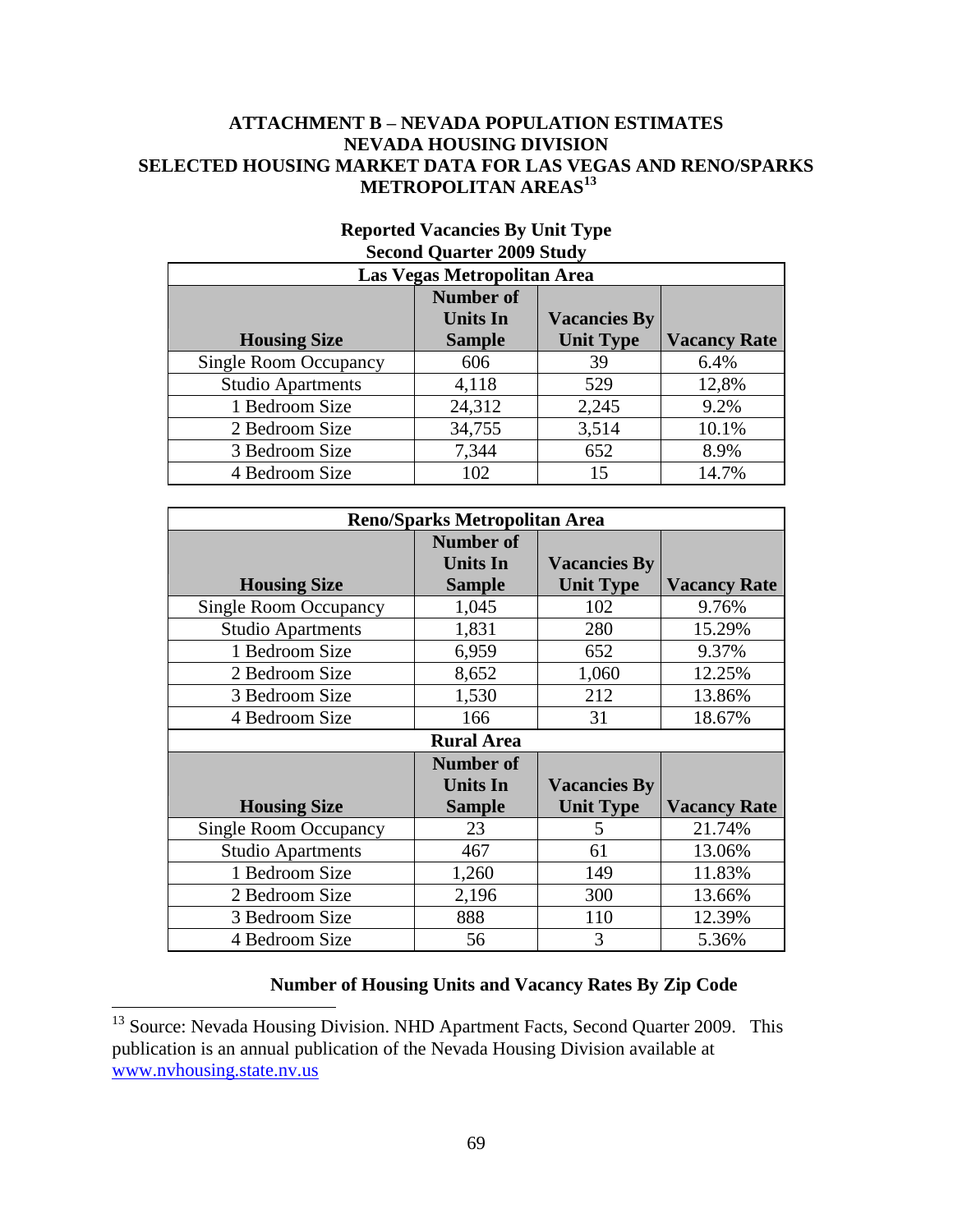| Las Vegas Metropolitan Area |                                  |                          |  |
|-----------------------------|----------------------------------|--------------------------|--|
| Zip Code                    | <b>Total Number of Apartment</b> | Vacancy Rate By Zip Code |  |
|                             | Units in Zip Code Area           |                          |  |
| 89002                       | 213                              | 2.3%                     |  |
| 89005                       | 93                               | 2.2%                     |  |
| 89011                       | 754                              | $\overline{7.3\%}$       |  |
| 89012                       | 1,815                            | 9.0%                     |  |
| 89014                       | 4,745                            | $\overline{7.7\%}$       |  |
| 89015                       | 2,337                            | 7.5%                     |  |
| 89030                       | 2,227                            | 16.3%                    |  |
| 89031                       | 1,068                            | 12.0%                    |  |
| 89032                       | 1,106                            | 15.1%                    |  |
| 89036                       | 248                              | 8.1%                     |  |
| 89052                       | 1,604                            | 6.2%                     |  |
| 89074                       | 2,251                            | 8.0%                     |  |
| 89081                       | 1,265                            | 18.6%                    |  |
| 89084                       | 580                              | 12.4%                    |  |
| 89086                       | 272                              | 7.0%                     |  |
| 89101                       | 5,589                            | 12.8%                    |  |
| 89102                       | 7,232                            | 14.3%                    |  |
| 89103                       | 5,997                            | 8.1%                     |  |
| 89104                       | 4,503                            | 13.0%                    |  |
| 89106                       | 2,318                            | 12.0%                    |  |
| 89107                       | 1,538                            | 9.0%                     |  |
| 89108                       | 5,734                            | 8.8%                     |  |
| 89110                       | 3,179                            | 10.7%                    |  |
| 89113                       | 578                              | 10.2%                    |  |
| 89115                       | 5,097                            | 18.2%                    |  |
| 89117                       | 5,423                            | 9.1%                     |  |
| 89118                       | 1,405                            | 6.3%                     |  |
| 89119                       | 10,727                           | 11.0%                    |  |
| 89120                       | 2,344                            | 6.9%                     |  |
| 89121                       | 6,219                            | 10.8%                    |  |
| 89122                       | 2,801                            | 11.8%                    |  |
| 89123                       | 3,528                            | 7.1%                     |  |
| 89128                       | 1,848                            | 4.1%                     |  |
| 89129                       | 2,064                            | 6.2%                     |  |
| 89130                       | 272                              | 16.9%                    |  |
| 89131                       | 272                              | 8.4%                     |  |
| 89135                       | 485                              | 16.3%                    |  |
| 89138                       | 262                              | 1.1%                     |  |
| 89139                       | 1,385                            | 4.4%                     |  |
| 89141                       | 340                              | 6.2%                     |  |
| 89142                       | 1,576                            | 10.1%                    |  |
| 89144                       | 288                              | 19.4%                    |  |
| 89145                       | 686                              | 9.5%                     |  |
|                             |                                  |                          |  |
|                             |                                  |                          |  |
| <b>Total Units</b>          | 109,731                          |                          |  |

**Number of Housing Units and Vacancy Rates By Zip Code**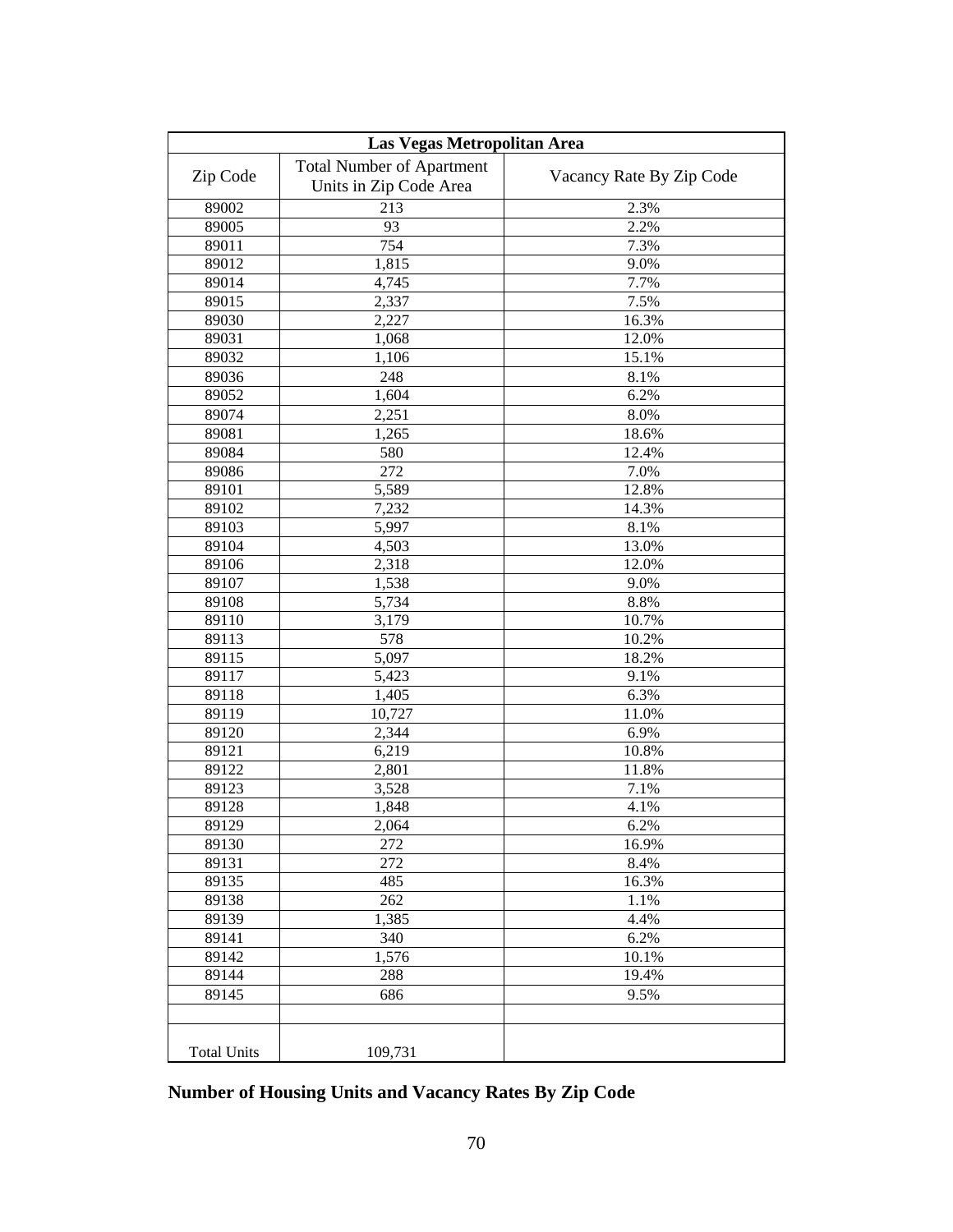| <b>Reno/Sparks Metropolitan Area</b> |                                                            |                          |  |
|--------------------------------------|------------------------------------------------------------|--------------------------|--|
| Zip Code                             | <b>Total Number of Apartment</b><br>Units in Zip Code Area | Vacancy Rate By Zip Code |  |
| 89431                                | 2,898                                                      | 13.4%                    |  |
| 89433                                | 397                                                        | 6.5%                     |  |
| 89434                                | 1,632                                                      | 8.7%                     |  |
| 89436                                | 1,112                                                      | 11.9%                    |  |
| 89501                                | 689                                                        | 10.0%                    |  |
| 89502                                | 5,469                                                      | 14.8%                    |  |
| 89503                                | 3,110                                                      | 11.1%                    |  |
| 89506                                | 858                                                        | 15.0%                    |  |
| 89509                                | 4.016                                                      | 11.1%                    |  |
| 89511                                | 1,452                                                      | 10.2%                    |  |
| 89512                                | 3,177                                                      | 12.4%                    |  |
| 89521                                | 1,000                                                      | 17.9%                    |  |
| 89523                                | 3.266                                                      | 10.4%                    |  |
|                                      |                                                            |                          |  |
| Total                                | 29,076                                                     |                          |  |

**There is no detailed ZIP code information for the Rural Areas at this time.**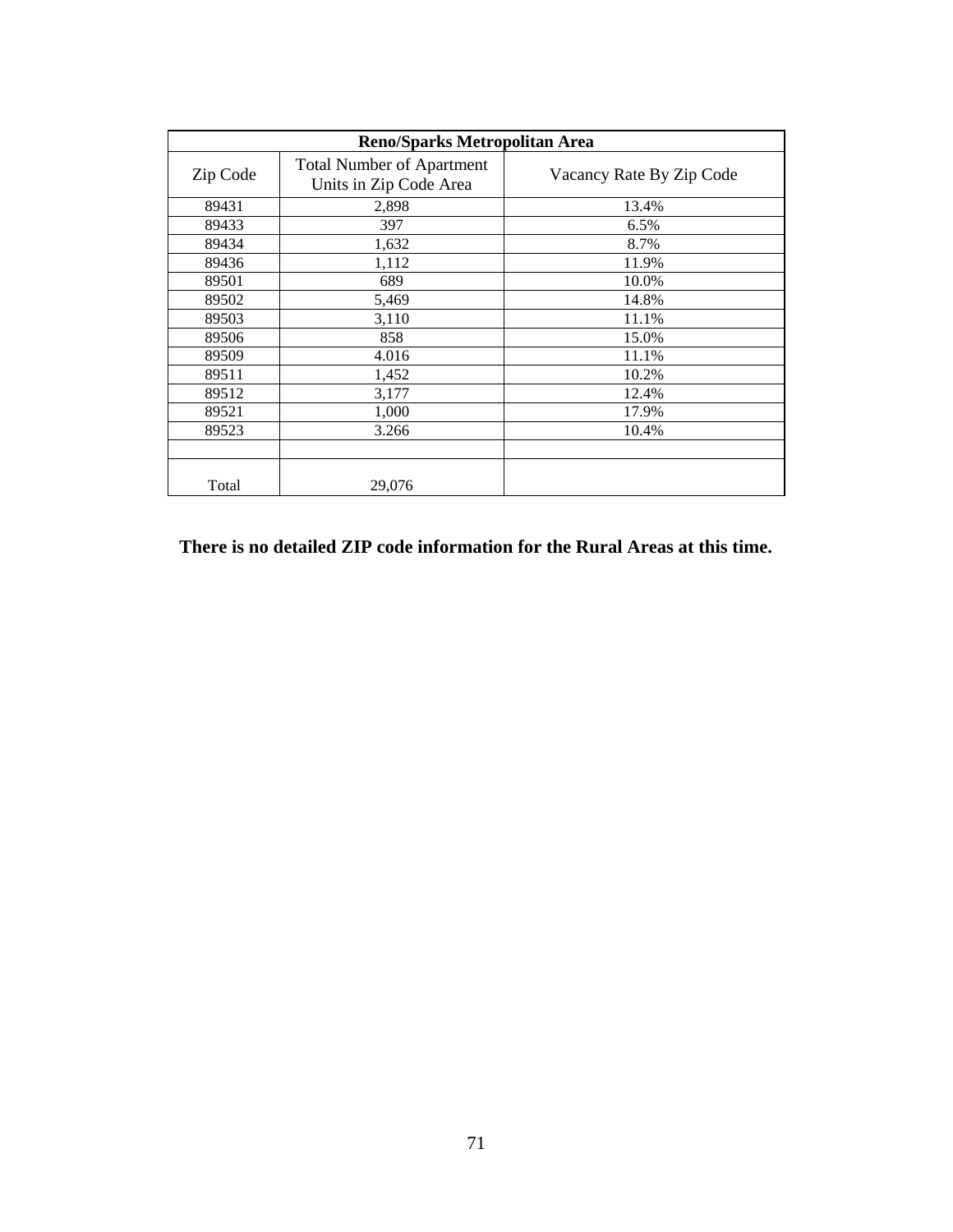# **ATTACHMENT C – PLANNED EXPENSES BY COMPONENT CATEGORY (Acquisition Rehabilitation Projects Only)**

| Component<br><b>Categories</b>    | # Of Buildings<br><b>Affected</b> | # Of Units<br><b>Affected</b> | <b>Expected</b><br><b>Total Cost</b> |  |  |
|-----------------------------------|-----------------------------------|-------------------------------|--------------------------------------|--|--|
|                                   |                                   |                               |                                      |  |  |
|                                   | <b>MECHANICAL SYSTEMS</b>         |                               |                                      |  |  |
| Air Conditioning                  |                                   |                               |                                      |  |  |
| <b>Heating/Thermostats</b>        |                                   |                               |                                      |  |  |
| Duct Repairs/ Sealing/ Cleaning   |                                   |                               |                                      |  |  |
| <b>Water Heaters</b>              |                                   |                               |                                      |  |  |
|                                   | <b>BUILDING ENVELOPE</b>          |                               |                                      |  |  |
| Attic/ Ceiling insulation         |                                   |                               |                                      |  |  |
| Wall/ Band joists/ Floor          |                                   |                               |                                      |  |  |
| insulation                        |                                   |                               |                                      |  |  |
| Window repair/replacement         |                                   |                               |                                      |  |  |
| Weather stripping/sealing         |                                   |                               |                                      |  |  |
|                                   | <b>APPLIANCES</b>                 |                               |                                      |  |  |
| Refrigerators                     |                                   |                               |                                      |  |  |
| <b>Dishwashers</b>                |                                   |                               |                                      |  |  |
| <b>Clothes Washers and Dryers</b> |                                   |                               |                                      |  |  |
|                                   | <b>WATER CONSERVATION</b>         |                               |                                      |  |  |
| Low flow showerheads/faucets      |                                   |                               |                                      |  |  |
| <b>INTERIOR COMPONENTS</b>        |                                   |                               |                                      |  |  |
| Carpeting/flooring                |                                   |                               |                                      |  |  |
| Painting/patching                 |                                   |                               |                                      |  |  |
| Plumbing/tubs/commodes/sinks      |                                   |                               |                                      |  |  |
| Electrical                        |                                   |                               |                                      |  |  |
| Doors/cabinets                    |                                   |                               |                                      |  |  |
| Other interior                    |                                   |                               |                                      |  |  |
| <b>EXTERIOR COMPONENTS</b>        |                                   |                               |                                      |  |  |
| Roofing systems                   |                                   |                               |                                      |  |  |
| Siding/stuccoing                  |                                   |                               |                                      |  |  |
| Foundation/walkways               |                                   |                               |                                      |  |  |
| ADA compliance items              |                                   |                               |                                      |  |  |
| Landscaping/Xeriscaping           |                                   |                               |                                      |  |  |

# **GRAND TOTALS:**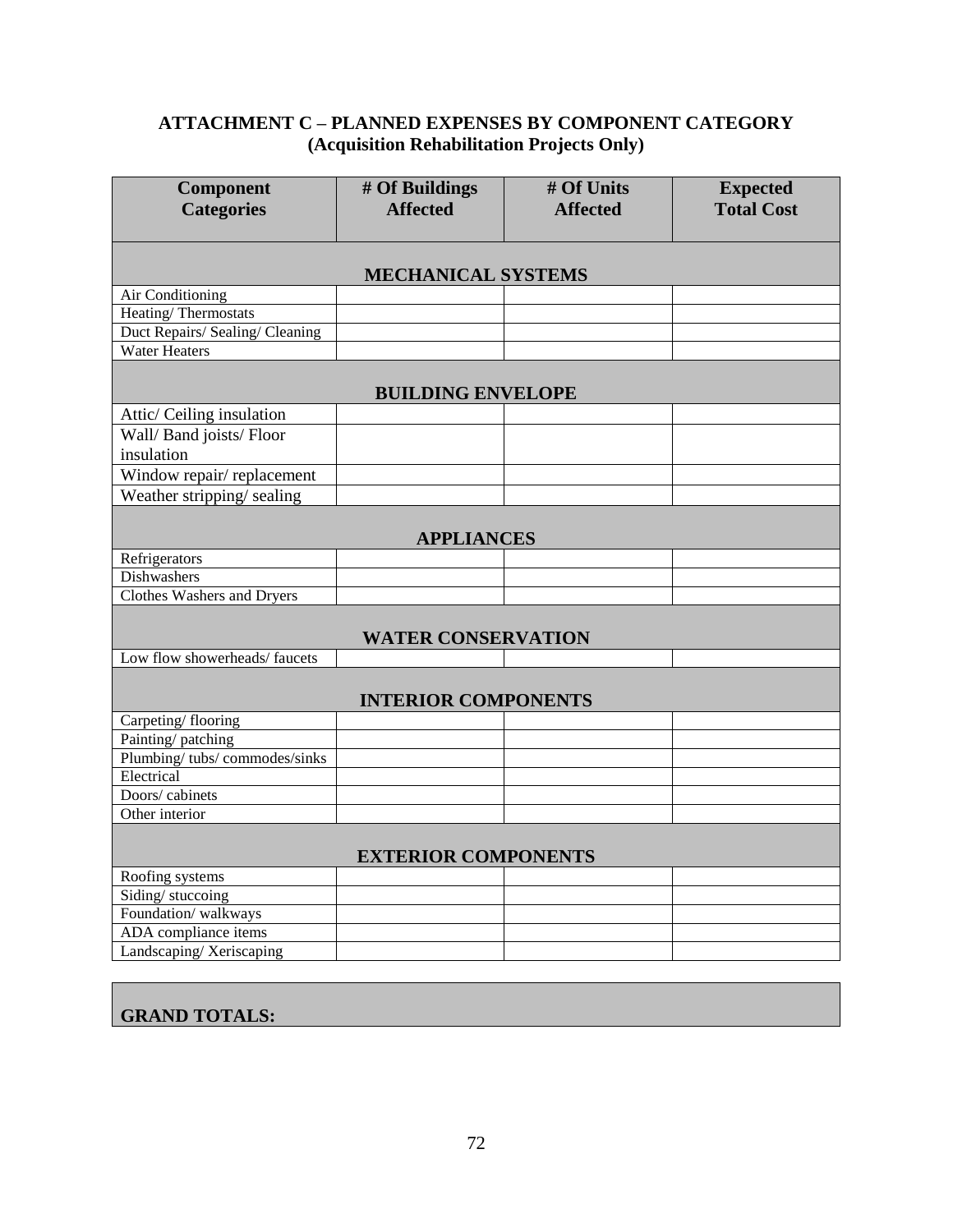# **ATTACHMENT D – REQUIRED ENERGY ANALYSIS FORMS**

Housing Division Multi-Family Building (**contact Barbara Collins, ERHA West, Division Consultant, if you have any questions at 1 888 818 3746).**

# **Energy Efficiency Requirements Data Collection**

|                   | Development                                                    |  |
|-------------------|----------------------------------------------------------------|--|
| <b>Property</b>   |                                                                |  |
|                   |                                                                |  |
| City/State /Zip   |                                                                |  |
|                   |                                                                |  |
|                   | Type () From Plans () Existing Building Date _______________   |  |
| <b>Utilities:</b> |                                                                |  |
|                   |                                                                |  |
|                   | Utility type of service provided: () Residential () Commercial |  |

**Please answer all sections that apply.**

# **The data requested is for one entire building in the complex**

| <b>Total Building Conditioned* Floor Area</b> sq ft (Common area $+$ all living |
|---------------------------------------------------------------------------------|
| space)                                                                          |
|                                                                                 |
| height)                                                                         |
| Stories () 1 () Multi Year built () New () ________                             |
| # of Units in Building __________ Total # of Bedrooms_______                    |
| <b>Flat Ceiling Height</b> () 8 Ft () Other ft                                  |
| <b>Vaulted Ceilings</b> () No () Yes Ceiling height @ median pt ________ ft     |
|                                                                                 |
| *Conditioned area is heated and /or cooled space                                |
|                                                                                 |

| <b>Foundation Type</b> () Crawl () Slab on grade () Other                             |  |  |  |
|---------------------------------------------------------------------------------------|--|--|--|
| Total Floor area over crawl or on slab foundation<br>sa ft                            |  |  |  |
| <b>Floor Area Over Garage</b> () No () Yes<br>$Sq$ Ft & R Value                       |  |  |  |
| Floor Area Exposed to Outside* ( ) No ( ) Yes $_{-}$<br>$\Box$ Sq Ft & R Value $\Box$ |  |  |  |
| *Such as cantilevered floor                                                           |  |  |  |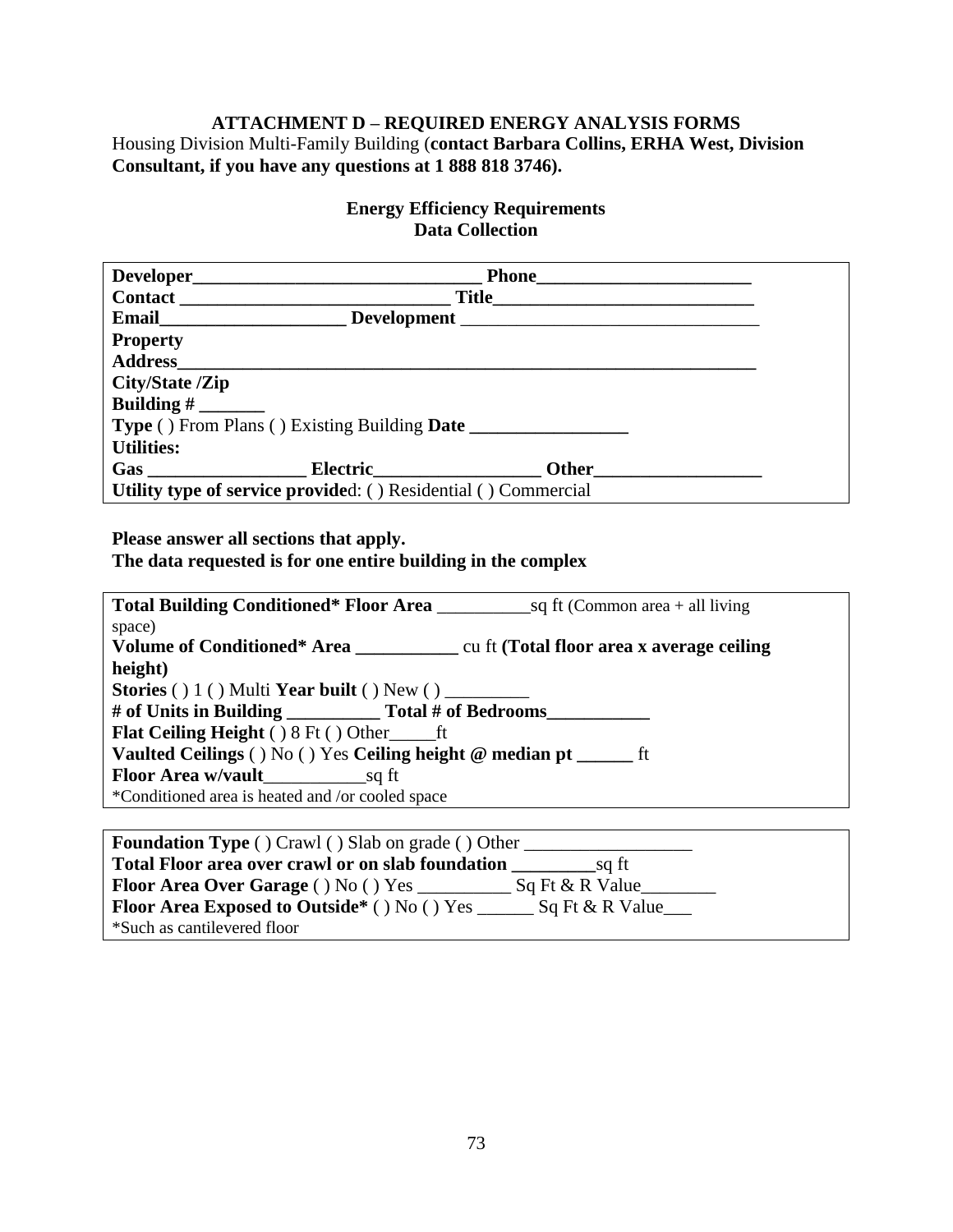**Data Collection**

**Describe Type \_\_\_\_\_\_\_\_\_\_\_\_\_\_\_\_\_\_\_\_\_\_**

| <b>Crawlspace Foundations Only</b>                                                                                                              |
|-------------------------------------------------------------------------------------------------------------------------------------------------|
| If Crawl Space () Operable vents () Unvented () Open                                                                                            |
|                                                                                                                                                 |
| Total Crawl Height ______ft Height below grade only _______ ft                                                                                  |
|                                                                                                                                                 |
| Crawl Wall Insulation () No () Yes R value __________ () Batt () Foam bd.                                                                       |
| Insulation in Floor over crawl () No () Yes R value __________                                                                                  |
|                                                                                                                                                 |
| <b>Slab Foundations Only</b>                                                                                                                    |
| If Slab on Grade () Uninsulated () Insulated Perimeter R ______                                                                                 |
| ft<br>Total Perimeter Length _________ft Exposed Perimeter _______                                                                              |
|                                                                                                                                                 |
|                                                                                                                                                 |
| <b>Ceiling Type &amp; Insulation</b><br><b>Roof Type</b> () Tile () Asphalt () Other <b>Framing</b> $2x$ , $\ldots$ constants a set of $\ldots$ |
|                                                                                                                                                 |
|                                                                                                                                                 |
| Ceiling Insulation R value () R30 () R38 () Other _______________________________                                                               |
| Describe Type                                                                                                                                   |
| Vault Ceilings* on top floor () No () Yes % of Ceiling Area _____ %                                                                             |
|                                                                                                                                                 |
| Vault Ceiling Insulation R value () R30 () R38 () Other                                                                                         |
| <b>Describe Type</b>                                                                                                                            |
| Exterior Color () Light () Medium () Dark Radiant Barrier () Yes () No                                                                          |
| * A ceiling with no attic above, otherwise include in "Attic" ceiling section                                                                   |
|                                                                                                                                                 |
| <b>Wall Type &amp; Insulation</b>                                                                                                               |
|                                                                                                                                                 |
|                                                                                                                                                 |
| To determine wall area multiply length of walls x ceiling height, don't include band                                                            |
| joists, enter them in rim/band joist section.                                                                                                   |
| Wall Insulation R value () $R13()R15()Other$                                                                                                    |
| Describe Type                                                                                                                                   |
| Exterior Color () Light () Medium () Dark                                                                                                       |
| Total Wall Area Adjacent to Garage _____________________ sq ft                                                                                  |
| Wall Insulation R value () $R13$ () $R15$ () Other                                                                                              |
| <b>Describe Type</b>                                                                                                                            |

**Total Wall Area Adjacent to Other Space \_\_\_\_\_\_\_\_\_\_\_\_\_** sq ft **Wall Insulation R value () R13 () R 15 () Other \_\_\_\_\_\_\_\_\_\_\_\_\_\_\_\_\_\_\_\_\_\_\_\_\_\_\_\_\_\_\_**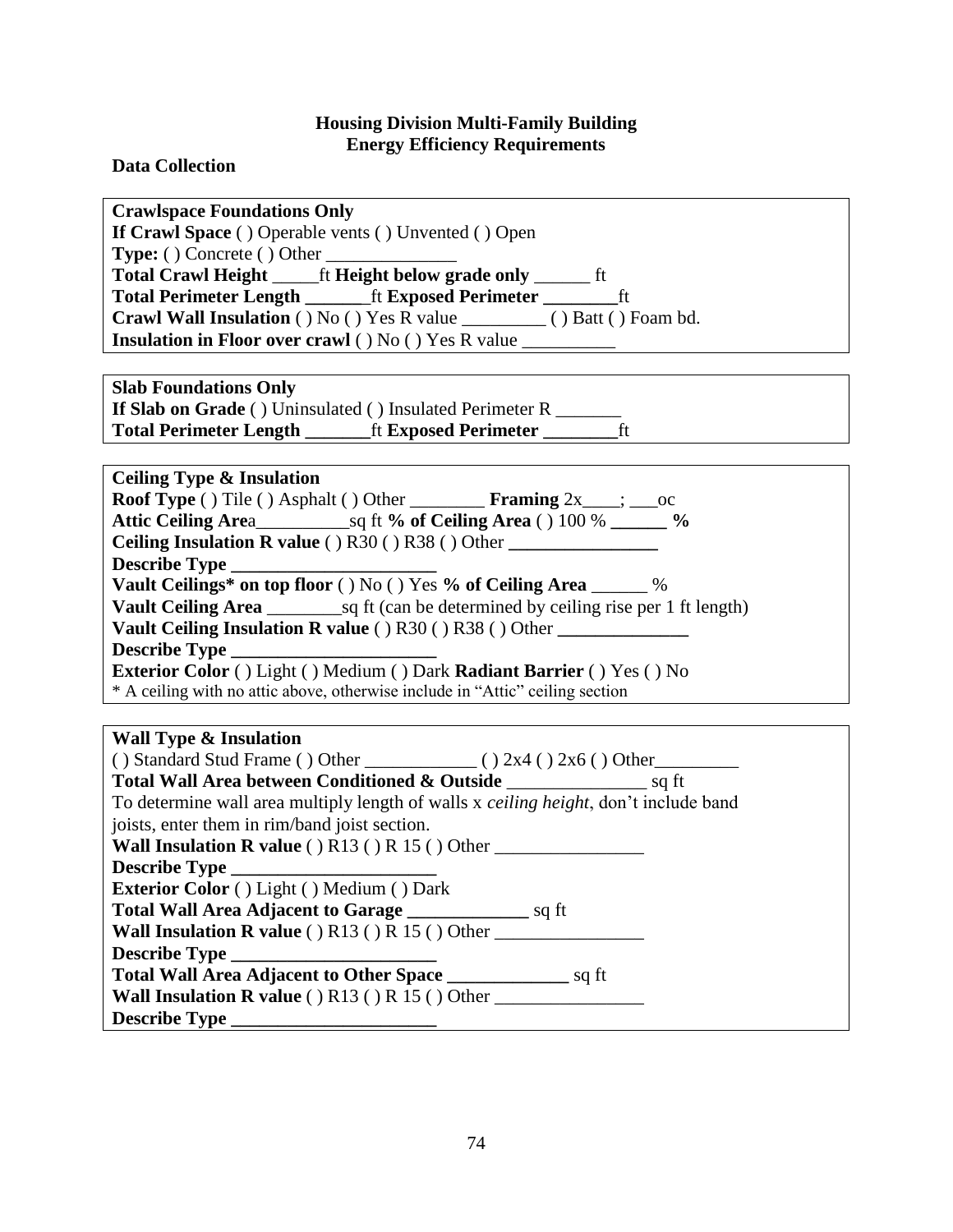#### **Data Collection**

**Rim & Band Joists**

**Rim/Band Joists between Conditioned & Outside:**

**Gross Area\*** \_\_\_\_\_\_\_sq ft **R Value\_\_\_\_\_\_\_\_\_ Insulation type \_\_\_\_\_\_\_\_\_\_\_\_\_\_**

**Rim/Band Joists between Conditioned & Garage or Other Space**

**Gross Area\*** \_\_\_\_\_\_\_sq ft **R Value\_\_\_\_\_\_\_\_\_ Insulation type \_\_\_\_\_\_\_\_\_\_\_\_\_\_\_**

**\*** Typical rim & band joists are 12" wide so gross area = linear feet x 1.

**# Opaque Doors Between Conditioned & Outside** \_\_\_\_\_\_\_\_\_\_\_\_\_\_ Do not include

sliding glass doors here **Door Type** ( ) 1 3/4" Insulated Metal ( ) Other \_\_\_\_\_\_\_\_\_\_\_\_\_\_\_\_\_\_\_\_\_\_\_\_\_\_\_\_\_\_\_\_\_ **Size**  $()$  3' x 7'  $()$  Other

### **Mechanical Systems – Living Units**

**Heating Systems Same system in each unit** ( ) Yes ( ) No

If no, please describe each system by copying this page and completing for each different one.

**Type** ( ) Forced Air ( ) Boiler ( ) Other \_\_\_\_\_\_\_\_\_\_\_\_\_\_\_\_\_\_\_\_\_\_

**Manufacturer \_\_\_\_\_\_\_\_\_\_\_\_\_\_\_\_\_\_\_\_\_\_\_\_ Model # \_\_\_\_\_\_\_\_\_\_\_\_\_\_\_\_\_\_ Efficiency** ( ) 78% AFUE ( ) Other \_\_\_\_\_\_\_\_\_\_\_ **Size** \_\_\_\_\_\_\_\_\_\_\_\_\_\_\_\_\_\_kBtu

**Fuel Type** ( ) Natural gas ( ) Other \_\_\_\_\_\_\_\_\_\_\_ **Location**\_\_\_\_\_\_\_\_\_\_\_\_\_\_\_\_\_

**Set Back Thermostats** ( ) Yes ( ) No **Notes** \_\_\_\_\_\_\_\_\_\_\_\_\_\_\_\_\_\_\_\_\_\_\_\_\_\_\_\_\_\_

| Cooling Systems Same system in each unit () Yes () No                                          |                                        |     |  |
|------------------------------------------------------------------------------------------------|----------------------------------------|-----|--|
| If no, please describe each system by copying this page and completing for each different one. |                                        |     |  |
|                                                                                                |                                        |     |  |
| <b>Fuel</b> () Electric () Other                                                               |                                        |     |  |
| <b>Manufacturer</b> Manufacturer                                                               | <b>Model</b> #                         |     |  |
| <b>Efficiency</b> () 10 SEER () Other Size                                                     |                                        | ton |  |
| <b>Ventilation</b> () Natural, windows () Whole house fan                                      |                                        |     |  |
| <b>Location</b>                                                                                | <b>Set up Thermostats</b> () Yes () No |     |  |
| <b>Notes</b>                                                                                   |                                        |     |  |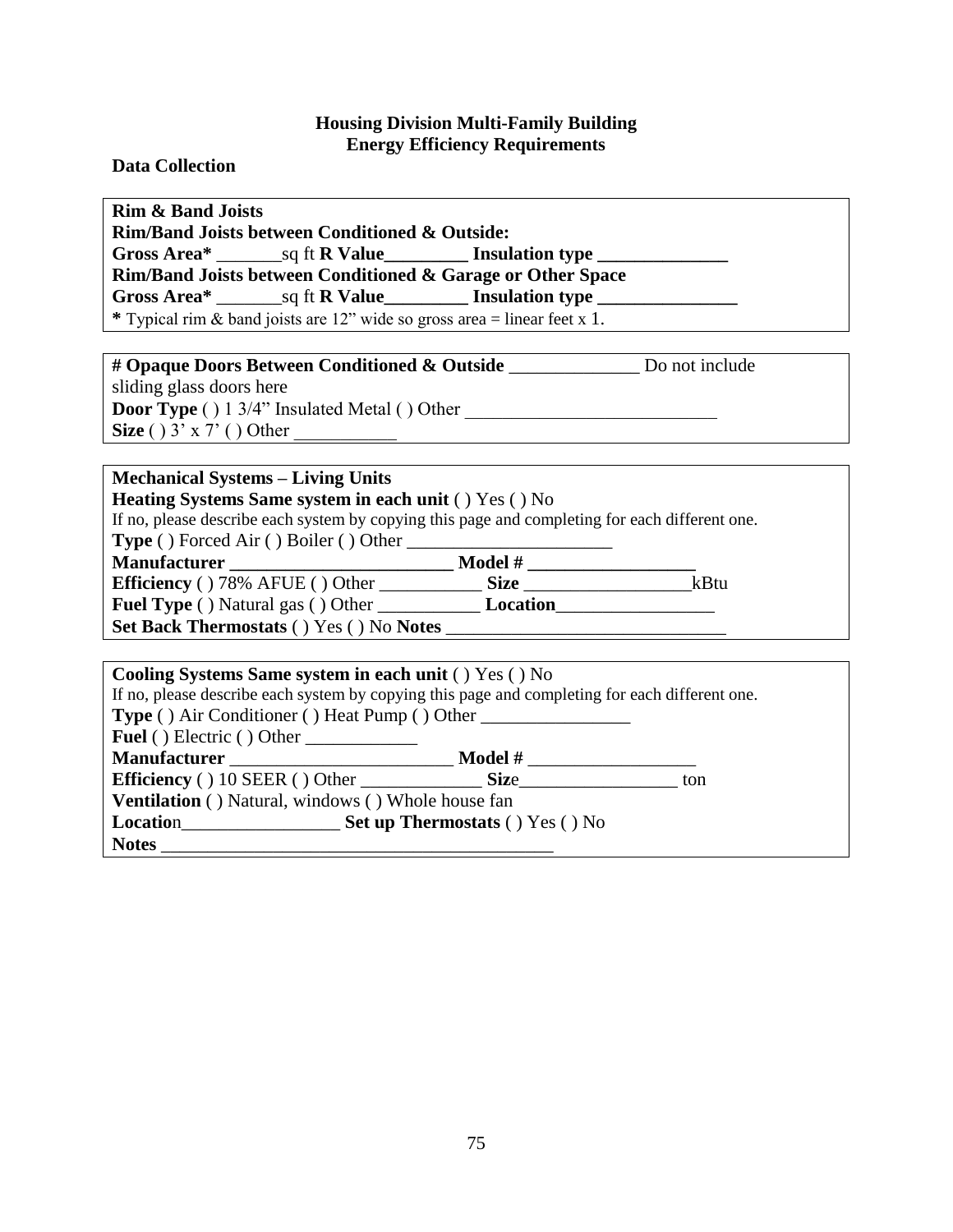# **Data Collection**

| <b>Hot Water Heaters Same system in each unit () Yes () No</b>                             |             |     |  |
|--------------------------------------------------------------------------------------------|-------------|-----|--|
| If no, please describe each HW by copying this page and completing for each different one. |             |     |  |
| <b>Manufacturer</b>                                                                        | Model #     |     |  |
| <b>Energy Factor</b> (if available)                                                        | <b>Size</b> | gal |  |
| <b>Type</b> () Natural gas () Electric <b>Location</b>                                     |             |     |  |

# **Mechanical Systems – Common Areas**

| <b>Heating Systems Common Area System () Yes () No</b> |                  |      |
|--------------------------------------------------------|------------------|------|
|                                                        |                  |      |
|                                                        | <b>Model</b> $#$ |      |
|                                                        |                  | kBtu |
|                                                        |                  |      |
| <b>Set Back Thermostats () Yes () No</b>               |                  |      |
|                                                        |                  |      |
| <b>Cooling Systems Common Area System () Yes () No</b> |                  |      |
| <b>Type</b> () Air Conditioner () Heat Pump () Other   |                  |      |

| <b>Fuel</b> () Electric () Other                          |                                        |     |
|-----------------------------------------------------------|----------------------------------------|-----|
| <b>Manufacturer</b>                                       | Model #                                |     |
|                                                           | <b>Size</b>                            | ton |
| <b>Ventilation</b> () Natural, windows () Whole house fan |                                        |     |
| Location                                                  | <b>Set up Thermostats () Yes () No</b> |     |

| Hot Water Heaters Common Area System () Yes () No      |             |     |  |
|--------------------------------------------------------|-------------|-----|--|
| <b>Manufacturer</b> Manufacturer                       | Model #     |     |  |
| <b>Energy Factor</b> (if available)                    | <b>Size</b> | gal |  |
| <b>Type ()</b> Natural gas () Electric <b>Location</b> |             |     |  |
| <b>Notes</b>                                           |             |     |  |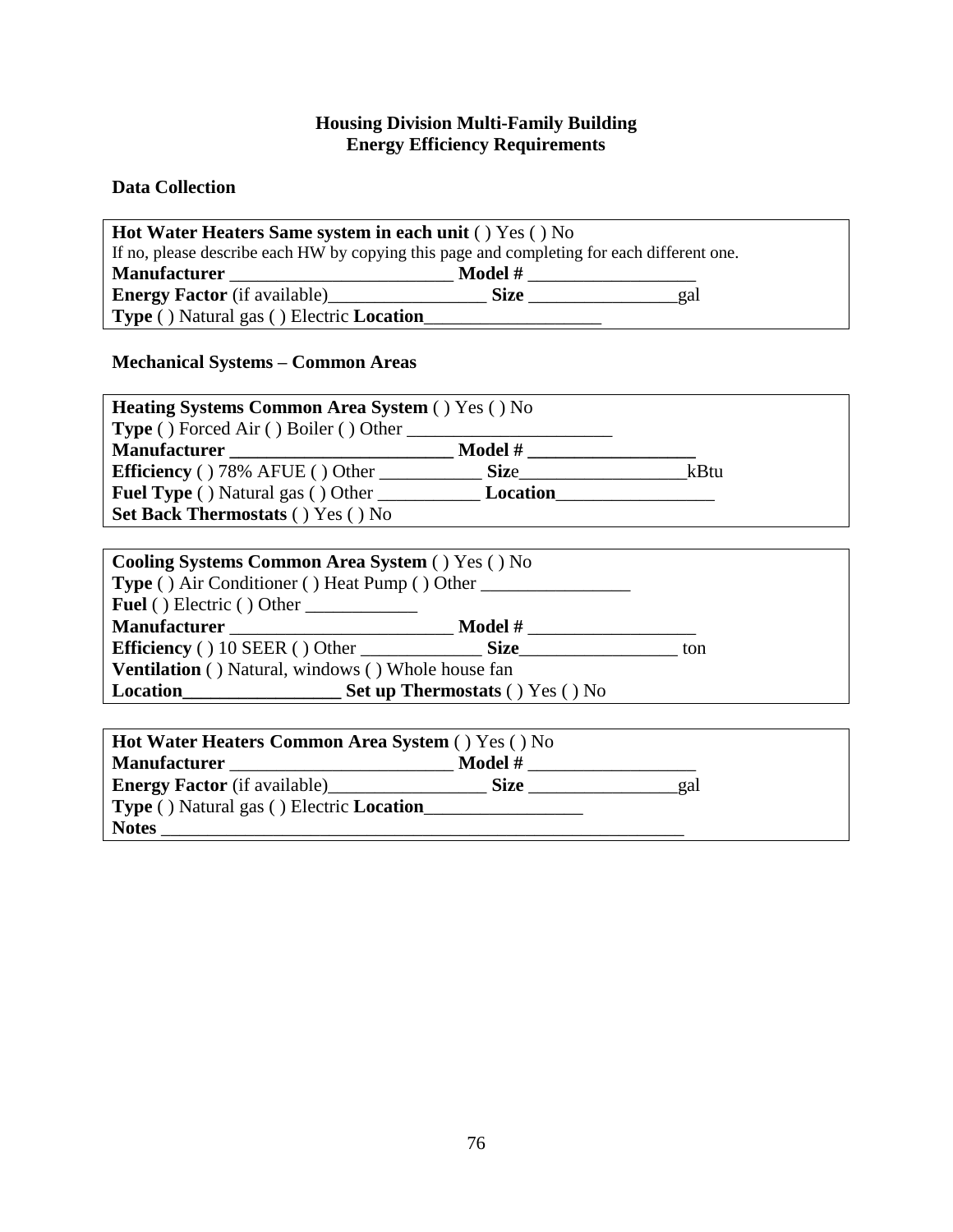#### **Data Collection**

| <b>Heating and Cooling System Ducts</b><br><b>Supply Ducts Location(s)<sup>*</sup></b> |  |  |
|----------------------------------------------------------------------------------------|--|--|
|                                                                                        |  |  |
|                                                                                        |  |  |
|                                                                                        |  |  |
|                                                                                        |  |  |
| <b>Type</b> () Flex duct R4.2 () Other $\qquad \qquad$ () Combination                  |  |  |
| * If more than 1 location indicate % in each.                                          |  |  |

# **Indoor Air Quality Ventilation**

( ) No Automatic Ventilation\* ( ) Automatic Exhaust ( ) Automatic Supply \*Check this if occupant must turn ventilation fans on and off

| <b>Appliances</b>                                                    |  |
|----------------------------------------------------------------------|--|
| <b>Oven/range</b> () Gas () Electric () In each apt () Other $\#$    |  |
|                                                                      |  |
| <b>Refrigerator</b> () In each apt () Other $\#$                     |  |
|                                                                      |  |
| <b>Clothes Washer</b> () In each apt () Other $\#$                   |  |
|                                                                      |  |
| <b>Clothes Dryer</b> () Gas () Electric () In each apt () Other $\#$ |  |
|                                                                      |  |

# **Windows - Please include sliding glass doors as windows.**

**Type** ( ) Dbl pane, vinyl frame ( ) Low E, Dbl pane, vinyl frame  $()$  Other  $\rule{1em}{0.15mm}$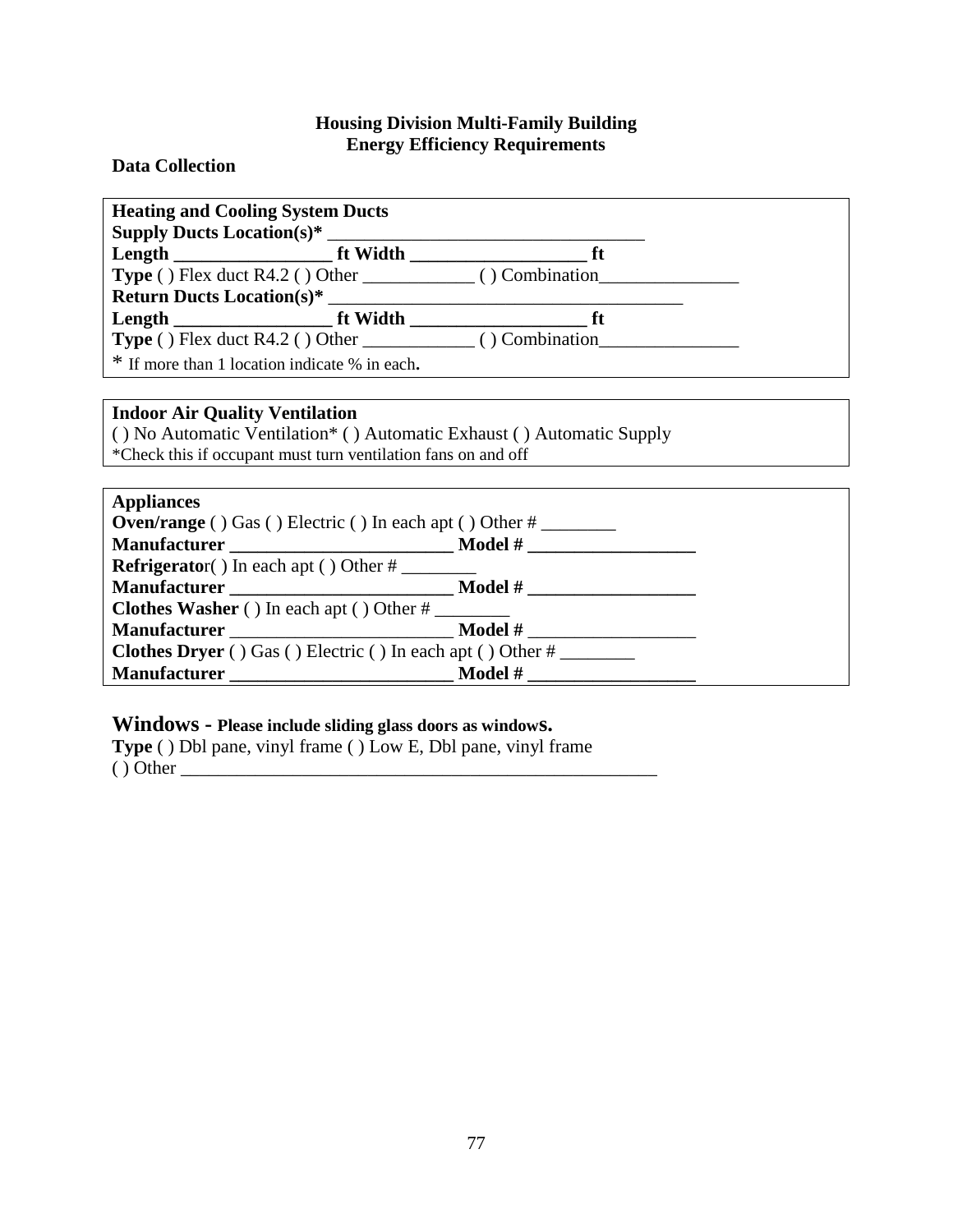### **Data Collection**

**List all windows on each side of house. Please include sliding glass doors. Copy this page for additional windows.**

| <b>Number</b>           | <b>Rough Opening</b> | <b>Side of House</b> | Shading* | Shading*      |
|-------------------------|----------------------|----------------------|----------|---------------|
|                         | <b>Size</b>          |                      | Winter   | <b>Summer</b> |
| $\mathbf{1}$            |                      |                      |          |               |
| $\boldsymbol{2}$        |                      |                      |          |               |
| $\overline{\mathbf{3}}$ |                      |                      |          |               |
| $\overline{\mathbf{4}}$ |                      |                      |          |               |
| $\overline{\mathbf{5}}$ |                      |                      |          |               |
| 6                       |                      |                      |          |               |
| $\overline{7}$          |                      |                      |          |               |
| $\overline{\mathbf{8}}$ |                      |                      |          |               |
| $\boldsymbol{9}$        |                      |                      |          |               |
| 10                      |                      |                      |          |               |
| 11                      |                      |                      |          |               |
| 12                      |                      |                      |          |               |
| $\overline{13}$         |                      |                      |          |               |
| $\overline{14}$         |                      |                      |          |               |
| $\overline{15}$         |                      |                      |          |               |
| $\overline{16}$         |                      |                      |          |               |
| 17                      |                      |                      |          |               |
| $\overline{18}$         |                      |                      |          |               |
| 19                      |                      |                      |          |               |
| $\overline{20}$         |                      |                      |          |               |
| $\overline{21}$         |                      |                      |          |               |
| $\overline{22}$         |                      |                      |          |               |
| $\overline{23}$         |                      |                      |          |               |
| $\overline{24}$         |                      |                      |          |               |
| 25                      |                      |                      |          |               |

**Shading: N=None, S=Some, M=Most, C=Compete**

**Please attach a building diagram and number the sides of the house.**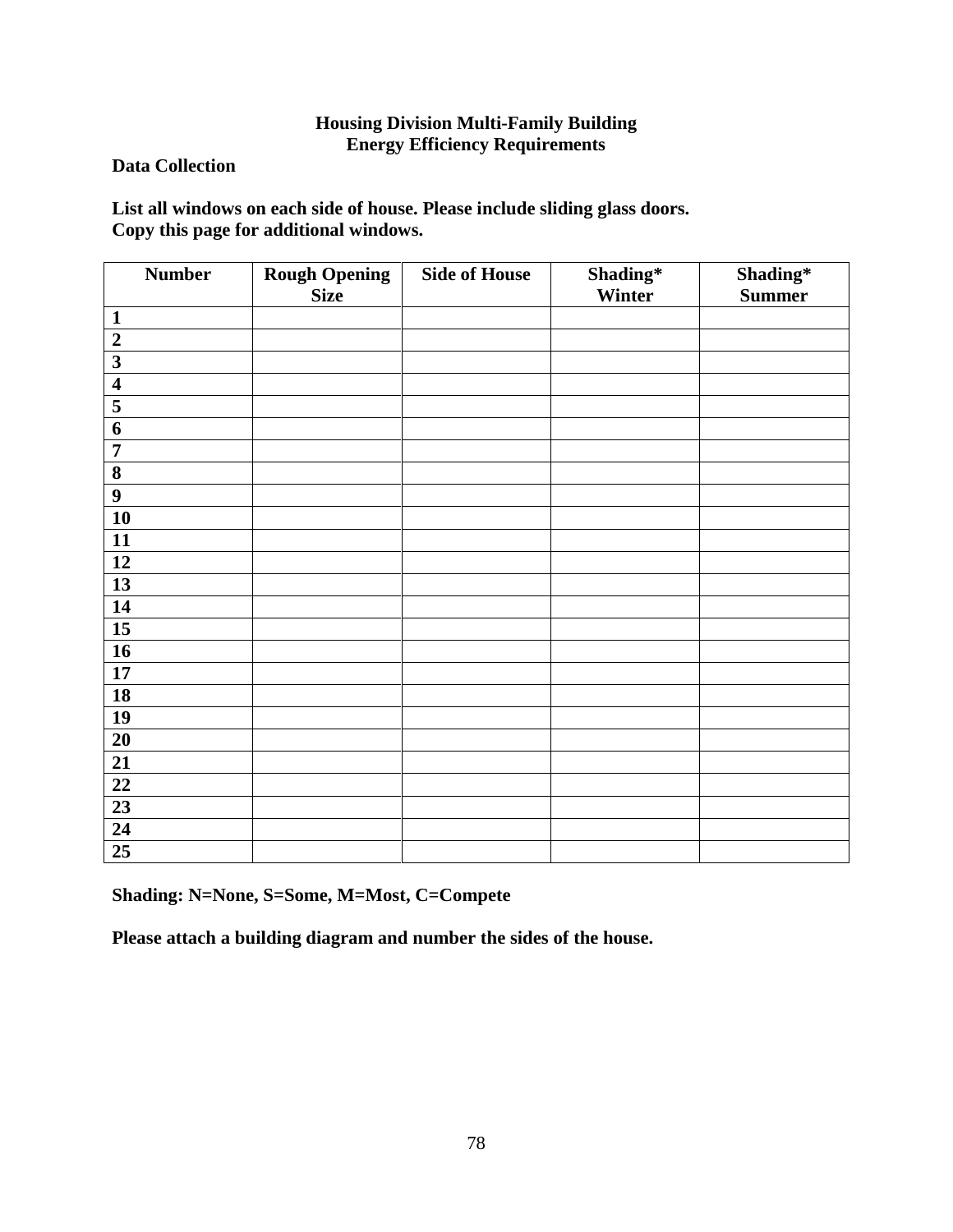### **ATTACHMENT E - EIGHT SAFE HARBORS FOR COMPLIANCE WITH THE FAIR HOUSING ACT'S DESIGN AND CONSTRUCTION REQUIREMENTS**

The United States Department of Justice and the Department of Housing and Urban Development ("HUD") currently recognize eight safe harbors for compliance with the Fair Housing Act's design and construction requirements, 42 U.S.C. § 3604 (f) (3) (C). The safe harbors are:

1. HUD's March 6, 1991 Fair Housing Accessibility Guidelines (the Guidelines), and the June 28, 1994 Supplemental Notice to Fair Housing Accessibility Guidelines: Questions and Answers about the Guidelines;

2. HUD's Fair Housing Act Accessibility Design Manual;

3. ANSI A117.1-1986, used in conjunction with the Act and HUD's regulations, and the Guidelines;

4. CABO/ANSI A117.1-1992, used in conjunction with the Act, HUD's regulations, and the Guidelines;

5. ICC/ANSI A117.1-1998, used in conjunction with the Act, HUD's regulations, and the Guidelines;

6. Code Requirements for Housing Accessibility 2000 (CRHA), approved and published by the International Code Council (ICC), October 2000;

7. International Building Code 2000 (IBC) as amended by the IBC 2001 Supplement to the International Codes: and

8. International Building Code 2003 (IBC).

It is important to note that the ANSI A117.1 standard contains only technical criteria, whereas the Fair Housing Act, the regulations and the Guidelines contain both scoping and technical criteria. Therefore, in using any of the ANSI standards it is necessary to also consult the Act, HUD's regulations, and the Guidelines for the scoping requirements.

Failure to comply with all of the accessible and adaptive design and construction requirements of the Fair Housing Act may result in loss of tax credits pursuant to 26 C.F.R. § 1.42-9. Therefore, you should consult an attorney and/or design professional to ensure that the construction of the multi-family development complies with the accessible and adaptive design and construction requirements of the Fair Housing Act.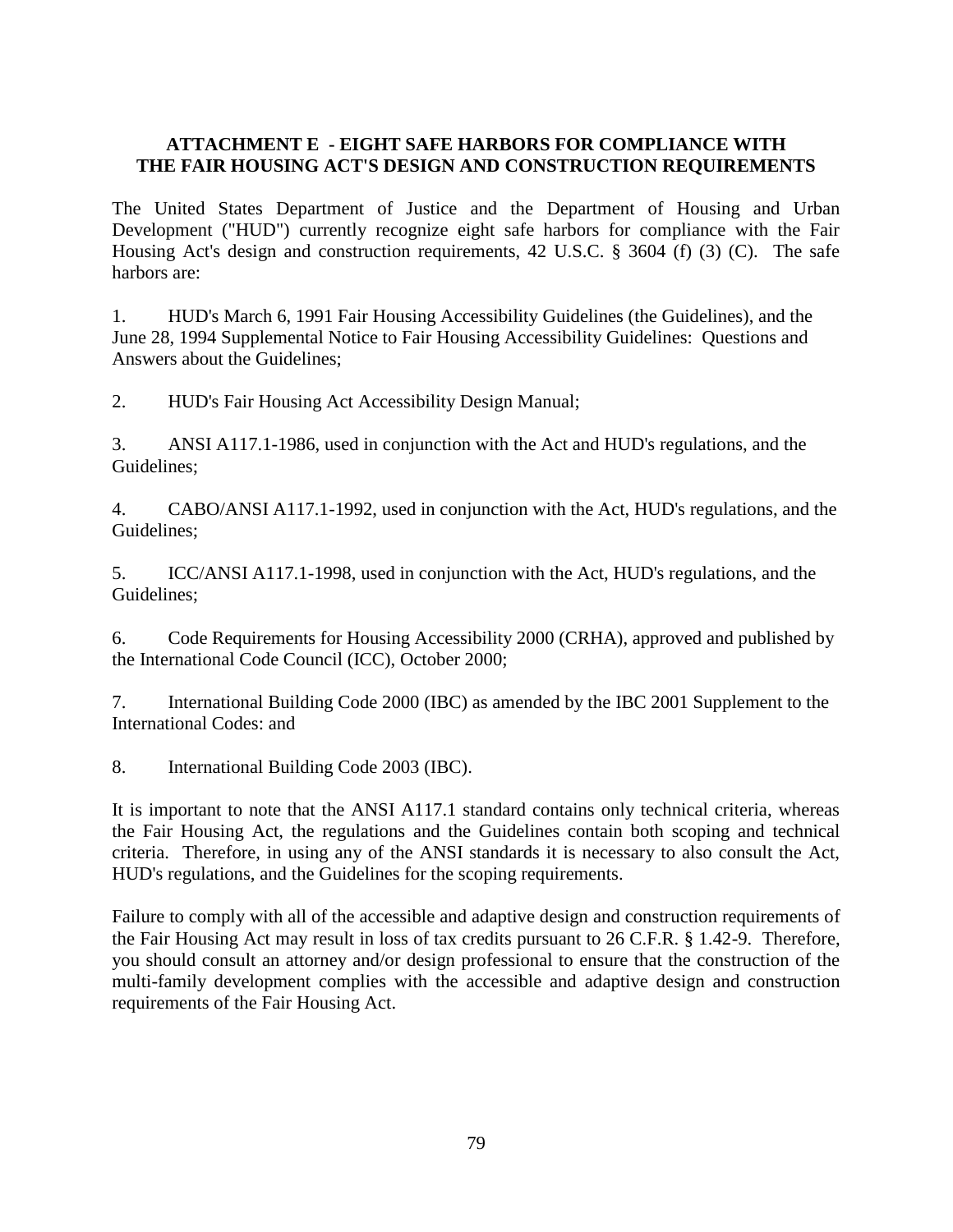#### FAIR HOUSING ACT ACCESSIBILITY CHECKLIST

This checklist represents many, but not all, of the accessible and adaptive design and construction requirements of the Fair Housing Act. This checklist is not a safe harbor for compliance with the Fair Housing Act. HUD and the Department of Justice recognize the following standards as safe harbors when used in conjunction with the Fair Housing Act, regulations, and Fair Housing Act Accessibility Guidelines (i.e. scoping requirements):

1. HUD's March 6, 1991 Fair Housing Accessibility Guidelines (the Guidelines), and the June 29, 1994 Supplemental Notice to Fair Housing Accessibility Guidelines: Questions and Answers about the Guidelines;

2. HUD's Fair Housing Act Accessibility Design Manual;

3. ANSI A117.1-1986, used in conjunction with the Act and HUD's regulations, and the Guidelines;

4. CABO/ANSI A117.1-1992, used in conjunction with the Act, HUD's regulations, and the Guidelines;

5. ICC/ANSI A.117.1-1998, used in conjunction with the Act, HUD's regulations, and the Guidelines;

6. Code Requirements for Housing Accessibility 2000 (CRHA), approved and published by the International Code Council (ICC), October 2000;

7. International Building Code 2000 (IBC) as amended by the IBC 2001 Supplement to the International Codes.

8. International Building Code 2003 (IBC)

Failure to comply with all of the accessible and adaptive design and construction requirements of the Fair Housing Act may result in loss of tax credits pursuant to 26 C.F.R. § 1.42-9. Therefore, you should consult an attorney and/or design professional to ensure that the construction of the multi-family development complies with the accessible and adaptive design and construction requirements of the Fair Housing Act.

### **COVERED BUILDINGS**

### IS THE DEVELOPMENT SUBJECT TO THE ACT?

- Development has buildings containing 4 or more units and was designed and constructed for first occupancy on or after March 13, 1991.
- Building contains elevator so all units in building are "covered units".
- All units in buildings with elevators are designed and constructed with features required by the Act.
- Building does not contain elevator so only ground-floor units in building are "covered units".
- All ground-floor units in buildings without elevators are designed and constructed with features required by the Act.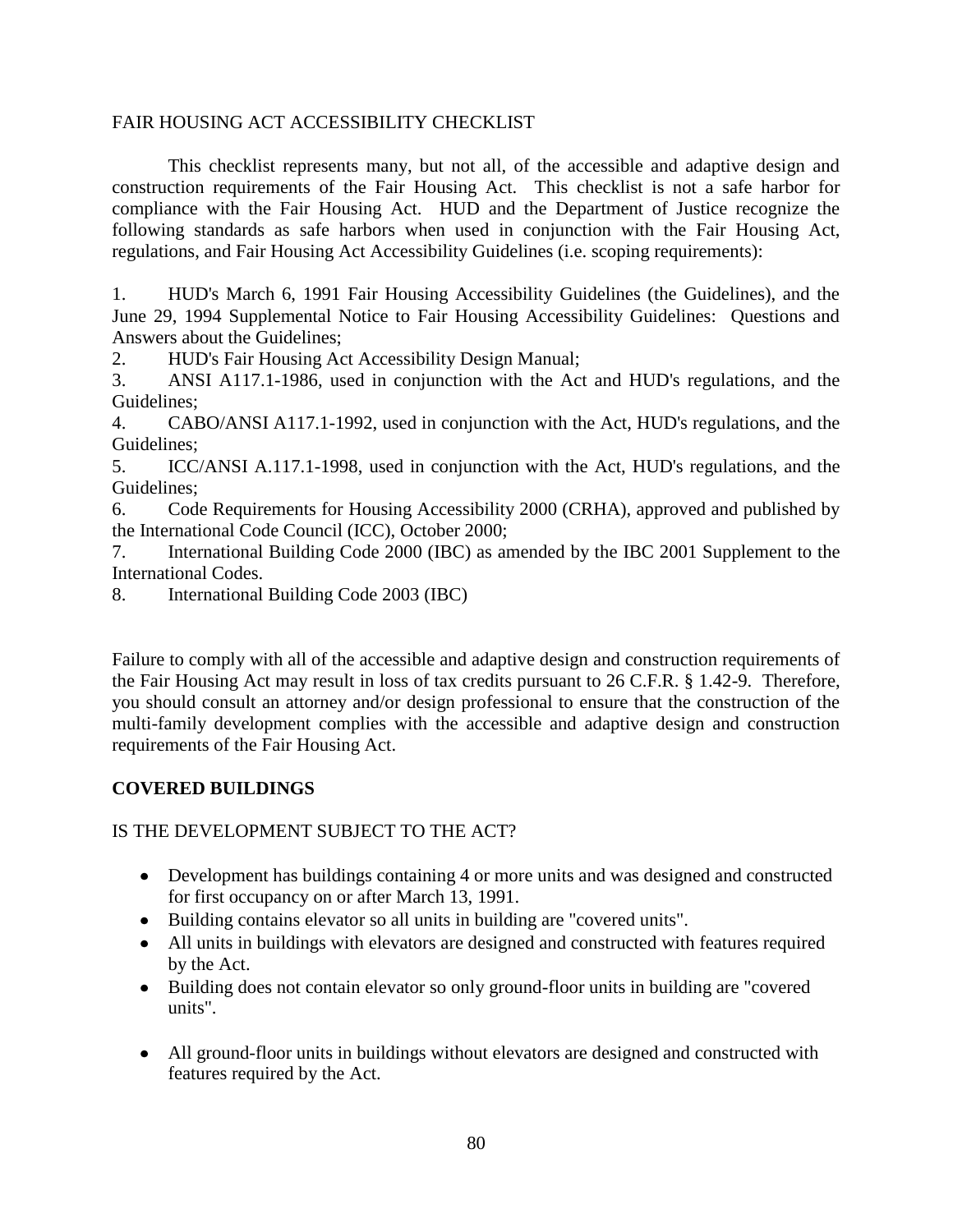- Development contains "covered units," so the public and common use facilities must be designed and constructed with features required by the Act.
- NOTE: Fair Housing Act Accessibility Guidelines contains a narrow "Site Impracticality Exception" which provides that a non-elevator building does not have to meet all of the Act's requirements if it is impractical to have an accessible entrance to the building because of the natural hilly terrain or other unusual characteristics of the site.

# **SEVEN DESIGN REQUIREMENTS**

# 1. ACESSIBLE BUILDING ENTRANCE ON AN ACCESSIBLE ROUTE

- The accessible route is a continuous, unobstructed path (no stairs) through the development that connects all buildings containing covered units and all public and common use facilities.
- The accessible route also connects to parking lots and to at least one public street, public sidewalk and to a public transportation stop, when provided.
- All slopes on the accessible route are no steeper than 8.33%.
- All slopes on the accessible route between 5% and 8.33% have handrails.
- Covered units have at least one entrance on an accessible route.
- There are a sufficient number of curb ramp cuts for a person using a wheelchair to reach every building in the development.
- Curb ramp cuts meet slope and cross slope specifications.

# 2. ACCESSIBLE COMMON AND PUBLIC USE AREAS

- At least 2 percent of all parking spaces serving covered units are designated as accessible handicapped parking spaces.
- At least one parking space of each common and public use amenity is designated as handicapped accessible parking spaces.
- All handicapped accessible parking spaces have adequate signage.
- All handicapped accessible parking spaces are at least 96" wide with a 60" wide access aisle which can be shared between two spaces.
- The accessible aisle is part of connects to a curb ramp and the accessible route.
- The rental or sales office is readily accessible and usable by persons with disabilities as required by both the Fair Housing Act and the Americans with Disabilities Act.
- A sufficient number of all mailboxes, swimming pools, tennis courts, clubhouses, rest rooms, showers, laundry facilities, trash facilities, drinking fountains, public telephones, and other common and public use amenities offered by the development are readily accessible and usable by persons with disabilities.

### 3. USABLE DOORS

- All doors into and through covered units and common use facilities provide a clear opening of at least 32" nominal width
- All doors leading into common use facilities have lever door handles operating hardware that does not require grasping and twisting
- Thresholds at doors to common use facilities are no greater than  $1/2$ "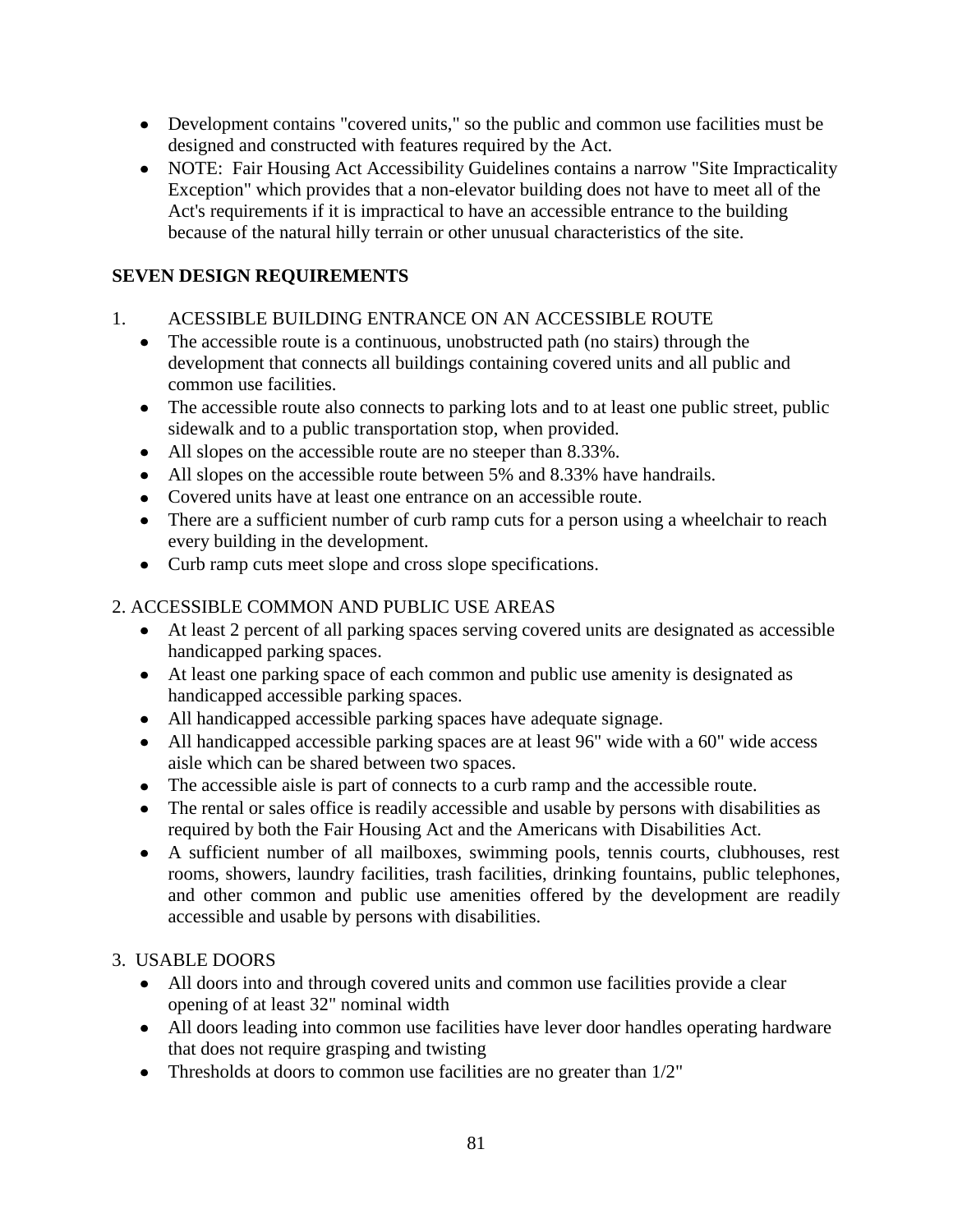- All primary entrance doors to covered units have lever door handles operating hardware that does not require grasping and twisting
- Thresholds at exterior primary entrance doors to covered units are no greater than  $3/4"$ and beveled

# 4. ACCESSIBLE ROUTE INTO AND THROUGH THE COVERED UNIT

All routes through all rooms in the covered units are no less than 36" wide

# 5. ACCESSIBLE ENVIRONMENTAL CONTROLS

All light switches, electrical outlets, thermostats, and other environmental controls are no less than 15" and no greater than 48" from the floor

# 6. REINFORCED BATHROOM WALLS FOR GRAB BARS

Reinforcements are built into the bathroom walls surrounding toilets, showers, and bathtubs for the later installation of grab bars

# 7. USABLE KITCHENS & BATHROOMS

# USABLE KITCHENS

- 30 x 48" clear floor space outside the swing of the door
- 40" of clear floor space between opposing elements (i.e. cabinets, appliances, etc.)
- U-shaped kitchens with sink or cook top at end have 60" diameter turning space or have sink or cook top base with removable cabinets

# USABLE BATHROOMS

Type A Bathroom

- 30 x 48" clear floor space outside the swing of the door
- 30 x 48" clear floor space at lavatory (if centered for parallel approach cabinet may be fixed)
- Toilet next to the tub allowing a perpendicular approach
- Centerline of toilet is 18" from bathtub and 15" from lavatory Type B Bathroom
- 30 x 48" of clear floor space outside swing of door
- 30 x 48" of clear floor space centered in front of sink
- 30 x 48" of clear floor space adjacent to the bathtub
- If at least one Type B bathroom is included, the other bathroom(s) is exempt from only the maneuvering space requirements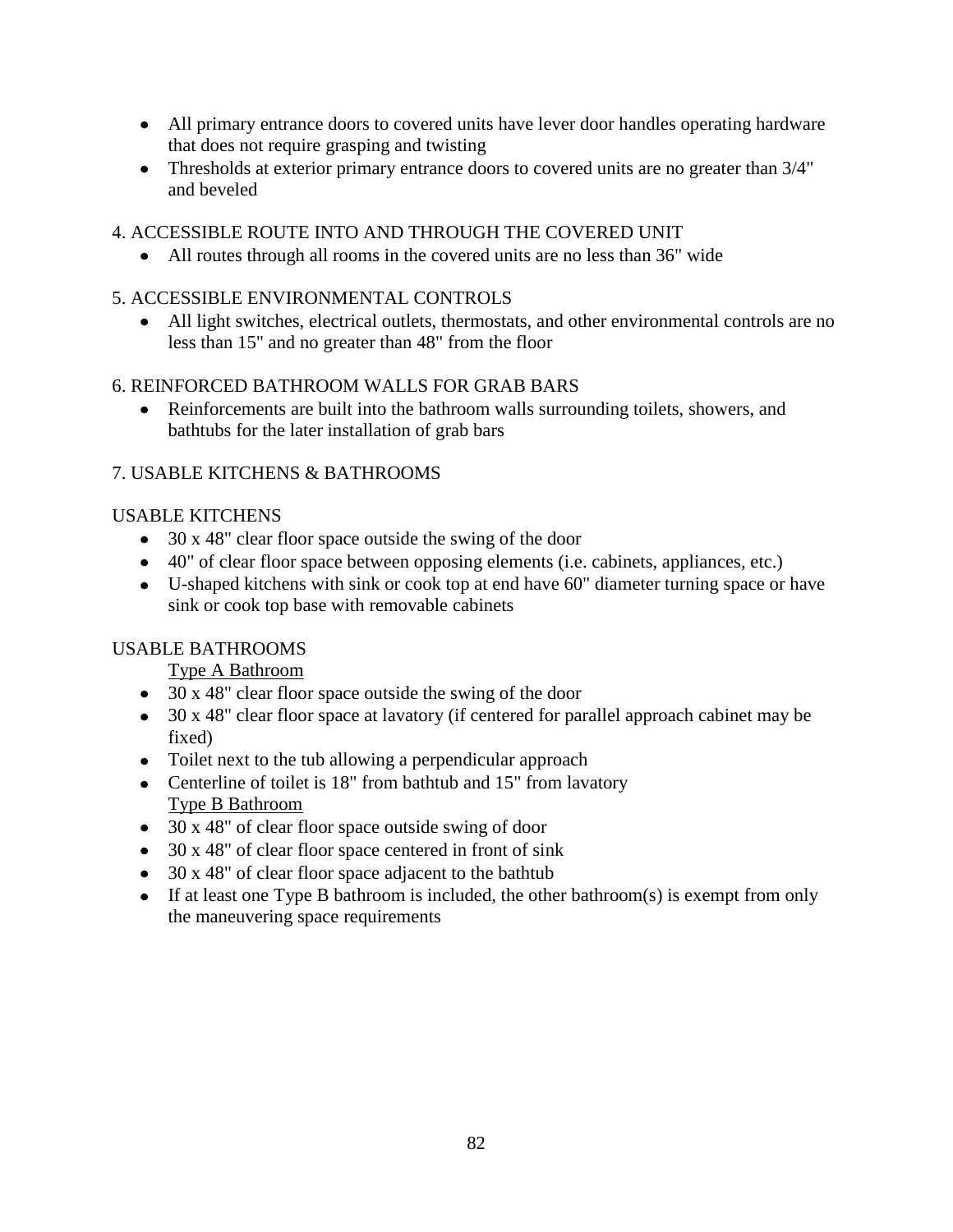### **ATTACHMENT F 2010 TAX CREDIT SCORING SHEET**

# **Maximum Score Chart**

| <b>OAP Reference</b>                             | <b>Section 26</b>            | <b>Section 27</b>     | <b>Section 28</b>                 | <b>Section 29</b> | <b>Section 30</b>   | <b>Section 31</b> | <b>Section 32</b> | <b>Section 33</b>        |
|--------------------------------------------------|------------------------------|-----------------------|-----------------------------------|-------------------|---------------------|-------------------|-------------------|--------------------------|
| <b>Project Type Categories</b>                   | Indiv and<br>Fam<br>w/ Child | Sr.<br><b>Housing</b> | <b>Sp Needs</b><br><b>Housing</b> | Asst.<br>Liv      | <b>Mixed</b><br>Inc | Ten<br>Own        | Acq.<br>Rehab     | Multi<br><b>Projects</b> |
| <b>Maximum Score</b><br>(Nevada Based Developer) | 136                          | 131                   | 131 or<br>$127*$                  | 137               | 131                 | 127               | 136               | 131                      |
| <b>Maximum Score</b><br>(Out-Of-State Developer) | 131                          | 126                   | 126 or<br>$122*$                  | 132               | 126                 | 122               | 131               | 126                      |

The maximum point scores should be reduced by 4 points for Special Needs projects serving frail elderly, and Alzheimer populations because such projects are not  $\bullet$ eligible for preference points for extending the affordability period.

# **Project Type Scoring**

| <b>QAP Reference</b>                                                | <b>Section 26</b>             | <b>Section 27</b>    | <b>Section 28</b>                 | <b>Section 29</b> | <b>Section 30</b>   | <b>Section 31</b> | <b>Section 32</b>    | <b>Section 33</b>        |
|---------------------------------------------------------------------|-------------------------------|----------------------|-----------------------------------|-------------------|---------------------|-------------------|----------------------|--------------------------|
| <b>Project Type Category</b>                                        | Indivi and<br>Fam<br>w/ Child | <b>Sr</b><br>Housing | <b>Sp Needs</b><br><b>Housing</b> | Asst.<br>Liv      | <b>Mixed</b><br>Inc | Ten<br>Own        | Acq.<br><b>Rehab</b> | Multi<br><b>Projects</b> |
| <b>PROJECT TYPE SCORING</b><br><b>QAP Sections 26-33 MAX SCORES</b> | 15                            | 10                   | 10                                | 15                | 10                  | 10                | 15                   | 10                       |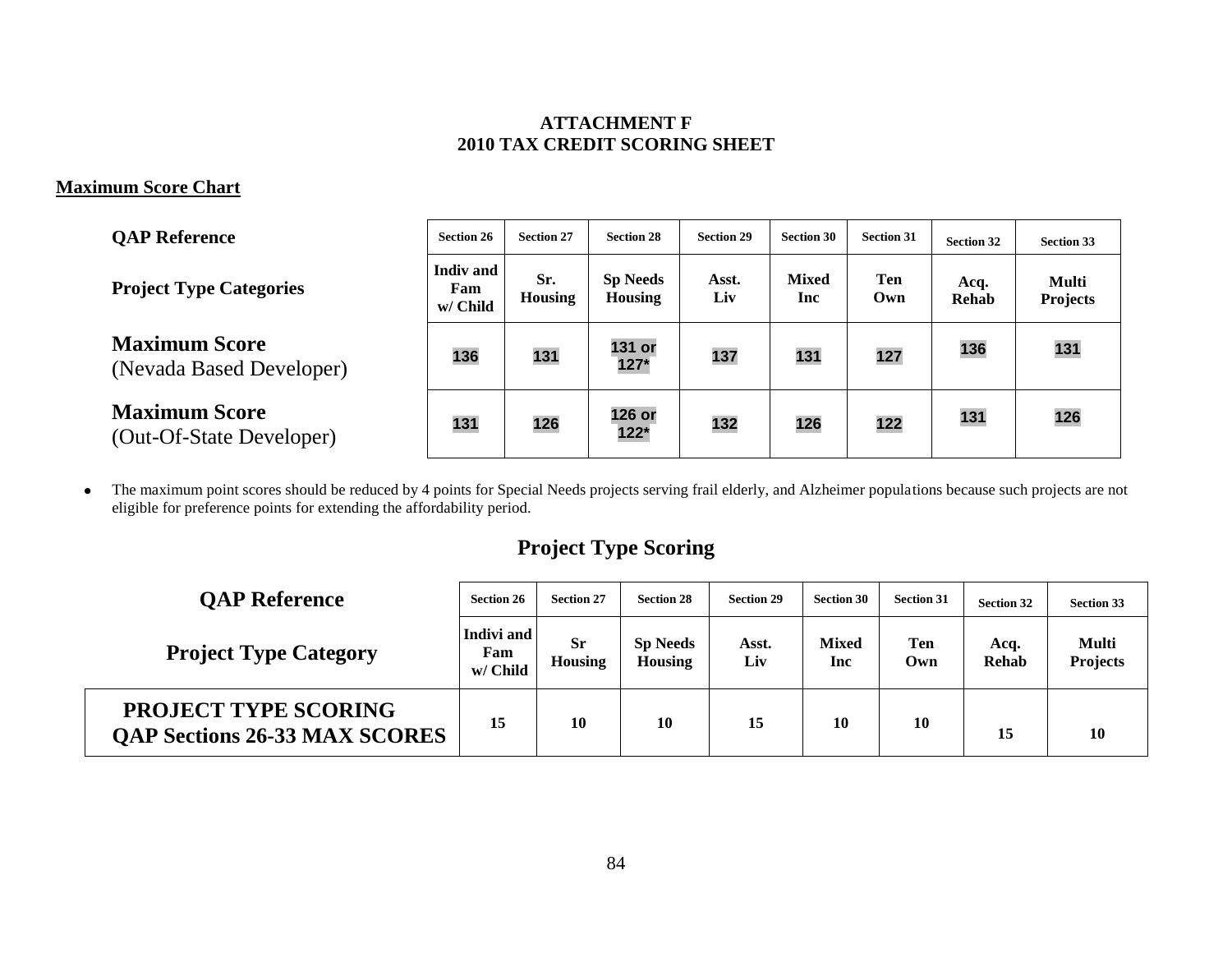|                                           |                      | <b>Section 26</b>                   | <b>Section 27</b>    | <b>Section 28</b>                  | <b>Section 29</b> | <b>Section 30</b>   | <b>Section 31</b> | <b>Section 32</b> | <b>Section 33</b>     |
|-------------------------------------------|----------------------|-------------------------------------|----------------------|------------------------------------|-------------------|---------------------|-------------------|-------------------|-----------------------|
| <b>Project Type Categories</b>            |                      | <b>Indiv</b> and<br>Fam<br>w/ Child | <b>Sr</b><br>Housing | <b>Sp. Needs</b><br><b>Housing</b> | Asst<br>Liv       | <b>Mixed</b><br>Inc | Ten<br>Own        | Acq<br>Rehab      | <b>Multi</b><br>Proj. |
| <b>STANDARD SCORING</b><br><b>FACTORS</b> | Max.<br><b>Score</b> | 89                                  | 84                   | 84/80                              | 90                | 84                  | 80                | 89                | 84                    |

| <b>Section 16 - Project Location</b>                                                                                                                                                                                                                                                                   | Max.<br><b>Score</b>                        |  |  |  |  |
|--------------------------------------------------------------------------------------------------------------------------------------------------------------------------------------------------------------------------------------------------------------------------------------------------------|---------------------------------------------|--|--|--|--|
| Projects located in a Qualified Census Tract<br>Projects located in non-CDBG eligible census tract<br>Projects in Redevelopment Project Area<br>Local Jurisdiction Priority Area/Tribal designation<br>Acquisition/Rehab project in revitalization plan<br>NV At-Risk Properties listed by Nat'l Trust | Maximum Score<br>if any factor<br>satisfied |  |  |  |  |

| <b>Section 17 - Project Readiness</b>                | Max.<br><b>Score</b> | 16 | 16 | 16 | 21 | 16 | 16 | <b>16</b> | 16 |
|------------------------------------------------------|----------------------|----|----|----|----|----|----|-----------|----|
| Ownership of the land                                | $\sim$               |    |    |    |    |    |    |           |    |
| Option to purchase land                              |                      |    |    |    |    |    |    |           |    |
| Signed long term lease                               |                      |    |    |    |    |    |    |           |    |
| Proper zoning of the site                            | $\sim$               |    |    |    |    |    |    |           |    |
| Entitlements completed / no additional public action | $\sim$               |    |    |    |    |    |    |           |    |
| Soil testing completed                               |                      |    |    |    |    |    |    |           |    |
| Phase II Environ. completed                          | $\sim$               |    |    |    |    |    |    |           |    |
| Partnership docs Filed                               |                      |    |    |    |    |    |    |           |    |
| Permit ready                                         |                      |    |    |    |    |    |    |           |    |
| 2 yr. Medicaid Commitment secured                    |                      |    |    |    |    |    |    |           |    |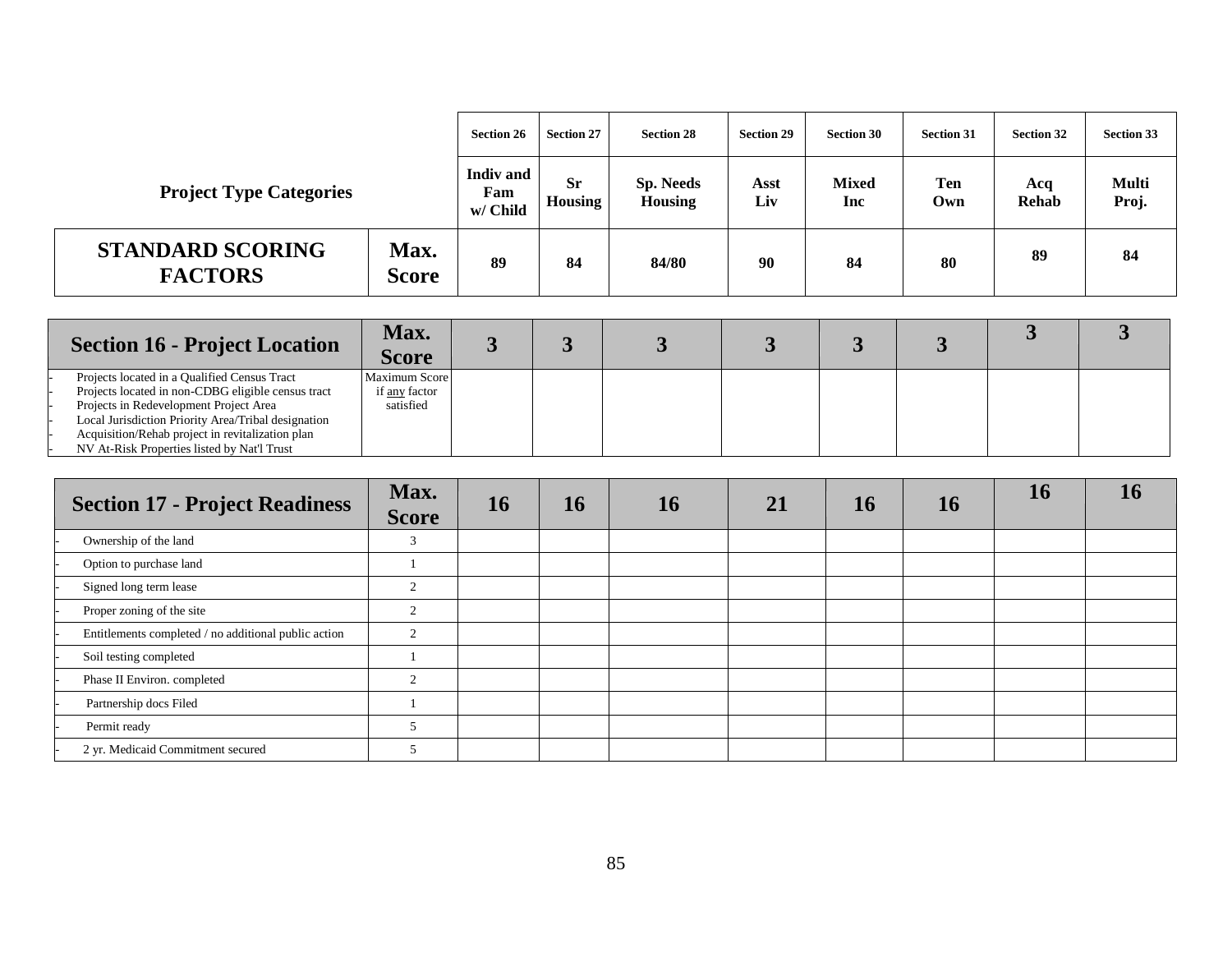| <b>QAP Reference</b>                                 |                      | <b>Section 26</b>                   | <b>Section 27</b>    | <b>Section 28</b>          | <b>Section 29</b> | <b>Section 30</b>   | <b>Section 31</b> | <b>Section 32</b> | Section 33    |
|------------------------------------------------------|----------------------|-------------------------------------|----------------------|----------------------------|-------------------|---------------------|-------------------|-------------------|---------------|
| <b>Project Type Categories</b>                       |                      | <b>Indiv</b> and<br>Fam<br>w/ Child | <b>Sr</b><br>Housing | <b>Sp Needs</b><br>Housing | Asst.<br>Liv      | <b>Mixed</b><br>Inc | <b>Ten</b><br>Own | Acq<br>Rehab      | Multi<br>Proj |
| <b>Section 18 - Amenities</b>                        | Max.<br><b>Score</b> | 25                                  | 25                   | 25                         | 25                | 25                  | 25                | 25                | 25            |
| PROJECT WIDE AMENITIES                               |                      |                                     |                      |                            |                   |                     |                   |                   |               |
| Elevator                                             | 3                    |                                     | N/A                  | N/A                        |                   |                     | N/A               |                   |               |
| Picnic Area with required equipment                  | $\mathfrak{Z}$       |                                     |                      |                            |                   |                     | $\rm N/A$         |                   |               |
| Swimming or lap pool                                 | $\overline{3}$       |                                     |                      |                            |                   |                     | N/A               |                   |               |
| Solar Hot water heating for swim pools               | $\mathbf{1}$         |                                     |                      |                            |                   |                     | $\rm N/A$         |                   |               |
| Kiddy pool                                           | 3                    |                                     | N/A                  | N/A                        | N/A               | N/A                 |                   | N/A               | N/A           |
| 500 sq. ft. community bldg (under 50 units)          | $\overline{3}$       |                                     |                      |                            |                   |                     |                   |                   |               |
| In ground spa                                        | $\mathfrak{Z}$       |                                     |                      |                            |                   |                     |                   |                   |               |
| Weight / exercise room                               | $\sqrt{2}$           |                                     |                      |                            |                   |                     | $\rm N/A$         |                   |               |
| Computer / study room                                | $\sqrt{2}$           |                                     |                      |                            |                   |                     |                   |                   |               |
| <b>Exterior lighting</b>                             | $\overline{2}$       |                                     |                      |                            |                   |                     |                   |                   |               |
| Library / Reading room                               | $\mathbf{1}$         |                                     |                      |                            |                   |                     |                   |                   |               |
| On Site Salon                                        | $\sqrt{2}$           |                                     |                      |                            |                   |                     |                   |                   |               |
| <b>Recreation Area</b>                               | $\overline{2}$       |                                     |                      |                            |                   |                     |                   |                   |               |
| <b>Business Center</b>                               | $\sqrt{2}$           |                                     |                      |                            |                   |                     |                   |                   |               |
| Wellness Room                                        | $\sqrt{2}$           |                                     |                      |                            |                   |                     |                   |                   |               |
| 20% Accessible Units                                 | $\mathfrak{Z}$       |                                     |                      |                            |                   |                     |                   |                   |               |
| <b>TENANT UNIT AMENITIES</b>                         |                      |                                     |                      |                            |                   |                     |                   |                   |               |
| Picnic Area with required equipment                  | 3                    | N/A                                 | N/A                  | N/A                        | N/A               | N/A                 |                   | N/A               | N/A           |
| Covered patio area or balcony area                   | $\overline{2}$       |                                     |                      |                            |                   |                     |                   |                   |               |
| Air conditioning (outside Clark Co.)                 | $\overline{3}$       |                                     |                      |                            |                   |                     |                   |                   |               |
| Two car garage or covered parking                    | $\overline{3}$       |                                     |                      |                            |                   |                     |                   |                   |               |
| Ceramic tile throughout unit                         | $\sqrt{2}$           |                                     |                      |                            |                   |                     |                   |                   |               |
| <b>Exterior Storage</b>                              | $\overline{2}$       |                                     |                      |                            |                   |                     |                   |                   |               |
| <b>Broad Band Internet Connect</b>                   | $\sqrt{2}$           |                                     |                      |                            |                   |                     |                   |                   |               |
| Washer Dryer Hookups (under 50 units- EST appliance) | $\mathbf{1}$         |                                     |                      |                            |                   |                     |                   |                   |               |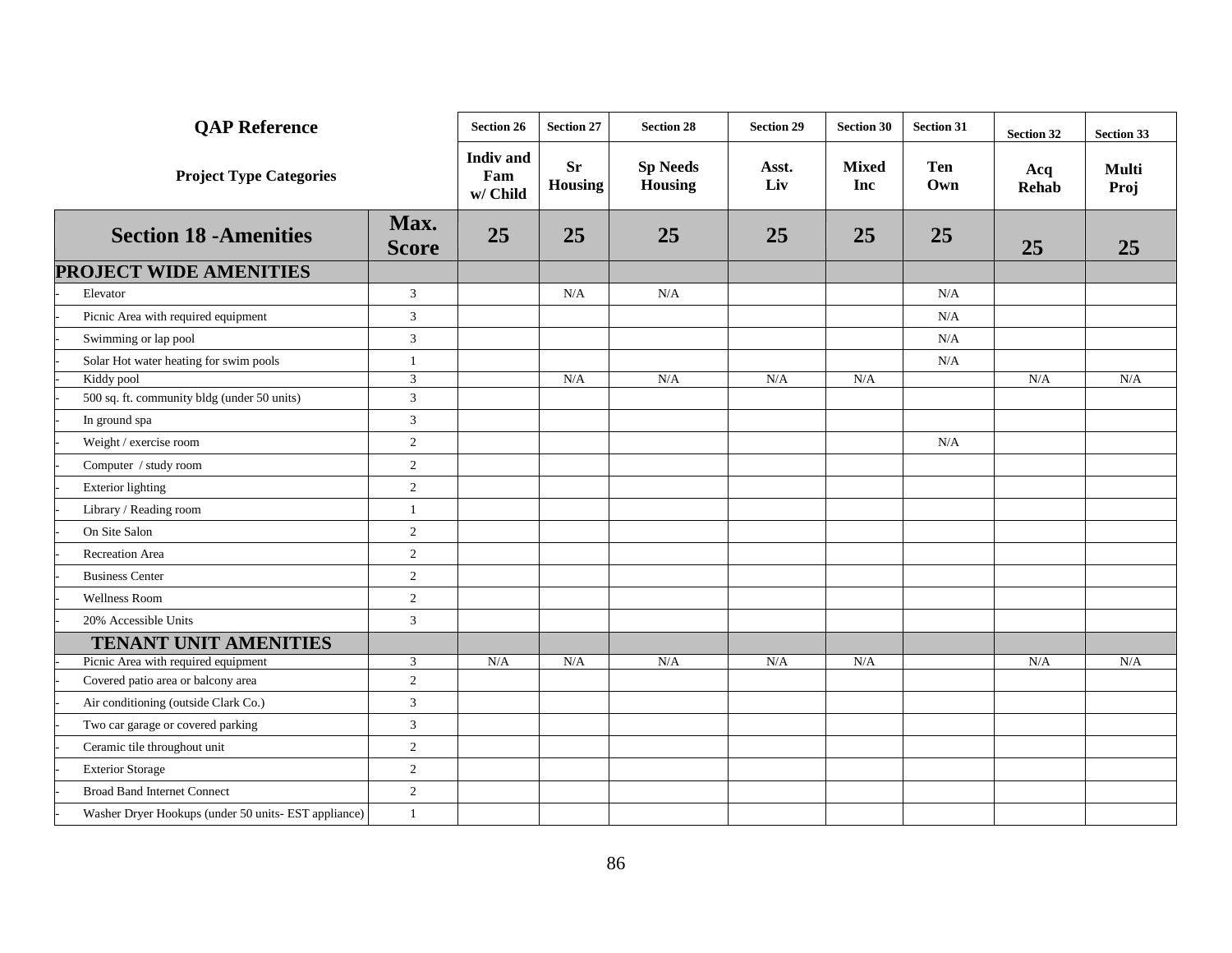| Free Internet each unit                  |     |     |     |     |                     |     |     |
|------------------------------------------|-----|-----|-----|-----|---------------------|-----|-----|
| Ceiling Fans9 Master Bdrm / Living Room) |     |     |     |     |                     |     |     |
| <b>Security Doors</b>                    | N/A | N/A | N/  | N/A | $\mathbf{X}$<br>N/L | N/A | N/A |
| Covered Front porch                      | N/A | N/A | N/A | N/A | N/A                 | N/A | N/A |

| <b>QAP Reference</b>                                                                                                           |                                                    | <b>Section 26</b>                         | <b>Section 27</b>    | <b>Section 28</b>          | <b>Section 29</b> | <b>Section 30</b>          | <b>Section 31</b> | <b>Section 32</b> | Section 33    |
|--------------------------------------------------------------------------------------------------------------------------------|----------------------------------------------------|-------------------------------------------|----------------------|----------------------------|-------------------|----------------------------|-------------------|-------------------|---------------|
| <b>Project Type Categories</b>                                                                                                 |                                                    | <b>Indiv</b> and<br>Fam<br>W/<br>Children | <b>Sr</b><br>Housing | <b>Sp Needs</b><br>Housing | Asst<br>Liv       | <b>Mixed</b><br><b>Inc</b> | Ten<br>Own        | Acq.<br>Rehab     | Multi<br>Proj |
| <b>Section 19 – Nevada Based</b><br>Applicant                                                                                  | Max.<br><b>Score</b>                               | <b>10</b>                                 | <b>10</b>            | 10                         | <b>10</b>         | 10                         | <b>10</b>         | 10                | <b>10</b>     |
| NV corp., partnership, limited-liability<br>company<br>Maintain an office in Nevada<br>In-State office is sufficiently staffed | Maximum<br>Score if all<br>factors<br>satisfied 10 |                                           |                      |                            |                   |                            |                   |                   |               |

| Section 20 – Out of State<br><b>Applicant</b>                                                                                                                                                                                       | Max.<br><b>Score</b>                                                                                |  |  |  |  |
|-------------------------------------------------------------------------------------------------------------------------------------------------------------------------------------------------------------------------------------|-----------------------------------------------------------------------------------------------------|--|--|--|--|
| One point for each Nevada project up to 5 points<br>if following conditions are satisfied:<br>Previously developed projects in Nevada<br>Applicants are in good standing with<br>Division<br>No outstanding IRS compliance findings | Maximum<br>score if all<br>conditions are<br>satisfied and<br>applicant has<br>5 Nevada<br>projects |  |  |  |  |

| <b>Section 21 – Affordability</b> | Max.<br>Score |  | 4/0 |  |  |  |
|-----------------------------------|---------------|--|-----|--|--|--|
| Period <sup>14</sup>              |               |  |     |  |  |  |

\*Projects developed for eventual tenant ownership, assisted living or frail elderly, and Alzheimer special needs populations are not eligible for preference points for extending the affordability period.

 $\overline{a}$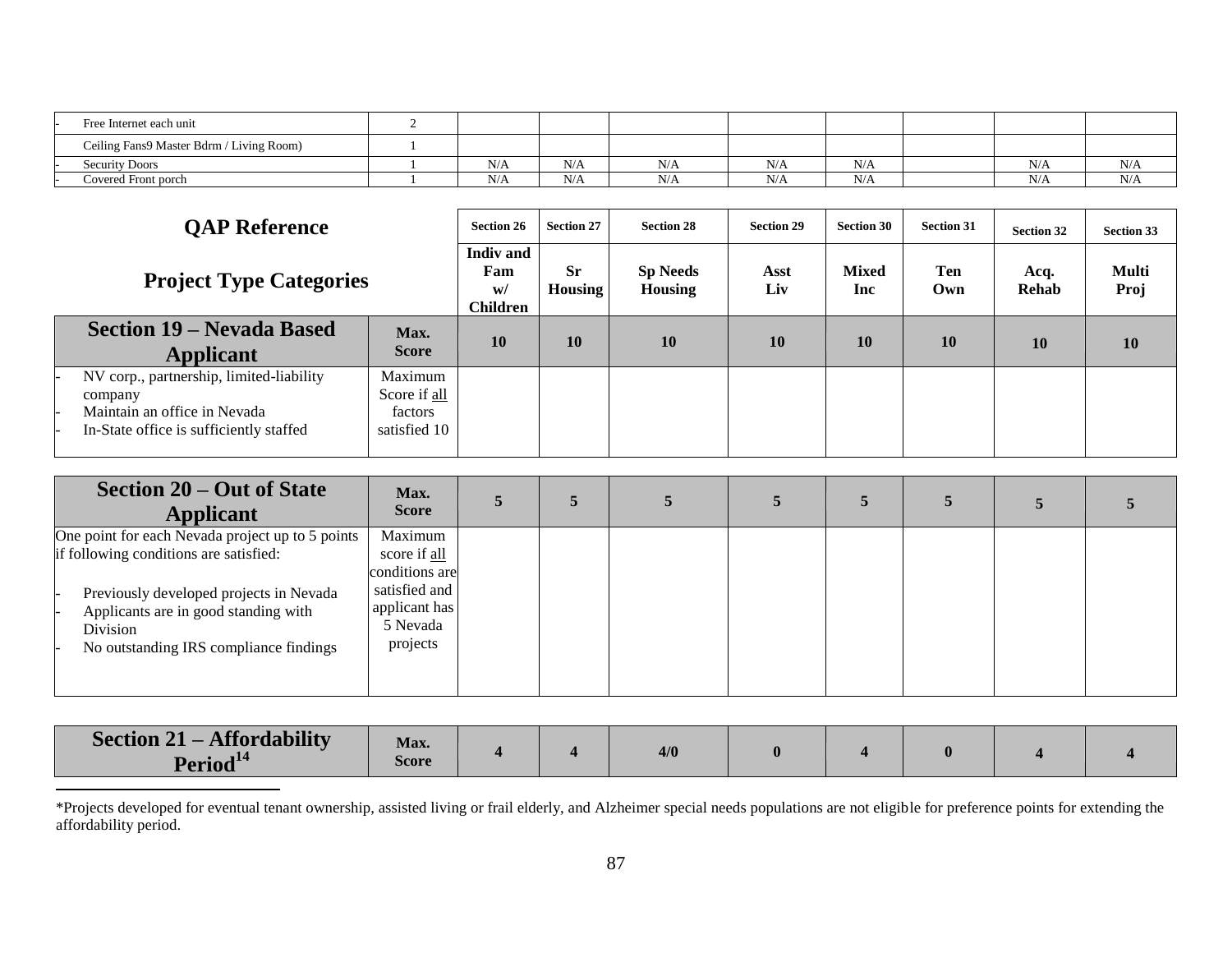| Maximum<br>score for 20<br>One point for each 5 years of extended<br>years<br>affordability up to 20 years *<br>extended<br>affordability | All special needs<br>populations except<br>frail elderly,<br>N/A<br>Alzheimer, and<br>assisted living<br>projects | N/A |
|-------------------------------------------------------------------------------------------------------------------------------------------|-------------------------------------------------------------------------------------------------------------------|-----|
|-------------------------------------------------------------------------------------------------------------------------------------------|-------------------------------------------------------------------------------------------------------------------|-----|

| <b>Section 22 – Water Efficiency</b> | Max.<br>Score |  |  |  |  |
|--------------------------------------|---------------|--|--|--|--|
| 75 percent desert/zero landscaped    |               |  |  |  |  |

| <b>Section 23 – Historic Character</b>                                   | Max.<br><b>Score</b> |  |  |  |  |
|--------------------------------------------------------------------------|----------------------|--|--|--|--|
| As determined by the Nevada State historic<br><b>Preservation Office</b> |                      |  |  |  |  |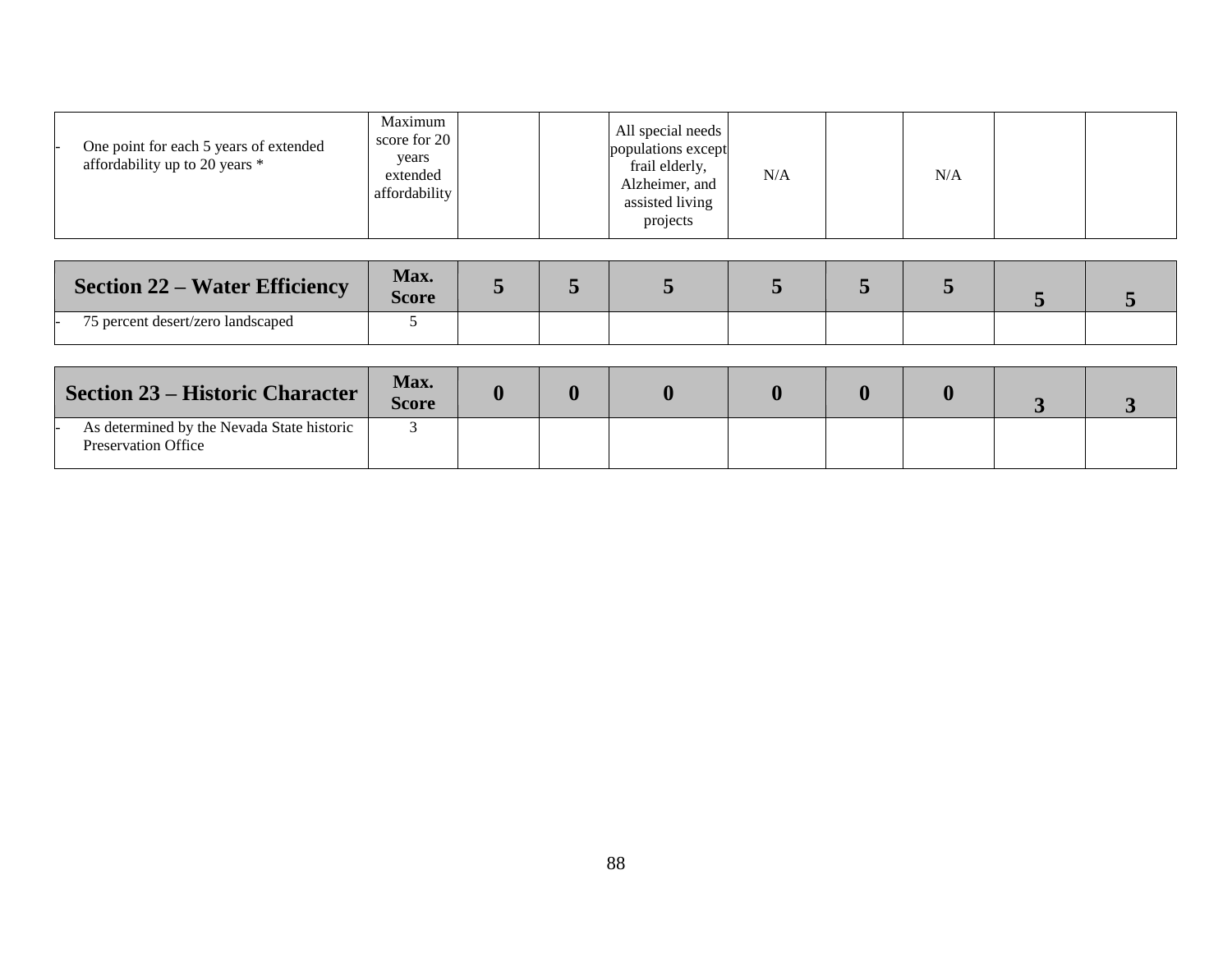### **Standard Scoring Factors (Continued)**

| <b>OAP Reference</b>           | <b>Section 26</b>                      | <b>Section 27</b>           | <b>Section 28</b>          | <b>Section 29</b> | <b>Section 30</b>          | <b>Section 31</b> | <b>Section 32</b> | <b>Section 32</b> |
|--------------------------------|----------------------------------------|-----------------------------|----------------------------|-------------------|----------------------------|-------------------|-------------------|-------------------|
| <b>Project Type Categories</b> | <b>Indiv</b> and<br>Fam<br>w/ Children | <b>Sr</b><br><b>Housing</b> | <b>Sp Needs</b><br>Housing | Asst.<br>Liv      | <b>Mixed</b><br><b>Inc</b> | Ten<br>Owned      | Acq.<br>Rehab     | Multi<br>Proj     |

 $\mathbf{I}$ 

 $\mathbf{I}$ 

 $\mathbf{I}$ 

| <b>Section 24 – Green Building</b>                                                                                  | Max.<br><b>Score</b> | <u> 11</u> | 11 | . . | 11 | 11 | 11 | 11 |  |
|---------------------------------------------------------------------------------------------------------------------|----------------------|------------|----|-----|----|----|----|----|--|
| <b>Site Location</b>                                                                                                |                      |            |    |     |    |    |    |    |  |
| 1 point for site being located 1/4 mile or less from a                                                              |                      |            |    |     |    |    |    |    |  |
| public transportation route                                                                                         |                      |            |    |     |    |    |    |    |  |
| 1 point (for each 3 services) site being located 1/4 mile or<br>less from listed services (Grocery, Pharmacy, Bank, |                      |            |    |     |    |    |    |    |  |
| Park, School, Day Care, Medical Service, Library)                                                                   |                      |            |    |     |    |    |    |    |  |
| Max 2 points or 6 services                                                                                          |                      |            |    |     |    |    |    |    |  |
| <b>Installation of Photovoltaic Cells</b>                                                                           |                      |            |    |     |    |    |    |    |  |
| Per QAP                                                                                                             |                      |            |    |     |    |    |    |    |  |
| No VOC/Low VOC                                                                                                      |                      |            |    |     |    |    |    |    |  |
| for exclusive use of paints with no volatile                                                                        |                      |            |    |     |    |    |    |    |  |
| organic compounds (VOC), low VOC carpet, padding                                                                    |                      |            |    |     |    |    |    |    |  |
| and adhesives or formaldehyde-free particle board.                                                                  |                      |            |    |     |    |    |    |    |  |
| <b>Insulation-Blown cellulose</b>                                                                                   |                      |            |    |     |    |    |    |    |  |
| <b>Panels-Structural insulated Panels (SIP)</b>                                                                     |                      |            |    |     |    |    |    |    |  |
| <b>Tankless hot water heaters</b>                                                                                   |                      |            |    |     |    |    |    |    |  |
|                                                                                                                     |                      |            |    |     |    |    |    |    |  |
|                                                                                                                     |                      |            |    |     |    |    |    |    |  |

|               | <b>Section 25 – Negative</b><br><b>Compliance Findings</b>                                                  | <b>Max.</b><br><b>Score</b>                                    |  |  |  |  |
|---------------|-------------------------------------------------------------------------------------------------------------|----------------------------------------------------------------|--|--|--|--|
| $-20$ points. | One point subtracted for each unresolved compliance<br>finding reported on IRS Form 8823 up to a maximum of | Subtract one<br>point per<br>negative<br>compliance<br>finding |  |  |  |  |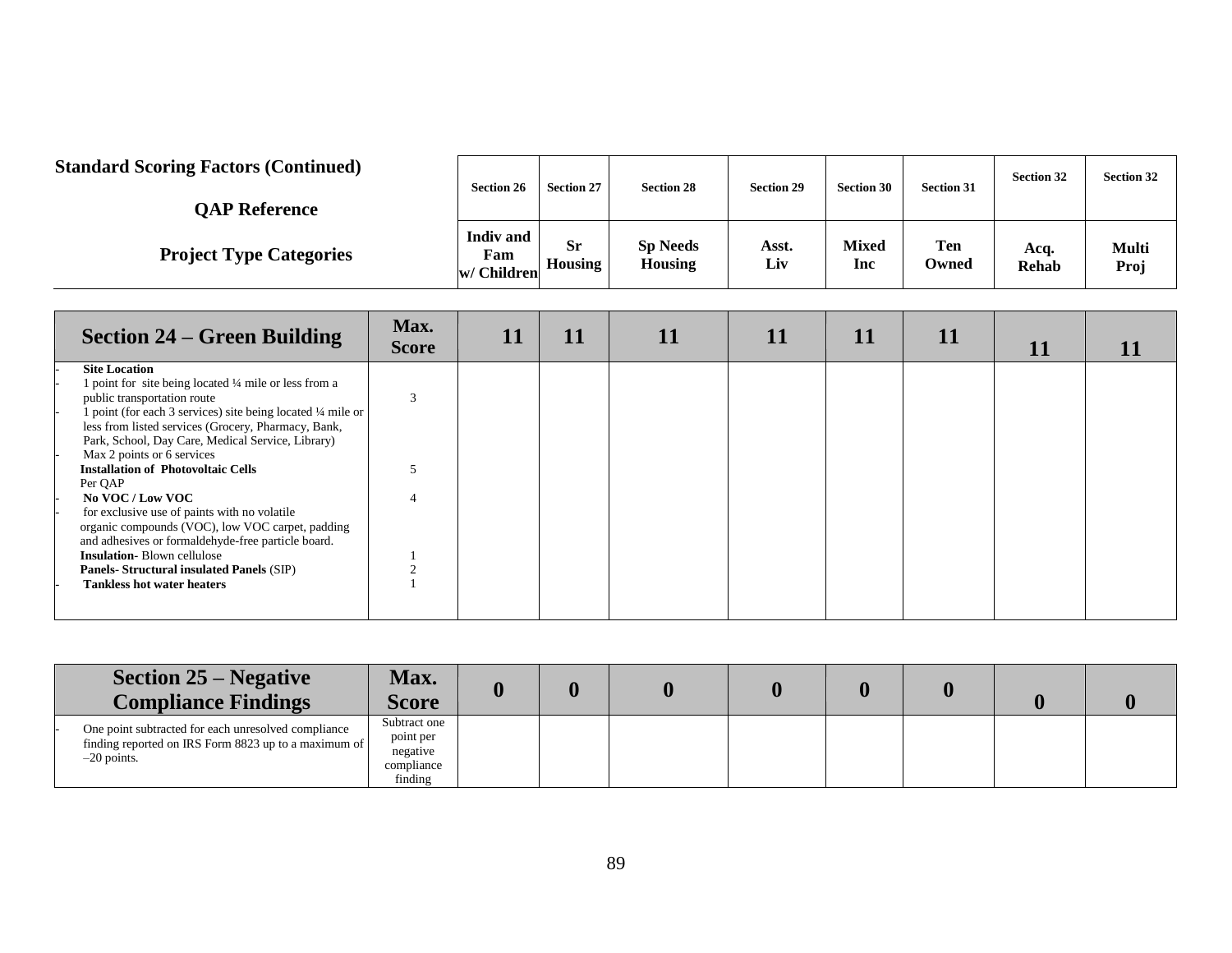| <b>Standard Scoring Factors (Continued)</b><br><b>QAP Reference</b> | <b>Section 26</b>                  | <b>Section 27</b>           | <b>Section 28</b>          | <b>Section 29</b> | <b>Section 30</b>      | <b>Section 31</b> | <b>Section 32</b> | <b>Section 33</b>    |
|---------------------------------------------------------------------|------------------------------------|-----------------------------|----------------------------|-------------------|------------------------|-------------------|-------------------|----------------------|
| <b>Project Type Categories</b>                                      | <b>Indiv</b><br>Fam<br>w/ Children | <b>Sr</b><br><b>Housing</b> | <b>Sp Needs</b><br>Housing | Asst<br>Live      | <b>Mixed</b><br>Income | Ten<br>Own        | Acq<br>Rehab      | <b>Multi</b><br>Proj |

| <b>Section 34 – Low Rent Targeting</b> | Max.<br><b>Score</b>          | 12 | 12 | 12 | 12 | 12 | 12 | 12 |  |
|----------------------------------------|-------------------------------|----|----|----|----|----|----|----|--|
| $= .30$ (100% @ 30% Rents)             | $1^{\circ}$<br>$\overline{1}$ |    |    |    |    |    |    |    |  |
| $> .30$ and $< .35$                    |                               |    |    |    |    |    |    |    |  |
| $> .35$ and $< .40$                    |                               |    |    |    |    |    |    |    |  |
| $> .40$ and $< .45$                    |                               |    |    |    |    |    |    |    |  |
| $> .45$ and $< .50$                    |                               |    |    |    |    |    |    |    |  |
|                                        |                               |    |    |    |    |    |    |    |  |

| <b>Section 35 – Low income</b><br><b>Targeting</b> | Max.<br>Score | ∽ |  |  |  |
|----------------------------------------------------|---------------|---|--|--|--|
| 2 Pts. For the $20\%$ @ 50% Set Aside              |               |   |  |  |  |
| option                                             |               |   |  |  |  |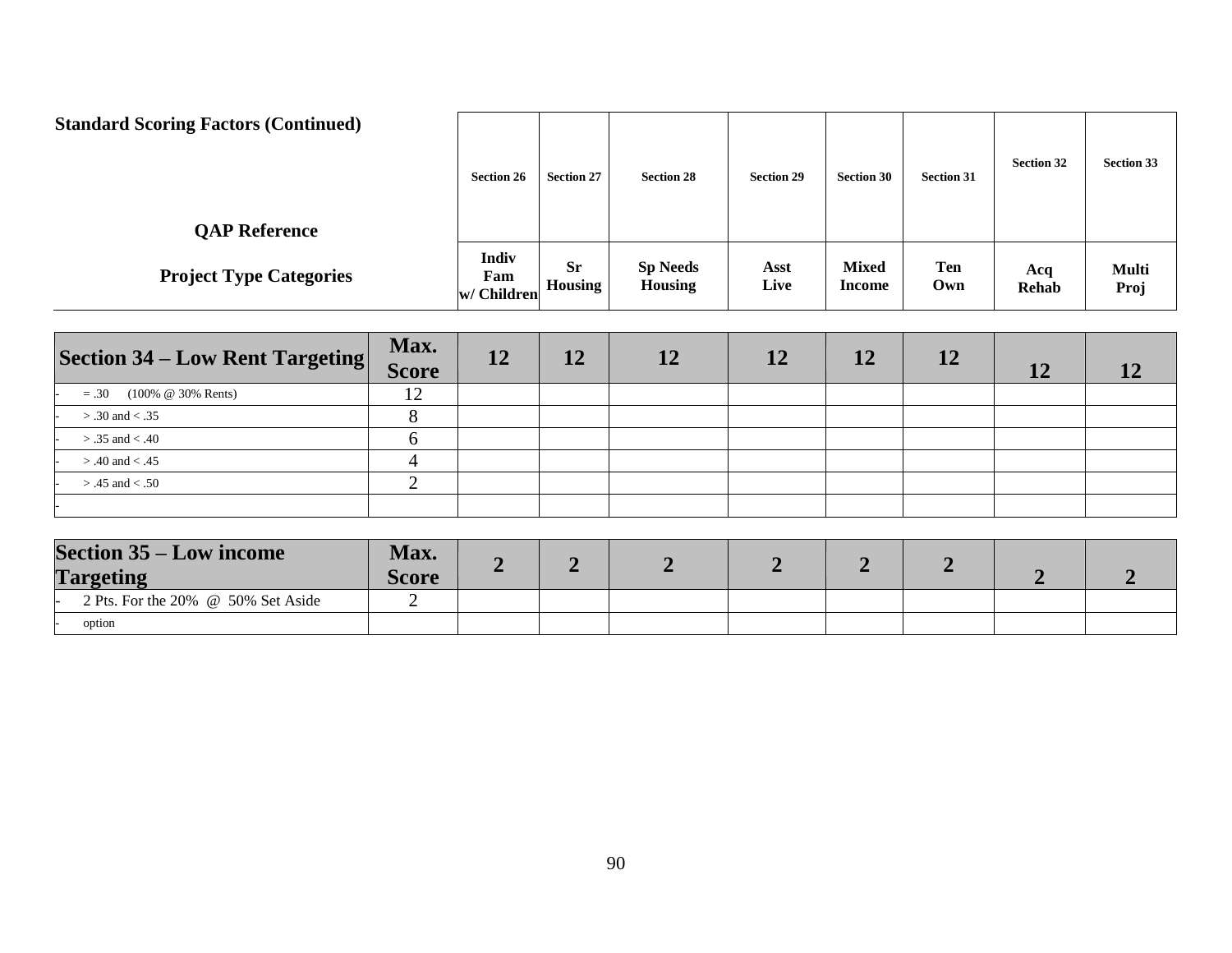| <b>Special Scoring Factors (Continued)</b><br><b>QAP Reference</b>   |                      | <b>Section 26</b>           | <b>Section 27</b>           | <b>Section 28</b>                 | <b>Section 29</b> | <b>Section 30</b>             | <b>Section 31</b> | <b>Section 32</b>   | <b>Section 33</b> |
|----------------------------------------------------------------------|----------------------|-----------------------------|-----------------------------|-----------------------------------|-------------------|-------------------------------|-------------------|---------------------|-------------------|
| <b>Project Type Categories</b>                                       |                      | Indiv<br>Fam<br>w/ Children | <b>Sr</b><br><b>Housing</b> | <b>Sp Needs</b><br><b>Housing</b> | Asst<br>Live      | <b>Mixed</b><br><b>Income</b> | <b>Ten</b><br>Own | Acq<br><b>Rehab</b> | Multi<br>Proj     |
| Section 36 – Paid 15 year Utilities                                  | Max.<br><b>Score</b> | 5                           | 5                           | 5                                 | 5                 | 5                             | 5                 | 5                   | 5                 |
| Owner opts to pay all utilities for the 15 year<br>Compliance period | 5                    |                             |                             |                                   |                   |                               |                   |                     |                   |
| <b>Section 37 – Supportive Services</b>                              | Max.<br><b>Score</b> | 8                           | 8                           | 8                                 | 8                 | 8                             | 8                 | 8                   | 8                 |
| Meals                                                                | $\overline{2}$       |                             |                             |                                   |                   |                               |                   |                     |                   |
| Transportation                                                       | $\overline{2}$       |                             |                             |                                   |                   |                               |                   |                     |                   |
| On-site Service Coordinator 20 Hrs                                   | $\overline{2}$       |                             |                             |                                   |                   |                               |                   |                     |                   |
| On-site Service Coordinator 40 Hrs                                   | 4                    |                             |                             |                                   |                   |                               |                   |                     |                   |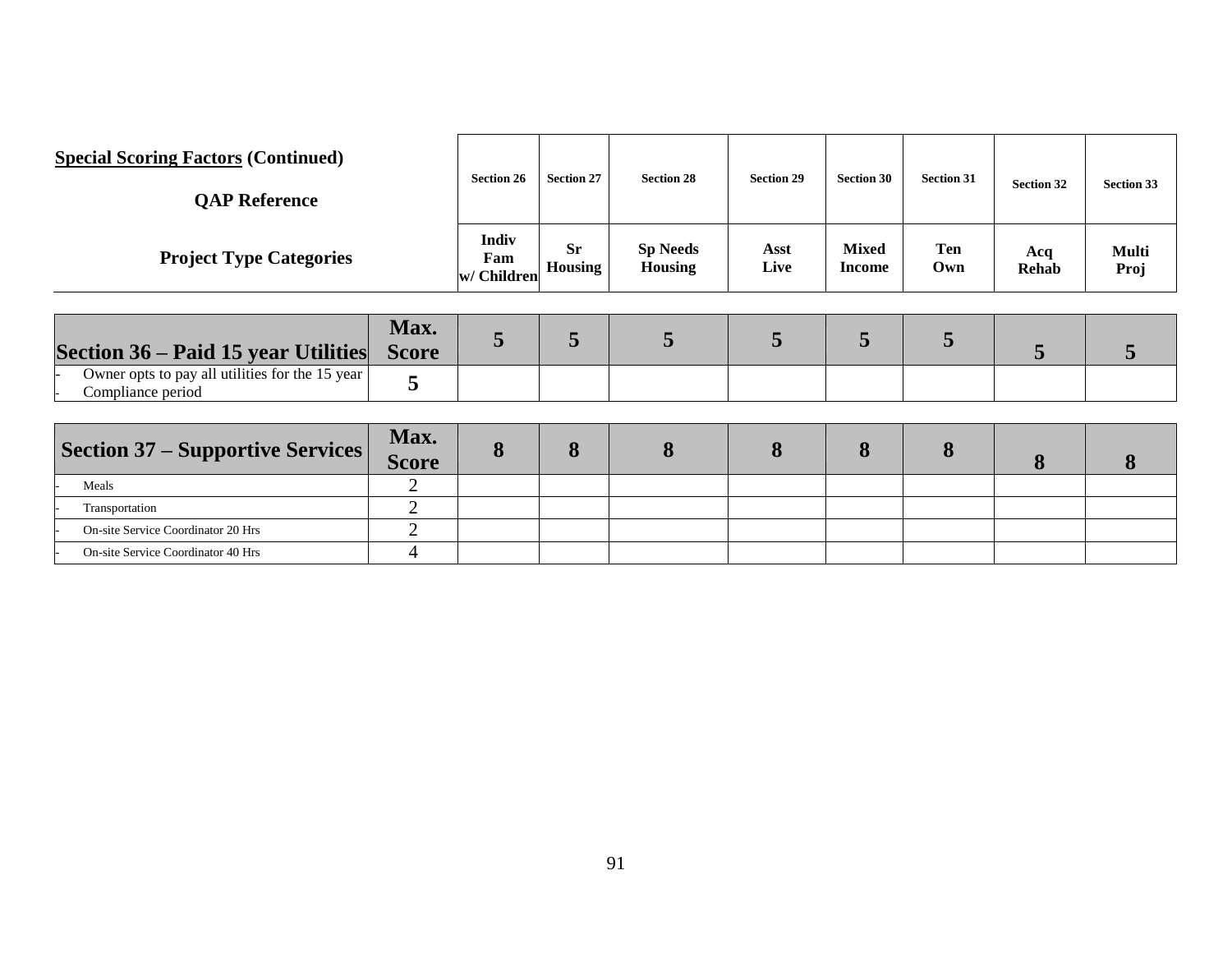| <b>Special Scoring Factors (Continued)</b><br><b>OAP Reference</b> | <b>Section 26</b>           | <b>Section 27</b>    | <b>Section 28</b>                 | <b>Section 29</b> | <b>Section 30</b>      | <b>Section 31</b> | <b>Section 32</b> | <b>Section 33</b> |
|--------------------------------------------------------------------|-----------------------------|----------------------|-----------------------------------|-------------------|------------------------|-------------------|-------------------|-------------------|
| <b>Project Type Categories</b>                                     | Indiv<br>Fam<br>w/ Children | <b>Sr</b><br>Housing | <b>Sp Needs</b><br><b>Housing</b> | Asst<br>Live      | <b>Mixed</b><br>Income | <b>Ten</b><br>Own | Acq<br>Rehab      | Multi<br>Proj     |

| <b>Section 38 – Lowest Developer</b><br>Fee | Max.<br><b>Score</b> |  |  |  |  |
|---------------------------------------------|----------------------|--|--|--|--|
| Less than 11% of Eligible Basis             |                      |  |  |  |  |
| 11.0% to 11.99% of Eligible Basis           |                      |  |  |  |  |
| 12.0% to 12.99% of Eligible Basis           |                      |  |  |  |  |
| 13.0% to 13.99% of Eligible Basis           |                      |  |  |  |  |
| 14.0% to 14.99% of Eligible Basis           |                      |  |  |  |  |
| 15%                                         |                      |  |  |  |  |

| <b>Section 39 – Lowest contractor</b><br>Fee | Max.<br><b>Score</b> | Ĉ                 | 5                 | 5                 |                   | 5                 |                   |                   |                   |
|----------------------------------------------|----------------------|-------------------|-------------------|-------------------|-------------------|-------------------|-------------------|-------------------|-------------------|
| Less than 10%                                |                      |                   |                   |                   |                   |                   |                   |                   |                   |
| 10% to 10.99%                                |                      |                   |                   |                   |                   |                   |                   |                   |                   |
| 11.0% to 11.99%                              |                      |                   |                   |                   |                   |                   |                   |                   |                   |
| 12% to 12.99%                                |                      |                   |                   |                   |                   |                   |                   |                   |                   |
| 13% to 13.99% of Eligible Basis              |                      |                   |                   |                   |                   |                   |                   |                   |                   |
| 14%                                          | $\theta$             |                   |                   |                   |                   |                   |                   |                   |                   |
| <b>Special Scoring Factors (Continued)</b>   |                      | <b>Section 26</b> | <b>Section 27</b> | <b>Section 28</b> | <b>Section 29</b> | <b>Section 30</b> | <b>Section 31</b> | <b>Section 32</b> | <b>Section 33</b> |
| <b>QAP Reference</b>                         |                      |                   |                   |                   |                   |                   |                   |                   |                   |